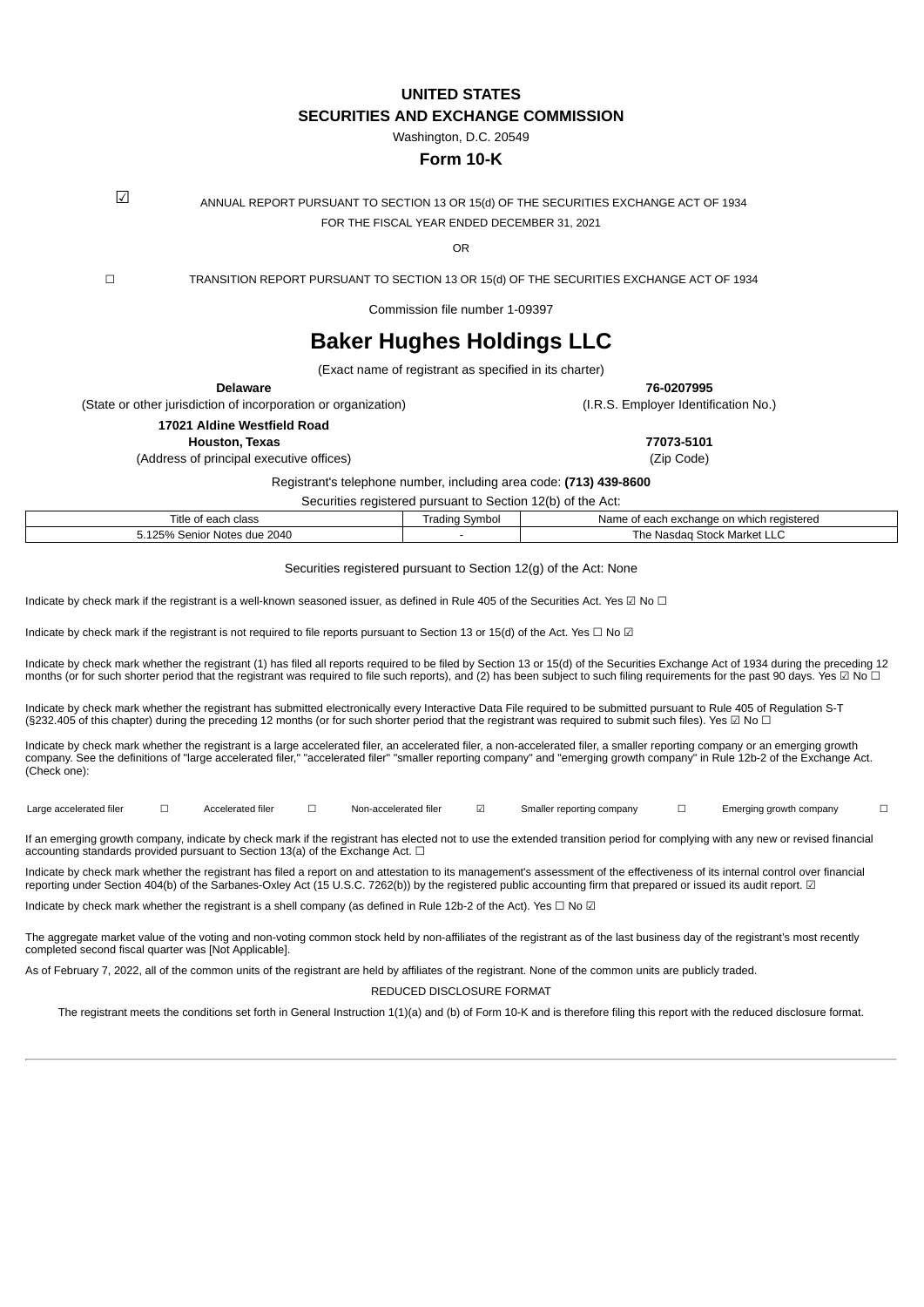## **Baker Hughes Holdings LLC Table of Contents**

## **[Part](#page-1-0) I**

| Item $1$ . | <b>Business</b>                                                                                              |    |
|------------|--------------------------------------------------------------------------------------------------------------|----|
| Item 1A.   | <b>Risk Factors</b>                                                                                          | 14 |
| Item 1B.   | <b>Unresolved Staff Comments</b>                                                                             | 22 |
| Item 2.    | <b>Properties</b>                                                                                            | 23 |
| Item 3.    | <b>Legal Proceedings</b>                                                                                     | 23 |
| Item 4.    | <b>Mine Safety Disclosures</b>                                                                               | 23 |
|            | <b>Part II</b>                                                                                               |    |
|            |                                                                                                              |    |
| Item 5.    | Market for Registrant's Common Equity, Related Stockholder Matters and Issuer Purchases of Equity Securities | 24 |
| Item 6.    | [Reserved]                                                                                                   | 24 |
| Item 7.    | <b>Management's Discussion and Analysis of Financial Condition and Results of Operations</b>                 | 24 |

| Item 5.  | Market for Registrant's Common Equity, Related Stockholder Matters and Issuer Purchases of Equity Securities | 24        |
|----------|--------------------------------------------------------------------------------------------------------------|-----------|
| Item 6.  | [Reserved]                                                                                                   | 24        |
| Item 7.  | <b>Management's Discussion and Analysis of Financial Condition and Results of Operations</b>                 | 24        |
| Item 7A. | Quantitative and Qualitative Disclosures About Market Risk                                                   | 39        |
| Item 8.  | <b>Financial Statements and Supplementary Data</b>                                                           | 41        |
|          | <b>Management's Report on Internal Control Over Financial Reporting</b>                                      | 41        |
|          | <b>Report of Independent Registered Public Accounting Firm</b>                                               | 42        |
|          | <b>Consolidated Statements of Income (Loss)</b>                                                              | 45        |
|          | <b>Consolidated Statements of Comprehensive Income (Loss)</b>                                                | 46        |
|          | <b>Consolidated Statements of Financial Position</b>                                                         | 47        |
|          | <b>Consolidated Statements of Changes in Members' Equity</b>                                                 | <u>48</u> |
|          | <b>Consolidated Statements of Cash Flows</b>                                                                 | 49        |
|          | Notes to Consolidated Financial Statements                                                                   | 50        |
| Item 9.  | Changes in and Disagreements With Accountants on Accounting and Financial Disclosure                         | 84        |
| Item 9A. | <b>Controls and Procedures</b>                                                                               | 84        |
| Item 9B. | Other Information                                                                                            | 84        |
| Item 9C. | <b>Disclosure Regarding Foreign Jurisdictions that Prevent Inspections</b>                                   | 84        |

## **[Part](#page-85-4) III**

| Item 10. | Directors, Executive Officers and Corporate Governance                                         | 85 |
|----------|------------------------------------------------------------------------------------------------|----|
| Item 11. | <b>Executive Compensation</b>                                                                  | 85 |
| Item 12. | Security Ownership of Certain Beneficial Owners and Management and Related Stockholder Matters | 85 |
| Item 13. | Certain Relationships and Related Transactions, and Director Independence                      | 85 |
| Item 14. | <b>Principal Accounting Fees and Services</b>                                                  | 85 |
|          |                                                                                                |    |

## **[Part](#page-87-0) IV**

<span id="page-1-0"></span>

| Item 15.   | <b>Exhibits and Financial Statement Schedules</b> |  |
|------------|---------------------------------------------------|--|
| Item $16.$ | Form 10-K Summary                                 |  |
|            | Signatures                                        |  |

Baker Hughes Holdings LLC 2021 Form 10-K | i

**Page No.**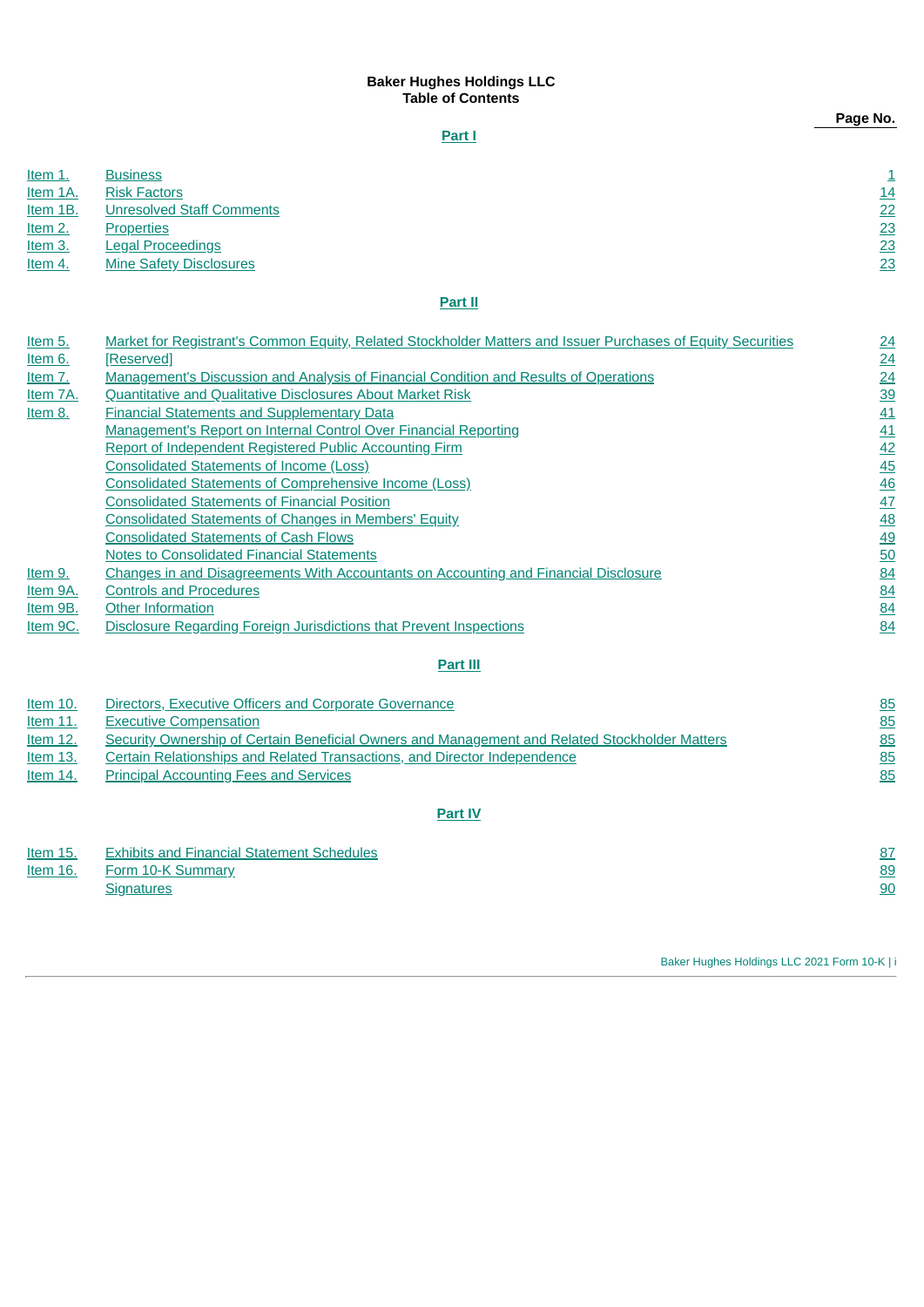#### **PART I**

#### <span id="page-2-0"></span>**ITEM 1. BUSINESS**

Baker Hughes Holdings LLC ("BHH LLC", "the Company", "we", "us", or "our") is an energy technology company with a diversified portfolio of technologies and services that span the energy and industrial value chain. We conduct business in more than 120 countries. The Company was formed in July 2017 as the result of a combination between Baker Hughes Incorporated ("BHI") and the oil and gas business ("GE O&G") of General Electric Company ("GE") ("the Transactions"). In 2020, GE launched a program to fully divest of its ownership in Baker Hughes Company ("Baker Hughes") and BHH LLC over approximately three years. As of December 31, 2021, GE owns 11.4% of our common units and Baker Hughes owns directly or indirectly 88.6% of our common units (collectively, "the Members").

#### **OUR VISION & STRATEGY**

With the breadth of our portfolio, leading technology, and unique partnership models, we are positioned to deliver outcome-based solutions across the industry. By integrating health, safety & environment ("HSE") into everything we do, we protect our people, our customers, and the environment.

The oil and gas macroeconomic environment continues to be dynamic. We believe the world's reliance on hydrocarbons will not disappear, and oil and gas will continue to remain relevant in meeting global energy demand. At the same time, the transition to new energy sources is accelerating. We believe the industry is going through a transformation that requires a change in how we work. Irrespective of commodity prices, our customers are focused on reducing both capital and operating expenditures. Our customers expect new models and solutions to deliver sustainable productivity improvements and leverage economies of scale, with a lower carbon footprint. That is why our strategy is focused on improving our core competitiveness and delivering higher-productivity solutions today, while positioning for the energy transition.

Our strategy is based on three key pillars:

- **Transform the core**: We are transforming our current business to improve margins and cash flow, which we are achieving through portfolio rationalization, cost improvements, and new business models.
- **Invest for growth:** We are driving organic and inorganic growth in high potential segments where we have a strong position, including industrial power and processes, industrial asset management, non-metallics, and chemicals.
- **Position for new energy frontiers:** We are making strategic investments to drive lower carbon emissions in the energy and industrial sectors, including hydrogen, geothermal, carbon capture, utilization and storage ("CCUS"), and energy storage.

We expect to benefit from our strategy in the following ways:

- *• Scope and scale:* We have global presence and a broad, diversified portfolio. Our products, services, and expertise serve the upstream, midstream/liquefied natural gas ("LNG") and downstream sectors of the oil and gas industry, as well as broader chemical and industrial segments. We deliver through our four product companies (also referred to as "operating segments"): Oilfield Services; Oilfield Equipment; Turbomachinery & Process Solutions; and Digital Solutions as discussed below under "Products and Services," and each are among the top four providers for the majority of the product lines in the markets they serve.
- *Technology:* Our culture is built on a heritage of innovation and invention in research and development, with complementary capabilities. Technology remains a differentiator for us, and a key enabler to drive the efficiency and productivity gains our customers need. We also have a range of technologies that support our customers' efforts to reduce their carbon footprint. We remain committed to investing in our products and services to maintain our leadership position across our offerings, including \$492 million research and development spend and being granted more than 2,500 patents worldwide in 2021.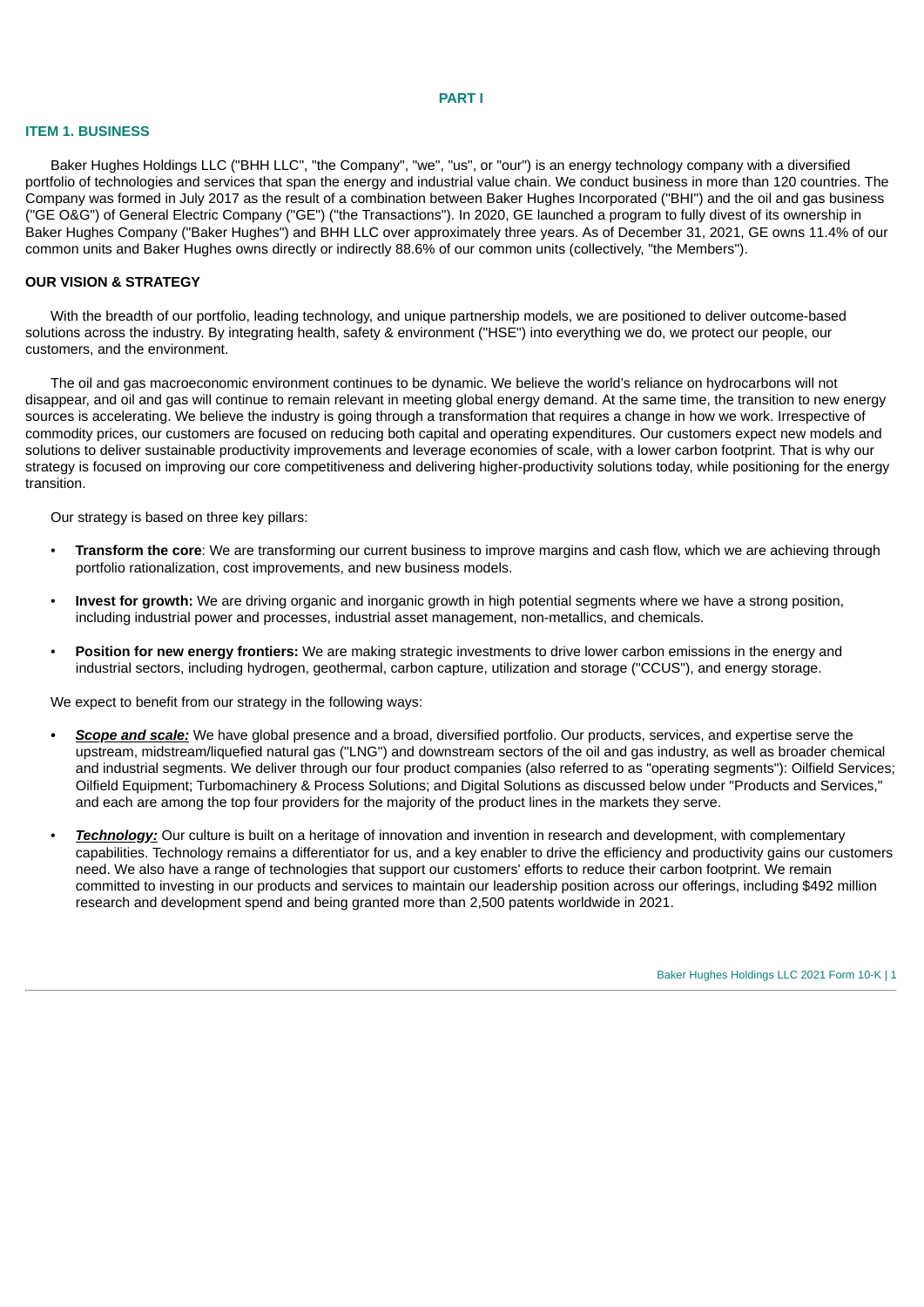- *Digital capabilities:* We expect to benefit from the emerging demand for artificial intelligence ("AI") based solutions as part of our customers' digital transformation initiatives. Launched in 2019, our partnership with C3.ai, Inc. ("C3 AI") is enabling us to deliver AI that is faster, easier, and more scalable to drive outcomes for our customers. We are delivering existing technology to oil and gas customers and collaborating on new AI applications specific for oil and gas outcomes. We are also deploying C3 AI applications internally to improve operational efficiencies, specifically for inventory optimization. In addition, we have continued to invest in our industrial asset management capabilities, including the acquisition of ARMS Reliability and an investment in Augury, a machine health technology company, to support our customers' digital transformation programs across industrial end markets.
- *Energy transition solutions:* We are positioned to support our customers' efforts to reduce their carbon footprint with a range of emissions-reduction products and services. This includes more efficient power generation and compression technology that reduces carbon emissions, including CCUS, as well as hydrogen technologies. We also have a range of inspection and sensor technologies that can monitor and help reduce flaring and emissions. In 2021, we made strategic investments in emerging energy technologies to advance CCUS and hydrogen with companies such as Ekona Power, Electrochaea, and the Hy24 Hydrogen Fund; and entered into new partnerships with Shell, Air Products, and Bloom Energy, among others. We also continue to expand our emissions management capabilities, helping customers to detect and quantify emissions more efficiently and accurately, and complementing our existing methane detection and quantification solutions available today.

In 2021, we took additional steps to accelerate our strategy and to view our Company in two broad business areas: Oilfield Services & Equipment and Industrial Energy Technology. This approach aims to better position Baker Hughes for today and in the coming years. We believe that focusing on two major business areas with close alignment will enhance our flexibility, improve commercial and operational execution, and provide long-term optionality as the energy markets evolve.

On the Oilfield Services & Equipment ("OFSE") side of the Company, we have a technology-leading global enterprise with core strengths in drilling services, high-end completion tools, flexible pipe, artificial lift, and production and downstream chemicals. OFSE is poised to benefit from cyclical growth in the coming years as we believe that we are in the early stages of a broad based, multi-year recovery that will be characterized by longer term investments into the core OPEC+ countries.

The Industrial Energy Technology ("IET") encompasses a more closely integrated Turbomachinery & Process Solutions and Digital Solutions. Both businesses have compelling portfolios that are beginning to see significant secular growth opportunities, particularly in areas such as hydrogen and CCUS. With core competencies across a number of offerings like power generation, compression, and condition monitoring, as well as a growing presence in flow control and industrial asset management, we have a strong foundation on which to build an even more comprehensive presence in the broad industrial energy technology markets.

More recently, we created the Climate Technology Solutions ("CTS") and the Industrial Asset Management ("IAM") groups to further support the strategy of the Company. CTS will include CCUS, hydrogen, emissions management, and clean and integrated power solutions. IAM will bring together key digital capabilities, software, and hardware from across the Company to help customers increase efficiencies, improve performance, and reduce emissions for their energy and industrial assets. We believe the creation of these two groups will help accelerate the speed of commercial development for solutions-based business models across our new energy and industrial asset management offerings. These actions, including the steps taken to view our Company in two broad areas, OFSE and IET, will not change our current segment reporting structure.

## **CORPORATE RESPONSIBILITY**

We believe we have an important role to play in society as an industry leader and partner. We view environmental, social, and governance ("ESG") as a key lever to transform the performance of our Company and our industry. In January 2019, we made a commitment to reduce Scope 1 and 2 carbon emissions from our operations by 50% by 2030, achieving net zero emissions by 2050. In 2020, we reset our carbon emissions reduction base year from 2012 to 2019 to account for corporate changes, new acquisitions, divestitures, and to reflect changes in methodology in accordance with the Greenhouse Gas Protocol. We are investing in our portfolio of advanced technologies to assist customers with reducing their carbon footprint.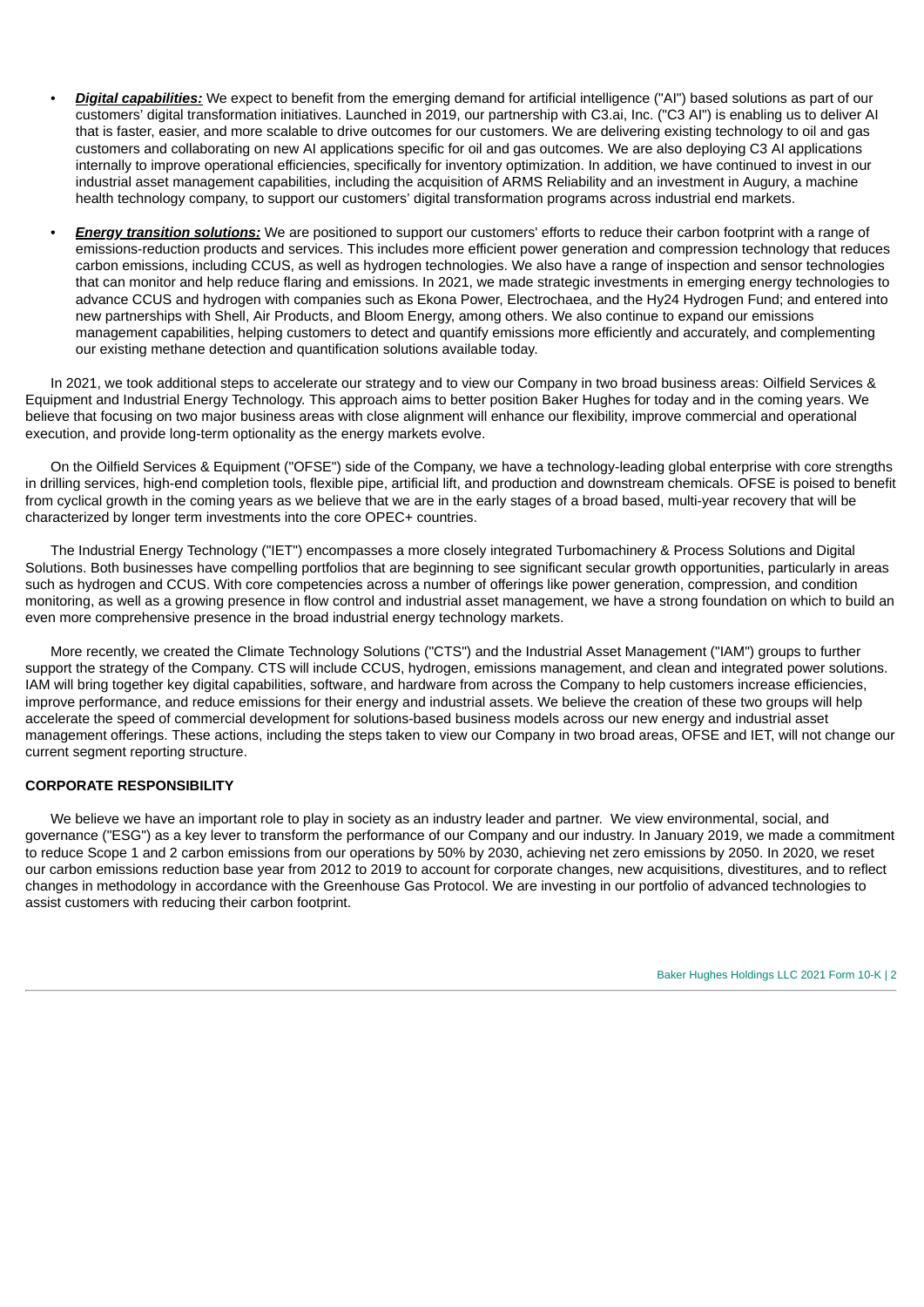We continue to make progress on emissions reductions. Baker Hughes reported in its 2020 Corporate Responsibility report a 15% reduction in operating greenhouse gas emissions over the prior year. This reduction was partially due to lower activity during the COVID-19 pandemic, but also due to efficiency and emissions reduction efforts across our global business, including facility energy efficiency and operational energy efficiency, uptake of renewable and zero-carbon energy, and emissions reduction in our vehicle fleets. We will continue to employ a broad range of emissions reduction initiatives across manufacturing, supply chain, logistics, energy sourcing and generation.

## **PRODUCTS AND SERVICES**

Our four product companies, or operating segments, are organized based on the nature of our markets and customers and consist of similar products and services. We sell to our customers through direct and indirect channels. Our primary sales channel is through our direct sales force, which has a strong regional focus with local teams close to the customer, who are able to draw support from centers of excellence in each of our major product lines. Our products and services are sold in highly competitive markets and the competitive environment varies by product line. See discussion below by segment.

## **Oilfield Services**

The Oilfield Services ("OFS") segment designs and manufactures products and provides services for onshore and offshore oil and gas operations across the lifecycle of a well, including exploration, drilling, evaluation, completion, production, intervention, and abandonment.

OFS products and services include drill bits, drilling services including directional drilling, measurement-while-drilling, and logging-whiledrilling, drilling fluids, wireline services, completions including tools, systems, and fluids, pressure pumping, well intervention, artificial lift systems, oilfield and industrial chemicals, and integrated well services. These offerings are enabled and enhanced by reservoir technical services and digital technologies that include modeling, remote capabilities, and automation.

OFS evaluation capabilities and drilling technologies provide greater understanding of the subsurface to enable smoother, faster drilling and precise wellbore placement, leading to improved recovery and project economics. With broad completions portfolio, drawing from a wide range of artificial lift technologies, production chemicals, and production optimization software, OFS can help maximize production while simultaneously lowering production costs. OFS also provides integrated well services to plan and execute projects ranging from well construction and production through well abandonment.

OFS customers include the large integrated major and super-major oil and natural gas companies, U.S. and international independent oil and natural gas companies, and the national or state-owned oil companies as well as oilfield service companies.

OFS believes that its principal competitive factors in the industries and markets it serves are product and service quality, efficiency, reliability and availability, HSE standards, technical proficiency, and price. OFS products and services are sold in highly competitive markets, and revenue and earnings are affected by changes in commodity prices, fluctuations in levels of drilling, workover and completion activity in major markets, general economic conditions, foreign currency exchange fluctuations, and governmental regulations. While OFS may have contracts that include multiple well projects and that may extend over a period of time ranging from two to four years, its services and products are generally provided on a well-by-well basis. Most contracts cover pricing of the products and services but do not necessarily establish an obligation to use OFS products and services. OFS competitors include Schlumberger, Halliburton, and ChampionX.

#### **Oilfield Equipment**

The Oilfield Equipment ("OFE") segment provides a broad portfolio of mission critical products and services that serve as the last line of defense during drilling and over the life of a field. These products and services are required to facilitate the safe and reliable control and flow of hydrocarbons from the wellhead to the production facilities. The OFE portfolio has solutions for the subsea, offshore surface and onshore operating environments. OFE designs and manufactures subsea and surface production systems and provides a full range of services related to onshore and offshore production operations.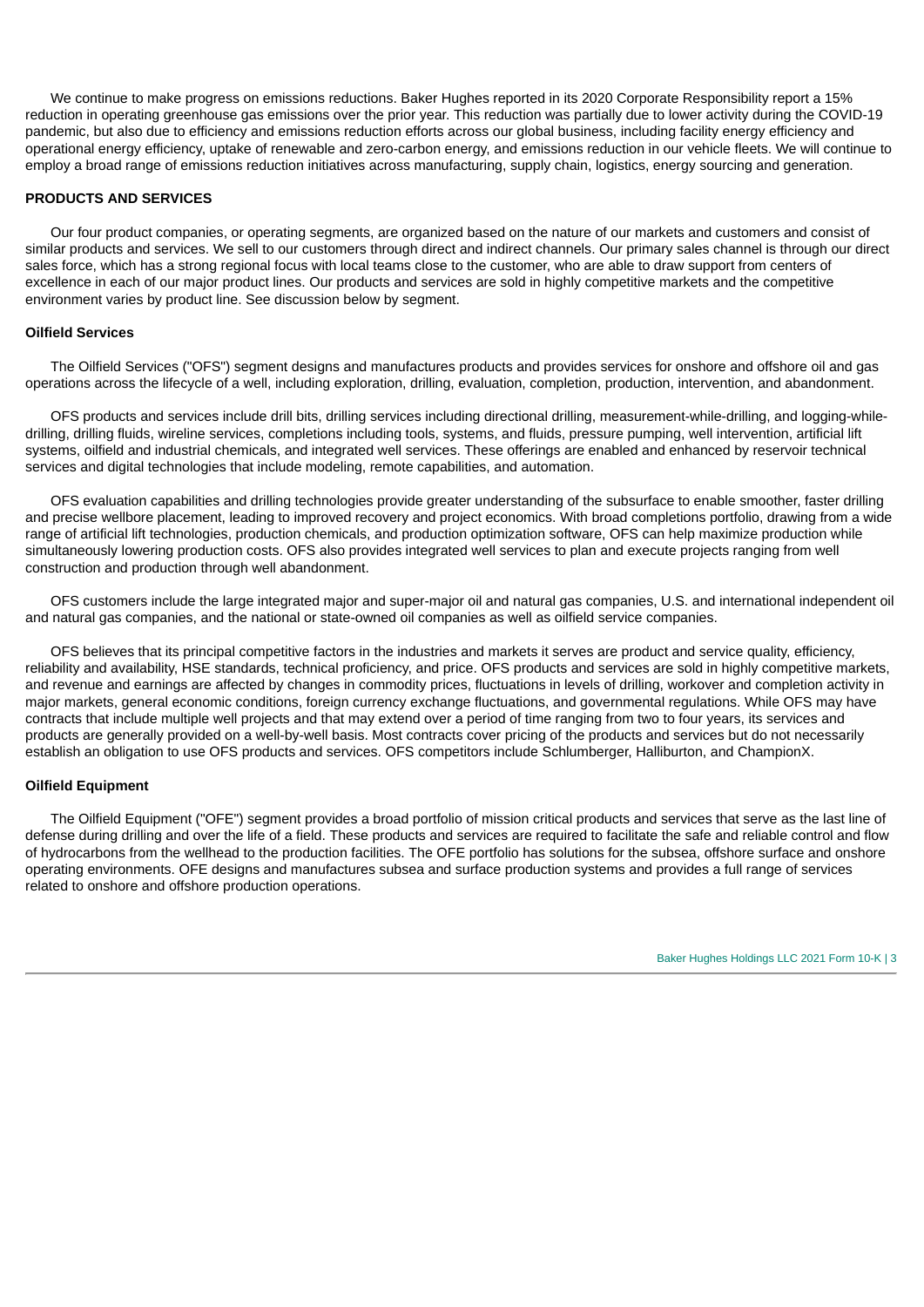OFE products and services include subsea production systems ("SPS"), flexible pipe systems for subsea flowlines, risers and onshore pipes, surface and subsea wellheads, surface pressure control solutions, subsea well intervention solutions, and related service solutions. OFE's subsea portfolio includes subsea trees, control systems, manifolds, connection systems, wellheads, specialty connectors and pipes for all environments, installation and decommissioning solutions, and related services for life-of-field solutions and well intervention. OFE also provides advanced offshore flexible pipe products including risers, flowlines, fluid transfer lines and subsea jumpers, for floating production facilities across a range of operating environments. In addition, OFE offers a full range of onshore and offshore wellhead products, flowcontrol equipment, valves, actuators, and related services. OFE also offers a range of comprehensive, worldwide services for installation, technical support, well access through subsea intervention systems, operating resources and tools, offshore products, and brownfield asset integrity solutions.

OFE customers are oil and gas operators and engineering, procurement, and construction ("EPC") contractors seeking to undertake subsea and surface projects, mid-life upgrades and maintenance, well interventions and workover campaigns. OFE strives for a leadership position within the large-bore gas fields, deepwater and ultra-deepwater oil and gas fields, and fields with long tieback distances. Additionally, through Subsea Connect, OFE offers integrated solutions to our customers.

OFE believes that the principal competitive factors in the industries and markets it serves are product and service quality, reliability and on time delivery, HSE standards, technical proficiency, availability of spare parts, and price. In the SPS product line, the primary competitors of OFE include Schlumberger, TechnipFMC, Aker Solutions ASA, and Dril-Quip Inc. In the offshore flexible pipe product line, main competitors include TechnipFMC and NOV Inc.

#### **Turbomachinery & Process Solutions**

The Turbomachinery & Process Solutions ("TPS") segment provides equipment and related services for mechanical-drive, compression, and power-generation applications across the energy and industrial market, including the on-and-offshore, LNG, pipeline and gas storage, refining, petrochemical, distributed gas, flow and process control, and industrial segments such as nuclear, marine, food and beverage, and utilities. TPS is a leader in designing, manufacturing, maintaining, and upgrading rotating equipment across the entire energy value chain.

TPS products and services include drivers, driven equipment, flow control, and turnkey solutions. Drivers are comprised of aeroderivative gas turbines, heavy-duty gas turbines, small- to medium-sized industrial gas turbines, steam turbines, and hot gas and turbo expanders. TPS' driven equipment consists of generators and reciprocating, centrifugal, zero emission, and subsea compressors. TPS' flow portfolio includes pumps, valves, regulators, control systems, and other flow and process control technologies. As part of its turnkey solutions, TPS offers power generation and gas compression modules, waste heat/energy/pressure recovery, energy storage, modularized small and large liquefaction plants, carbon capture, and storage/use solutions. TPS also offers genuine spare parts, system upgrades, conversion solutions, digital advanced services and turnkey solutions to refurbish, rejuvenate, and improve the output from a single machine up to an entire plant.

TPS' value proposition is founded on its turbomachinery and flow control technology, a unique competence to integrate gas turbines and compressors in the most critical natural gas applications, best-in-class manufacturing and testing capabilities, reliable maintenance and service operations, and innovative real-time diagnostics and control systems, enabling condition-based maintenance and increasing overall productivity, availability, efficiency, and reliability for oil and gas and industrial assets. TPS differentiates itself from competitors with its expertise in technology and project management, local presence and partnerships, as well as the deep industry know-how of its teams to provide fully integrated equipment and services solutions with state-of-art technology from design and manufacture through to operations.

TPS' solutions enable customers to increase upstream oil and gas production, liquefy natural gas, compress gas for transport via pipelines, generate electricity, store gas and energy, refine oil and gas, and produce petrochemicals, while minimizing both operational and environmental risks in the most extreme service conditions and enhancing overall efficiency. TPS products are also used in new energy applications, including hydrogen, CCUS, and blended fuels. TPS' customers are upstream, midstream and downstream, onshore and offshore, and small to large scale. Midstream and downstream customers include LNG plants, pipelines, storage facilities, refineries, and a wide range of industrial and EPC companies. As a supplier of turbomachinery equipment and solutions, TPS uses technology to help customers reduce their environmental impact by making their operations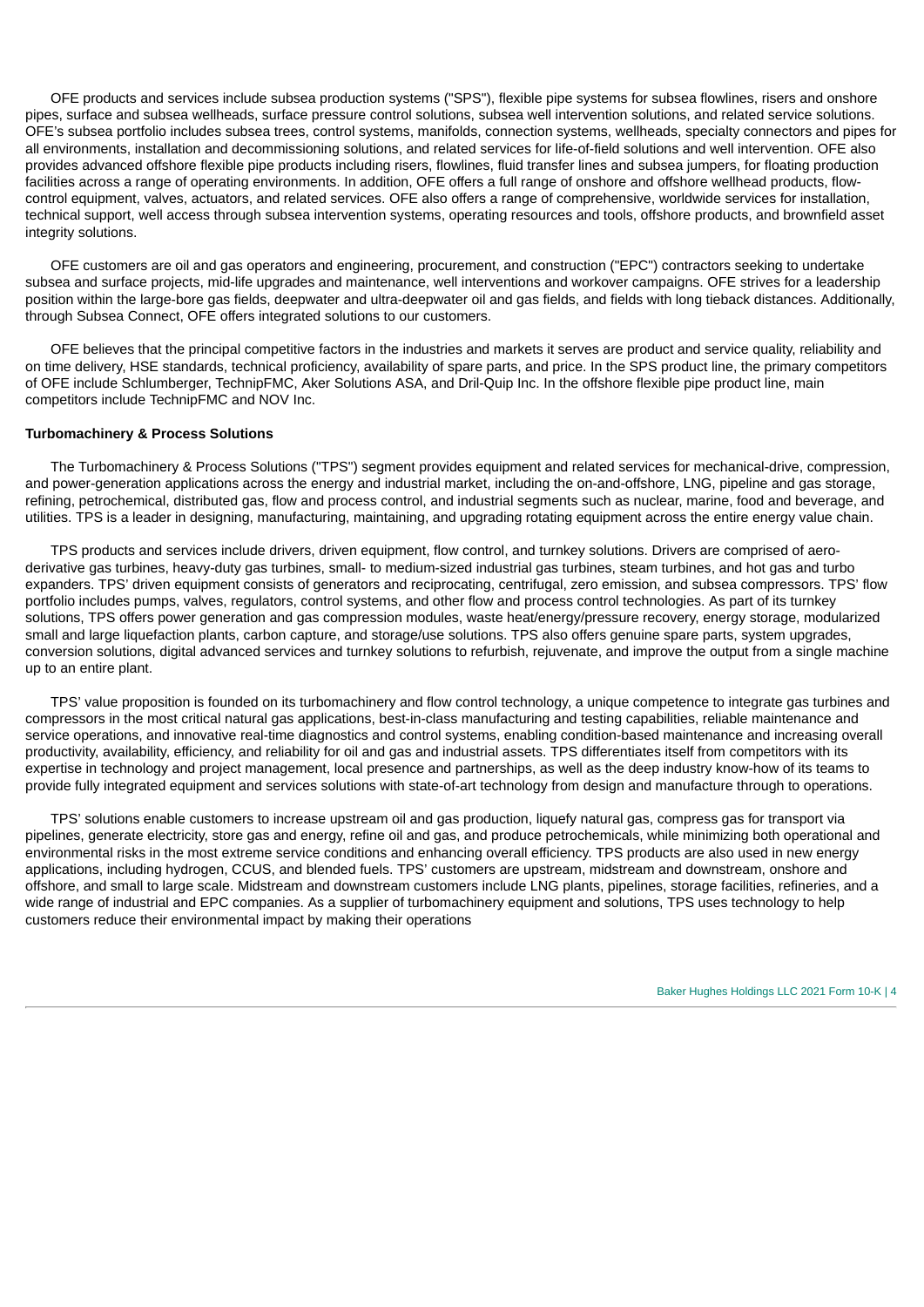more efficient and enhancing their productivity, reducing emissions through flaring, venting and fuel combustion, and introducing new technologies that improve their ability to reduce unwanted fugitive emissions.

TPS believes that the principal competitive factors in the industries and markets it serves are product range (or power range measured in megawatts) coverage, efficiency, product reliability and availability, project execution and service capabilities, references, emissions, and price. Our primary equipment competitors include Siemens Energy, Solar (a Caterpillar company), MAN Energy Solutions, Mitsubishi Heavy Industries, and Elliot Group (an Ebara company). In the valves and pumps product line, competitors include Emerson, Flowserve, Metso:Outotec, Sulzer, and IMI. Our aftermarket equipment product line competes with independent service providers such as Masaood John Brown, EthosEnergy, Sulzer, MTU, Chromalloy, and Siemens Energy.

## **Digital Solutions**

The Digital Solutions segment combines sophisticated hardware technologies with enterprise-class software products and analytics to connect industrial assets, providing customers with the data, safety and security needed to reliably and efficiently improve operations.

DS products and services include condition monitoring, industrial controls, non-destructive technologies, measurement, sensing, and pipeline solutions. Condition monitoring technologies include the Bently Nevada® and System 1® brands, providing rack-based vibration monitoring equipment and sensors primarily for power generation and oil and gas operations. The DS Waygate Technologies product line includes non-destructive testing technology, software, and services, including industrial radiography, ultrasonic sensors, testing machines and gauges, NDT film, and remote visual inspection. Through its acquisition of ARMS reliability and its investment and alliance with Augury, DS also provides integrated asset performance management offerings.

The DS Process and Pipeline Services product line ("PPS") provides pre-commissioning and maintenance services to improve throughput and asset integrity for process facilities and pipelines while achieving the highest returns possible. The PPS product line also provides inline inspection solutions to support pipeline integrity and includes nitrogen, bolting, torqueing and leak detection services, as well as the world's largest fleet of air compressors to dry pipelines after hydrotesting. The DS Panametrics, Druck, and Reuter-Stokes product lines provide instrumentation and sensor-based technologies to better detect and analyze pressure, flow, gas, moisture, radiation, and related conditions. The DS Nexus Controls product line provides comprehensive, scalable industrial controls systems, safety systems, hardware, software cybersecurity solutions and services.

DS helps companies monitor and optimize industrial assets while mitigating risk and boosting safety, by providing performance management, and condition and asset health monitoring. It also provides customers the technical capabilities to drive enterprise wide digital transformation of business processes and to focus on better production outcomes along the entire oil and gas value chain and adjacent industries, using sensors, services, and inspections to connect industrial assets to the industrial internet. Products and services are sold in a diversified, fragmented arena to a broad range of customers.

DS believes that the principal competitive factors in the industries and markets it serves are product technology, service, quality, and reliability. DS competes across a wide range of industries, including oil and gas, power generation, aerospace, and light and heavy industrials. Although no single company competes directly with DS across all its product lines, various companies compete in one or more products. Competitors include Emerson, Honeywell Process Solutions, Olympus, Schneider Electric, Siemens, and ABB.

## **CONTRACTS**

We conduct our business under various types of contracts in the upstream, midstream, and downstream segments, including fixed-fee or turnkey contracts, transactional agreements for products and services, and long-term aftermarket service agreements.

We enjoy stable relationships with many of our customers based on long-term project contracts and master service agreements. Several of those contracts require us to commit to a fixed price based on the customer's technical specifications with little or no relief available due to changes in circumstances. In some cases, failure to deliver products or perform services within contractual commitments may lead to liquidated damages claims. We seek to mitigate these exposures through close collaboration with our customers.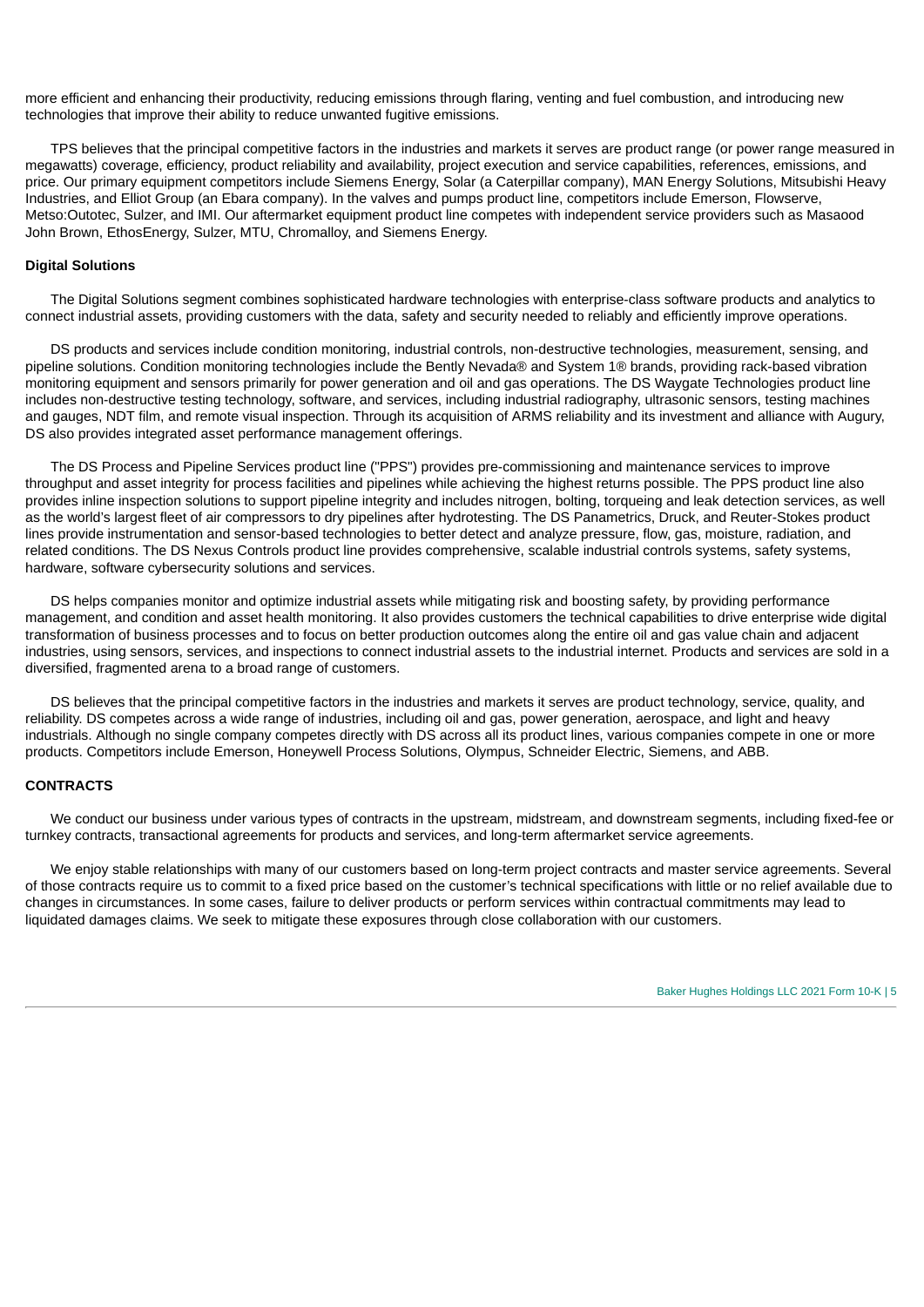We strive to negotiate the terms of our customer contracts consistent with what we consider to be industry best practices. Our customers typically indemnify us for certain claims arising from: the injury or death of their employees and often their contractors; the loss of or damage to their facility and equipment, and often that of their contractors; pollution originating from their equipment or facility; and all liabilities related to the well and subsurface operations, including loss or damage to the well or reservoir, loss of well control, fire, explosion, or any uncontrolled flow of oil or gas. Conversely, we typically indemnify our customers for certain claims arising from: the injury or death of our employees and often that of our subcontractors; the loss of or damage to our equipment; and surface pollution originating from our equipment while under our control. Where the above indemnities do not apply or are not consistent with industry best practices, we typically provide a capped indemnity for damages caused to the customer by our negligence, and include an overall limitation of liability clause. It is also our general practice to include a limitation of liability for consequential loss, including loss of profits and loss of revenue, in all customer contracts.

Our indemnity structure may not protect us in every case. Certain U.S. states have enacted oil and natural gas specific anti-indemnity statutes that can void the allocation of liability agreed to in a contract. Applicable law or the negotiated terms of a customer contract may also limit indemnity obligations in the event of gross negligence or willful misconduct. We sometimes contract with customers that are not the end user of our products. It is our practice to seek to obtain an indemnity from our customer for any end-user claims, but this is not always possible. Similarly, government agencies and other third parties may make claims in respect of which we are not indemnified and for which responsibility is assessed proportionate to fault. We have an established process to review any risk deviations from our standard contracting practices.

The Company maintains a commercial general liability insurance policy program that covers against certain operating hazards, including product liability claims and personal injury claims, as well as certain limited environmental pollution claims for damage to a third party or its property arising out of contact with pollution for which the Company is liable; however, clean up and well control costs are not covered by such program. All of the insurance policies purchased by the Company are subject to deductible and/or self-insured retention amounts for which we are responsible for payment, specific terms, conditions, limitations, and exclusions. There can be no assurance that the nature and amount of Company insurance will be sufficient to fully indemnify us against liabilities related to our business.

## **ORDERS AND REMAINING PERFORMANCE OBLIGATIONS**

Remaining performance obligations, a defined term under U.S. generally accepted accounting principles ("GAAP"), are unfilled customer orders for products and product services excluding any purchase order that provides the customer with the ability to cancel or terminate without incurring a substantive penalty, even if the likelihood of cancellation is remote based on historical experience. For product services, an amount is included for the expected life of the contract.

We recognized orders of \$21.7 billion, \$20.7 billion and \$27.0 billion in 2021, 2020 and 2019, respectively. As of December 31, 2021, 2020 and 2019, the remaining performance obligations totaled \$23.6 billion, \$23.4 billion and \$22.9 billion, respectively.

#### **RESEARCH AND DEVELOPMENT**

We engage in research and development activities directed primarily toward the development of new products, services, technology, and other solutions, as well as the improvement of existing products, services and the design of specialized products to meet specific customer needs. We continue to invest across all operating segments in products to enhance safety, develop capability, improve performance, and reduce costs aligned with our operational strategy. Through our Enterprise Technology Centers we also invest heavily in fundamental technologies such as materials, additive manufacturing, artificial intelligence/machine learning and other digital technologies such as computer vision, data science, and edge computing.

In OFS, we continue to invest in a range of formation evaluation capabilities as well as drilling, completions, and production hardware. In OFE, the recent focus has been to expand capability into deeper water, longer offsets and at higher pressures as well as modular designs that allow for simpler and more digitally integrated subsea systems. In TPS, we continue to invest in the energy transition with our latest generation of gas turbines for energy efficiency and reduced carbon footprint such as our LM9000™ and Nova LT™ products, as well as CCUS, and hydrogen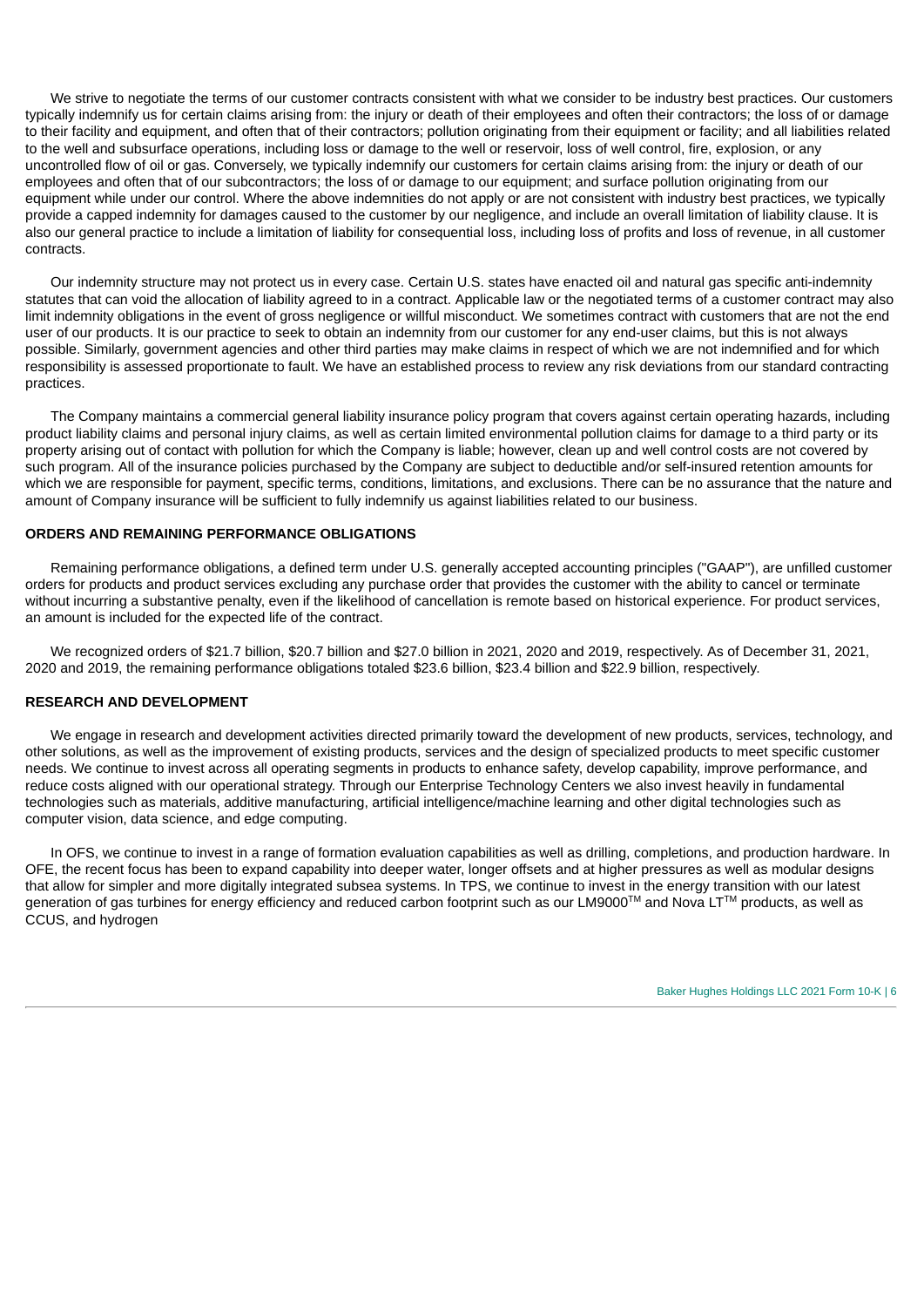technologies. TPS also invests in its process and safety valve business bringing new digital applications including analytics to our customers. DS continues to invest in advanced digital solutions designed to improve the efficiency, reliability, and safety of oil and gas, aerospace, energy, and broader industrial production and operations. This includes our new Orbit 60 Bently Nevada product for critical asset monitoring in turbine systems, including wind, hydro, and gas turbines. DS also invests in technologies to measure, monitor, and minimize carbon emissions.

## **INTELLECTUAL PROPERTY**

Our technology, brands and other intellectual property ("IP") rights are important elements of our business. We rely on patent, trademark, copyright, and trade secret laws, as well as non-disclosure and employee invention assignment agreements to protect our intellectual property rights. Many patents and patent applications comprise the Baker Hughes portfolio and are owned by us. Other patents and patent applications applicable to our products and services are licensed to us by GE and, in some cases, third parties. We do not consider any individual patent to be material to our business operations.

BHH LLC and GE have an IP cross-license agreement ("the IP Cross-License Agreement") where GE agreed to perpetually license to BHH LLC the right to use certain intellectual property owned or controlled by GE pursuant to the terms of the IP Cross-License Agreement. BHH LLC in return, also agreed to perpetually license to GE the right to use certain intellectual property rights owned or controlled by BHH LLC pursuant to the terms of the IP Cross-License Agreement. This IP Cross-License Agreement allows both parties to have continued and permanent rights to commercially utilize certain intellectual property of the other pursuant to the terms of the agreement. The IP crosslicenses remain in place irrespective of GE's ownership level in BHH LLC.

We follow a policy of seeking patent and trademark protection in numerous countries and regions throughout the world for products and methods that appear to have commercial significance. We believe that maintenance, protection and enforcement of our patents, trademarks, and related intellectual property rights is central to the conduct of our business, and aggressively pursue protection of our intellectual property rights against infringement, misappropriation, or other violation worldwide as may be necessary to protect our business. Additionally, we consider the quality and timely delivery of our products, the service we provide to our customers, and the technical knowledge and skills of our personnel to be other important components of the portfolio of capabilities and assets supporting our ability to compete.

## **SEASONALITY**

Our operations can be affected by seasonal events, which can temporarily affect the delivery and performance of our products and services, and our customers' budgetary cycles. Examples of seasonal events that can impact our business are set forth below:

- Adverse weather conditions, such as hurricanes in the Gulf of Mexico, may interrupt or curtail our coastal and offshore drilling, or our customers' operations, cause supply disruptions and result in a loss of revenue and damage to our equipment and facilities, which may or may not be insured. Other adverse weather conditions could include extreme heat in the Middle East during the summer months which may impact our operations or our customers' operations.
- The severity and duration of both the summer and the winter in North America can have a significant impact on activity levels. In Canada, the timing and duration of the spring thaw directly affects activity levels, which reach seasonal lows during the second quarter and build through the third and fourth quarters to a seasonal high in the first quarter.
- Severe weather during the winter months normally results in reduced activity levels in the North Sea and Russia generally in the first quarter and may interrupt or curtail our operations, or our customers' operations, in those areas and result in a loss of revenue.
- Many of our international oilfield customers may increase activity for certain products and services in the fourth quarter as they seek to fully utilize their annual budgets.
- Our process & pipeline business in the DS segment typically experiences lower sales during the first and fourth quarters of the year due to the Northern Hemisphere winter.
- Our broader DS and TPS businesses typically experience higher customer activity as a result of spending patterns in the second half of the year.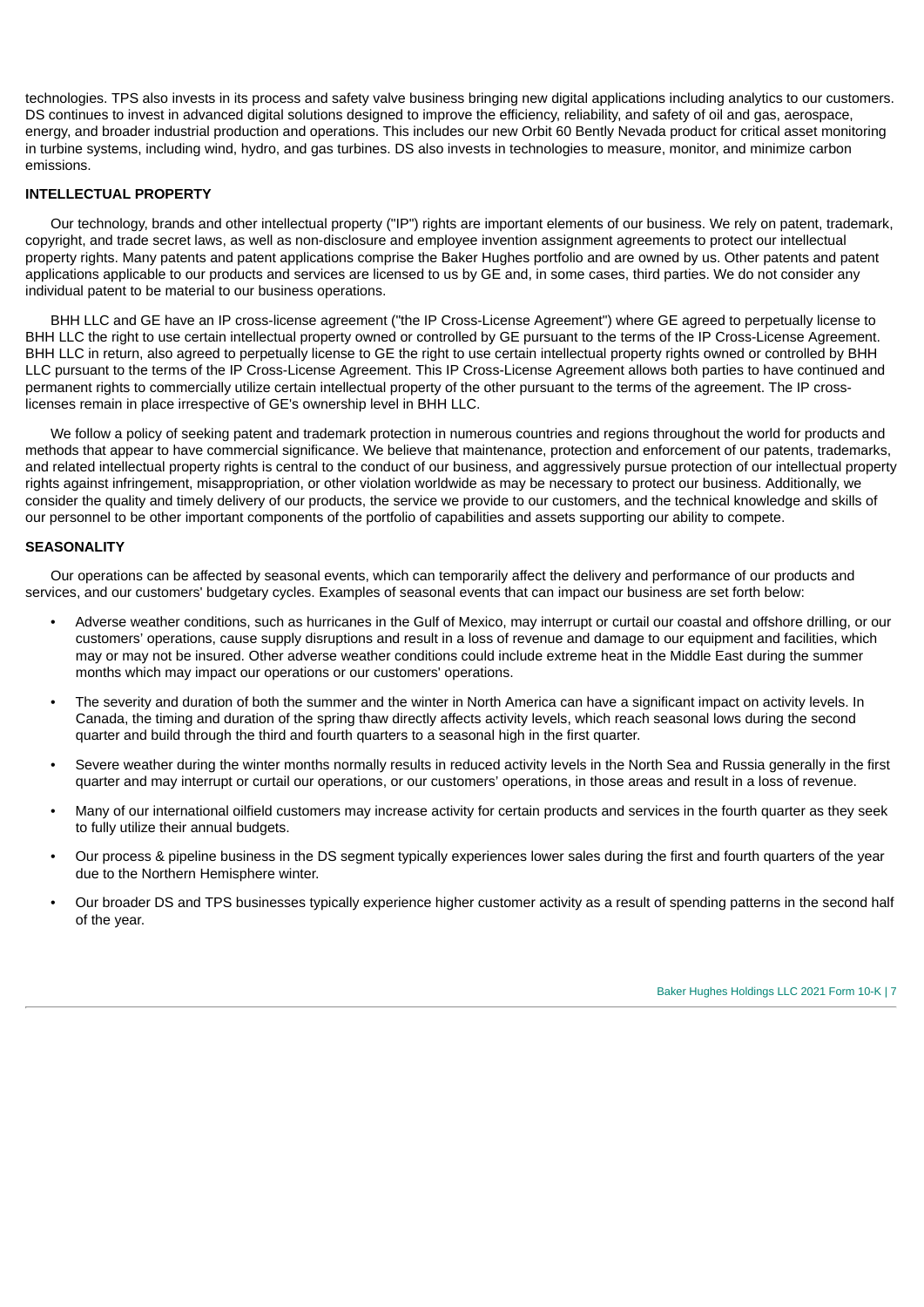#### **RAW MATERIALS**

We purchase various raw materials and component parts for use in manufacturing our products and delivering our services. The principal raw materials we use include steel alloys, chromium, nickel, titanium, barite, beryllium, copper, lead, tungsten carbide, synthetic and natural diamonds, gels, sand and other proppants, printed circuit boards and other electronic components, and hydrocarbon-based chemical feed stocks. Raw materials that are essential to our business are normally readily available from multiple sources, but may be subject to price volatility. Due to COVID-19 and other macro-economic factors, the availability of electronic components has resulted in additional expediting activities, fulfillment challenges, and in some cases price increases. We have also seen price increases for ferrous and nonferrous metals and other raw materials. Our procurement teams utilize advanced planning and may enter into strategic agreements with our global suppliers to minimize price impacts and other availability challenges. We anticipate some pricing and fulfillment volatility for certain raw materials and components to continue through 2022.

In addition to raw materials and component parts, we also use the products and services of metal fabricators, machine shops, foundries, forge shops, assembly operations, contract manufacturers, logistics providers, packagers, indirect material providers, and others in order to produce and deliver products to customers. These materials and services are generally available from multiple sources.

#### **HUMAN CAPITAL**

At Baker Hughes, our people are central contributors to our purpose of taking energy forward. As an energy technology company with operations around the world, we believe that a diverse workforce is critical to our success, and we aim to attract the best and most diverse talent to support the energy transition. We strive to be an inclusive and safe workplace, with opportunities for our employees to grow and develop in their careers, supported by learning and development opportunities, competitive compensation, benefits, health and wellness programs, and by programs that build connections between our employees and their communities.

As of December 31, 2021, we had approximately 54,000 employees. More than 42,000 of our employees work outside the U.S. in over 85 different countries with more than 150 nationalities represented. This diversity of global perspectives makes our Company stronger, more resilient, and more responsive to our global customers.

## **Diversity, Equity, and Inclusion ("DEI")**

We believe unique ideas and perspectives fuel innovation and our differences make us stronger. We value difference in gender, race, ethnicity, age, gender identity, sexual orientation, ability, cultural background, religion, veteran status, experience, and thought across the globe. We celebrate the diversity and uniqueness of each employee and believe that everyone has the right to be treated with fairness, dignity, and respect. In addition, we continue to focus on the hiring, retention and advancement of our global talent.

As we continue to prioritize DEI, we focused on diversifying our workforce, with a particular emphasis on increasing gender representation. In 2021, the percentage of people who identify as women in our workforce, senior leadership positions, and the Baker Hughes Board of Directors, is 19%, 18%, and 33%, respectively. Specific to the U.S., 36% of Baker Hughes employees identify as people of color.

To ensure we have access to and support diverse pipelines of talent across the globe while prioritizing development and retention, we have ongoing DEI annual plan meetings with our executive leadership team. These annual meetings hold leadership accountable for integrating DEI in their respective parts of the business. We have corporate memberships with respected nonprofits, such as Ally Energy, Catalyst, Disability:IN, and the Women's Energy Network, who provide partnership and guidance as we continue our efforts in fostering a diverse, equitable, and inclusive culture. Our talent acquisition efforts as well as our eight global employee resource groups support the engagement and retention of diverse talent.

**Talent Acquisition:** We have enacted a number of initiatives to support our global goal of increasing the number of diverse employees. We have conducted training on unconscious bias and launched pilot projects on blind resumes and debiasing job descriptions, interview templates, and assessments as well as expanded our talent acquisition focus to include executive search services.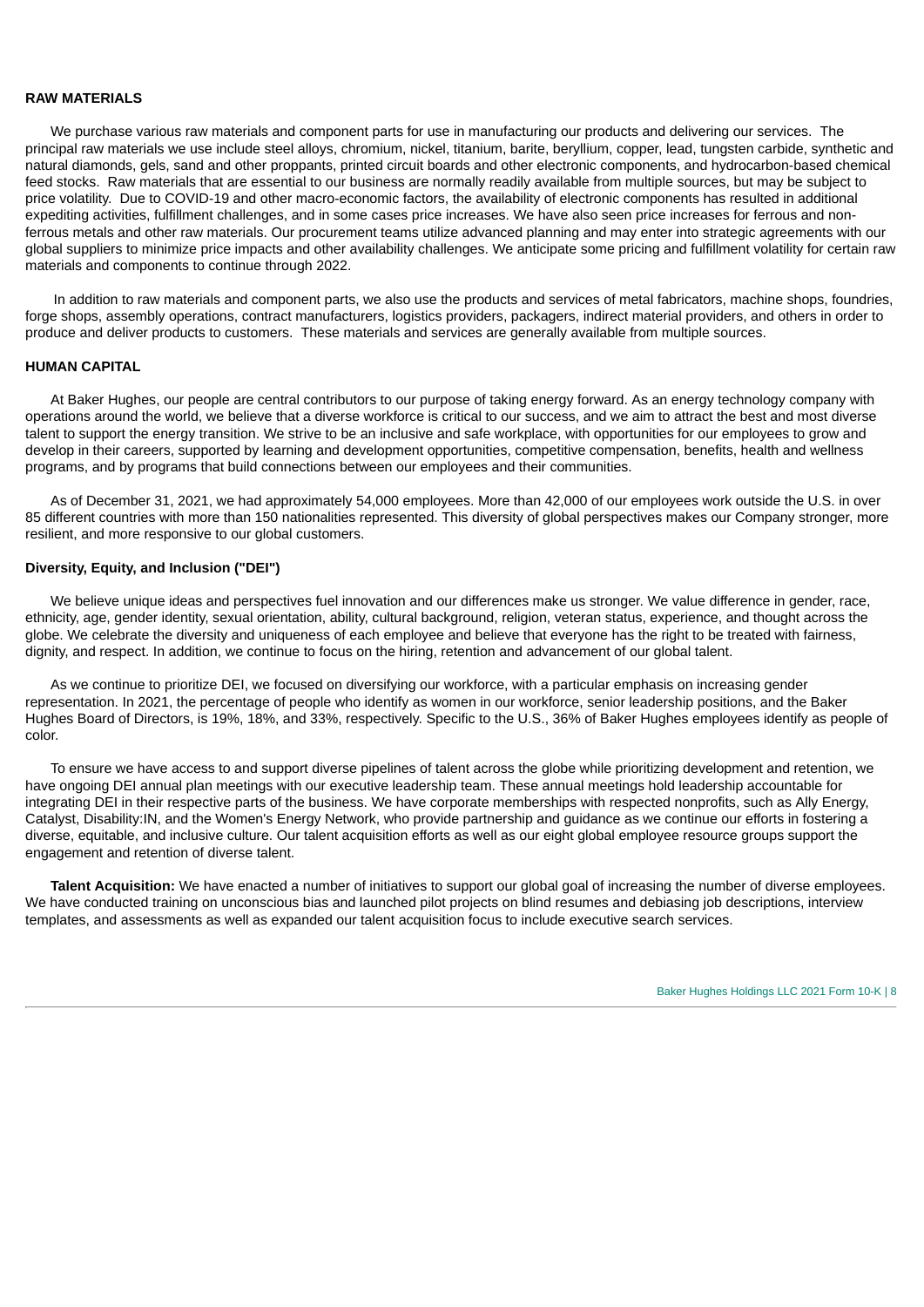**Employee Resource Groups ("ERG"):** ERGs consist of employees who have joined together based on shared interests, characteristics, or life experiences. These groups can have a powerful influence on driving change by elevating the conversation and awareness around key issues, and engaging with the communities where we operate. This effort has helped our DEI focus and fostered closer connections between employees in communities around the world.

**Inclusive Culture:** We have several programs and initiatives that cultivate a culture and environment where everyone feels they belong and can thrive and contribute. The Baker Hughes Global DEI Council is comprised of executives representing our businesses, functions and regions, supports the success of our DEI mission and meets quarterly to review progress and discuss ways in which to continue to advance our efforts. The DEI Community of Practice provides a forum in which leaders and HR professionals come together to collaborate, share best practices, and learn from one another. Our DEI education goals aim to provide our workforce with tools, resources, and learning opportunities focused on raising awareness, fostering inclusive behaviors, and building cultural competence. We also continue to assess and provide programs and policies that support our employees including flexible work arrangements.

#### **Compensation and Benefits**

We are committed to paying for performance and supporting our employees' wellbeing, as well as the wellbeing of their families, by offering flexible and competitive benefits. We regularly assess our total compensation and benefits programs through benchmarking with industry peers and local markets. A majority of our benefits are tailored by location to meet the specific needs of our people, their families, and their communities. Healthcare plans and life insurance are a core benefit of the Company and are provided in most locations. Baker Hughes offers various leaves of absence for certain quality-of-life needs, including family care and personal leaves. To assist and support new parents with balancing work and family matters, in many countries in which Baker Hughes operates, the Company provides paid maternity leaves and parental leaves, inclusive of paternity and adoption of a child.

## **Learning and Development**

At Baker Hughes, allowing our employees to be the architect of their own learning is key to our success. We empower our employees to follow their passion for personal knowledge, job related skills, development, and the domain expertise needed for professional and personal growth. In alignment with this, in 2021, we launched a new pilot for our leader development community, CORE, which is a curated learning space centered around our Baker Hughes Values: Grow, Care, Collaborate & Lead, and the behaviors associated with each value. CORE involves e-learning, virtual workshops, and allows participants to lead their own sessions.

Continuous learning and development is a key priority at Baker Hughes. Our leadership development programs provide learning and growth opportunities for talent to broaden leadership capability with women, new hires, and mid-level employees, and to support our work increasing female representation across the globe. As an example, Aspire is a two-year rotational leadership program for recent graduates and early-career employees to grow functional and leadership skills through challenging assignments, learning plans, and global crossfunctional projects.

#### **Health, Safety, and Wellness**

Health and safety is at the core of our culture as we are committed to doing the right thing to protect our employees, customers, the communities where we live and work, and the environment. We take a risk-based approach with proactive and preventive programs to deliver safe, secure, and sustainable operations. We have established a stringent set of standards which meet or exceed global regulatory requirements.

Our commitment to HSE starts at the highest levels of our company and is embedded throughout all layers of the organization. We encourage and empower all employees to take an active role in "owning" HSE by stopping work when conditions are unsafe and reporting observations, near misses, and stop-work events through open reporting channels. Our ambition is to make every day a Perfect HSE Day one without injuries, accidents, or harm to the environment. In 2021, we achieved 204 Perfect HSE Days, up 2% versus 2020.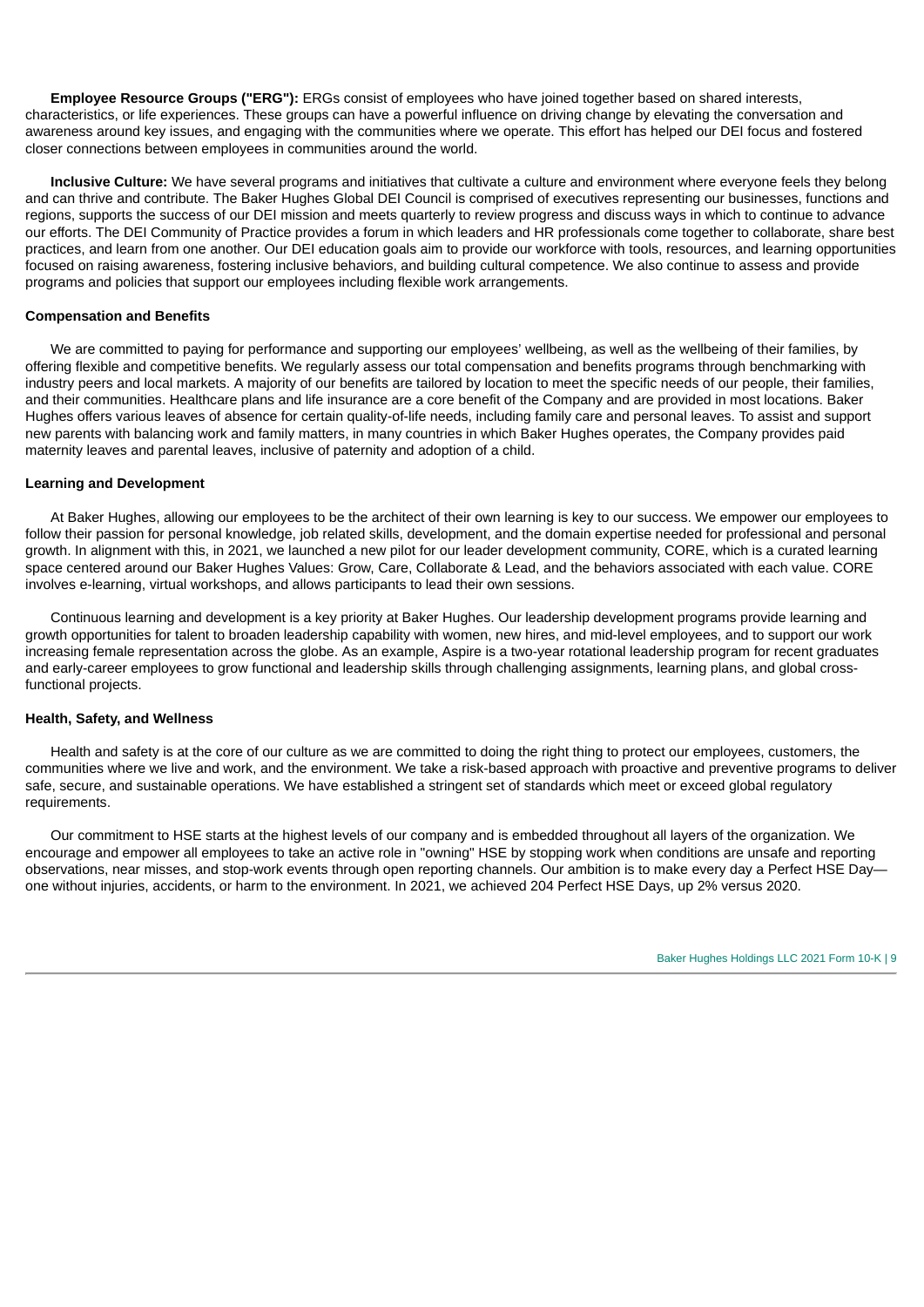Our teams are required to complete recurring training. We offer more than 250 unique HSE courses including foundational training required for all employees, workplace and job-specific training, and human-performance leadership training for managers.

Our commitment to HSE goes beyond safety alone. Occupational health and wellness is a key competency managed within our HSE center of excellence. The importance of physical health, ergonomics, preventative health care, and mental wellness cannot be overstated in promoting a healthy, engaged, and productive workplace. We work with our health benefit providers and internal teams to offer employees health and wellness programs, telemedicine access, health screenings, immunizations, fitness reimbursements, and virtual wellness tools.

In 2021, the mental health and emotional well-being of our employees continued to be a critical priority. We hosted numerous events with Baker Hughes leaders and external experts, further embedded mental well-being into leadership engagements, and provided resources and tools to employees. Our Employee Assistance Program ("EAP") helps employees navigate daily life to manage remote work, cope with major life events or deal with a global pandemic. The EAP gives employees and their family members direct access to professional coaches for inthe-moment counseling or referrals to community experts and extended care providers.

## **Leading through COVID-19**

We continue to monitor and respond to the evolving COVID-19 pandemic and developing vaccine landscape. Since the start of the pandemic, we have taken prudent steps as a company to reduce the risk and spread of the virus. Our top priorities have remained: protecting our employees, maintaining operations, and supporting customers and communities globally.

Since March 2020, our global crisis management structure has been activated to manage a coordinated pandemic response. We continue to evolve our approach in alignment with global health and safety standards and government requirements across our operations. In addition, travel has remained limited, and we continue to enhance our site safety measures, including screenings, social distancing, vaccination requirements, and face coverings. In addition, vaccine access, including onsite clinics, and education for our employees and communities has remained a critical priority. Many of our office-based employees continue to work remotely. As conditions improved in certain places, we started bringing more employees back to offices and worksites and enabled opportunities for more in-person engagements where it was safe to do so. We continue to closely monitor the situation and will adapt our protocols as needed to protect our employees and deliver for our customers, in alignment with all associated requirements.

## **Community Involvement**

Baker Hughes seeks to make a positive impact in the communities where we operate around the world. Consistent with our purpose and values, we work to advance environmental quality, educational opportunities, health, and wellness. We benefit our communities through financial contributions, in-kind donations of goods and services, and volunteer projects. The Baker Hughes Foundation makes strategic philanthropic contributions, matches Baker Hughes employee charitable contributions, and awards volunteer recognition grants for outstanding employee community service.

#### **Board Oversight of Human Capital Management**

Baker Hughes' Board of Directors plays an active role in overseeing the Company's human capital management efforts. Our Human Capital and Compensation Committee provides oversight of our policies, programs, and initiatives focusing on DEI as well as pay equity, culture, talent management, succession planning, and executive compensation and benefits. Our Governance & Corporate Responsibility Committee provides oversight of employee safety, health, and wellness matters.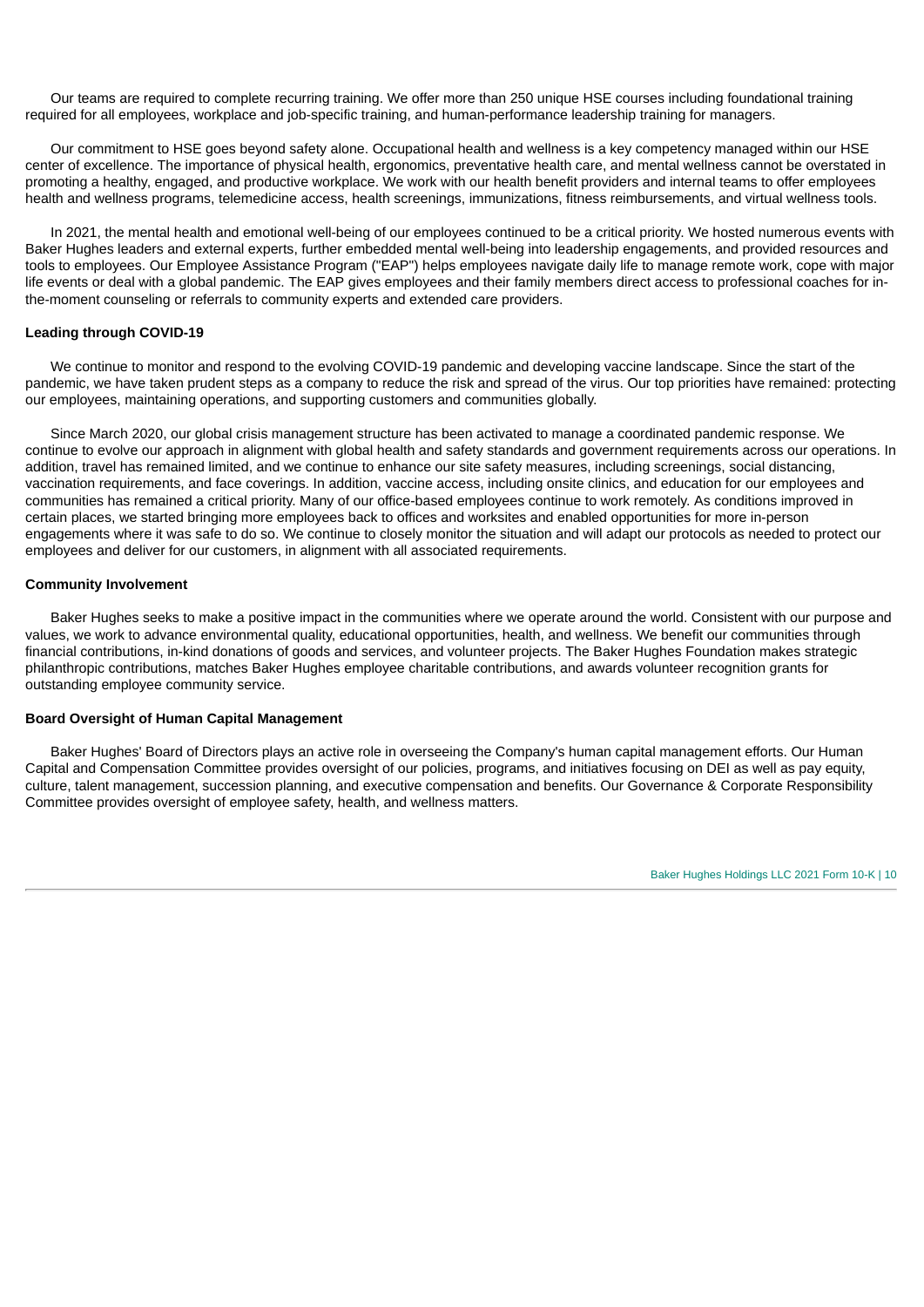#### **GOVERNMENTAL REGULATION**

#### **Environmental Matters**

We are committed to the health and safety of people, protection of the environment and compliance with environmental laws, regulations and our policies. Our past and present operations include activities that are subject to extensive domestic (including U.S. federal, state and local) and international regulations concerning, among other things, air and water quality, waste management, and land protection. Environmental regulations continue to evolve, and changes in standards of enforcement of existing regulations, as well as the enactment of new legislation, may require us and our customers to modify, supplement or replace equipment or facilities or to change or discontinue present methods of operation. Our environmental compliance expenditures and our capital costs for environmental control equipment may change accordingly.

We recognize that climate change warrants meaningful action. In 2019, we announced our commitment to reduce our carbon equivalent emissions 50% by 2030 and achieve carbon equivalent net zero emissions by 2050. This goal encompasses emissions from our direct operations ("Scope 1 and 2 emissions") in alignment with the Paris Accord and the specific recommendations of the United Nations ("UN") Intergovernmental Panel on Climate Change's Special Report on Global Warming of 1.5°C. In 2020, we reset our carbon emissions reduction base year for this goal from 2012 to 2019 to account for corporate changes, new acquisitions, divestitures, and to reflect changes in methodology in accordance with the Greenhouse Gas Protocol. We have proactively worked to reduce our Scope 1 and 2 greenhouse gas emissions over the last decade through the implementation of energy-efficiency programs, operational improvements, and increased usage of renewable energy. We also continue efforts to reduce our overall environmental footprint by using materials wisely and preserving land, water, and air quality. Our sustainability commitments include our formal participation in the UN Global Compact and our commitment to the Ten Principles human rights, labor, environment, and anti-corruption. The environmental principles include a precautionary approach to environmental challenges, initiatives to promote a greater sense of environmental responsibility and the development of environmentally friendly technologies. We have annually renewed our commitment to the UN Global Compact since joining in 2019.

While we seek to embed and verify sound environmental practices throughout our business, we are, and may in the future be, involved in voluntary remediation projects at current and former properties, typically related to historical operations. On rare occasions, our remediation activities are conducted as specified by a government agency-issued consent decree or agreed order. Remediation costs at these properties are accrued using currently available facts, existing environmental permits, technology and presently enacted laws and regulations. For sites where we are primarily responsible for the remediation, our cost estimates are developed based on internal evaluations and are not discounted. We record accruals when it is probable that we will be obligated to pay amounts for environmental site evaluation, remediation or related activities, and such amounts can be reasonably estimated. Accruals are recorded even if significant uncertainties exist over the ultimate cost of the remediation. Ongoing environmental compliance costs, such as obtaining environmental permits, installation and maintenance of pollution control equipment and waste disposal, are expensed as incurred.

The U.S. Comprehensive Environmental Response, Compensation and Liability Act (known as "Superfund") imposes liability for the release of a "hazardous substance" into the environment. Superfund liability is imposed without regard to fault, even if the waste disposal was in compliance with laws and regulations. We have been identified as a potentially responsible party ("PRP") at various Superfund sites, and we accrue our share, if known, of the estimated remediation costs for the site. PRPs in Superfund actions have joint and several liability and may be required to pay more than their proportional share of such costs.

In some cases, it is not possible to quantify our ultimate exposure because the projects are either in the investigative or early remediation stage, or superfund allocation information is not yet available. Based upon current information, we believe that our overall compliance with environmental regulations, including remediation obligations, environmental compliance costs and capital expenditures for environmental control equipment, will not have a material adverse effect on our capital expenditures, earnings or competitive position because we have either established adequate reserves or our compliance cost, based on available information, is not expected to be material to our consolidated financial statements. Our total accrual for environmental remediation was \$67 million and \$78 million at December 31, 2021 and 2020, respectively. We continue to focus on reducing future environmental liabilities by maintaining appropriate Company standards and by improving our environmental assurance programs.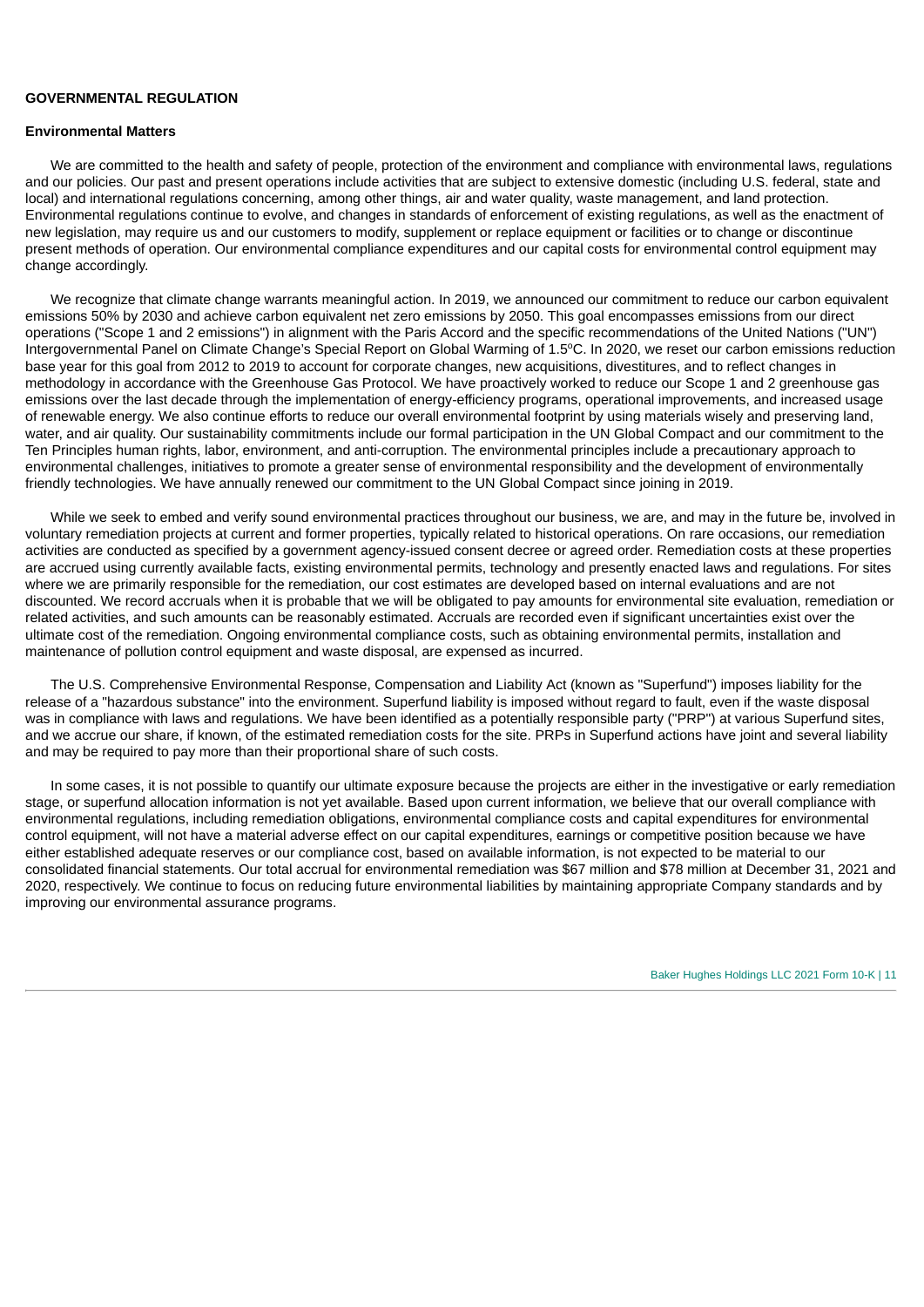#### **Other Regulatory Matters**

We are subject to regulation by various U.S. federal regulatory agencies and by the applicable regulatory authorities in countries in which our products are manufactured or sold. Such regulations principally relate to the ingredients, classification, labeling, manufacturing, packaging, transportation, advertising and marketing of our products. Additionally, as a U.S. entity operating through subsidiaries in non-U.S. jurisdictions, we are subject to foreign exchange control, transfer pricing and customs laws that regulate the import and export of goods as well as the flow of funds between us and our subsidiaries. In particular, the shipment of goods, services and technology across international borders subjects us to extensive trade laws and regulations. Our import activities are governed by the unique customs laws and regulations in each of the countries where we operate. Pursuant to their laws and regulations, governments may impose economic sanctions against certain countries, persons and entities that may restrict or prohibit transactions involving such countries, persons and entities, which may limit or prevent our conduct of business in certain jurisdictions. We are also required to be in compliance with transfer pricing, securities laws and other statutes and regulations, such as the U.S. Foreign Corrupt Practices Act (the "FCPA") and other countries' anti-corruption and antibribery regimes.

In addition, we are subject to laws relating to data privacy and security and consumer credit, protection and fraud. An increasing number of governments worldwide have established laws and regulations, and industry groups also have promoted various standards, regarding data privacy and security, including with respect to the protection and processing of personal data. The legal and regulatory environment related to data privacy and security is increasingly rigorous, with new and constantly changing requirements applicable to our business, and enforcement practices are likely to remain uncertain for the foreseeable future. We are also subject to labor and employment laws, including regulations established by the U.S. Department of Labor and other local regulatory agencies, which sets laws governing working conditions, paid leave, workplace safety, wage and hour standards, and hiring and employment practices.

While there are no current regulatory matters that we expect to be material to our results of operations, financial position, or cash flows, there can be no assurances that existing or future environmental laws and other laws, regulations and standards applicable to our operations or products will not lead to a material adverse impact on our results of operations, financial position or cash flows.

## **AVAILABILITY OF INFORMATION FOR SECURITY HOLDERS**

Our annual reports on Form 10-K, quarterly reports on Form 10-Q, current reports on Form 8-K and amendments to those reports filed or furnished pursuant to Section 13(a) or 15(d) of the Securities Exchange Act of 1934, as amended ("Exchange Act"), are made available free of charge on our internet website at www.bakerhughes.com as soon as reasonably practicable after these reports have been electronically filed with, or furnished to, the SEC. In addition, our Corporate Responsibility reports are available on the Company section of our website at www.bakerhughes.com. Information contained on or connected to our website is not incorporated by reference into this annual report on Form 10-K and should not be considered part of this annual report or any other filing we make with the SEC.

#### **EXECUTIVE OFFICERS OF BAKER HUGHES HOLDINGS LLC**

The following table shows, as of February 11, 2022, the name of each of our executive officers, together with his or her age and office presently or previously held. There are no family relationships among our executive officers.

| <b>Name</b>       | Age | <b>Position and Background</b>                                                                         |
|-------------------|-----|--------------------------------------------------------------------------------------------------------|
| Lorenzo Simonelli | 48  | <b>President and Chief Executive Officer</b>                                                           |
|                   |     | Lorenzo Simonelli has been the President and Chief Executive Officer of the Company since July 2017.   |
|                   |     | Prior to joining the Company in July 2017, Mr. Simonelli was Senior Vice President, GE and President   |
|                   |     | and Chief Executive Officer, GE Oil & Gas from October 2013 to July 2017. Before joining GE Oil &      |
|                   |     | Gas, he was the President and Chief Executive Officer of GE Transportation from July 2008 to October   |
|                   |     | 2013. Mr. Simonelli joined GE in 1994 and held various finance and leadership roles from 1994 to 2008. |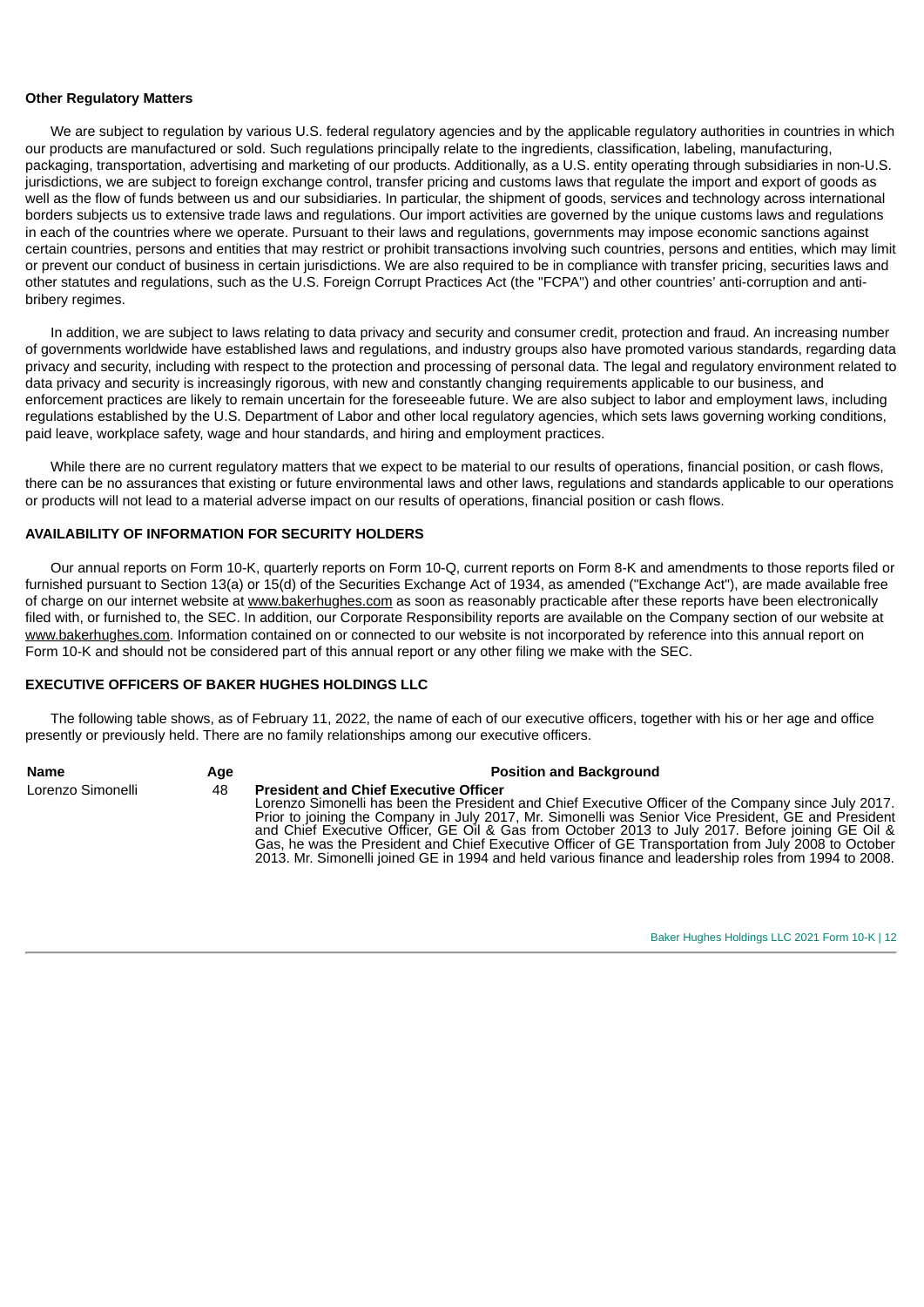<span id="page-14-0"></span>

| <b>Name</b>              | Age | <b>Position and Background</b>                                                                                                                                                                                                                                                                                                                                                                                                                                                                                                                                                                                                                                                      |
|--------------------------|-----|-------------------------------------------------------------------------------------------------------------------------------------------------------------------------------------------------------------------------------------------------------------------------------------------------------------------------------------------------------------------------------------------------------------------------------------------------------------------------------------------------------------------------------------------------------------------------------------------------------------------------------------------------------------------------------------|
| <b>Brian Worrell</b>     | 51  | <b>Chief Financial Officer</b><br>Brian Worrell is the Chief Financial Officer of the Company. Prior to joining the Company in July 2017,<br>he served as Vice President and Chief Financial Officer of GE Oil & Gas from January 2014 to July<br>2017. He previously held the position of Vice President, Financial Planning & Analysis for GE from 2010<br>to January 2014 and Vice President Corporate Audit Staff for GE from 2006 to 2010.                                                                                                                                                                                                                                     |
| Maria Claudia Borras     | 53  | <b>Executive Vice President, Oilfield Services</b><br>Maria Claudia Borras is the Executive Vice President, Oilfield Services of the Company. Prior to joining<br>the Company in July 2017, she served as the Chief Commercial Officer of GE Oil & Gas from January<br>2015 to July 2017. Prior to joining GE Oil & Gas, she held various leadership positions at Baker Hughes<br>Incorporated including President, Latin America from October 2013 to December 2014, President,<br>Europe Region from August 2011 to October 2013, Vice President, Global Marketing from May 2009 to<br>July 2011 and other leadership roles at Baker Hughes Incorporated from 1994 to April 2009. |
| Kurt Camilleri           | 47  | Senior Vice President, Controller and Chief Accounting Officer<br>Kurt Camilleri is the Senior Vice President, Controller and Chief Accounting Officer of the Company.<br>Prior to joining the Company in July 2017, he served as the Global Controller for GE Oil & Gas from<br>July 2013 to July 2017. Mr. Camilleri served as the Global Controller for GE Transportation from<br>January 2013 to June 2013 and the Controller for Europe and Eastern and African Growth Markets for<br>GE Healthcare from 2010 to January 2013. He began his career in 1996 with Pricewaterhouse in<br>London, which subsequently became PricewaterhouseCoopers.                                |
| <b>Roderick Christie</b> | 59  | <b>Executive Vice President, Turbomachinery and Process Solutions</b><br>Rod Christie is the Executive Vice President, Turbomachinery & Process Solutions of the Company.<br>Prior to joining the Company in July 2017, he served as the Chief Executive Officer of Turbomachinery<br>& Process Solutions at GÉ Oil & Gas from January 2016 to July 2017. He served as the Chief<br>Executive Officer of GE Oil & Gas' Subsea Systems & Drilling Business from August 2011 to 2016 and<br>held various other leadership positions within GE between 1999 to 2011.                                                                                                                   |
| Michele Fiorentino       | 54  | <b>Executive Vice President, Strategy &amp; Business Development</b><br>Michele Fiorentino is the Executive Vice President, Strategy & Business Development of the Company.<br>Prior to joining the Company, he served as Chief Investment Officer and Strategy Leader at ADNOC<br>from April 2017 to May 2020. Prior to that, he held senior corporate strategy, finance, and sales roles at<br>BP from September 1996 to March 2017.                                                                                                                                                                                                                                              |
| Regina Jones             | 51  | <b>Chief Legal Officer</b><br>Regina Jones is the Chief Legal Officer of the Company. Prior to joining the Company, she served as<br>Executive Vice President, General Counsel and Corporate Secretary for Delek U.S. Holdings, Inc and<br>Delek Logistics Partners LP from May 2018 to April 2020. Prior to that, she worked at Schlumberger as<br>General Counsel for the Land Rigs product line from June 2016 to May 2018 and in various<br>international legal roles in France, Malaysia and the United States from 2005 to 2018.                                                                                                                                              |
| Rami Qasem               | 54  | <b>Executive Vice President, Digital Solutions</b><br>Rami Qasem is the Executive Vice President, Digital Solutions of the Company. Prior to this role, he<br>served as President of the Middle East, North Africa, Turkey and India ("MENATI") region for the<br>Company from July 2017 through January 2019. Prior to joining the Company, he served as President<br>of the MENATI region for GE Oil & Gas from 2011 to 2017 and various other leadership roles within GE<br>from 1997 to 2011.                                                                                                                                                                                   |
| <b>Neil Saunders</b>     | 52  | <b>Executive Vice President, Oilfield Equipment</b><br>Neil Saunders is the Executive Vice President, Oilfield Equipment of the Company. Prior to joining the<br>Company in July 2017, he served as the President and Chief Executive Officer of the Subsea Systems<br>& Drilling business at GE Oil & Gas from July 2016 to July 2017 and the Senior Vice President for<br>Subsea Production Systems from August 2011 to July 2016. He served in various leadership roles<br>within GE Oil & Gas from 2007 to August 2011.                                                                                                                                                         |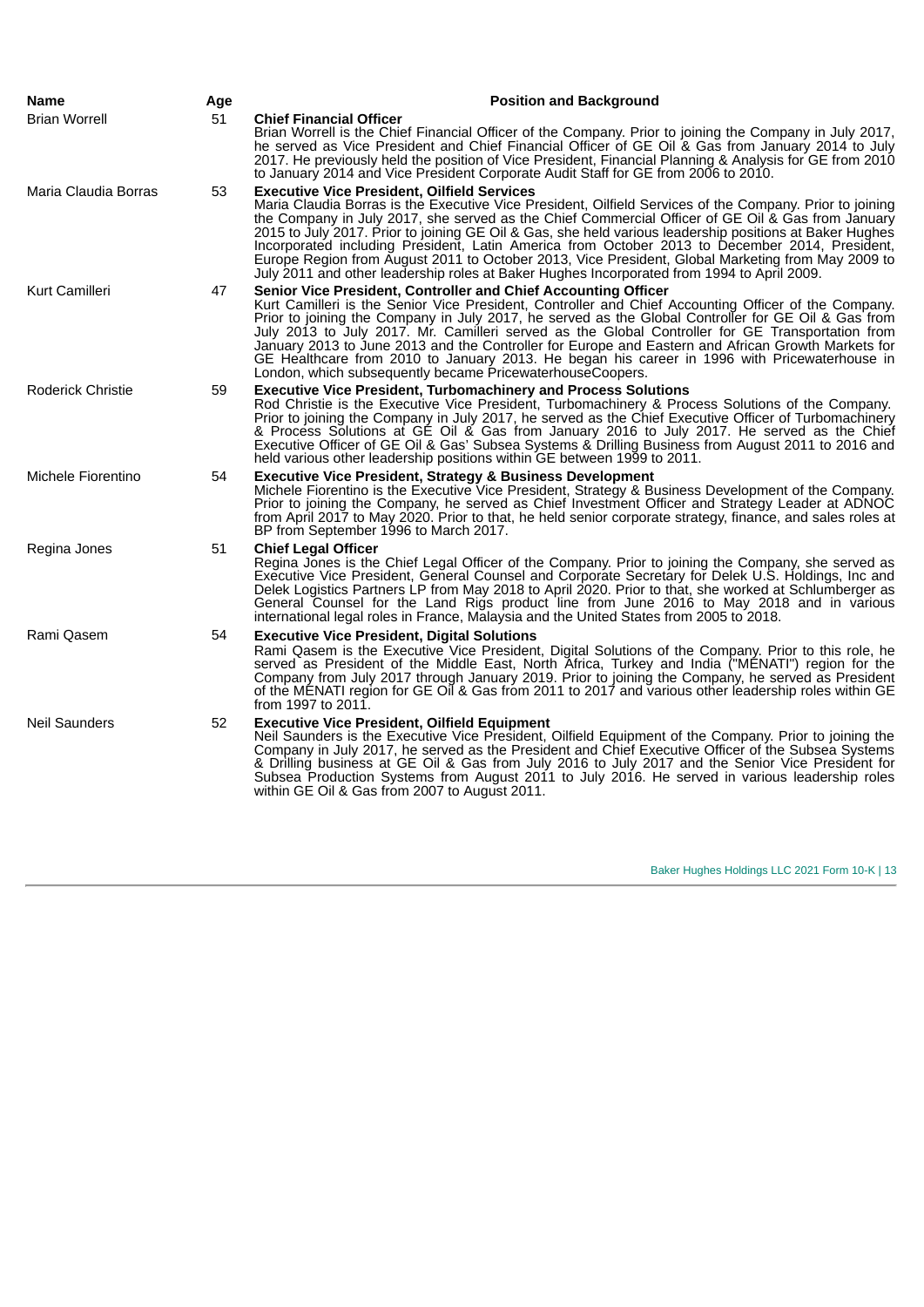#### **ITEM 1A. RISK FACTORS**

The following risk factors should be considered carefully in addition to the other information contained in this annual report. There may be additional risks, uncertainties and matters not listed below, that we are unaware of, or that we currently consider immaterial. Any of these may adversely affect our business, financial condition, results of operations and cash flows and, thus, the value of an investment in the Company.

#### **OPERATIONAL RISKS**

## *We operate in a highly competitive environment, which may adversely affect our ability to succeed.*

We operate in a highly competitive environment for marketing oilfield products and services and securing equipment. Our ability to continually provide competitive products and services can impact our ability to defend, maintain or increase prices for our products and services, maintain market share, and negotiate acceptable contract terms with our customers. In order to be competitive, we must provide new and differentiating technologies, reliable products and services that perform as expected and that create value for our customers.

In addition, our investments in new technologies, equipment, and facilities may not provide competitive returns. Our ability to defend, maintain or increase prices for our products and services is in part dependent on the industry's capacity relative to customer demand, and on our ability to differentiate the value delivered by our products and services from our competitors' products and services. Managing development of competitive technology and new product introductions on a forecasted schedule and at a forecasted cost can impact our financial results. If we are unable to continue to develop and produce competitive technology or deliver it to our clients in a timely and costcompetitive manner in various markets in which we operate, or if competing technology accelerates the obsolescence of any of our products or services, any competitive advantage that we may hold, and in turn, our business, financial condition and results of operations could be materially and adversely affected.

## Our business could be adversely affected by the widespread outbreak of a disease or virus. The current global spread of the COVID-19 virus has and may continue to materially and adversely affect our results of operations, cash flows, and financial *condition for an indeterminate amount of time.*

The markets have experienced volatility in oil demand due to the economic impacts of the COVID-19 pandemic. If demand for our products and services declines, the utilization of our assets and the prices we are able to charge our customers for our products and services could decline. The continued spread of COVID-19 or a similar pandemic could result in further instability in the markets and decreases in commodity prices resulting in further adverse impacts on our results of operations, cash flows, and financial condition.

In addition, the continued spread of the COVID-19 virus, or similar pandemics, and the continuation of the measures to try to contain the virus or similar viruses, such as vaccine mandates, travel bans and restrictions, quarantines, shelter in place orders, and shutdowns, may further impact our workforce and operations, the operations of our customers, and those of our vendors and suppliers. Also, if a significant number of our employees were to contract the virus or be quarantined, we may not be able to complete key or critical tasks, not limited to, but including key financial, reporting, and operational controls. There is considerable uncertainty regarding such measures and potential future measures which may result in labor disruptions, employee attrition, and could negatively impact our ability to attract and retain qualified employees, all of which could have a material adverse effect on our results of operations, cash flows, and financial condition.

## Failure to effectively and timely execute our energy transition strategy could have an adverse effect on the demand for our *technologies and services.*

Our future success may depend upon our ability to effectively execute on our energy transition strategy. Our strategy depends on our ability to develop additional technologies and work with our customers and partners to advance new energy solutions such as carbon capture utilization and storage, hydrogen energy, geothermal, and other integrated solutions. If the energy transition landscape changes faster than anticipated or faster than we can transition or if we fail to execute our energy transition strategy as planned, demand for our technologies and services could be adversely affected.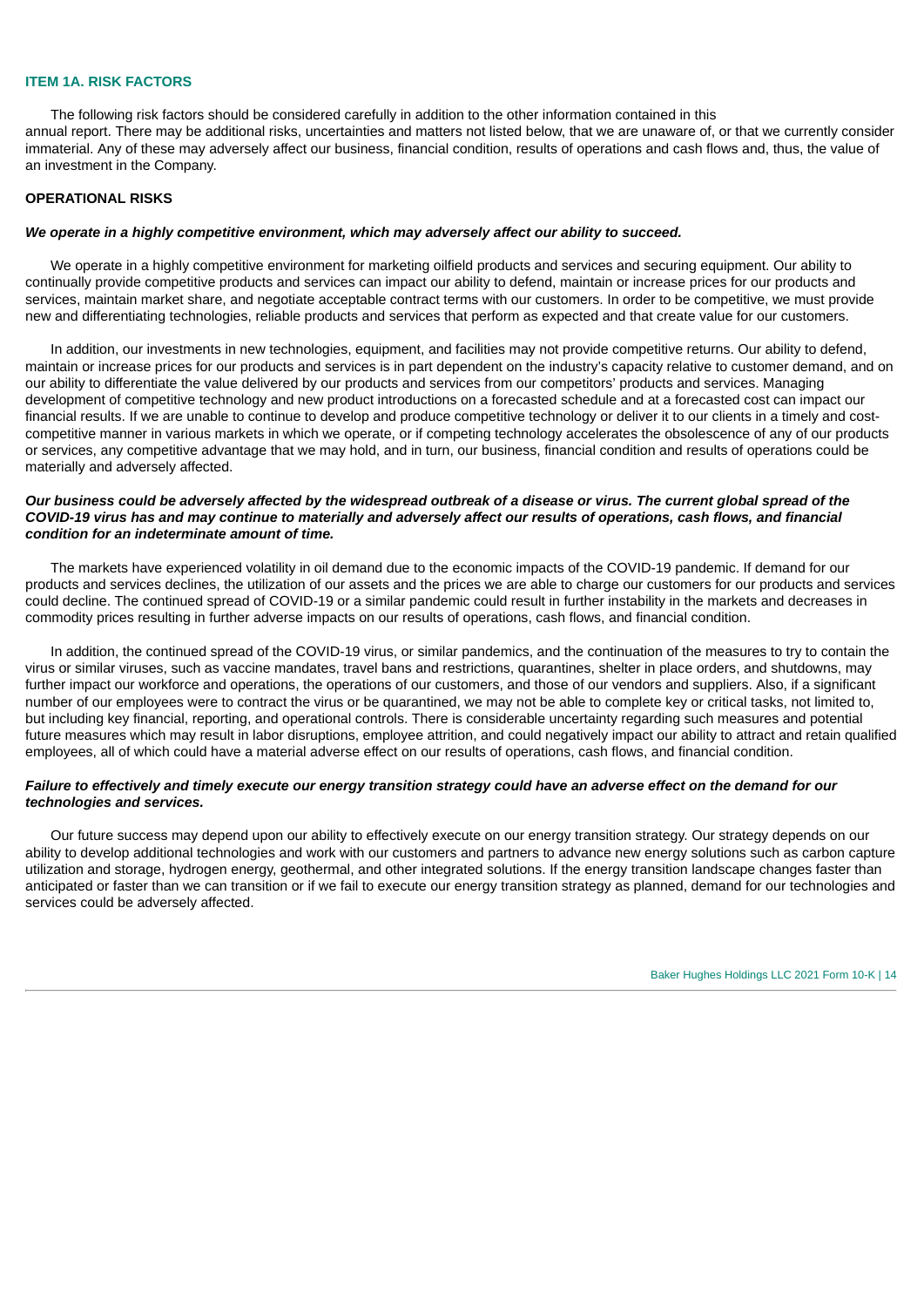## Disruptions in our supply chain, the high cost or unavailability of raw materials, equipment, and supplies essential to our business *could adversely affect our ability to execute our operations on a timely basis.*

Our manufacturing operations are dependent on having sufficient raw materials, component parts and manufacturing capacity, including labor, available to meet our manufacturing plans on a timely basis, at a reasonable cost while minimizing inventories. Disruptions within our supply chain has had and may continue to have an impact on our business and reputation, including our ability to meet our manufacturing plans and revenue goals, control costs, and avoid shortages or over-supply of raw materials and component parts.

## If we are unable to attract and retain qualified personnel, we may not be able to execute our business strategy effectively and our *operations could be adversely affected.*

Our operations and future success depend on our ability to recruit, train, and retain qualified personnel. People are a key resource to developing, manufacturing, and delivering our products and providing technical services to our customers around the world. A competent, well-trained, highly skilled, motivated, and diverse workforce has a positive impact on our ability to attract and retain business. Periods of rapid growth present a challenge to us and our industry to recruit, train, and retain our employees, while also managing the impact of wage inflation and the limited available qualified labor in the markets where we operate.

## Our business could be impacted by both geopolitical and terrorism threats in countries where we or our customers do business *and our business operations may be impacted by civil unrest and/or government expropriations.*

Geopolitical and terrorism threats continue to grow in a number of key countries where we currently or may in the future do business. Geopolitical and terrorism threats, including armed conflict among countries, could lead to, among other things, a loss of our investment in the country, adverse impact to our employees, and impairment of our or our customers' ability to conduct operations.

In addition to other geopolitical and terrorism risks, civil unrest continues to grow in several countries where we do business. Our ability to conduct business operations may be impacted by that civil unrest and our assets in these countries may also be subject to expropriation by governments or other parties involved in civil unrest.

## Control of oil and natural gas reserves by national oil companies may impact the demand for our services and products and create *additional risks in our operations.*

Much of the world's oil and natural gas reserves are controlled by national oil companies. National oil companies may require their contractors to meet local content requirements or other local standards, such as conducting our operations through joint ventures with local partners that could be difficult or undesirable for us to meet. The failure to meet the local content requirements and other local standards may adversely impact our operations in those countries. In addition, our ability to work with national oil companies is subject to our ability to negotiate and agree upon acceptable contract terms.

## *Our operations involve a variety of operating hazards and risks that could cause losses.*

The products that we manufacture and the services that we provide are complex, and the failure of our equipment to operate properly or to meet specifications may greatly increase our customers' costs. In addition, many of these products are used in inherently hazardous industries, such as the offshore oilfield business. These hazards include blowouts, explosions, nuclear-related events, fires, collisions, capsizings, and severe weather conditions. We may incur substantial liabilities or losses as a result of these hazards. Our insurance and contractual indemnity protection may not be sufficient or effective to protect us under all circumstances or against all risks. The occurrence of a significant event, against which we were not fully insured or indemnified or the failure of a customer to meet its indemnification obligations to us, could materially and adversely affect our results of operations and financial condition.

## *Seasonal and weather conditions could adversely affect demand for our services and operations.*

Variation from normal weather patterns, such as cooler or warmer summers and winters, can have a significant impact on demand for our services and operations. Adverse weather conditions, such as hurricanes in the Gulf of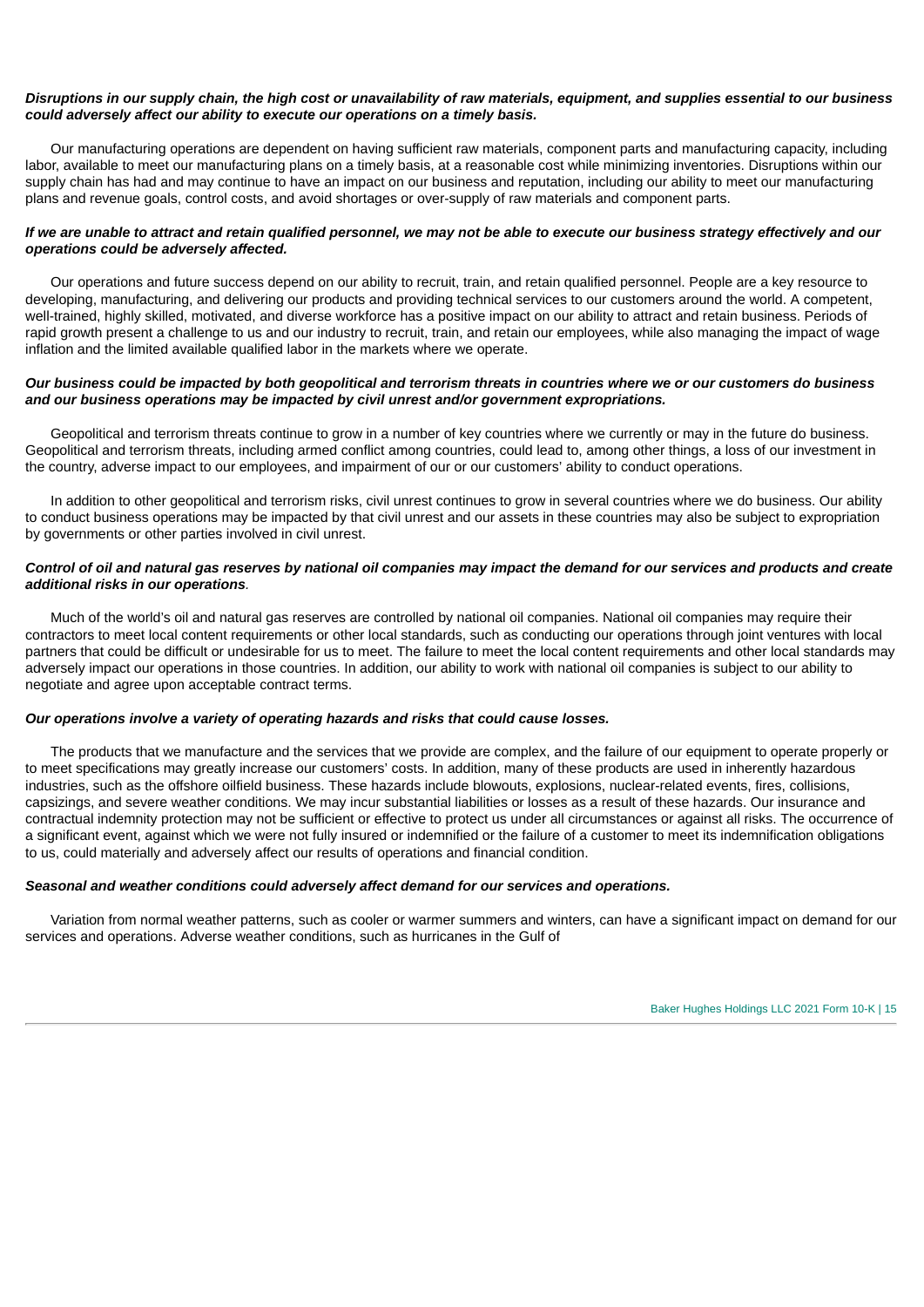Mexico, may interrupt or curtail our operations, or our customers' operations, cause supply disruptions and result in a loss of revenue and damage to our equipment and facilities, which may or may not be insured. For example, extreme winter conditions in Canada, Russia, or the North Sea may interrupt or curtail our operations, or our customers' operations, in those areas and result in a loss of revenue.

#### *We are subject to risks related to our relationship with GE.*

We are partially dependent on GE through, among other things, our reliance on the long-term agreements between the Company and GE. We are also a party to a number of licenses with GE that give us rights to intellectual property that is necessary or useful to our business. Failure of GE to comply with these agreements could have an adverse impact on our business operations.

## **CREDIT AND CUSTOMER CONTRACTING RISKS**

#### Providing services on an integrated, turnkey, or fixed price basis could require us to assume additional risks.

We may choose to enter into integrated or turnkey contracts with our customers that require us to provide services and equipment outside of our core business. Providing services on an integrated or turnkey basis may also subject us to additional risks, such as costs associated with unexpected delays or difficulties in drilling operations, project management interface risk, and risks associated with subcontracting and consortium arrangements. These integrated or turnkey contracts may be fixed price contracts that do not allow us to recover for cost over-runs unless they are directly caused by the customer.

## We may not be able to satisfy technical requirements, testing requirements or other specifications required under our service *contracts and equipment purchase agreements.*

Our products are used in deepwater, and other harsh environments, and severe service applications. Our contracts with customers and customer requests for bids typically set forth detailed specifications or technical requirements for our products and services, which may also include extensive testing requirements. In addition, scrutiny of the offshore drilling industry has resulted in more stringent technical specifications for our products and more comprehensive testing requirements for our products to ensure compliance with such specifications. We cannot provide assurance that our products, including products supplied through joint ventures, will be able to satisfy the specifications or that we will be able to perform the full-scale testing necessary to prove that the product specifications are satisfied in future contract bids or under existing contracts, or that the costs of modifications to our products to satisfy the specifications and testing will not adversely affect our results of operations.

## We sometimes enter into consortium or similar arrangements for certain projects, which could impose additional costs and *obligations on us.*

We sometimes enter into consortium or similar arrangements for certain projects. Under such arrangements, each party is responsible for performing a certain scope of work within the total scope of the contracted work, and the obligations expire when all contractual obligations are completed. The failure or inability, financially or otherwise, of any of the parties to perform their obligations could impose additional costs and obligations on us. These factors could result in unanticipated costs to complete the project, liquidated damages or contract disputes.

## *Our contracts may be terminated early in certain circumstances.*

Our contracts with customers generally may be terminated by the customer for convenience, default, or extended force majeure (which could include inability to perform due to COVID-19). Termination for convenience may require the payment of an early termination fee by the customer, but the early termination fee may not fully compensate us for the loss of the contract. Termination by the customer for default or extended force majeure due to events outside of our control generally will not require the customer to pay an early termination fee.

Our financial position, results of operations, or cash flows could be materially adversely affected if our customers terminate some of our contracts and we are unable to secure new contracts on a timely basis and on substantially similar terms, if payments due under our contracts are suspended for an extended period of time, or if a number of our contracts are renegotiated. Our remaining performance obligation ("RPO") is comprised of unfilled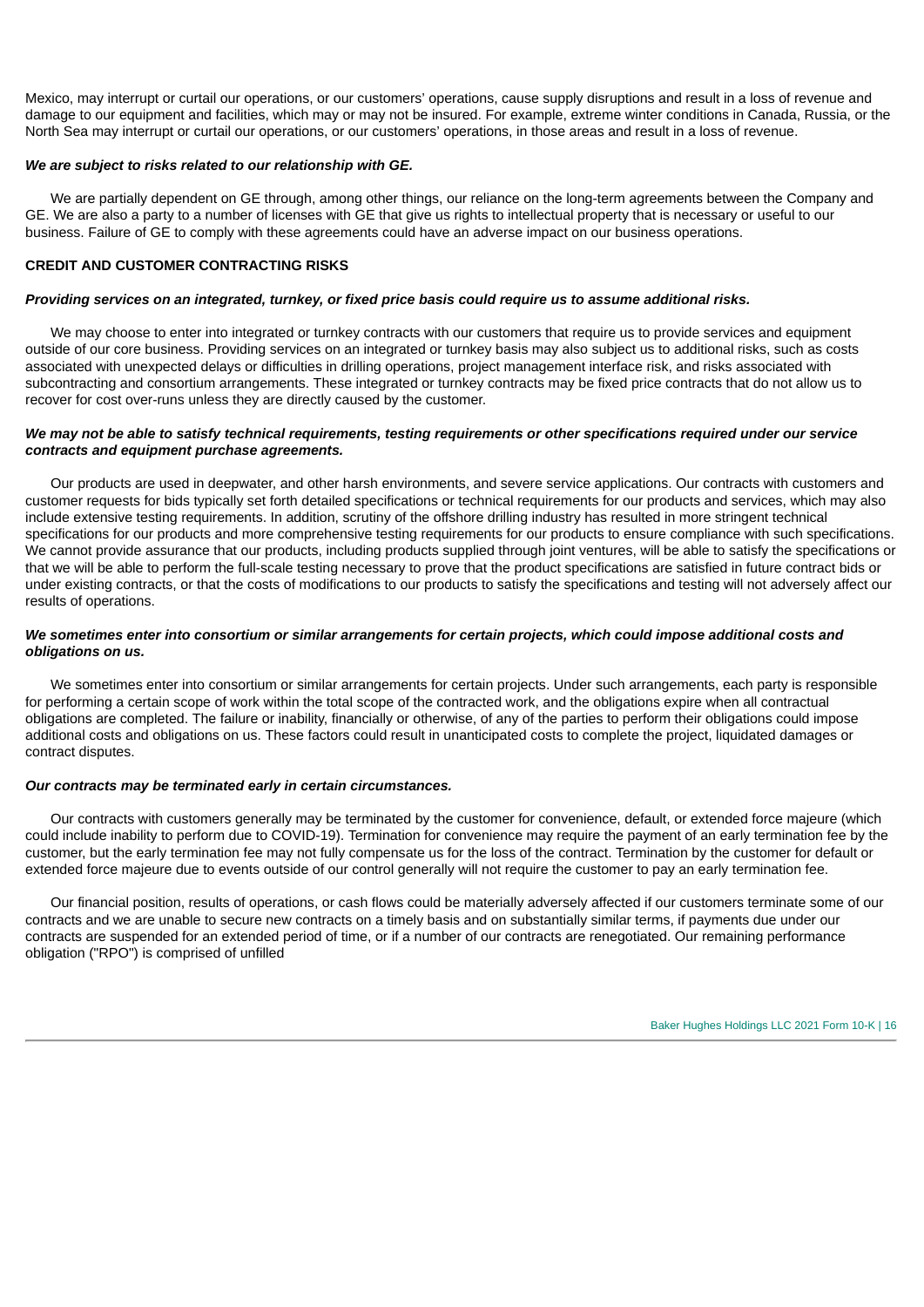customer orders for products and product services (expected life of contract sales for product services). The actual amount and timing of revenues earned may be substantially different than the reported RPO. The total dollar amount of the Company's RPO as of December 31, 2021 was \$23.6 billion.

## *The credit risks of having a concentrated customer base in the energy industry could result in losses.*

Having a concentration of customers in the energy industry may impact our overall exposure to credit risk as our customers may be similarly affected by prolonged changes in economic and industry conditions. Some of our customers may experience extreme financial distress as a result of falling commodity prices and may be forced to seek protection under applicable bankruptcy laws, which may affect our ability to recover any amounts due from such customers. Furthermore, countries that rely heavily upon income from hydrocarbon exports have been and may in the future be negatively and significantly affected by a drop in oil prices, which could affect our ability to collect from our customers in these countries, particularly national oil companies. Laws in some jurisdictions in which we will operate could make collection difficult or time consuming. We perform ongoing credit evaluations of our customers and do not expect to require collateral in support of our trade receivables. While we maintain reserves for potential credit losses, we cannot assure such reserves will be sufficient to meet write-offs of uncollectible receivables or that our losses from such receivables will be consistent with our expectations. Additionally, in the event of a bankruptcy of any of our customers, we may be treated as an unsecured creditor and may collect substantially less, or none, of the amounts owed to us by such customer.

## Our customers' activity levels and spending for our products and services and ability to pay amounts owed us could be impacted by the reduction of their cash flow and the ability of our customers to access equity or credit markets.

Our customers' access to capital is dependent on their ability to access the funds necessary to develop economically attractive projects based upon their expectations of future energy prices, required investments and resulting returns. Limited access to external sources of funding has caused and may continue to cause customers to reduce their capital spending plans to levels supported by internally generated cash flow. In addition, a reduction of cash flow resulting from declines in commodity prices, a reduction in borrowing bases under reservebased credit facilities or the lack of available debt or equity financing may impact the ability of our customers to pay amounts owed to us and could cause us to increase our reserve for credit losses.

## **LEGAL AND REGULATORY RISKS**

## Compliance with and changes in laws could be costly and could affect operating results. In addition, government disruptions could *negatively impact our ability to conduct our business.*

We conduct business in more than 120 countries that can be impacted by expected and unexpected changes in the legal and business environments in which we operate. In particular, the shipment of goods, services and technology across international borders subjects us to extensive trade laws and regulations. Our import activities are governed by the unique customs laws and regulations in each of the countries where we operate. Pursuant to their laws and regulations, governments may impose economic sanctions against certain countries, persons and entities that may restrict or prohibit transactions involving such countries, persons and entities, which may limit or prevent our conduct of business in certain jurisdictions.

Compliance-related issues could limit our ability to do business in certain countries and impact our earnings or result in investigations leading to fines, penalties or other remedial measures. Changes that could impact the legal environment include new legislation, new regulations, new policies, investigations, and legal proceedings and new interpretations of existing legal rules and regulations, in particular, changes in export control laws or exchange control laws, additional restrictions on doing business in countries subject to sanctions, and changes in laws in countries where we operate. In addition, changes and uncertainty in the political environments in which our businesses operate can have a material effect on the laws, rules, and regulations that affect our operations. Government disruptions may also delay or halt the granting and renewal of permits, licenses and other items required by us and our customers to conduct our business. The continued success of our global business and operations depends, in part, on our ability to continue to anticipate and effectively manage these and other political, legal and regulatory risks.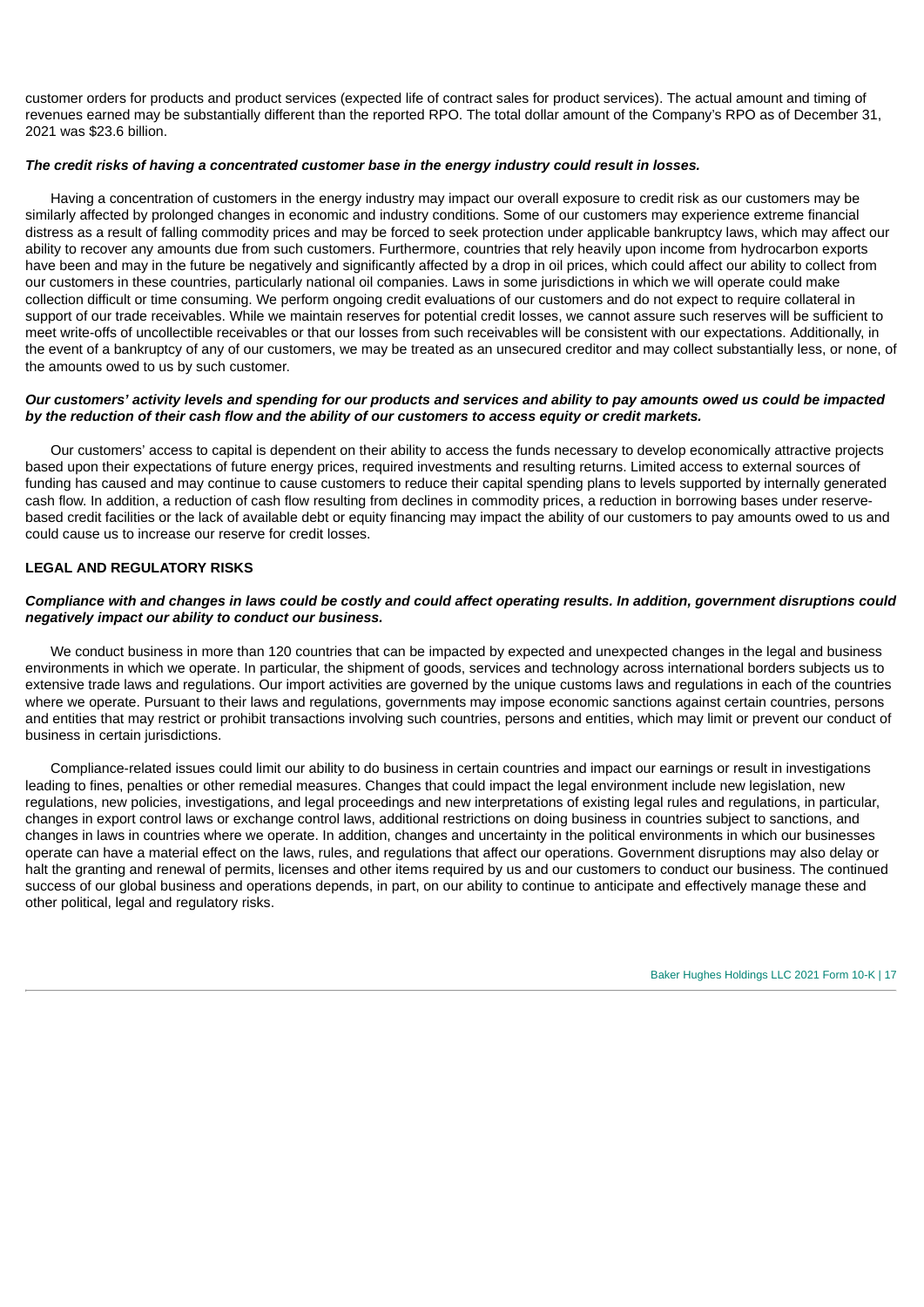## Our failure to comply with the Foreign Corrupt Practices Act ("FCPA") and other similar laws could have a negative impact on our *ongoing operations.*

Our ability to comply with the FCPA, the U.K. Bribery Act, and various other anti-bribery and anti-corruption laws depends on the success of our ongoing compliance program, including our ability to successfully manage our agents, distributors and other business partners, and supervise, train, and retain competent employees. We could be subject to sanctions and civil and criminal prosecution, fines and penalties, as well as legal expenses and reputational harm in the event of a finding of a violation of any of these laws by us or any of our employees.

## *Anti-money laundering and anti-terrorism financing laws could have adverse consequences for us.*

Non-compliance with anti-money laundering, anti-terrorism financing and various other financial laws may subject us to sanctions, civil and criminal prosecution, fines and penalties, as well as legal expenses and potential reputational harm. We cannot be sure our programs and controls are or will remain effective to ensure our compliance with all applicable anti-money laundering and anti-terrorism financing laws and regulations.

## Changes in tax laws, tax rates, tariffs, adverse positions taken by taxing authorities, and tax audits could impact operating results.

Changes in tax laws, tax rates, tariffs, changes in interpretation of tax laws, the resolution of tax assessments or audits by various tax authorities, and the ability to fully utilize tax loss carryforwards and tax credits could impact our operating results, including additional valuation allowances for deferred tax assets.

## *Uninsured claims and litigation against us could adversely impact our operating results.*

We could be impacted by the outcome of pending litigation, as well as unexpected litigation or proceedings. While we have insurance coverage against operating hazards, including product liability claims and personal injury claims related to our products, to the extent deemed prudent by our management and to the extent insurance is available; no assurance can be given that the nature and amount of that insurance will be sufficient to fully indemnify us against liabilities arising out of pending and future claims and litigation.

## We may be subject to litigation if another party claims that we have infringed upon, misappropriated or otherwise violated its *intellectual property rights.*

The tools, techniques, methodologies, programs and components we use to provide our products and services may infringe upon, misappropriate or otherwise violate the intellectual property rights of others or be challenged on that basis. Regardless of the merits, any such claims may result in significant legal and other costs and may distract management from running our core business. Resolving such claims could increase our costs, including through royalty payments to acquire licenses, if available, from third parties and through the development of replacement technologies. If a license to resolve a claim were not available, we might not be able to continue providing a particular service or product, which could adversely affect our financial condition, results of operations and cash flows.

## Compliance with, and rulings and litigation in connection with, environmental regulations and the environmental impacts of our *operations may adversely affect our business and operating results.*

We and our business are subject to extensive domestic and international environmental and safety regulations. In addition to environmental and safety regulatory compliance obligations, we may face liability arising out of the normal course of business, including alleged personal injury or property damage due to exposure of hazardous substances at our current or former facilities. Our expectations regarding our compliance with environmental laws and regulations and our expenditures to comply with environmental laws and regulations, including (without limitation) our capital expenditures for environmental control equipment, are only our forecasts regarding these matters. We may be impacted by material changes in environmental and safety regulations or subject to substantial liability for environmental impacts. Our compliance cost forecasts may be substantially different from actual results, which may be affected by factors such as: changes in law that impose restrictions on air or other emissions, wastewater management, waste disposal, hydraulic fracturing, or wetland and land use practices; more stringent enforcement of existing environmental laws and regulations; a change in our share of any remediation costs or other unexpected, adverse outcomes with respect to sites where we have been named as a potentially responsible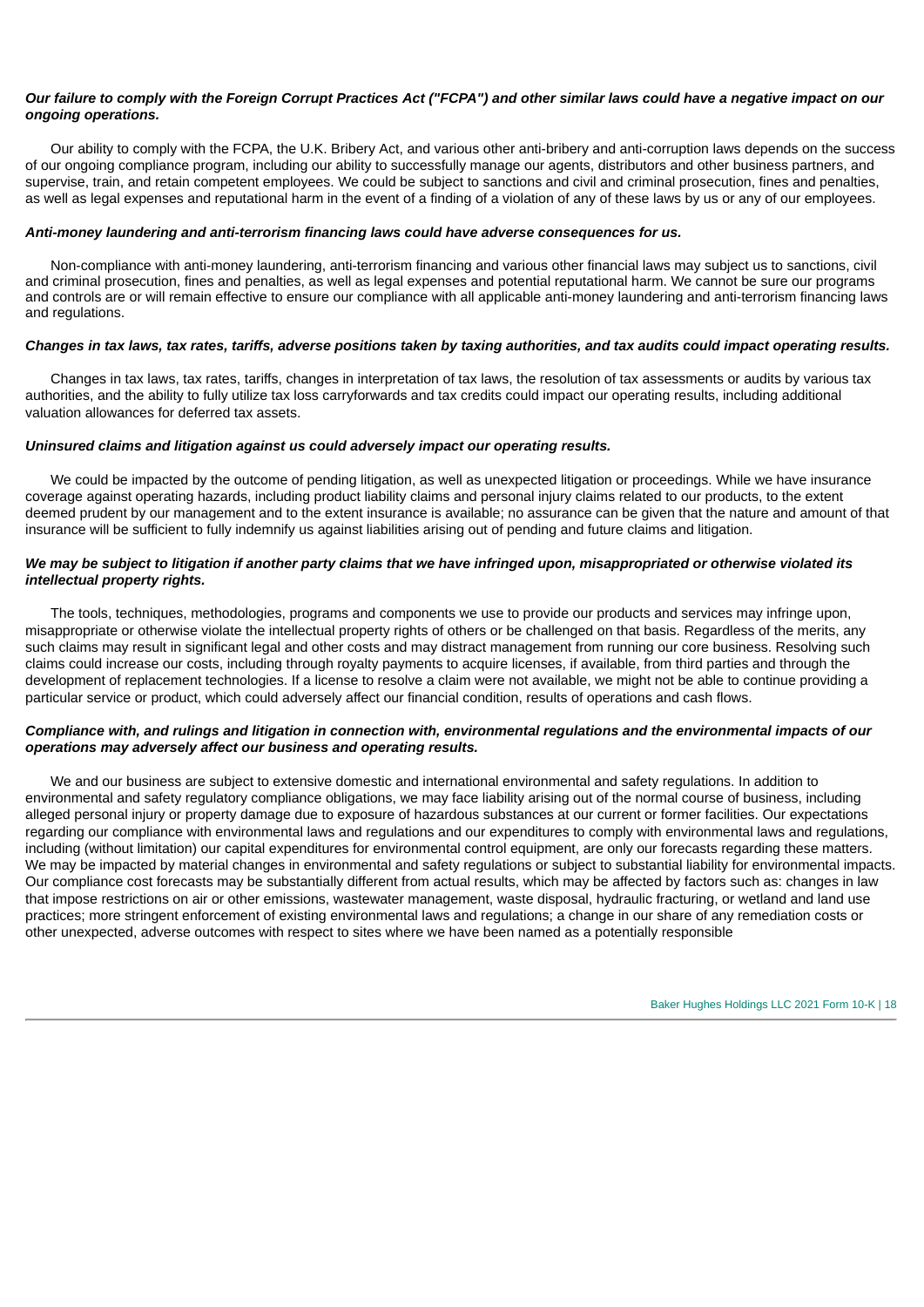party, including (without limitation) Superfund sites; the discovery of other sites, or discovery of additional issues at existing sites, where additional expenditures may be required to comply with environmental legal obligations; and the accidental discharge of hazardous materials.

## Investor and public perception related to the company's environment, social, and governance ("ESG") performance as well as *current and future ESG reporting requirements may affect our business and our operating results.*

Increasing focus on ESG factors has led to enhanced interest in, and review of performance results by investors and other stakeholders, and the potential for litigation and reputational risk. Regulatory requirements related to ESG or sustainability reporting have been issued in the European Union that apply to financial market participants, with implementation and enforcement having started in 2021. In the U.S., such regulations have been issued related to pension investments in California, and for the responsible investment of public funds in Illinois. Additional regulation is pending in other states. We may be affected by our ability to meet evolving and expanding emissions reporting requirements and by investor and public perception of our reporting and performance related to voluntary climate standards. We expect regulatory requirements related to ESG matters to continue to expand globally. We are committed to transparent and comprehensive reporting of our sustainability performance and report under standards such as the Global Reporting Initiative's G4 guidelines, the Sustainability Accounting Standards Board's documentation, and recommendations issued by the Financial Stability Board's Task Force for Climate-related Financial Disclosures. If we are not able to meet future sustainability reporting requirements of regulators or current and future expectations of investors, customers or other stakeholders, our business and ability to raise capital may be adversely affected.

## International, national, and state governments and agencies continue to evaluate and promulgate legislation and regulations that are focused on reducing greenhouse gas ("GHG") emissions. Compliance with GHG emission regulations applicable to our or our customers' operations may have significant implications that could adversely affect our business and operating results in the *fossil-fuel sectors, and boosting demand for technologies contributing to the reduction of GHG emissions.*

In the United States, the U.S. Environmental Protection Agency ("EPA") has taken steps to regulate GHG emissions as air pollutants under the U.S. Clean Air Act of 1970, as amended. The EPA's Greenhouse Gas Reporting Rule requires monitoring and reporting of GHG emissions from, among others, certain mobile and stationary GHG emission sources in the oil and natural gas industry, which in turn may include data from our equipment or operations. In addition, the U.S. government has proposed rules in the past setting GHG emission standards for, or otherwise aimed at reducing GHG emissions from, the oil and natural gas industry.

Caps or fees on carbon emissions, including in the U.S., have been and may continue to be established and the cost of such caps or fees could disproportionately affect the fossil-fuel sectors. We are unable to predict whether and when the proposed changes in laws or regulations ultimately will occur or what they ultimately will require, and accordingly, we are unable to assess the potential financial or operational impact they may have on our business.

Other developments focused on restricting GHG emissions include the United Nations Framework Convention on Climate Change, which includes implementation of the Paris Agreement and the Kyoto Protocol by the signatories; the Glasgow Climate Pact; the European Union Emission Trading System; Article 8 of the European Union Energy Efficiency Directive and the United Kingdom's Streamlined Energy and Carbon Reporting ("SECR"); the European Commission's proposed carbon border adjustment mechanism ("CBAM"); and, in the U.S., the Regional Greenhouse Gas Initiative, the Western Climate Action Initiative, and various state programs implementing the California Global Warming Solutions Act of 2006 (known as "Assembly Bill 32").

## Requirements and voluntary initiatives to reduce greenhouse gas emissions, as well as increased climate change awareness, may result in increased costs for the oil and gas industry to curb greenhouse gas emissions and could have an adverse impact on *demand for oil and natural gas.*

International, national, and state governments, agencies and bodies continue to evaluate and promulgate regulations and voluntary initiatives that are focused on reducing GHG emissions. These requirements and initiatives are likely to become more stringent over time and to result in increased costs for the oil and gas industry to reduce GHG emissions. In addition, these developments, and public perception relating to climate change, may curtail production and demand for hydrocarbons such as oil and natural gas by shifting demand towards an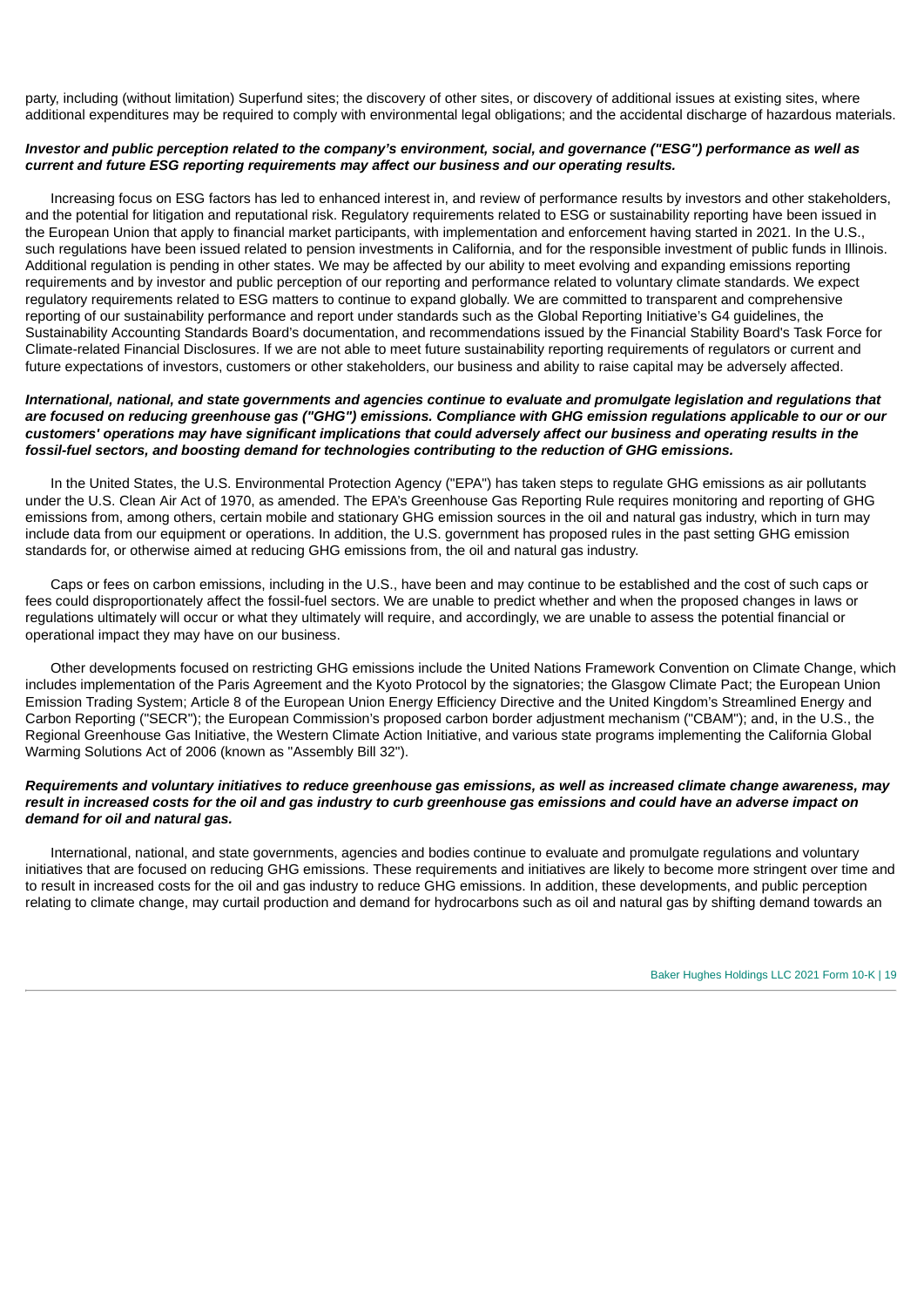investment in relatively lower carbon emitting energy sources and alternative energy solutions. If, for example, renewable energy becomes more competitive than fossil-fuel energy globally, it could have a material effect on our results of operations.

## The potential for physical effects of climate change may pose future risks to our operations and those of our customers.

Physical climate change effects can include extreme variability in weather patterns such as increased frequency and severity of significant weather events (e.g. flooding, hurricanes and tropical storms), natural hazards (e.g., increased wildfire risk), rising mean temperature and sea levels, and long-term changes in precipitation patterns (e.g. drought, desertification, or poor water quality). Such effects have the potential to affect business continuity and operating results, particularly at facilities in coastal areas or areas prone to chronic water scarcity.

## Changes in laws or regulations relating to data privacy and security, or any actual or perceived failure by us to comply with such laws or requiations, or contractual or other obligations relating to data privacy or security, may adversely affect our business and *operating results.*

We may have access to sensitive, confidential, proprietary or personal data or information in certain of our businesses that is or may become subject to various data privacy and security laws, regulations, standards, contractual obligations or customer-imposed controls in the jurisdictions in which we operate. The legal and regulatory environment related to data privacy and security is increasingly rigorous, with new and constantly changing requirements applicable to our business, and enforcement practices are likely to remain uncertain for the foreseeable future. These laws and regulations may be interpreted and applied differently over time and from jurisdiction to jurisdiction, and it is possible that they will be interpreted and applied in ways that may adversely affect our business and operating results.

In the U.S., various federal and state regulators, including governmental agencies like the Federal Trade Commission, have adopted, or are considering adopting, laws, regulations and standards concerning personal information and data security. Internationally, laws, regulations and standards in many jurisdictions apply broadly to the collection, use, retention, security, disclosure, transfer and other processing of personal information or other data. These various and evolving federal, state and international laws, regulations and standards can differ significantly from one another and, given our global footprint, this may significantly complicate our compliance efforts and impose considerable costs, such as costs related to organizational changes and implementing additional protection technologies, which are likely to increase over time. In addition, compliance with applicable requirements may require us to modify our data processing practices and policies, distract management or divert resources from other initiatives and projects, all of which could adversely affect our business and operating results. Any failure or perceived failure by us to comply with any applicable federal, state or international laws, regulations, standards, or contractual or other obligations, relating to data privacy and security could result in damage to our reputation and our relationship with our customers, as well as proceedings or litigation by governmental agencies, customers or individuals, which could subject us to significant fines, sanctions, awards, penalties or judgments, all of which could adversely affect our business and operating results.

## **TECHNOLOGY RISKS**

## An inability to obtain, maintain, protect or enforce our intellectual property rights could adversely affect our business.

There can be no assurance that the steps we take to obtain, maintain, protect and enforce our intellectual property rights will be completely adequate. Our intellectual property rights may fail to provide us with significant competitive advantages, particularly in foreign jurisdictions where we have not invested in an intellectual property portfolio or that do not have, or do not enforce, strong intellectual property rights. The weakening of protection of our trademarks, patents and other intellectual property rights could also adversely affect our business.

We are a party to a number of licenses that give us rights to intellectual property that is necessary or useful to our business. Our success depends in part on the ability of our licensors to obtain, maintain, protect and sufficiently enforce the licensed intellectual property rights we have commercialized. Without protection for the intellectual property rights we license, other companies might be able to offer substantially identical products for sale, which could adversely affect our competitive business position and harm our business products. Also, there can be no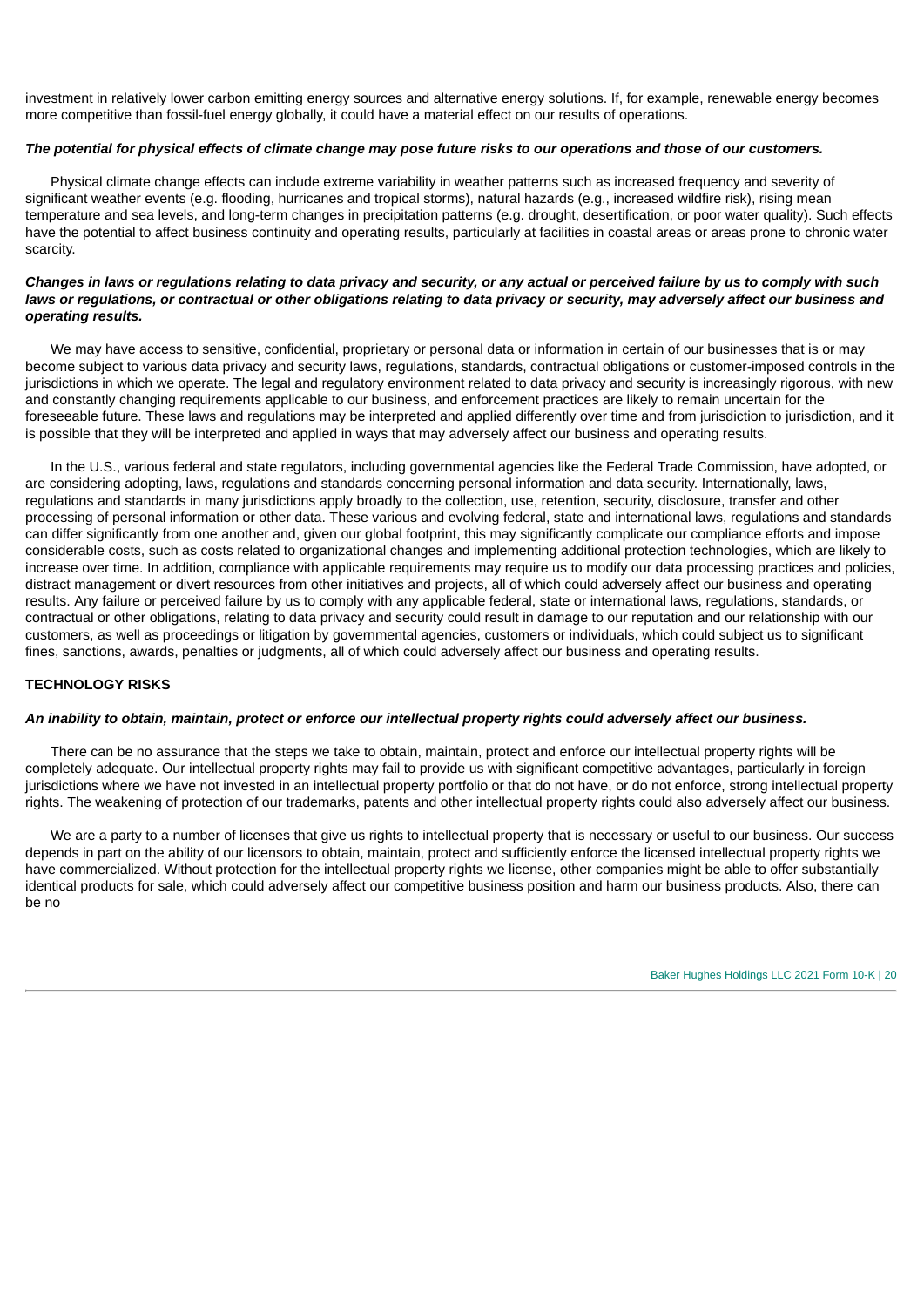assurances that we will be able to obtain or renew from third parties the licenses to use intellectual property rights we need in the future, and there is no assurance that such licenses can be obtained on reasonable terms. We would be adversely affected in the event that any such license agreement was terminated without the right for us to continue using the licensed intellectual property.

## Increased cybersecurity vulnerabilities and threats, and more sophisticated and targeted cyber attacks and other security incidents, pose risks to our systems, data and business, and our relationships with customers and other third parties,

In the course of conducting our business, we may hold or have access to sensitive, confidential, proprietary or personal data or information belonging to us, our employees or third parties, including customers, partners or suppliers. Increased cybersecurity vulnerabilities and threats, and more sophisticated and targeted cyber attacks and other security incidents, pose risks to our and our customers', partners', suppliers' and third-party service providers' systems, data, and business, and the confidentiality, availability and integrity of our and our employees' and customers' data. While we attempt to mitigate these risks, we remain vulnerable to cyber attacks and other security incidents, including ransomware incidences. Given our global footprint, the large number of customers, partners, suppliers and service providers with which we do business, and the increasing sophistication and complexity of cyber attacks, a cyber attack could occur and persist for an extended period without detection. Any investigation of a cyber attack or other security incident would be inherently unpredictable and it would take time before the completion of any investigation and before there is availability of full and reliable information. During such time we would not necessarily know the extent of the harm or how best to remediate it, and certain errors or actions could be repeated or compounded before they are discovered and remediated, all or any of which would further increase the costs and consequences of a cyber attack or other security incident. We may be required to expend significant resources to protect against, respond to, and recover from any cyber attacks and other security incidents. As cyber attacks continue to evolve, we may be required to expend significant additional resources to continue to modify or enhance our protective measures or to investigate and remediate any information security vulnerabilities. In addition, our remediation efforts may not be successful. The inability to implement, maintain and upgrade adequate safeguards could materially and adversely affect our results of operations, cash flows, and financial condition.

In addition to our own systems, we use third-party service providers, who in turn may also use third-party providers, to process certain data or information on our behalf. Due to applicable laws and regulations or contractual obligations, we may be held responsible for cybersecurity incidents attributed to our service providers to the extent affecting information we share with them. Although we contractually require these service providers to implement and maintain reasonable security measures, we cannot control third parties and cannot guarantee that a security breach will not occur in their systems.

Despite our and our service providers' efforts to protect our data and information, we and our service providers have been and may in the future be vulnerable to security breaches, ransomware attacks, theft, misplaced or lost data, programming errors, phishing attacks, denial of service attacks, acts of vandalism, computer viruses, malware, employee errors and/or malfeasance or similar events, including those perpetrated by criminals or nation-state actors, that could potentially lead to the compromise, unauthorized access, use, disclosure, modification or destruction of data or information, improper use of our systems, defective products, loss of access to our data, production downtimes and operational disruptions. In addition, a cyber attack or any other significant compromise or breach of our data security, media reports about such an incident, whether accurate or not, or, under certain circumstances, our failure to make adequate or timely disclosures to the public, law enforcement agencies or affected individuals following any such event, whether due to delayed discovery or a failure to follow existing protocols, could adversely impact our operating results and result in other negative consequences, including damage to our reputation or competitiveness, harm to our relationships with customers, partners, suppliers and other third parties, distraction to our management, remediation or increased protection costs, significant litigation or regulatory action, fines and penalties. Given the increased prevalence of customer-imposed cybersecurity controls and other related contractual obligations towards customers or other third parties, a cyber attack or other security incident also could result in breach of contract or indemnity claims against us by customers or other counterparties.

While we currently maintain cybersecurity insurance, such insurance may not be sufficient in type or amount to cover us against claims related to cybersecurity breaches or attacks, failures or other data security-related incidents, and we cannot be certain that cyber insurance will continue to be available to us on economically reasonable terms, or at all, or that an insurer will not deny coverage as to any future claim. The successful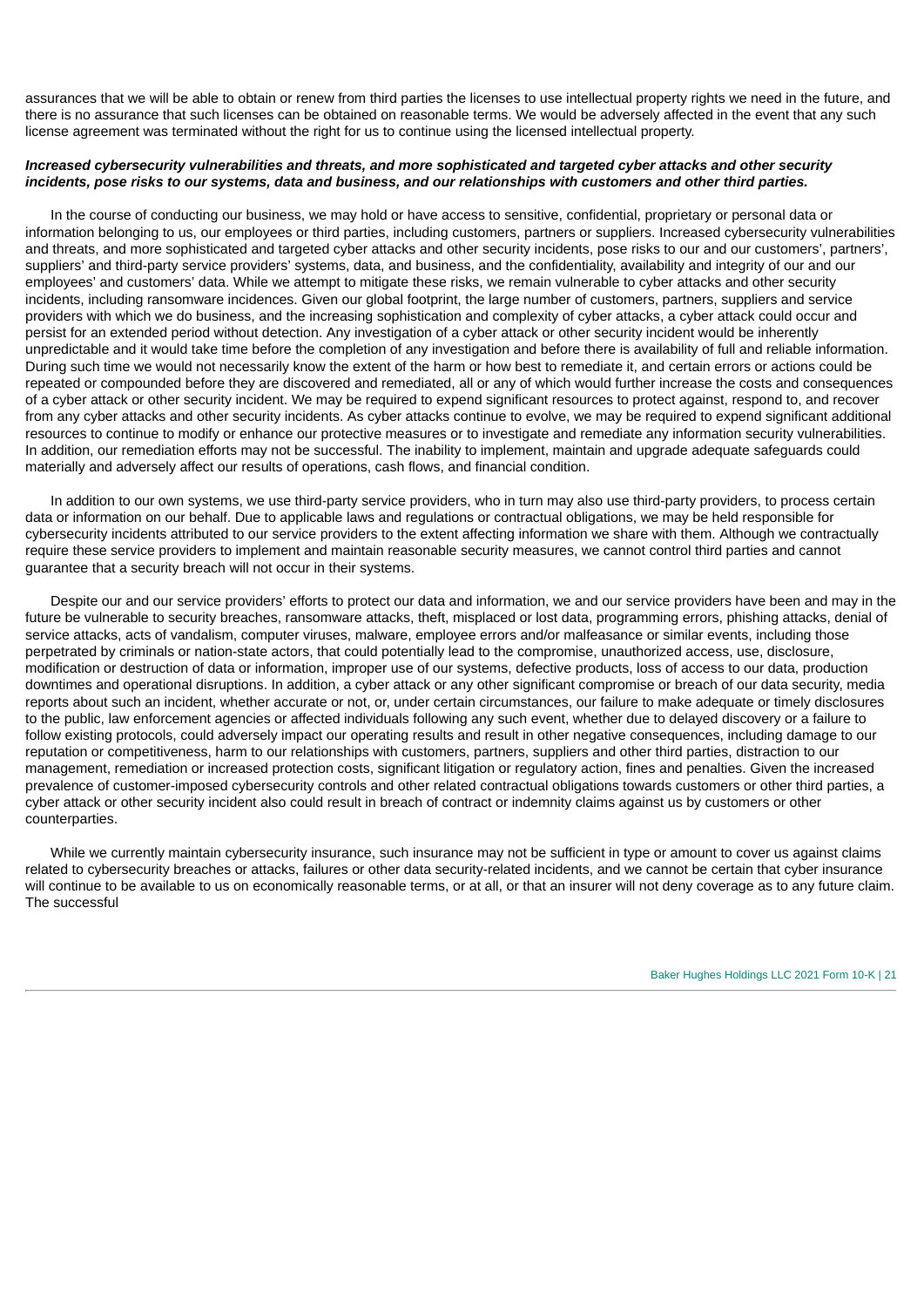assertion of one or more large claims against us that exceed available insurance coverage, or the occurrence of changes in our insurance policies, including premium increases or the imposition of large deductible or co-insurance requirements, could materially and adversely affect our results of operations, cash flows, and financial condition.

## **INDUSTRY AND MARKET RISKS**

#### *Volatility of oil and natural gas prices can adversely affect demand for our products and services.*

Prices of oil and gas products are set on a commodity basis. As a result, the volatility in oil and natural gas prices can impact our customers' activity levels and spending for our products and services. Current energy prices are important contributors to cash flow for our customers and their ability to fund exploration and development activities. Expectations about future prices and price volatility are important for determining future spending levels.

#### Demand for oil and natural gas is subject to factors beyond our control, which may adversely affect our operating results. Changes *in the global economy could impact our customers' spending levels and our revenue and operating results.*

Demand for oil and natural gas, as well as the demand for our services and products, is highly correlated with global economic growth. A prolonged reduction in oil and natural gas prices may require us to record additional asset impairments. Such a potential impairment charge could have a material adverse impact on our operating results.

#### Supply of oil and natural gas is subject to factors beyond our control, which may adversely affect our operating results.

Productive capacity for oil and natural gas is dependent on our customers' decisions to develop and produce oil and natural gas reserves and on the regulatory environment in which our customers and we operate. The ability to produce oil and natural gas can be affected by the number and productivity of new wells drilled and completed, as well as the rate of production and resulting depletion of existing wells.

#### *Currency fluctuations or devaluations may impact our operating results.*

Fluctuations or devaluations in foreign currencies relative to the U.S. dollar can impact our revenue and our costs of doing business, as well as the costs of doing business of our customers.

## *Changes in economic and/or market conditions may impact our ability to borrow and/or cost of borrowing.*

The condition of the capital markets and equity markets in general may affect our ability to obtain financing, if necessary. If our credit rating is downgraded, it could increase borrowing costs under credit facilities and commercial paper programs, as well as increase the cost of renewing or obtaining, or make it more difficult to renew, obtain, or issue new debt financing.

## <span id="page-23-0"></span>**ITEM 1B. UNRESOLVED STAFF COMMENTS**

<span id="page-23-1"></span>None.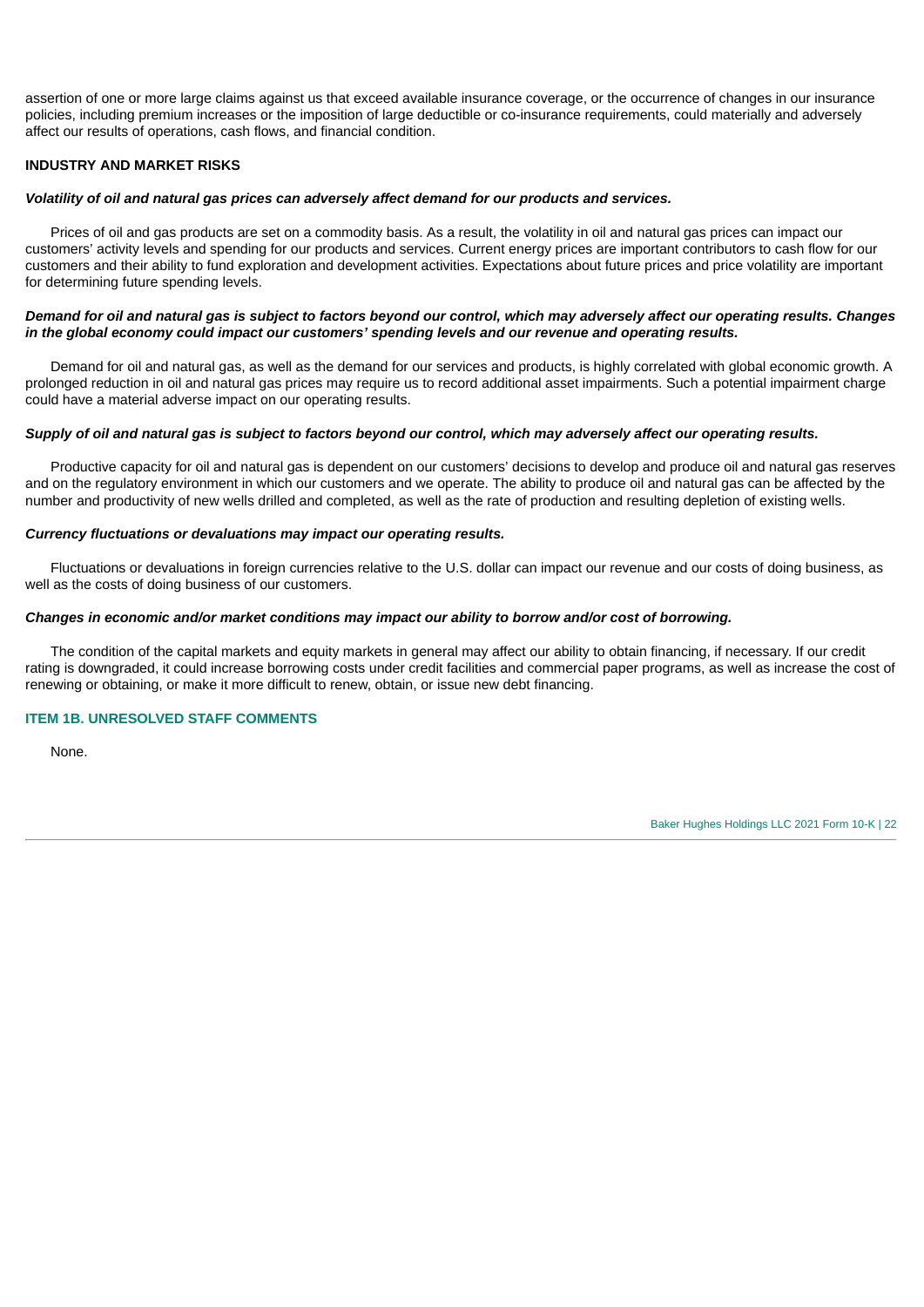#### **ITEM 2. PROPERTIES**

We own or lease numerous properties throughout the world. We consider our manufacturing plants, equipment assembly, maintenance and overhaul facilities, grinding plants, drilling fluids and chemical processing centers, and primary research and technology centers to be our principal properties. The following sets forth the location of our principal owned or leased facilities for our business segments as of December 31, 2021:

#### *Oilfield Services:*

|                                     | Houston, Pasadena, and The Woodlands, Texas; Broken Arrow and Claremore, Oklahoma - all<br>located in the United States; Leduc, Canada; Celle, Germany; Tananger, Norway; Aberdeen,<br>Scotland; Liverpool, England; Macae, Brazil; Singapore, Singapore; Kakinada, India; Abu Dhabi<br>and Dubai, United Arab Emirates; Dhahran, Saudi Arabia; Luanda, Angola; Port Harcourt, Nigeria |
|-------------------------------------|----------------------------------------------------------------------------------------------------------------------------------------------------------------------------------------------------------------------------------------------------------------------------------------------------------------------------------------------------------------------------------------|
| Oilfield Equipment:                 |                                                                                                                                                                                                                                                                                                                                                                                        |
|                                     | Montrose, Scotland; Nailsea and Newcastle, England; Niteroi, Brazil; Singapore, Singapore;<br>Suzhou, China; Dammam, Saudi Arabia                                                                                                                                                                                                                                                      |
| Turbomachinery & Process Solutions: |                                                                                                                                                                                                                                                                                                                                                                                        |
|                                     | Deer Park, Texas and Jacksonville, Florida - located in the United States; Florence, Massa, Bari,<br>and Talamona, Italy; Le Creusot, France; Coimbatore, India                                                                                                                                                                                                                        |
| Digital Solutions:                  |                                                                                                                                                                                                                                                                                                                                                                                        |
|                                     | Billerica, Massachusetts; Minden, Nevada; Longmont, Colorado; Twinsburg, Ohio - all located in<br>the United States; Leicester and Cramlington, England; Shannon, Ireland; Hurth and Wunstorf,<br>Germany; Shanghai, China                                                                                                                                                             |
|                                     |                                                                                                                                                                                                                                                                                                                                                                                        |

We own or lease numerous other facilities such as service centers, blend plants, workshops and sales and administrative offices throughout the geographic regions in which we operate. We also have a significant investment in service vehicles, tools and manufacturing and other equipment. All of our owned properties are unencumbered. We believe that our facilities are well maintained and suitable for their intended purposes.

#### <span id="page-24-0"></span>**ITEM 3. LEGAL PROCEEDINGS**

The information with respect to Item 3. Legal Proceedings is contained in "Note 17. Commitments and Contingencies" of the Notes to Consolidated Financial Statements in Item 8 herein.

## <span id="page-24-1"></span>**ITEM 4. MINE SAFETY DISCLOSURES**

<span id="page-24-2"></span>We have no mine safety violations or other regulatory matters required by Section 1503(a) of the Dodd-Frank Wall Street Reform and Consumer Protection Act and Item 104 of Regulation S-K to report for the fiscal year ended December 31, 2021.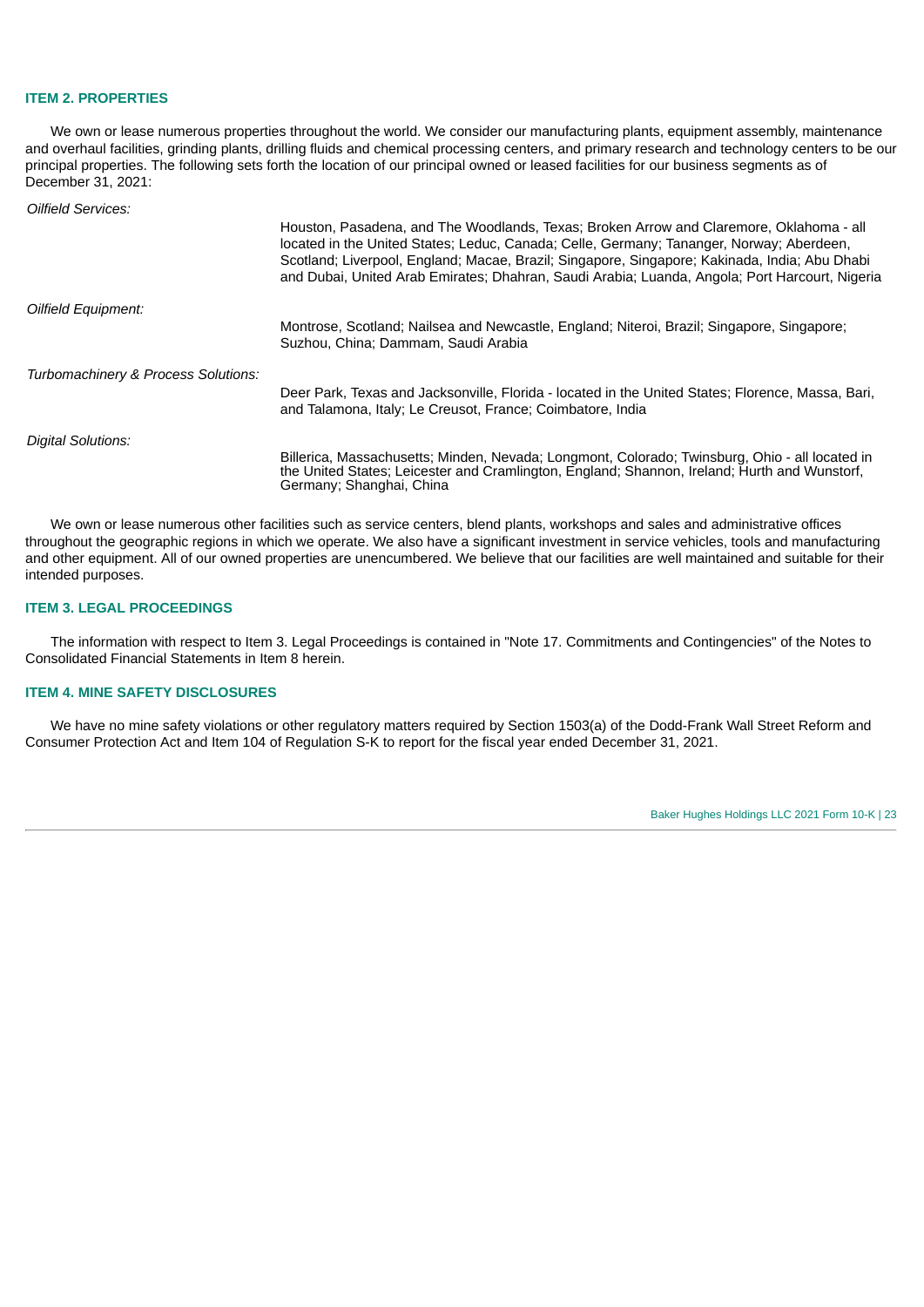#### **PART II**

#### <span id="page-25-0"></span>**ITEM 5. MARKET FOR REGISTRANT'S COMMON EQUITY, RELATED STOCKHOLDER MATTERS AND ISSUER PURCHASES OF EQUITY SECURITIES**

None of our Units are traded on any exchange.

#### <span id="page-25-2"></span><span id="page-25-1"></span>**ITEM 6. [RESERVED]**

#### **ITEM 7. MANAGEMENT'S DISCUSSION AND ANALYSIS OF FINANCIAL CONDITION AND RESULTS OF OPERATIONS**

Management's Discussion and Analysis of Financial Condition and Results of Operations ("MD&A") should be read in conjunction with the consolidated financial statements included in Item 8. Financial Statements and Supplementary Data contained herein.

For management's discussion and analysis of our financial condition and results of operations for fiscal year 2020 as compared to fiscal year 2019 please refer to Part II, Item 7. "Management's discussion and analysis of financial condition and results of operations" on Form 10- K for our fiscal year ended December 31, 2020, filed with the Securities and Exchange Commission ("SEC") on February 25, 2021.

#### **EXECUTIVE SUMMARY**

We are an energy technology company with a broad and diversified portfolio of technologies and services that span the energy and industrial value chain. We operate through our four business segments: Oilfield Services ("OFS"), Oilfield Equipment ("OFE"), Turbomachinery & Process Solutions ("TPS"), and Digital Solutions ("DS"). We sell products and services primarily in the global oil and gas markets, within the upstream, midstream and downstream segments.

As we reflect on the macro environment in 2021, the global economy continued to recover from the impact of the COVID-19 global pandemic. The oil markets experienced increasing levels of demand and continued restraints on supply translating into a strong oil price recovery. For natural gas, a combination of demand and supply factors converged, pushing natural gas and LNG prices to record levels in both Europe and in Asia. The natural gas price spikes also highlighted the fragility of the global energy system as the world transitions to net zero emissions. The effects from variant strains of the COVID-19 virus continued to impact operations in the form of global chip shortages, supply chain challenges, and inflationary pressures in multiple parts of the world.

As we look ahead to 2022, we expect global economic growth to remain strong; however, growth rates are likely to moderate from 2021 levels as central banks are expected to begin tightening monetary policy in order to quell growing inflationary pressures. Despite the expected slowdown in the pace of growth, we believe the expected continuing broader macro recovery will translate into rising energy demand in 2022, with oil demand likely recovering to pre-pandemic levels by the end of the year. We expect continued momentum in the global natural gas markets in 2022, building on a strong 2021. Our positive long-term view on gas is also supported by the recent improvements in policy sentiment in certain parts of the world towards natural gas' broader role within the energy transition.

Outside of the oil and gas industry, the focus on cleaner energy sources and technology to lower carbon emissions from resourceintensive industries continues to accelerate. In the U.S., Europe, and Asia, various renewables, and green and blue hydrogen projects are moving forward, as well as a number of CCUS projects. On the new energy front, we were active this year in pursuing early-stage technologies in CCUS and in hydrogen. In CCUS, we acquired a position in Electrochaea, a bio-methanation company, and also entered into an exclusive license with SRI International for mixed-salt process technology. In hydrogen, we made an investment in Ekona, a growth stage company developing novel turquoise hydrogen production technology, as well as Nemesys, a technology company focused on a range of early-stage hydrogen technologies.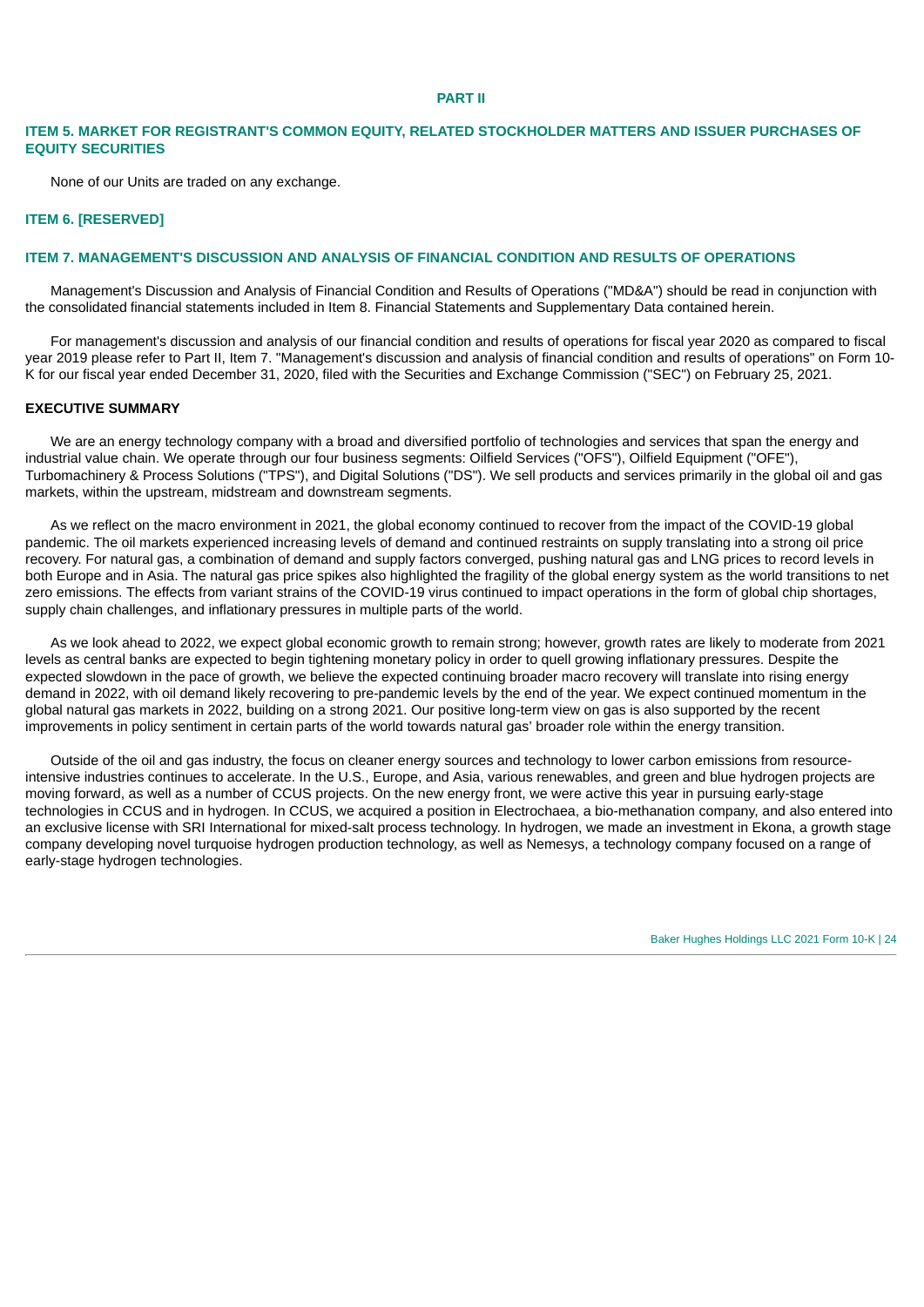On the industrial front, we completed the acquisition of ARMS Reliability and an investment in Augury, which will help Baker Hughes continue to build out its industrial asset management platform and deliver an expanded set of asset performance capabilities.

Baker Hughes was successful on many fronts in 2021, with key commercial successes and developments in the LNG and new energy markets, solid margin improvements, as well as strong cash flows from operating activities and free cash flow (a non-GAAP measure defined as cash flows from operating activities less expenditures for capital assets plus the proceeds from disposal of assets). Our strong cash flow performance provides our Company ample flexibility and optionality for our broader capital allocation strategy. As evidence of this, we returned almost \$1.2 billion back to Members through distributions and buybacks in 2021, while also making multiple acquisitions and investments across the industrial and new energy spaces.

In 2021, we generated revenue of \$20.5 billion, compared to \$20.7 billion in 2020. The decrease in revenue was primarily driven by lower volume in OFS and OFE, partially offset by higher volume in TPS and DS. Income before income taxes was \$428 million in 2021, and included restructuring, impairment and other charges of \$209 million, separation related costs of \$60 million, a loss of \$1,085 million related to our investment in C3 AI, partially offset by a gain of \$241 million related to our investment in ADNOC Drilling, both recorded in other nonoperating income/(loss). Loss before income taxes was \$15.1 billion in 2020, and included goodwill impairment charges of \$14.7 billion, restructuring, impairment and other charges of \$1.9 billion, inventory impairment charges of \$246 million, separation related costs of \$134 million, and a gain of \$1.4 billion related to our investment in C3 AI recorded in other non-operating income.

## **OUTLOOK**

Our business is exposed to a number of macro factors, which influence our outlook and expectations given the current volatile conditions in the industry. All of our outlook expectations are purely based on the market as we see it today, and are subject to changing conditions in the industry.

- North America onshore activity: We expect North American onshore to experience strong growth in 2022, as compared to 2021 should commodity prices remain at current levels.
- International onshore activity: We expect onshore spending outside of North America to continue to improve in 2022 as compared to 2021 should commodity prices remain at current levels.
- Offshore projects: We expect a modest recovery in offshore activity and the number of subsea tree awards to grow in 2022 as compared to 2021.
- LNG projects: We remain optimistic on the LNG market long term and view natural gas as both a transition and a destination fuel. We continue to view the long-term economics of the LNG industry as positive.

We have other segments in our portfolio that are more correlated with various industrial metrics, including global GDP growth, such as our Digital Solutions segment.

We also have businesses within our portfolio that are exposed to new energy solutions, specifically focused around reducing carbon emissions of energy and broader industry, including hydrogen, geothermal, CCUS, and energy storage. We expect to see continued growth in these businesses as new energy solutions become a more prevalent part of the broader energy mix.

Overall, we believe our portfolio is well positioned to compete across the energy value chain and deliver comprehensive solutions for our customers. We remain optimistic about the long-term economics of the oil and gas industry, but we are continuing to operate with flexibility. Over time, we believe the world's demand for energy will continue to rise, and that hydrocarbons will play a major role in meeting the world's energy needs for the foreseeable future. As such, we remain focused on delivering innovative, low-emission, and cost-effective solutions that deliver step changes in operating and economic performance for our customers.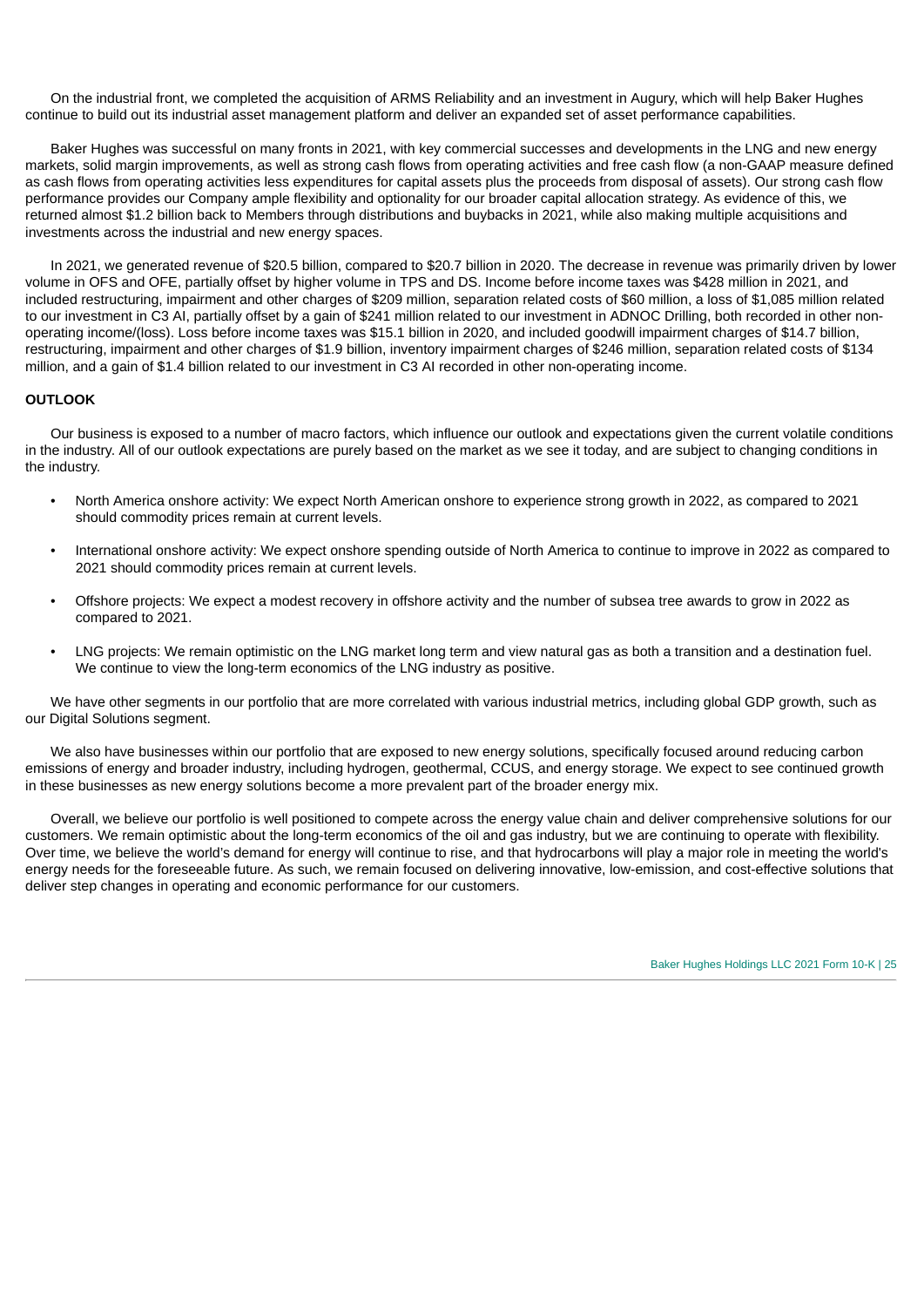#### **BUSINESS ENVIRONMENT**

The following discussion and analysis summarizes the significant factors affecting our results of operations, financial condition and liquidity position as of and for the year ended December 31, 2021 and 2020, and should be read in conjunction with the consolidated financial statements and related notes of the Company.

Our revenue is predominately generated from the sale of products and services to major, national, and independent oil and natural gas companies worldwide, and is dependent on spending by our customers for oil and natural gas exploration, field development and production. This spending is driven by a number of factors, including our customers' forecasts of future energy demand and supply, their access to resources to develop and produce oil and natural gas, their ability to fund their capital programs, the impact of new government regulations and most importantly, their expectations for oil and natural gas prices as a key driver of their cash flows.

#### **Oil and Natural Gas Prices**

Oil and natural gas prices are summarized in the table below as averages of the daily closing prices during each of the periods indicated.

|                                          | 2021     | 2020  |
|------------------------------------------|----------|-------|
| Brent oil prices (\$/Bbl) <sup>(1)</sup> | 70.86 \$ | 41.96 |
| WTI oil prices (\$/Bbl) <sup>(2)</sup>   | 68.14    | 39.16 |
| Natural gas prices (\$/mmBtu) (3)        | 3.89     | 2.03  |

Energy Information Administration ("EIA") Europe Brent Spot Price per Barrel (1)

- EIA Cushing, OK WTI ("West Texas Intermediate") spot price (2)
- EIA Henry Hub Natural Gas Spot Price per million British Thermal Unit (3)

After a volatile year in 2020, when oil prices dropped due to lower demand, the combination of demand and supply in 2021 resulted in higher oil prices and raised natural gas and LNG prices to record breaking levels.

Outside North America, customer spending is most heavily influenced by Brent oil prices. The average Brent oil prices increased to \$70.86/Bbl in 2021 from \$41.96/Bbl in 2020 and ranged from a low of \$50.37/Bbl in January 2021, to a high of \$85.76/Bbl in October 2021.

In North America, customer spending is highly driven by WTI oil prices, which similarly to Brent oil prices, on average increased to \$68.14/Bbl in 2021 from \$39.16/Bbl in 2020, and ranged from a low of \$47.47/Bbl in January 2021, to a high of \$85.64/Bbl in October 2021.

In North America, natural gas prices, as measured by the Henry Hub Natural Gas Spot Price, averaged \$3.89/mmBtu in 2021, representing a 92% increase over the prior year. Throughout the year, Henry Hub Natural Gas Spot Prices ranged from a high of \$23.86/mmBtu in February 2021, to a low of \$2.43/mmBtu in April 2021. According to the U.S. Department of Energy, working natural gas in storage at the end of 2021 was 3,226 billion cubic feet ("Bcf"), which was 6.8%, or 234 Bcf, below the corresponding week in 2020.

## **Baker Hughes Rig Count**

The Baker Hughes rig counts are an important business barometer for the drilling industry and its suppliers. When drilling rigs are active they consume products and services produced by the oil service industry. Rig count trends are driven by the exploration and development spending by oil and natural gas companies, which in turn is influenced by current and future price expectations for oil and natural gas. The counts may reflect the relative strength and stability of energy prices and overall market activity, however, these counts should not be solely relied on as other specific and pervasive conditions may exist that affect overall energy prices and market activity.

We have been providing rig counts to the public since 1944. We gather all relevant data through our field service personnel, who obtain the necessary data from routine visits to the various rigs, customers, contractors and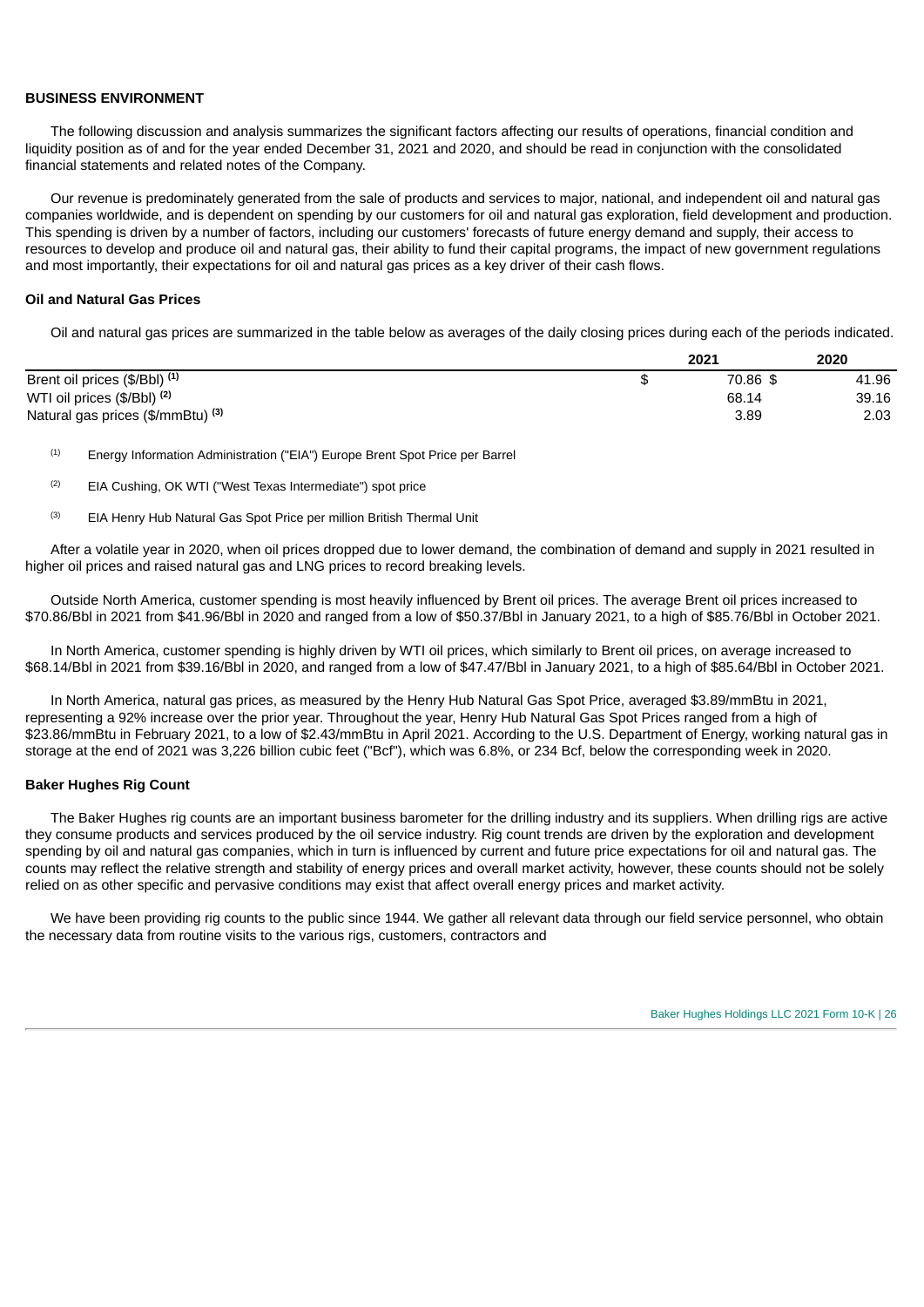other outside sources as necessary. We base the classification of a well as either oil or natural gas primarily upon filings made by operators in the relevant jurisdiction. This data is then compiled and distributed to various wire services and trade associations and is published on our website. We believe the counting process and resulting data is reliable, however, it is subject to our ability to obtain accurate and timely information. Rig counts are compiled weekly for the U.S. and Canada and monthly for all international rigs. Published international rig counts do not include rigs drilling in certain locations, such as Russia, the Caspian region and onshore China because this information is not readily available.

Rigs in the U.S. and Canada are counted as active if, on the day the count is taken, the well being drilled has been started but drilling has not been completed and the well is anticipated to be of sufficient depth to be a potential consumer of our drill bits. In international areas, rigs are counted on a weekly basis and deemed active if drilling activities occurred during the majority of the week. The weekly results are then averaged for the month and published accordingly. The rig count does not include rigs that are in transit from one location to another, rigging up, being used in non-drilling activities including production testing, completion and workover, and are not expected to be significant consumers of drill bits.

The rig counts are summarized in the table below as averages for each of the periods indicated.

|               | 2021  | 2020  |
|---------------|-------|-------|
| North America | 610   | 522   |
| International | 756   | 827   |
| Worldwide     | 1,366 | 1,349 |

#### *2021 Compared to 2020*

Overall the rig count was 1,366 in 2021, an increase of 1% as compared to 2020 due primarily to an increase in activity in North America partially offset by declines internationally. The rig count in North America increased 17% and the international rig count decreased 9% in 2021 compared to 2020.

Within North America, the increase was primarily driven by the Canadian rig count, which was up 48% on average when compared to the same period last year, and an increase in the U.S. rig count, which was up 10% on average. Internationally, the decrease in the rig count was driven primarily by decreases in the Middle East region, Africa region and Europe region of 21%, 10%, and 10%, respectively.

#### **RESULTS OF OPERATIONS**

The discussions below relating to significant line items from our consolidated statements of income (loss) are based on available information and represent our analysis of significant changes or events that impact the comparability of reported amounts. Where appropriate, we have identified specific events and changes that affect comparability or trends and, where reasonably practicable, have quantified the impact of such items. In addition, the discussions below for revenue and cost of revenue are on a total basis as the business drivers for product sales and services are similar. All dollar amounts in tabulations in this section are in millions of dollars, unless otherwise stated. Certain columns and rows may not add due to the use of rounded numbers.

Our results of operations are evaluated by the Chief Executive Officer on a consolidated basis as well as at the segment level. The performance of our operating segments is evaluated based on segment operating income (loss), which is defined as income (loss) before income taxes and before the following: net interest expense, net other non-operating income (loss), corporate expenses, restructuring, impairment and other charges, goodwill and inventory impairments, separation-related costs, and certain gains and losses not allocated to the operating segments.

In evaluating the segment performance, the Company uses the following:

**Volume:** Volume is the increase or decrease in products and/or services sold period-over-period excluding the impact of foreign exchange and price. The volume impact on profit is calculated by multiplying the prior period profit rate by the change in revenue volume between the current and prior period. It also includes price, defined as the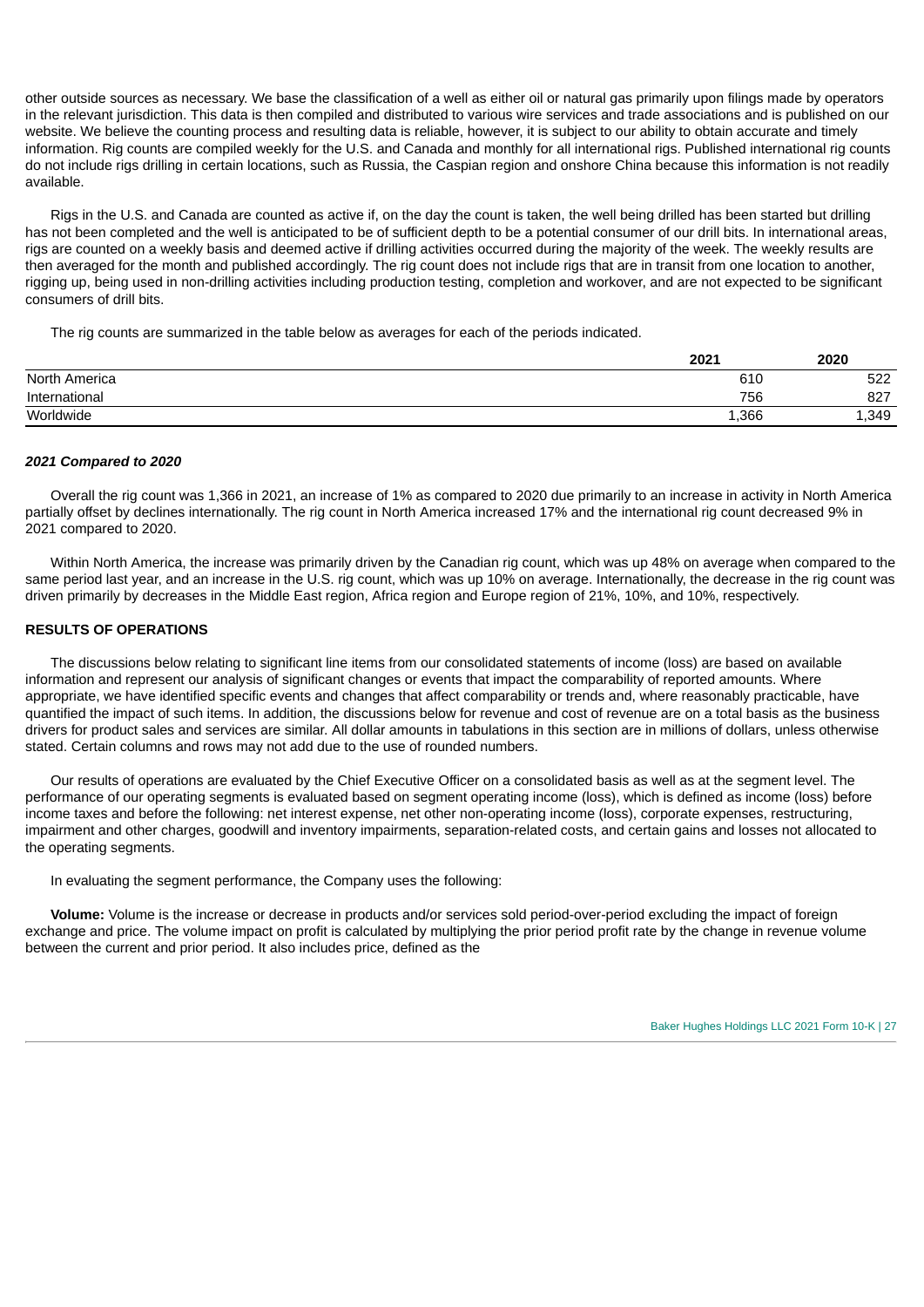change in sales price for a comparable product or service period-over-period and is calculated as the period-over-period change in sales prices of comparable products and services.

**Foreign Exchange ("FX"):** FX measures the translational foreign exchange impact, or the translation impact of the period-over-period change on sales and costs directly attributable to change in the foreign exchange rate compared to the U.S. dollar. FX impact is calculated by multiplying the functional currency amounts (revenue or profit) with the period-over-period FX rate variance, using the average exchange rate for the respective period.

**(Inflation)/Deflation:** (Inflation)/deflation is defined as the increase or decrease in direct and indirect costs of the same type for an equal amount of volume. It is calculated as the year-over-year change in cost (i.e. price paid) of direct material, compensation and benefits, and overhead costs.

**Productivity:** Productivity is measured by the remaining variance in profit, after adjusting for the period-over-period impact of volume and price, foreign exchange and (inflation)/deflation as defined above. Improved or lower period-over-period cost productivity is the result of cost efficiencies or inefficiencies, such as cost decreasing or increasing more than volume, or cost increasing or decreasing less than volume, or changes in sales mix among segments. This also includes the period-over-period variance of transactional foreign exchange, aside from those foreign currency devaluations that are reported separately for business evaluation purposes.

#### **Orders and Remaining Performance Obligations**

Our statement of income (loss) displays sales and costs of sales in accordance with SEC regulations under which "goods" is required to include all sales of tangible products and "services" must include all other sales, including other services activities. For the amounts shown below, we distinguish between "equipment" and "product services," where product services refers to sales under product services agreements, including sales of both goods (such as spare parts and equipment upgrades) and related services (such as monitoring, maintenance and repairs), which is an important part of our operations. We refer to "product services" simply as "services" within Management's Discussion and Analysis of Financial Condition and Results of Operations.

**Orders**: We recognized orders of \$21.7 billion and \$20.7 billion in 2021 and 2020, respectively. In 2021, equipment orders were up 3% and service orders were up 6%, compared to 2020.

**Remaining Performance Obligations ("RPO"):** As of December 31, 2021 and 2020, the aggregate amount of the transaction price allocated to the unsatisfied (or partially unsatisfied) performance obligations was \$23.6 billion and \$23.4 billion, respectively.

#### **Revenue and Segment Operating Income Before Tax**

Revenue and segment operating income for each of our four operating segments is provided below.

|                                    | Year Ended December 31, |        |    | \$ Change |    |                   |
|------------------------------------|-------------------------|--------|----|-----------|----|-------------------|
|                                    |                         | 2021   |    | 2020      |    | From 2020 to 2021 |
| Revenue:                           |                         |        |    |           |    |                   |
| Oilfield Services                  | \$                      | 9.542  | \$ | 10.140    | \$ | (598)             |
| Oilfield Equipment                 |                         | 2,486  |    | 2,844     |    | (358)             |
| Turbomachinery & Process Solutions |                         | 6,417  |    | 5,705     |    | 712               |
| <b>Digital Solutions</b>           |                         | 2,057  |    | 2.015     |    | 42                |
| Total                              | c<br>Ъ                  | 20.502 | \$ | 20.705    | \$ | (203)             |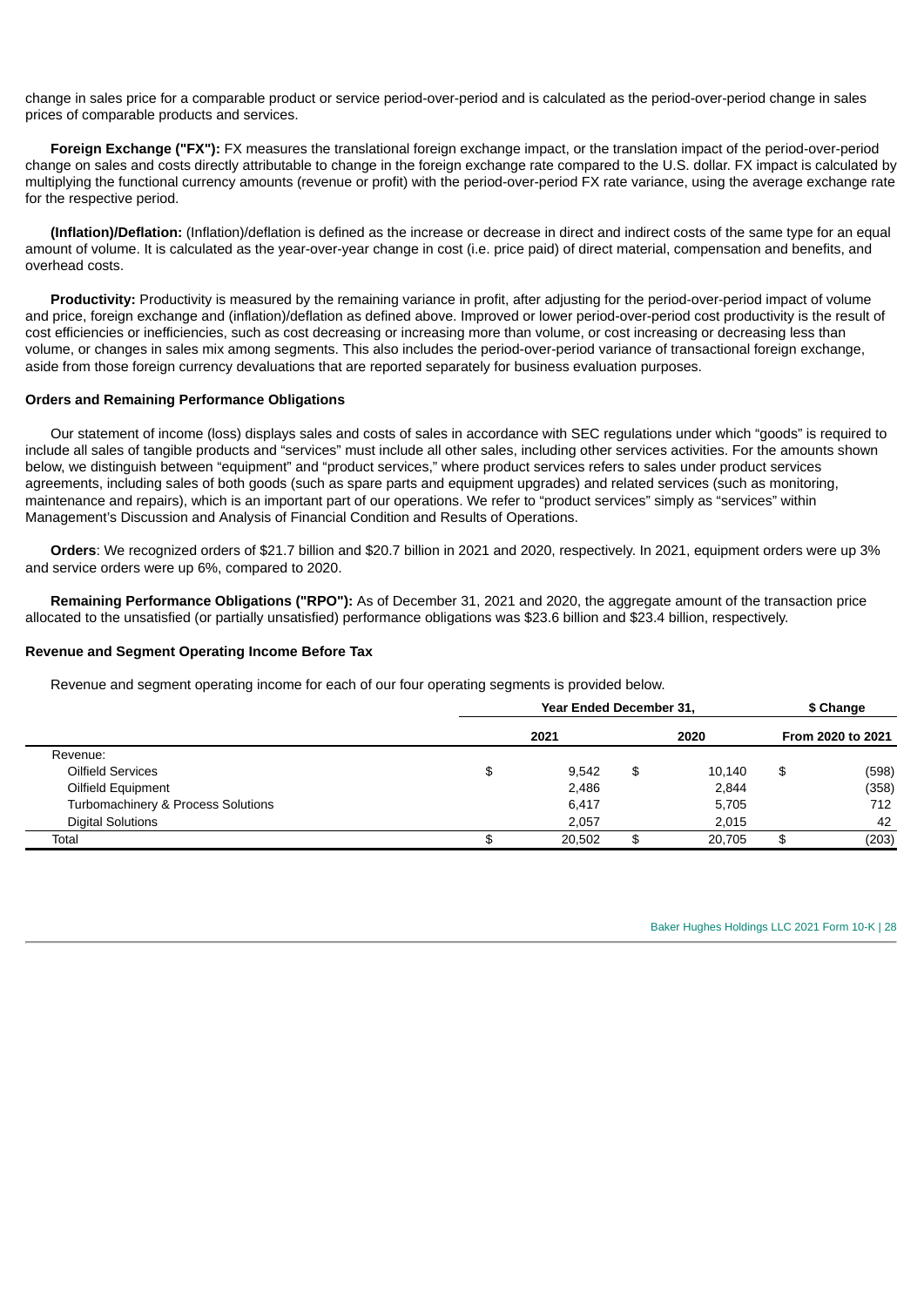|                                        | Year Ended December 31, |               | \$ Change         |  |
|----------------------------------------|-------------------------|---------------|-------------------|--|
|                                        | 2021                    | 2020          | From 2020 to 2021 |  |
| Segment operating income:              |                         |               |                   |  |
| Oilfield Services                      | \$<br>761 \$            | 487 \$        | 274               |  |
| Oilfield Equipment                     | 69                      | 19            | 50                |  |
| Turbomachinery & Process Solutions     | 1,050                   | 805           | 245               |  |
| <b>Digital Solutions</b>               | 126                     | 193           | (67)              |  |
| Total segment operating income         | 2,006                   | 1,504         | 502               |  |
| Corporate                              | (429)                   | (464)         | 35                |  |
| Inventory impairment <sup>(1)</sup>    |                         | (246)         | 246               |  |
| Goodwill impairment                    |                         | (14, 717)     | 14,717            |  |
| Restructuring, impairment and other    | (209)                   | (1,866)       | 1,657             |  |
| Separation related                     | (60)                    | (134)         | 74                |  |
| Operating income (loss)                | 1,310                   | (15, 922)     | 17,232            |  |
| Other non-operating income (loss), net | (583)                   | 1,040         | (1,623)           |  |
| Interest expense, net                  | (299)                   | (264)         | (35)              |  |
| Income (loss) before income taxes      | 428                     | (15, 146)     | 15,574            |  |
| Provision for income taxes             | (772)                   | (650)         | (122)             |  |
| Net loss                               | \$<br>$(344)$ \$        | $(15,796)$ \$ | 15,452            |  |

Inventory impairments are reported in "Cost of goods sold" of the consolidated statements of income (loss). (1)

## **Fiscal Year 2021 to Fiscal Year 2020**

Revenue in 2021 was \$20,502 million, a decrease of \$203 million, or 1%, from 2020. This decrease in revenue was largely a result of decreased activity in OFS and OFE, partially offset by an increase in TPS and DS. OFS decreased \$598 million, OFE decreased \$358 million, TPS increased \$712 million, and DS increased \$42 million.

Total segment operating income in 2021 was \$2,006 million, an increase of \$502 million, or 33%, from 2020. The increase was primarily driven by OFS, which increased \$274 million, TPS, which increased \$245 million, and OFE, which increased \$50 million, partially offset by DS, which decreased \$67 million.

#### *Oilfield Services*

OFS 2021 revenue was \$9,542 million, a decrease of \$598 million, or 6%, from 2020, primarily as a result of decreased international activity in 2021 compared to 2020, as evidenced by a decline in the corresponding rig count, and, to a lesser extent, to decreased activity in North America and supply chain constraints in the second half of 2021. North America revenue was \$2,773 million in 2021, a decrease of \$28 million from 2020. International revenue was \$6,769 million in 2021, a decrease of \$569 million from 2020, primarily driven by declines in the Middle East, partially offset by growth in Latin America.

OFS 2021 segment operating income was \$761 million, compared to \$487 million in 2020. The increase was primarily driven by higher cost productivity as a result of cost efficiencies and restructuring actions, and price in certain product lines, partially offset by lower volume and commodity costs inflation.

## *Oilfield Equipment*

OFE 2021 revenue was \$2,486 million, a decrease of \$358 million, or 13%, from 2020. The decrease was primarily driven by lower volume in the subsea production systems business, the disposition of the surface pressure control flow business in the fourth quarter of 2020, and the removal of subsea drilling systems from consolidated OFE operations in the fourth quarter of 2021 due to the formation of a joint venture, partially offset by higher volume in the services and flexible pipe businesses.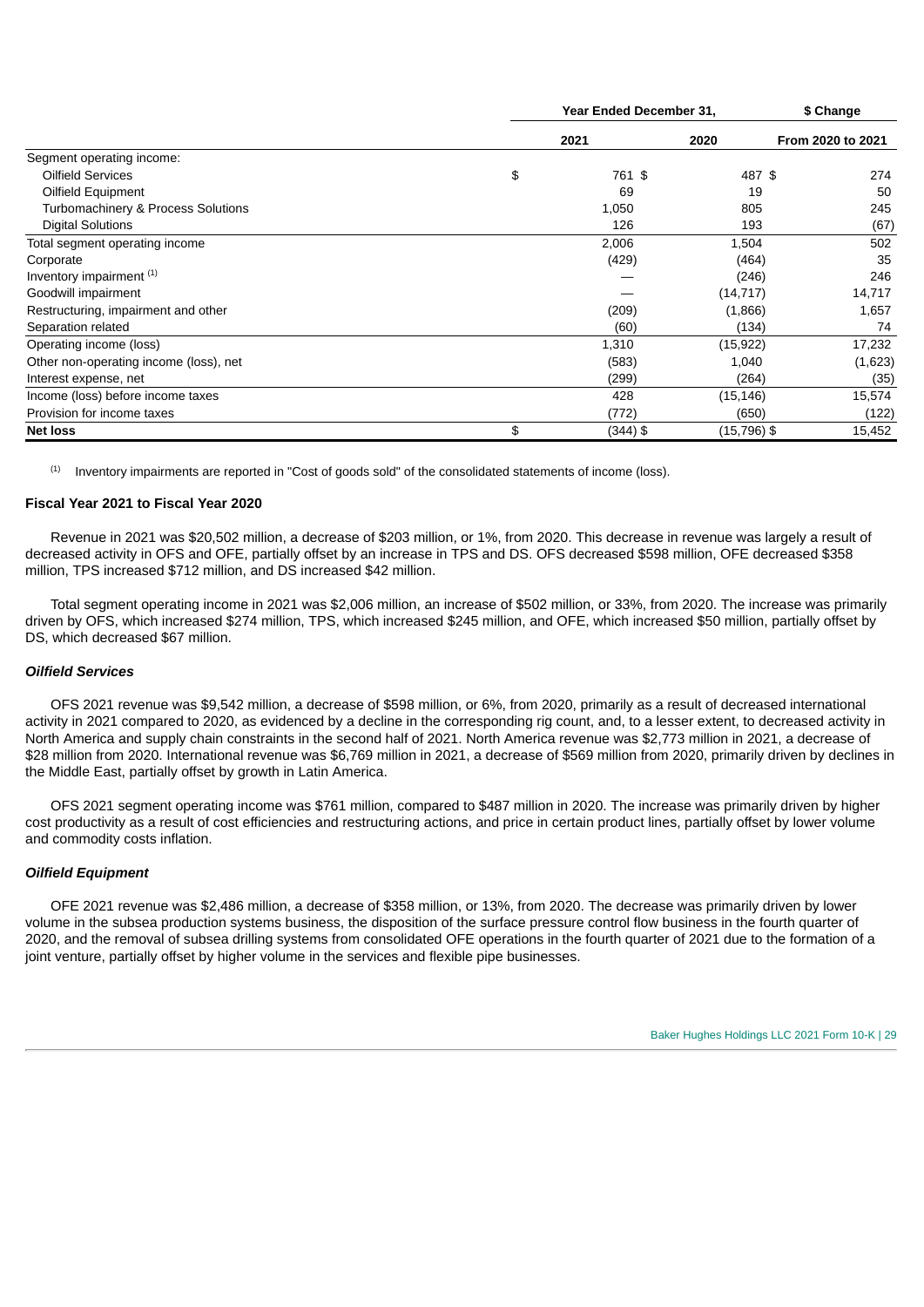OFE 2021 segment operating income was \$69 million, compared to \$19 million in 2020. The increase was primarily driven by higher cost productivity from our cost out programs and favorable business mix.

#### *Turbomachinery & Process Solutions*

TPS 2021 revenue was \$6,417 million, an increase of \$712 million, or 12%, from 2020. The increase was primarily driven by higher equipment and projects revenue, as well as higher services volume. In 2021, equipment revenue represented 45% and services revenue represented 55% of total revenue. Equipment revenue was up 15% year-over-year, and services revenue was up 10% year-over-year.

TPS 2021 segment operating income was \$1,050 million, compared to \$805 million in 2020. The increase in profitability was driven primarily by higher volume and increased cost productivity, partially offset by unfavorable business mix.

#### *Digital Solutions*

DS 2021 revenue was \$2,057 million, an increase of \$42 million, or 2%, from 2020, mainly driven by higher volume across the Process & Pipeline Services and Waygate Technologies businesses, partially offset by declines in the Nexus Controls business. DS revenue growth was affected by supply chain constraints that impacted product deliveries.

DS 2021 segment operating income was \$126 million, compared to \$193 million in 2020. The decrease in profitability was primarily driven by lower cost productivity and unfavorable business mix.

#### *Corporate*

In 2021, corporate expenses were \$429 million, a decrease of \$35 million compared to 2020, primarily driven by lower expenses as a result of cost efficiencies and restructuring actions.

#### *Inventory Impairment*

There were no inventory impairments during 2021. In 2020, we recorded inventory impairments of \$246 million primarily related to our Oilfield Services segment as a result of certain restructuring activities initiated by the Company. Charges for inventory impairments are predominately reported in the "Cost of goods sold" caption of the consolidated statements of income (loss).

#### *Goodwill Impairment*

There were no goodwill impairments during 2021. During the first quarter of 2020, Baker Hughes' market capitalization declined significantly driven by current macroeconomic and geopolitical conditions including the decrease in demand caused by the COVID-19 pandemic and collapse of oil prices driven by both surplus production and supply. Based on these events, we concluded that a triggering event occurred and we performed an interim quantitative impairment test as of March 31, 2020. Based upon the results of the impairment test, we recognized a goodwill impairment charge of \$14,717 million during the first quarter of 2020. There were no other goodwill impairments during 2020.

#### *Restructuring, Impairment and Other*

In 2021, we recognized \$209 million in restructuring, impairment and other charges. The charges in 2021 primarily relate to the initiatives in our OFS segment that are the continuation of our overall strategy to right-size our structural costs.

In 2020, we recognized \$1,866 million in restructuring, impairment and other charges. These charges primarily related to the restructuring plan announced in the first quarter of 2020, which included product line rationalization actions, headcount reductions in certain geographical locations, and other initiatives to right-size operations for anticipated activity levels and market conditions.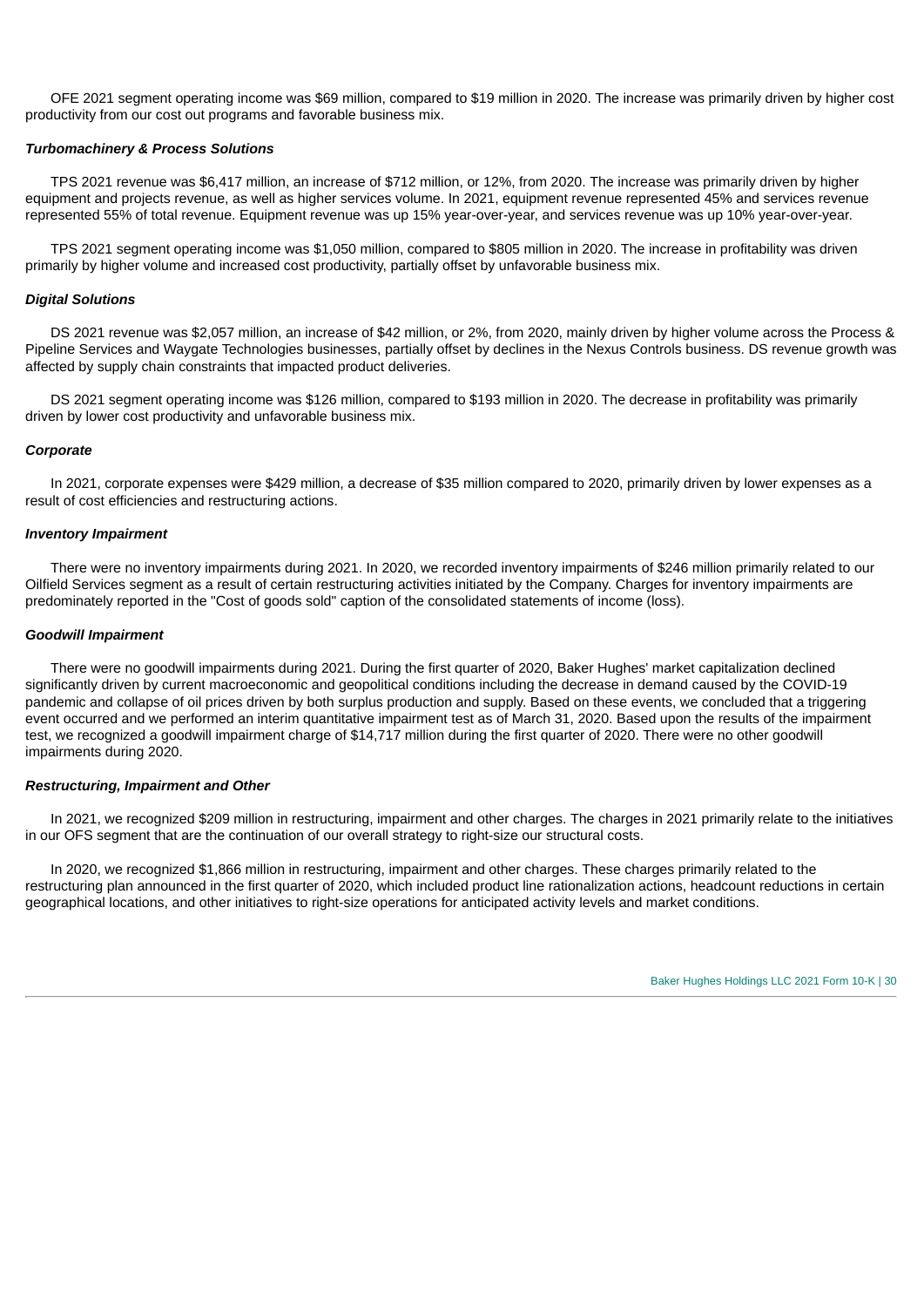#### *Separation Related*

We recorded \$60 million of separation related costs in 2021, a decrease of \$74 million from the prior year. Costs relate to the ongoing activities for the separation from GE, primarily related to information technology.

#### *Other Non-Operating Income/(Loss), Net*

In 2021, we recorded \$583 million of other non-operating loss. Costs in 2021 include losses of \$1,085 million from marking our investment in C3 AI to fair value, partially offset by a gain of \$241 million from marking our investment in ADNOC Drilling to fair value, by the reversal of \$121 million of current accruals due to the settlement of certain legal matters, and by income of \$121 million for liabilities that are recoverable as they are indemnified under the Tax Matters Agreement with GE. This income from indemnified liabilities has an offset in the "Provision for income taxes" caption in our consolidated statements of income (loss).

In 2020, we recorded \$1,040 million of other non-operating income. Included in this amount was a gain of \$1,417 million related to marking our investment in C3 AI to fair value, partially offset by losses of \$353 million for the sale of the rod lift systems business in OFS, and the sale of the surface pressure control flow business in OFE.

#### *Interest Expense, Net*

In 2021, we incurred net interest expense of \$299 million, an increase of \$35 million from the prior year, primarily driven by higher interest expense, mainly related to \$28 million of costs associated with the refinancing of our senior notes due December 2022, and lower interest income.

## *Income Taxes*

In 2021, our income tax expense was \$772 million, an increase of \$122 million, from \$650 million in 2020. The increase was primarily due to tax expense related to unrecognized tax benefits and the geographical mix of earnings. Our 2021 income tax expense includes \$121 million that is recoverable as it relates to liabilities indemnified under the Tax Matters Agreement with GE. This tax expense has an offset in the "Other non-operating income (loss), net" caption in our consolidated statements of income (loss). In addition, since we are a partnership for U.S. federal tax purposes, any tax benefits associated with U.S. losses are recognized by our Members and not reflected in our tax expense.

#### **COMPLIANCE**

We, in the conduct of all of our activities, are committed to maintaining the core values of our Company, as well as high safety, ethical, and quality standards as also reported in our Quality Management System ("QMS"). We believe such a commitment is integral to running a sound, successful, and sustainable business. We devote significant resources to maintain a comprehensive global ethics and compliance program ("Compliance Program") which is designed to prevent, detect, and appropriately respond to any potential violations of the law, the Code of Conduct, and other Company policies and procedures.

Highlights of our Compliance Program include the following:

- Comprehensive internal policies over such areas as anti-bribery; travel, entertainment, gifts and charitable donations to government officials and other parties; payments to commercial sales representatives; and, the use of non-U.S. police or military organizations for security purposes. In addition, there are policies and procedures to address customs requirements, visa processing risks, export and re-export controls, economic sanctions, anti-money laundering and anti-boycott laws.
- Global and independent structure of Chief Compliance Officer and other compliance professionals providing compliance advice, customized training and governance, as well as investigating concerns across all regions and countries where we do business.
- Comprehensive employee compliance training program that combines instructor-led and web-based training modules tailored to the key risks that employees face on an ongoing basis.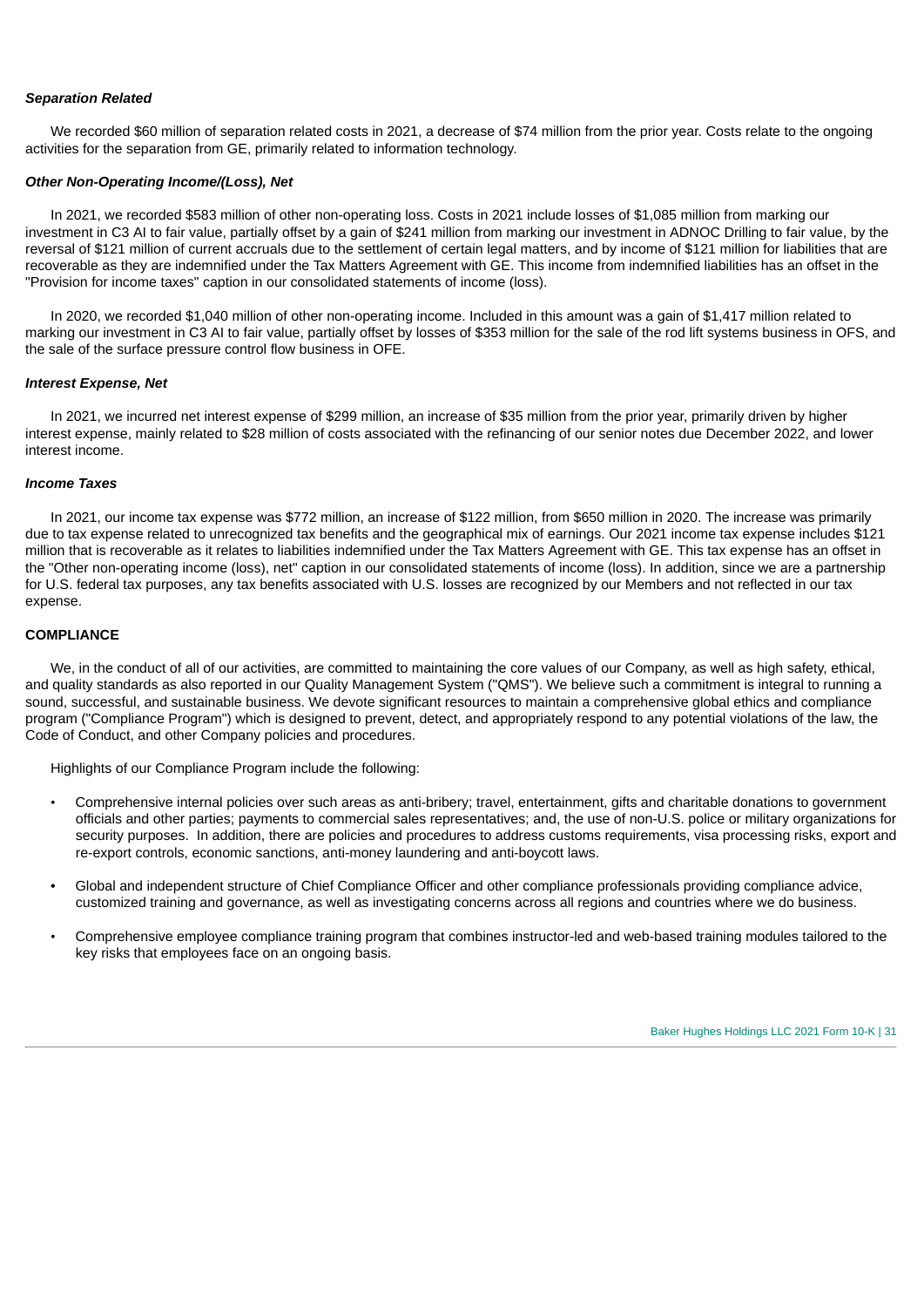- Due diligence and monitoring procedures for third parties who conduct business on our behalf, including channel partners (sales representatives, distributors, resellers), and administrative service providers.
- Due diligence procedures for acquisition activities.
- Specifically tailored compliance risk assessments and audits focused on country and third party risk.
- Compliance Review Board comprised of senior officers of the Company that meets quarterly to monitor effectiveness of the Compliance Program, as well as product company and regional compliance committees that meet quarterly.
- Technology to monitor and report on compliance matters, including an internal investigations management system, a web-based antiboycott reporting tool, global trade management systems and comprehensive watch list screening.
- Data privacy compliance policies and procedures to ensure compliance with applicable data privacy requirements.
- A compliance program designed to create an "Open Reporting Environment" where employees are encouraged to report any ethics or compliance matter without fear of retaliation, including a global network of trained employee ombudspersons, and a worldwide, 24 hour business helpline operated by a third party and available in approximately 200 languages.
- Centralized finance organization with company-wide policies.
- Anti-corruption audits of high-risk countries, as well as risk-based compliance audits of third parties.
- We have region-specific processes and procedures for management of HR related issues, including pre-hire screening of employees; a process to screen existing employees prior to promotion into select roles where they may be exposed to finance and/or corruption-related risks; and implementation of a global new hire training module which includes compliance training for all employees.

## **LIQUIDITY AND CAPITAL RESOURCES**

Our objective in financing our business is to maintain sufficient liquidity, adequate financial resources, and financial flexibility in order to fund the requirements of our business. Despite the challenging dynamics that began in 2020 as a result of the COVID-19 pandemic, we continue to maintain solid financial strength and liquidity. At December 31, 2021, we had cash and cash equivalents of \$3.8 billion compared to \$4.1 billion at December 31, 2020. Our liquidity is further supported by a revolving credit facility of \$3 billion, and access to both commercial paper and uncommitted lines of credit. At December 31, 2021, we had no borrowings outstanding under the revolving credit facility, our commercial paper program or our uncommitted lines of credit. Our next debt maturity is December 2023.

We held cash and cash equivalents in the U.S. of approximately \$1.6 billion and \$1.0 billion and outside the U.S. of approximately \$2.2 billion and \$3.1 billion as of December 31, 2021 and 2020, respectively. A substantial portion of the cash held outside the U.S. at December 31, 2021 has been reinvested in active non-U.S. business operations. If we decide at a later date to repatriate those funds to the U.S., we may incur other additional taxes that would not be significant to the total tax provision.

We have a \$3 billion committed unsecured revolving credit facility ("the Credit Agreement") with commercial banks maturing in December 2024. The Credit Agreement contains certain customary representations and warranties, certain customary affirmative covenants and certain customary negative covenants. Upon the occurrence of certain events of default, our obligations under the Credit Agreement may be accelerated. Such events of default include payment defaults to lenders under the Credit Agreement and other customary defaults. No such events of default have occurred. We have no borrowings under the Credit Agreement.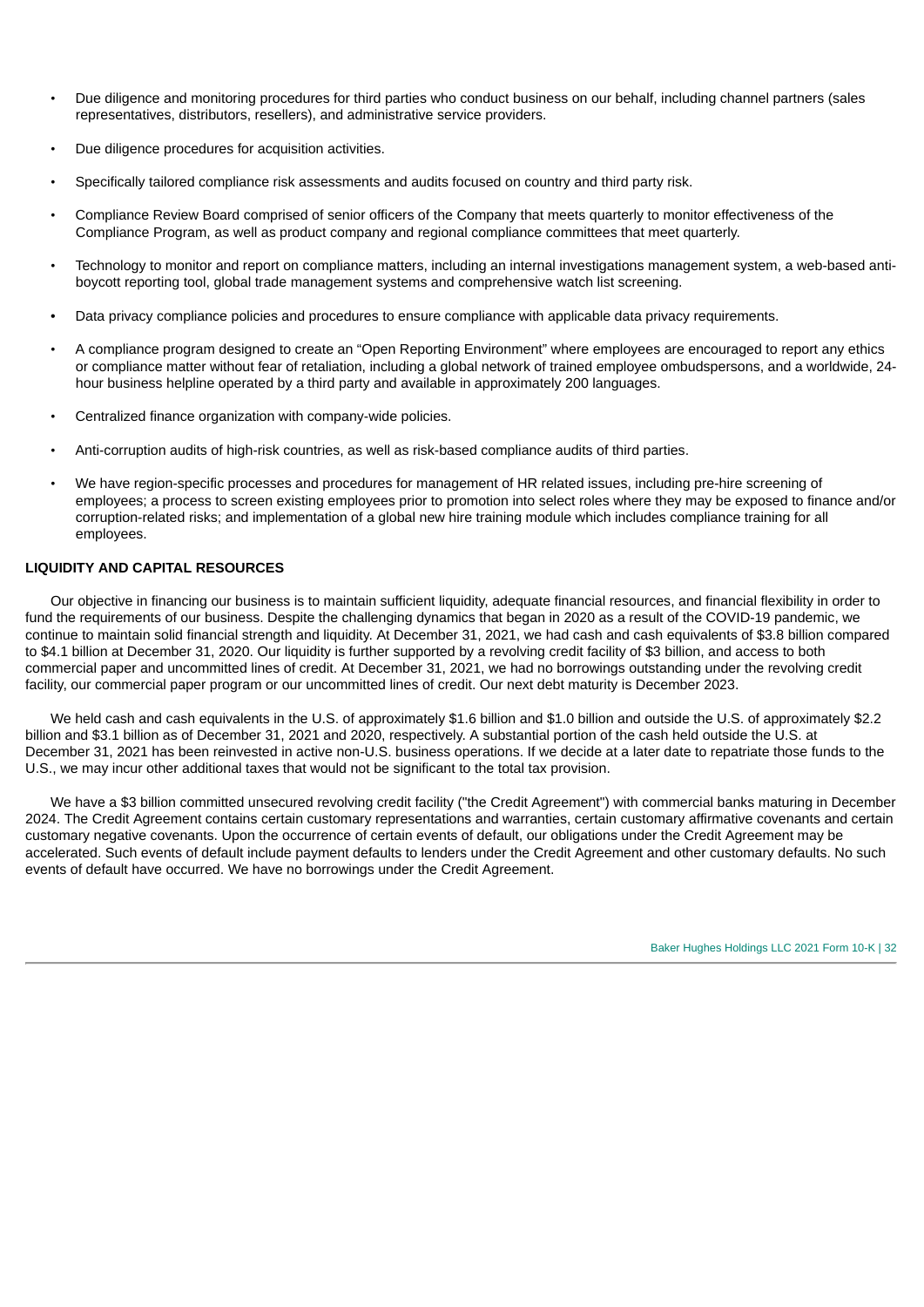In addition, we have a commercial paper program under which we may issue from time to time commercial paper with maturities of no more than 397 days. As a result of the repayment of £600 million of our commercial paper on April 30, 2021, originally issued in May of 2020 under the COVID Corporate Financing Facility established by the Bank of England, our authorized commercial paper program was reduced from \$3.8 billion to \$3 billion.

Certain Senior Notes contain covenants that restrict our ability to take certain actions. See "Note 10. Borrowings" of the Notes to Consolidated Financial Statements in this Annual Report for further details. At December 31, 2021, we were in compliance with all debt covenants.

We continuously review our liquidity and capital resources. If market conditions were to change, for instance due to the uncertainty created by a global pandemic or a significant decline in oil and gas prices, and our revenue was reduced significantly or operating costs were to increase significantly, our cash flows and liquidity could be negatively impacted. Additionally, it could cause the rating agencies to lower our credit ratings. There are no ratings triggers that would accelerate the maturity of any borrowings under our committed credit facility; however, a downgrade in our credit ratings could increase the cost of borrowings under the credit facility and could also limit or preclude our ability to issue commercial paper. Should this occur, we could seek alternative sources of funding, including borrowing under the credit facility.

During the year ended December 31, 2021, we dispersed cash to fund a variety of activities including certain working capital needs, restructuring and GE separation related costs, capital expenditures, distributions to Members, repayment of debt, and repurchases of our Units.

## **Cash Flows**

Cash flows provided by (used in) each type of activity were as follows for the years ended December 31:

| (In millions)        | 2021       | 2020  |
|----------------------|------------|-------|
| Operating activities | $2.370$ \$ | 1,301 |
| Investing activities | (463)      | (618) |
| Financing activities | (2, 142)   | 225   |

#### **Fiscal Year 2021 to Fiscal Year 2020**

#### **Operating Activities**

Our largest source of operating cash is payments from customers, of which the largest component is collecting cash related to our sales of products and services including advance payments or progress collections for work to be performed. The primary use of operating cash is to pay our suppliers, employees, tax authorities and others for a wide range of goods and services.

Cash flows from operating activities generated cash of \$2,370 million and \$1,301 million for the years ended December 31, 2021 and 2020, respectively. For the year ended December 31, 2021, cash generated from operating activities were primarily driven by net losses adjusted for certain noncash items (including depreciation, amortization and loss on equity securities). In addition, working capital, which includes contract and other deferred assets, generated \$515 million of cash in 2021 primarily due to accounts payable, inventories and contract and other deferred assets partially offset by accounts receivable and progress collections, as we continue to make progress on improving our working capital processes. Restructuring and GE separation related payments were \$175 million on a net basis in 2021 and include the proceeds from the disposal of certain facilities, which are reflected below in investing activities.

In 2020, working capital generated \$212 million of cash primarily due to receivables and positive progress collections partially offset by accounts payable. Restructuring and GE separation related payments were \$670 million in 2020.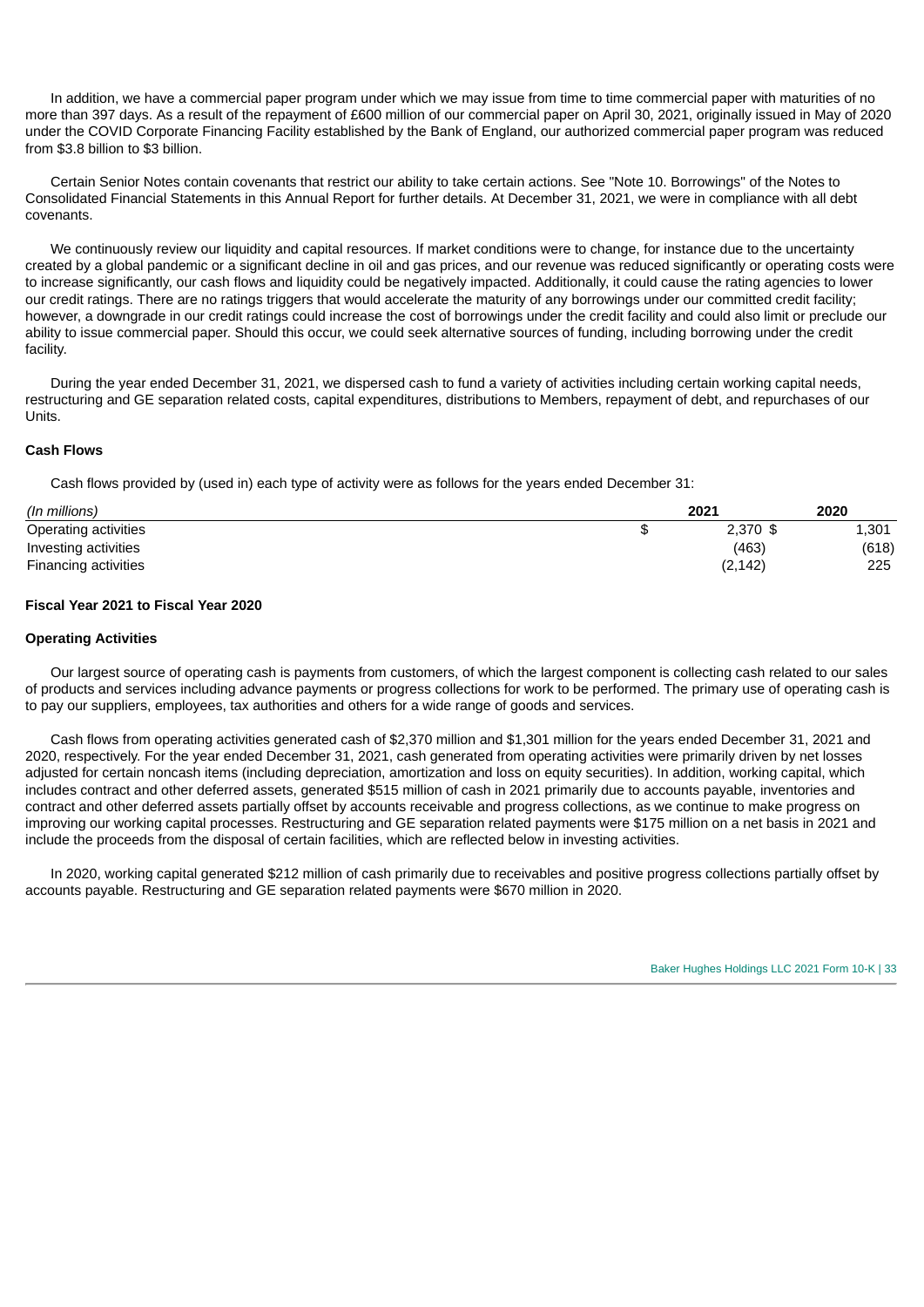#### **Investing Activities**

Cash flows from investing activities used cash of \$463 million and \$618 million for the years ended December 31, 2021 and 2020, respectively.

Our principal recurring investing activity is the funding of capital expenditures to ensure that we have the appropriate levels and types of machinery and equipment in place to generate revenue from operations. Expenditures for capital assets totaled \$856 million and \$974 million for 2021 and 2020, respectively, partially offset by cash flows from the sale of property, plant and equipment of \$315 million and \$187 million in 2021 and 2020, respectively. Proceeds from the disposal of assets related to equipment that was lost-in-hole, and to property, machinery and equipment no longer used in operations that was sold throughout the period.

In 2021, we contributed our subsea drilling systems business to create a joint venture and received as consideration 50% of the shares of the joint venture, cash of \$70 million, and a promissory note of \$80 million. In 2020, we received proceeds of \$187 million primarily from the sale of our rod lift systems and our surface pressure control flow businesses.

We invested \$179 million during 2021 in adding capabilities to our new energy and industrial asset management offerings through the acquisition of business interests in Augury, Ekona Power and Electrochaea, among others.

In 2021, we sold approximately 2.2 million shares of C3 AI Class A common stock and received proceeds of \$145 million, which is reported as other investing activity.

## **Financing Activities**

Cash flows from financing activities used cash of \$2,142 million and generated cash of \$225 million for the years ended December 31, 2021 and 2020, respectively.

We had net repayments of short-term debt of \$41 million and \$204 million and long-term debt of \$1,313 million and \$42 million in 2021 and 2020, respectively. The repayment of long-term debt in 2021 was primarily driven by the early repayment of our 2.773% Senior Notes due December 2022 ("the 2022 Notes") with a principal amount of \$1,250 million. In addition, a charge of \$28 million related to the early redemption was recorded within "Interest expense, net" in our consolidated statement of income (loss).

In December 2021, we received proceeds from the issuance of \$650 million aggregate principal amount of 1.231% Senior Notes due December 2023 and \$600 million aggregate principal amount of 2.061% Senior Notes due December 2026. In 2020, we had proceeds from the issuance of \$500 million aggregate principal amount of 4.486% Senior Notes due May 2030.

We repaid \$832 million (£600 million) of commercial paper in April 2021 originally issued in May 2020 (\$737 million at date of issuance) under the COVID Corporate Financing Facility established by the Bank of England.

During 2021 and 2020, we made distributions of \$748 million and \$744 million to our Members, respectively.

On July 30, 2021, Baker Hughes' Board of Directors authorized us to repurchase up to \$2 billion of our Units. During 2021, we repurchased and canceled 17.6 million Units for a total of \$434 million.

#### **Cash Requirements**

We believe cash on hand, cash flows from operating activities, the available revolving credit facility, access to both our commercial paper program or our uncommitted lines of credit, and availability under our existing shelf registrations of debt will provide us with sufficient capital resources and liquidity in the short-term and long-term to manage our working capital needs, meet contractual obligations, fund capital expenditures and distributions, repay debt, repurchase our common units, and support the development of our short-term and long-term operating strategies. When necessary, we issue commercial paper or other short-term debt to fund cash needs in the U.S. in excess of the cash generated in the U.S.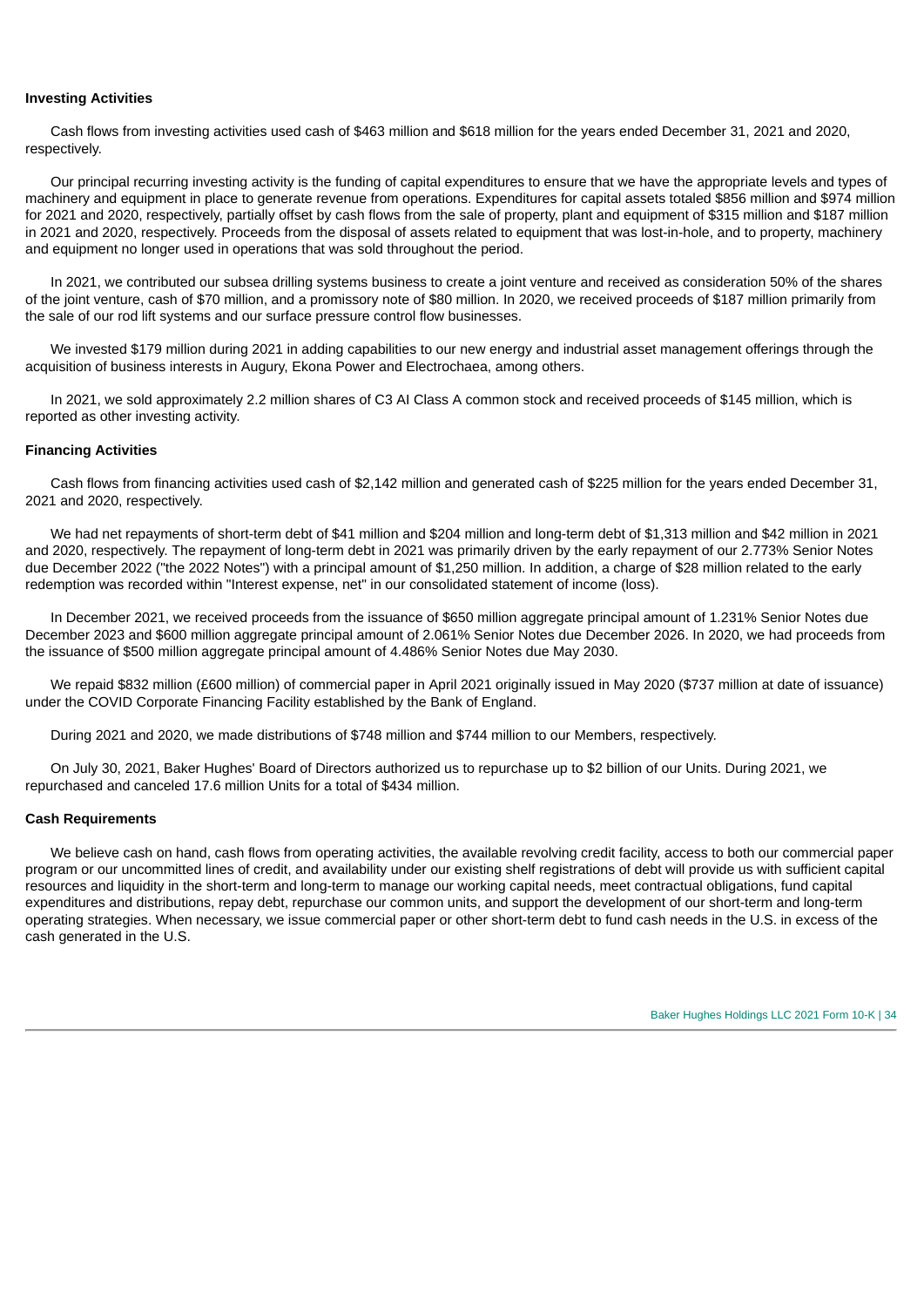Our capital expenditures can be adjusted and managed by us to match market demand and activity levels. Based on current market conditions, capital expenditures in 2022 will be made at a rate that we estimate would equal up to 5% of annual revenue. The expenditures are expected to be used primarily for normal, recurring items necessary to support our business. We also anticipate making income tax payments in the range of \$525 million to \$625 million in 2022.

#### **Contractual Obligations and Commitments**

Our material cash commitments from known contractual and other obligations consist primarily of obligations for long-term debt and related interest, leases for property and equipment, and purchase obligations as part of normal operations. Certain amounts included in our contractual obligations as of December 31, 2021 are based on our estimates and assumptions about these obligations, including their duration, anticipated actions by third parties and other factors.

See "Note 10. Borrowings" of the Notes to Consolidated Financial Statements in Item 8 herein for information regarding scheduled maturities of our long-term debt. See "Note 9. Leases" of the Notes to Consolidated Financial Statements in Item 8 herein for information regarding scheduled maturities of our operating leases.

As of December 31, 2021, we had expected cash payments for estimated interest on our long-term debt and finance lease obligations of \$242 million payable within the next twelve months and \$3,141 million payable thereafter.

As of December 31, 2021, we had purchase obligations of \$1,304 million payable within the next twelve months and \$397 million payable thereafter. Our purchase obligations include expenditures for capital assets for 2022 as well as agreements to purchase goods or services or licenses that are enforceable and legally binding and that specify all significant terms, including: fixed or minimum quantities to be purchased; fixed, minimum or variable price provisions; and the approximate timing of the transaction.

Due to the uncertainty with respect to the timing of potential future cash outflows associated with our uncertain tax positions, we are unable to make reasonable estimates of the period of cash settlement, if any, to the respective taxing authorities. Therefore, \$704 million in uncertain tax positions, including interest and penalties, have been excluded from the contractual obligations discussed above. See "Note 12. Income Taxes" of the Notes to Consolidated Financial Statements in Item 8 herein for further information.

# **Other factors affecting liquidity**

*Registration Statements*: In May 2021, Baker Hughes filed a universal automatic shelf registration statement on Form S-3ASR with the SEC to have the ability to sell various types of securities including debt securities, Class A common stock, preferred stock, guarantees of debt securities, purchase contracts and units. The specific terms of any securities to be sold would be described in supplemental filings with the SEC. The registration statement will expire in May 2024.

In December 2020, BHH LLC, Baker Hughes Netherlands Funding Company B.V., and Baker Hughes Co-Obligor, Inc. filed a shelf registration statement on Form S-3 with the SEC to have the ability to sell up to \$3 billion in debt securities in amounts to be determined at the time of an offering. Any such offering, if it does occur, may happen in one or more transactions. The specific terms of any debt securities to be sold would be described in supplemental filings with the SEC. The registration statement will expire in December 2023.

*Customer receivables*: In line with industry practice, we may bill our customers for services provided in arrears dependent upon contractual terms. In a challenging economic environment, we may experience delays in the payment of our invoices due to customers' lower cash flow from operations or their more limited access to credit markets. While historically there have not been material non-payment events, we attempt to mitigate this risk through working with our customers to restructure their debts. A customer's failure or delay in payment could have a material adverse effect on our short-term liquidity and results from operations. As of December 31, 2021, 13% of our gross customer receivables were from customers in the U.S. and 12% were from customers in Mexico. As of December 31, 2020, 16% of our gross customer receivables were from customers in the U.S. No other country accounted for more than 10% of our gross customer receivables at these dates.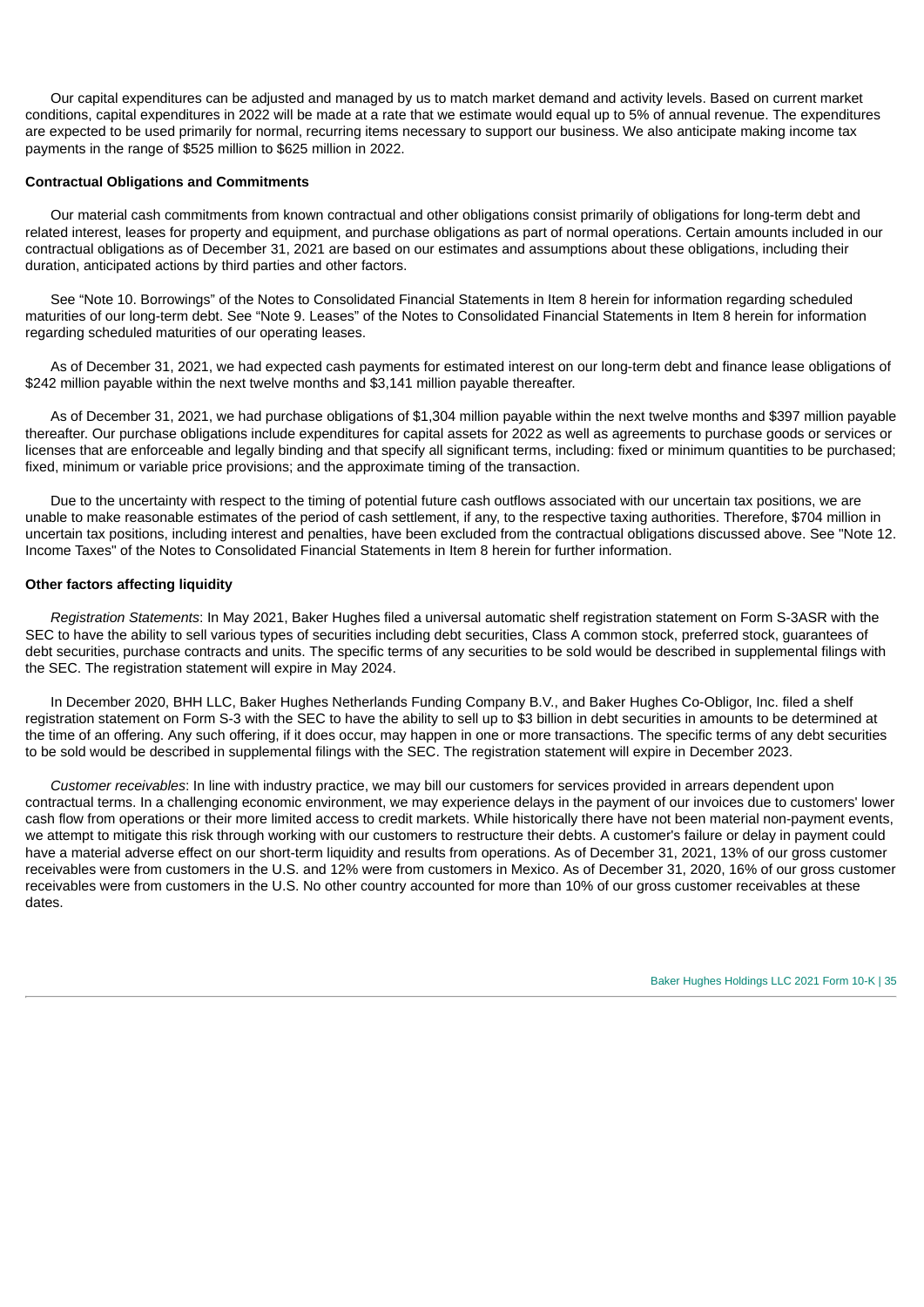*International operations*: Our cash that is held outside the U.S. is 57% of the total cash balance as of December 31, 2021. We may not be able to use this cash quickly and efficiently due to exchange or cash controls that could make it challenging. As a result, our cash balance may not represent our ability to quickly and efficiently use this cash.

*Supply chain finance programs*: Under supply chain finance programs, administered by a third party, our suppliers are given the opportunity to sell receivables from us to participating financial institutions at their sole discretion at a rate that leverages our credit rating and thus might be more beneficial to our suppliers. Our responsibility is limited to making payment on the terms originally negotiated with our supplier, regardless of whether the supplier sells its receivable to a financial institution. The range of payment terms we negotiate with our suppliers is consistent, irrespective of whether a supplier participates in the program. These liabilities continue to be presented as accounts payable in our consolidated statements of financial position and reflected as cash flow from operating activities when settled. We do not believe that changes in the availability of supply chain financing programs would have a material impact on our liquidity.

# **CRITICAL ACCOUNTING ESTIMATES**

An accounting policy is deemed to be critical if the nature of the estimate or assumption it incorporates is subject to a material level of judgment related to matters that are highly uncertain and changes in those estimates and assumptions are reasonably likely to materially impact our consolidated financial statements. These estimates reflect our best judgment about current, and for some estimates, future, economic and market conditions and their potential effects based on information available as of the date of these financial statements. If these conditions change from those expected, it is reasonably possible that the judgments and estimates described below could change, which may result in future impairments of goodwill, or the establishment of valuation allowances on deferred tax assets and increased tax liabilities, among other effects. Also, see "Note 1. Summary of Significant Accounting Policies" of the Notes to Consolidated Financial Statements in Item 8 herein, which discusses our most significant accounting policies.

The Audit Committee of Baker Hughes' Board of Directors has reviewed our critical accounting estimates and the disclosure presented below. During the past three fiscal years, we have not made any material changes in the methodology used to establish the critical accounting estimates, and we believe that the following are the critical accounting estimates used in the preparation of our consolidated financial statements for the year ended December 31, 2021. There are other items within our consolidated financial statements that require estimation and judgment but they are not deemed critical as defined above.

# *Revenue Recognition on Long-Term Product Services Agreements*

We have long-term service agreements with our customers predominately within our TPS segment. These agreements typically require us to maintain assets sold to the customer over a defined contract term. These agreements have average contract terms of greater than 10 years. From time to time, these contract terms may be extended through contract modifications or amendments, which may result in revisions to future billing and cost estimates. Revenue recognition on long-term product services agreements requires estimates of both customer payments and the costs to perform required maintenance services over the contract term. We recognize revenue on an overtime basis using input method to measure our progress toward completion at the estimated margin rate of the contract.

To develop our billings estimates, we consider the number of billable events that will occur based on estimated utilization of the asset under contract, over the life of the contract term. This estimated utilization will consider both historical and market conditions, asset retirements and new product introductions, if applicable.

To develop our cost estimates, we consider the timing and extent of maintenance and overhaul events, including the amount and cost of labor, spare parts and other resources required to perform the services. In developing our cost estimates, we utilize a combination of our historical cost experience and expected cost improvements. Cost improvements are only included in future cost estimates after savings have been observed in actual results or proven effective through an extensive regulatory or engineering approval process.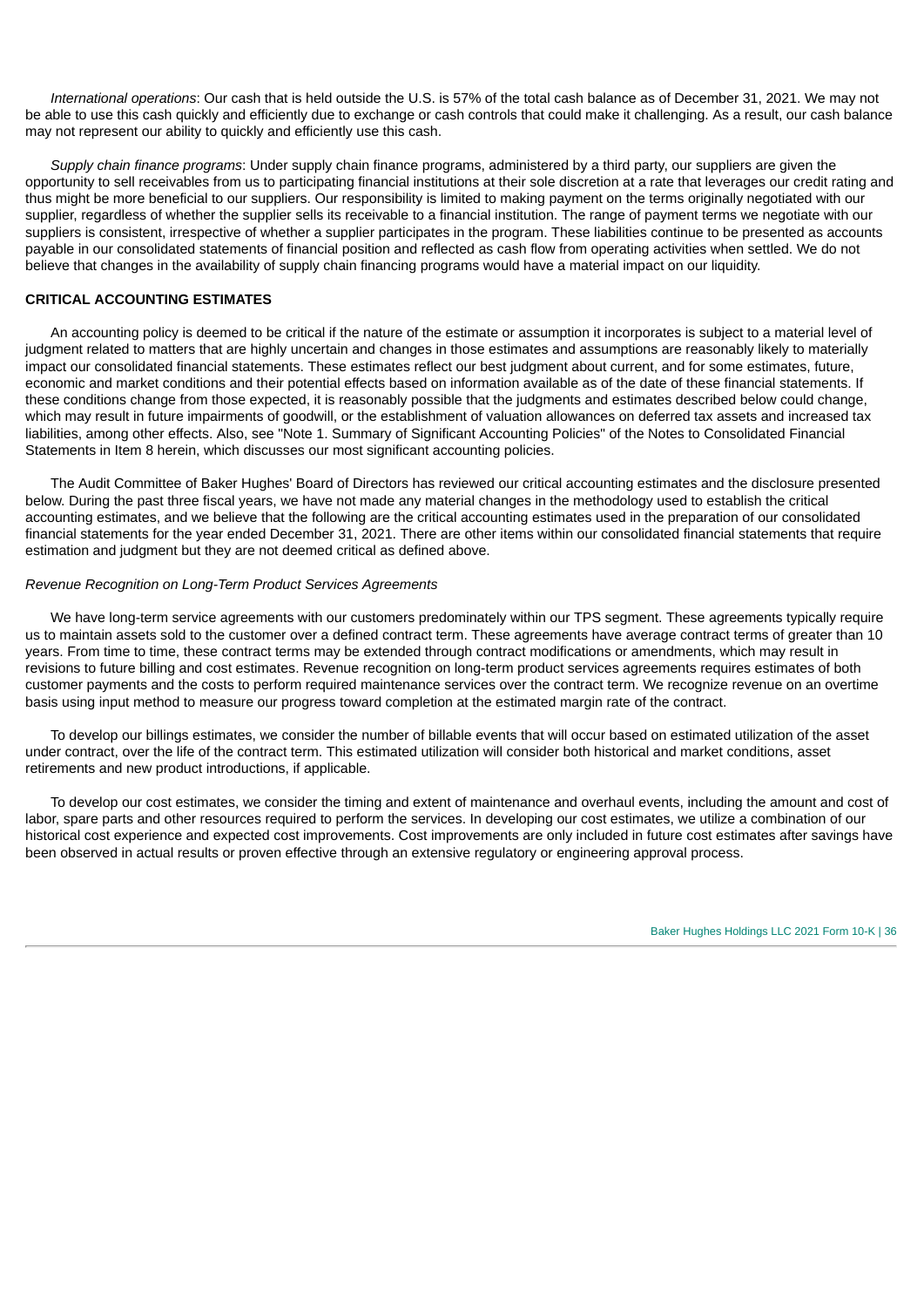We routinely review the estimates used in our product services agreements and regularly revise them to adjust for changes. These revisions are based on objectively verifiable information that is available at the time of the review.

The difference between the timing of our revenue recognition and cash received from our customers results in either a contract asset (revenue in excess of billings) or a contract liability (billings in excess of revenue). See "Note 7. Contract and Other Deferred Assets" and "Note 8. Progress Collections and Deferred Income" of the Notes to Consolidated Financial Statements in Item 8 herein for further information.

We regularly assess customer credit risk inherent in the carrying amounts of receivables and contract assets and estimated earnings, including the risk that contractual penalties may not be sufficient to offset our accumulated investment in the event of customer termination. We gain insight into expected future utilization and cost trends, as well as credit risk, through our knowledge of the equipment installed and the close interaction with our customers through supplying critical services and parts over extended periods. Revisions to cost or billing estimates may affect a product services agreement's total estimated profitability resulting in an adjustment of earnings; such adjustments generated earnings of \$14 million, \$17 million and \$(1) million for the three years ended December 31, 2021, 2020 and 2019, respectively. We provide for probable losses when they become evident.

On December 31, 2021, our long-term product service agreements, net of related billings in excess of revenues, of \$0.3 billion, represent approximately 2.6% of our total estimated life of contract billings of \$10.1 billion. Cash billings collected on these contracts were approximately \$0.6 billion during the years ended December 31, 2021 and 2020. Our contracts (on average) are approximately 26% complete based on costs incurred to date and our estimate of future costs. Revisions to our estimates of future revenue or costs that increase or decrease total estimated contract profitability by 1% would increase or decrease the long-term product service agreements balance by \$0.06 billion.

# *Goodwill and Other Identified Intangible Assets*

We perform an annual impairment test of goodwill on a qualitative or quantitative basis for each of our reporting units as of July 1, or more frequently when circumstances indicate an impairment may exist at the reporting unit level. When performing the annual impairment test we have the option of first performing a qualitative assessment to determine the existence of events and circumstances that would lead to a determination that it is more likely than not that the fair value of a reporting unit is less than its carrying amount. If such a conclusion is reached, we would then be required to perform a quantitative impairment assessment of goodwill. A quantitative assessment for the determination of impairment is made by comparing the carrying amount of each reporting unit with its fair value. Determining the fair value of a reporting unit is judgmental in nature and involves the use of significant estimates and assumptions and typically requires analysis of discounted cash flows and other market information, such as trading multiples, and comparable transactions. Cash flow analysis requires judgment regarding many factors, such as management's projections of future cash flows, weighted-average cost of capital, and long-term growth rates. Market information requires judgmental selection of relevant market comparables. We assess the valuation methodology based upon the relevance and availability of the data at the time the valuation is performed. Our estimates are based upon assumptions believed to be reasonable but which are inherently uncertain, and actual results may differ from those assumed in our analysis. The determination of whether goodwill is impaired involves a significant level of judgment in these assumptions, and changes in our forecasts, business strategy, government regulations, or economic or market conditions could significantly impact these judgments, potentially decreasing the fair value of one or more reporting units. Any resulting impairment charges could have a material impact on our results of operations.

### *Income Taxes*

Our effective tax rate is based on our income, statutory tax rates, and differences between tax laws and U.S. GAAP in various jurisdictions. Tax laws are complex and subject to different interpretations by the taxpayer and respective governmental taxing authorities. Our rate may be further impacted by the repatriation of foreign earnings that are considered indefinitely reinvested to the extent the repatriation would result in additional taxes such as withholding and income taxes. Indefinite reinvestment is determined by management's judgment and intentions concerning the future operations of the Company. In cases where repatriation would otherwise incur significant withholding or income taxes, these foreign earnings have been indefinitely reinvested in active non-U.S. business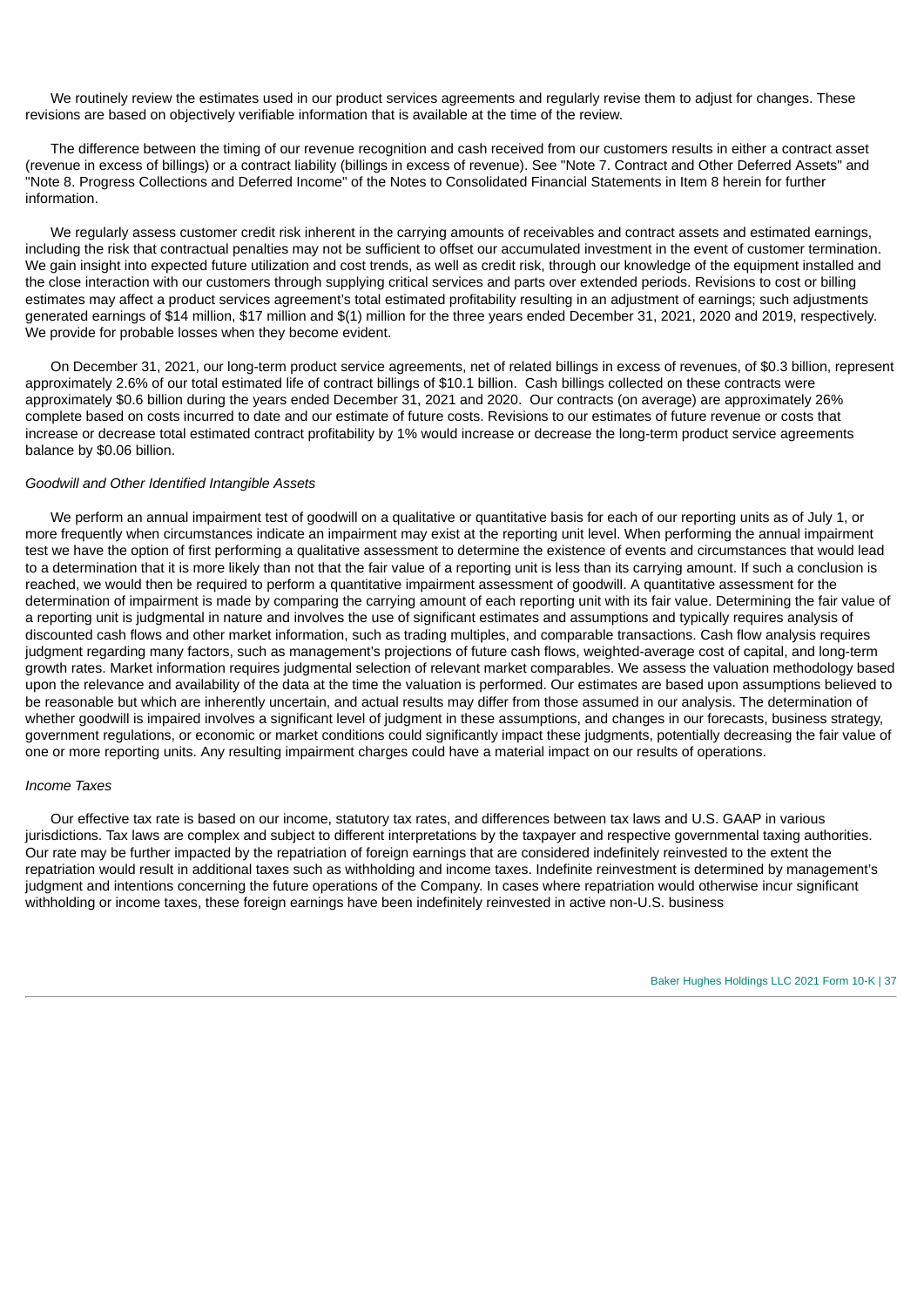operations. Computation of the potential deferred tax liability associated with these undistributed earnings and any other basis differences is not practicable.

Deferred income tax assets represent amounts available to reduce income taxes payable in future years. We evaluate the recoverability of these future tax deductions and credits by assessing the adequacy of future taxable income from all sources, including reversal of taxable temporary differences, forecasted operating earnings and available tax planning strategies. These sources of income rely heavily on estimates. We use our historical experience and short and long range business forecasts to provide insight. We record a valuation allowance when it is more likely than not that some portion or all of the deferred tax assets will not be realized.

Our tax filings routinely are subject to audit by the tax authorities in the jurisdictions where we conduct business. These audits may result in assessments of additional taxes that are resolved with the tax authorities or through the courts. We have provided for the amounts we believe will ultimately result from these proceedings, but settlements of issues raised in these audits may affect our tax rate. We have \$502 million of gross unrecognized tax benefits, excluding interest and penalties, at December 31, 2021. We are not able to reasonably estimate in which future periods these amounts ultimately will be settled.

### *Allowance for Credit Losses*

The estimation of anticipated credit losses that may be incurred as we work through the invoice collection process with our customers requires us to make judgments and estimates regarding our customers' ability to pay amounts due to us. We monitor our customers' payment history and current credit worthiness to determine that collectability is reasonably assured. We also consider the overall business climate in which our customers operate. For accounts receivable, a loss allowance matrix is utilized to measure lifetime expected credit losses. The matrix contemplates historical credit losses by age of receivables, adjusted for any forward-looking information and management expectations. At December 31, 2021 and 2020, the allowance for credit losses totaled \$400 million and \$373 million of total gross accounts receivable, respectively. We believe that our allowance for credit losses is adequate to cover the anticipated credit losses under current conditions; however, uncertainties regarding changes in the financial condition of our customers, either adverse or positive, could impact the amount and timing of any additional credit losses that may be required.

### *Inventory Reserves*

Inventory is a significant component of current assets and is stated at the lower of cost or net realizable value. This requires us to record provisions and maintain reserves for excess, slow moving, and obsolete inventory. To determine these reserve amounts, we regularly review inventory quantities on hand and compare them to estimates of future product demand, market conditions, production requirements, and technological developments. These estimates and forecasts inherently include uncertainties and require us to make judgments regarding potential future outcomes. At December 31, 2021 and 2020, inventory reserves totaled \$374 million and \$421 million of gross inventory, respectively. We believe that our reserves are adequate to properly value potential excess, slow moving, and obsolete inventory under current conditions. Significant or unanticipated changes to our estimates and forecasts could impact the amount and timing of any additional provisions for excess, slow moving or obsolete inventory that may be required.

### **NEW ACCOUNTING STANDARDS TO BE ADOPTED**

See "Note 1. Summary of Significant Accounting Policies" of the Notes to Consolidated Financial Statements in Item 8 herein for further discussion of accounting standards to be adopted.

### **RELATED PARTY TRANSACTIONS**

See "Note 16. Related Party Transactions" of the Notes to Consolidated Financial Statements in Item 8 herein for further discussion of related party transactions.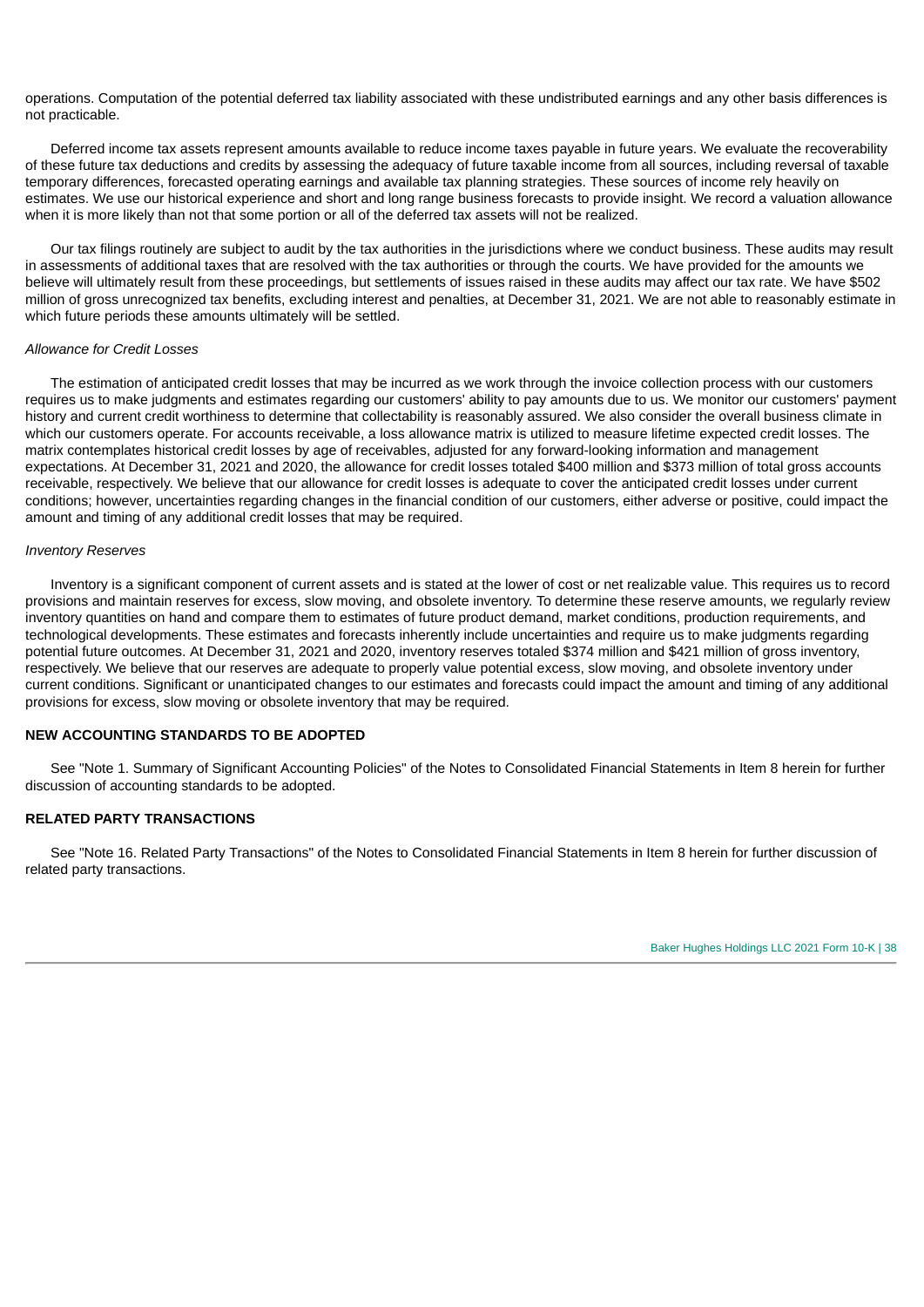### **FORWARD-LOOKING STATEMENTS**

This Form 10-K, including MD&A and certain statements in the Notes to Consolidated Financial Statements, contains forward-looking statements within the meaning of Section 27A of the Securities Act of 1933, as amended, and Section 21E of the Exchange Act of 1934, as amended, (each a "forward-looking statement"). Forward-looking statements concern future circumstances and results and other statements that are not historical facts and are sometimes identified by the words "may," "will," "should," "potential," "intend," "expect," "endeavor," "seek," "anticipate," "estimate," "overestimate," "underestimate," "believe," "could," "project," "predict," "continue," "target" or other similar words or expressions. Forward-looking statements are based upon current plans, estimates and expectations that are subject to risks, uncertainties and assumptions. Should one or more of these risks or uncertainties materialize, or should underlying assumptions prove incorrect, actual results may vary materially from those indicated or anticipated by such forward-looking statements. The inclusion of such statements should not be regarded as a representation that such plans, estimates or expectations will be achieved. Important factors that could cause actual results to differ materially from such plans, estimates or expectations include, among others, the risk factors in the "Risk Factors" section of Part 1 of Item 1A of this Form 10-K and those set forth from time-to-time in other filings by the Company with the SEC. These documents are available through our website or through the SEC's Electronic Data Gathering and Analysis Retrieval ("EDGAR") system at http://www.sec.gov.

In light of such risks and uncertainties, we caution you not to place undue reliance on these forward-looking statements. These forwardlooking statements speak only as of the date of this annual report, or if earlier, as of the date they were made. We do not intend to, and disclaim any obligation to, update or revise any forward-looking statements unless required by securities law.

# **ITEM 7A. QUANTITATIVE AND QUALITATIVE DISCLOSURES ABOUT MARKET RISK**

We are exposed to certain market risks that are inherent in our financial instruments and arise from changes in interest rates and foreign currency exchange rates. We may enter into derivative financial instrument transactions to manage or reduce market risk but do not enter into derivative financial instrument transactions for speculative purposes. A discussion of our primary market risk exposure in financial instruments is presented below.

# **INTEREST RATE RISK**

All of our long-term debt is comprised of fixed rate instruments. We are subject to interest rate risk on our debt and investment portfolio. As of December 31, 2021, we had interest rate swaps with a notional amount of \$500 million that converted a portion of our \$1,350 million aggregate principal amount of 3.337% fixed rate Senior Notes due 2027 into a floating rate instrument with an interest rate based on a LIBOR index as a hedge of its exposure to changes in fair value that are attributable to interest rate risk. The interest rate swaps are designated and each qualify as a fair value hedging instrument. The interest rate swaps are considered to be effective at achieving offsetting changes in the fair value of the hedged liability, and no ineffectiveness is recognized. The mark-to-market of this fair value hedge was recorded as gain or loss in interest expense and was equally offset by the gain or loss of the underlying debt instrument, which also was recorded in interest expense.

The following table sets forth our fixed rate long-term debt, excluding finance leases, and the related weighted average interest rates by expected maturity dates.

| (In millions)                   | 2022  | 2023 | 2024   | 2025                     | 2026  | <b>Thereafter</b> | Total <sup>(2)</sup> |
|---------------------------------|-------|------|--------|--------------------------|-------|-------------------|----------------------|
| As of December 31, 2021         |       |      |        |                          |       |                   |                      |
| Long-term debt $(1)$            |       | 650  | 107    | $\overline{\phantom{a}}$ | 600   | 5.106             | 6.463                |
| Weighted average interest rates | $-$ % | 46 % | 4.07 % | $\%$                     | 2.20% | 3.84 %            | 3.46 %               |

Fair market value of our fixed rate long-term debt, excluding finance leases, was \$7.2 billion at December 31, 2021. (1)

Amounts represent the principal value of our long-term debt outstanding and related weighted average interest rates at the end of the respective period. (2)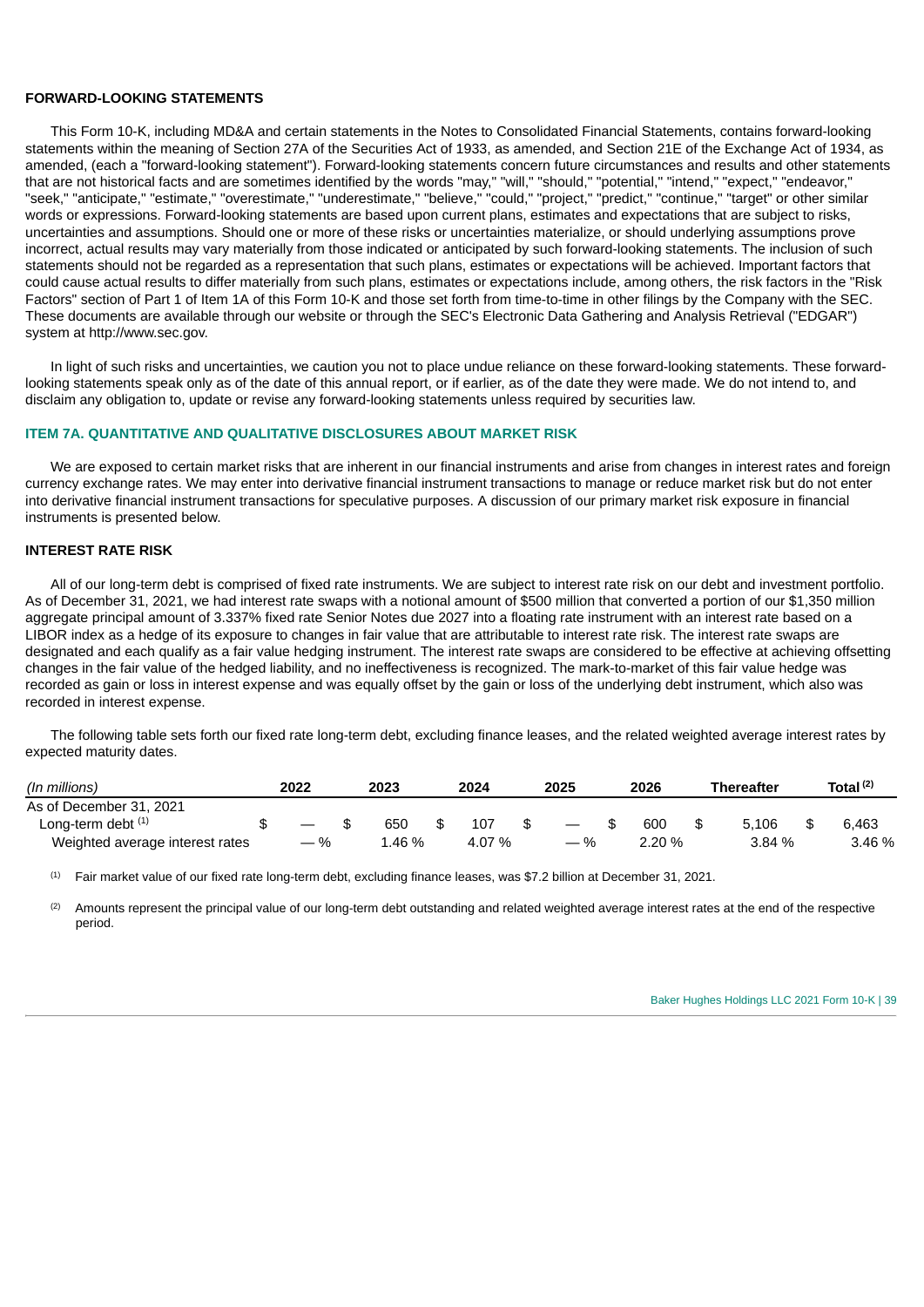### **FOREIGN CURRENCY EXCHANGE RISK**

We conduct our operations around the world in a number of different currencies, and we are exposed to market risks resulting from fluctuations in foreign currency exchange rates. Many of our significant foreign subsidiaries have designated the local currency as their functional currency. As such, future earnings are subject to change due to fluctuations in foreign currency exchange rates when transactions are denominated in currencies other than our functional currencies.

Additionally, we buy, manufacture and sell components and products across global markets. These activities expose us to changes in foreign currency exchange rates, commodity prices and interest rates which can adversely affect revenue earned and costs of our operating businesses. When the currency in which equipment is sold differs from the primary currency of the legal entity and the exchange rate fluctuates, it will affect the revenue earned on the sale. These sales and purchase transactions also create receivables and payables denominated in foreign currencies and exposure to foreign currency gains and losses based on changes in exchange rates. Changes in the price of raw materials used in manufacturing can affect the cost of manufacturing. We use derivatives to mitigate or eliminate these exposures, where appropriate.

We use cash flow hedging primarily to reduce or eliminate the effects of foreign currency exchange rate changes on purchase and sale contracts. Accordingly, most derivative activity in this category consists of currency exchange contracts. We had outstanding foreign currency forward contracts with notional amounts aggregating \$3.3 billion and \$6.8 billion to hedge exposure to currency fluctuations in various foreign currencies at December 31, 2021 and 2020, respectively. The notional amount of these derivative instruments do not generally represent cash amounts exchanged by us and the counterparties, but rather the nominal amount upon which changes in the value of the derivatives are measured.

As of December 31, 2021, the Company estimates that a 1% appreciation or depreciation in the U.S. dollar would result in an impact of less than \$10 million to our pre-tax earnings, however, the Company is generally able to mitigate its foreign exchange exposure, where there are liquid financial markets, through use of foreign currency derivative transactions. Also, see "Note 14. Financial Instruments" of the Notes to Consolidated Financial Statements in Item 8 herein, which has additional details on our strategy.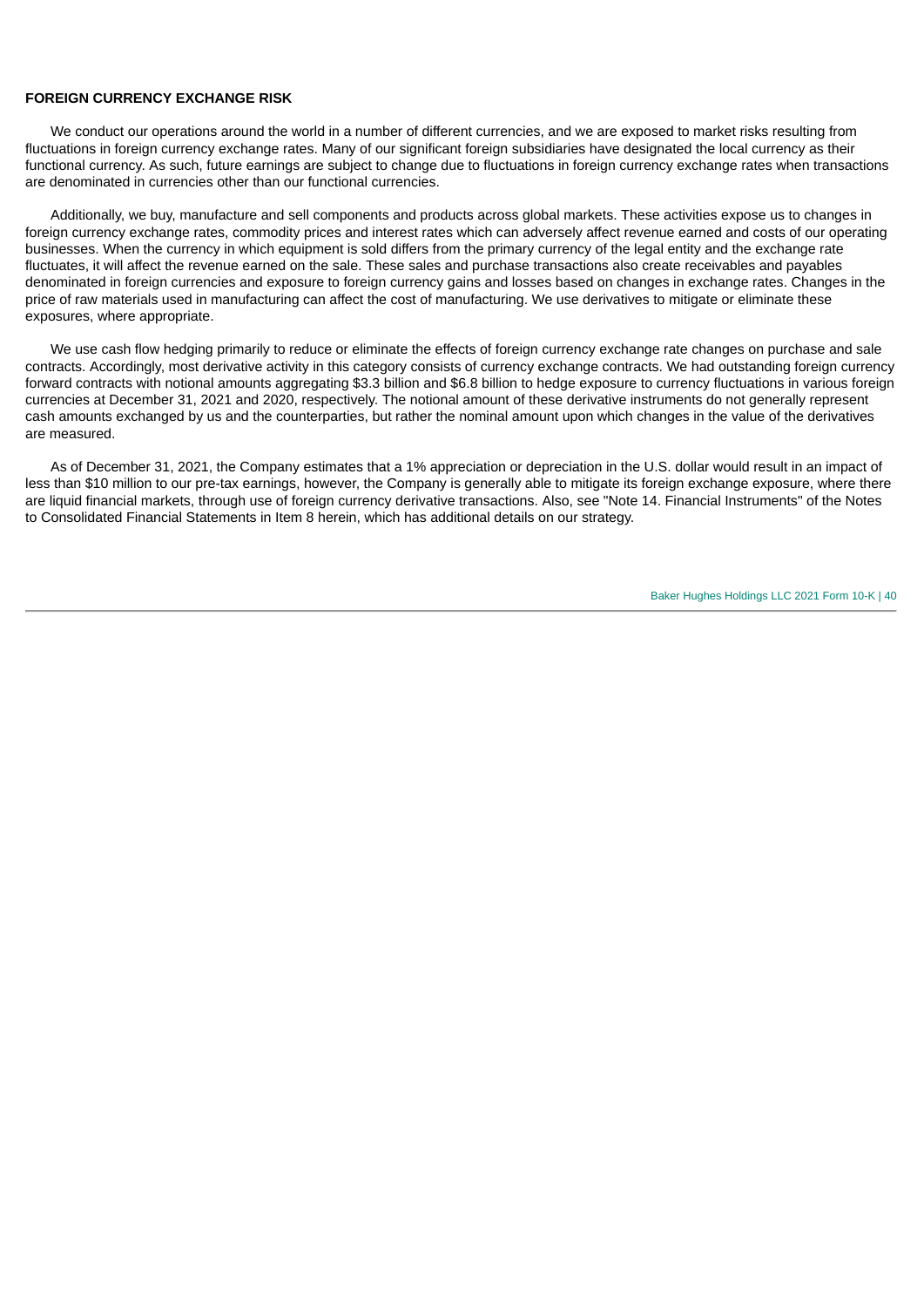### **ITEM 8. FINANCIAL STATEMENTS AND SUPPLEMENTARY DATA**

### **Management's Report on Internal Control Over Financial Reporting**

Our management is responsible for establishing and maintaining adequate internal control over our financial reporting, as such term is defined in Exchange Act Rules 13a-15(f). Our internal control over financial reporting is a process designed to provide reasonable assurance regarding the reliability of financial reporting and the preparation of financial statements for external purposes in accordance with generally accepted accounting principles.

Under the supervision and with the participation of our management, including our principal executive officer and principal financial officer, we assessed the effectiveness of our internal control over financial reporting based on the 2013 framework in *Internal Control - Integrated Framework* issued by the Committee of Sponsoring Organizations of the Treadway Commission. Based on our assessment, our principal executive officer and principal financial officer concluded that our internal control over financial reporting was effective as of December 31, 2021. This conclusion is based on the recognition that there are inherent limitations in all systems of internal control. Because of the inherent limitations of internal control over financial reporting, including the possibility of collusion or improper management override of controls, material misstatements due to error or fraud may not be prevented or detected on a timely basis. Also, projections of any evaluation of effectiveness to future periods are subject to the risk that controls may become inadequate because of changes in conditions, or that the degree of compliance with the policies or procedures may deteriorate.

KPMG LLP, the Company's independent registered public accounting firm, has issued an attestation report on the effectiveness of the Company's internal control over financial reporting.

/s/ LORENZO SIMONELLI Lorenzo Simonelli President and Chief Executive Officer

Houston, Texas

February 11, 2022

/s/ BRIAN WORRELL Brian Worrell Chief Financial Officer

/s/ KURT CAMILLERI Kurt Camilleri Senior Vice President, Controller and Chief Accounting Officer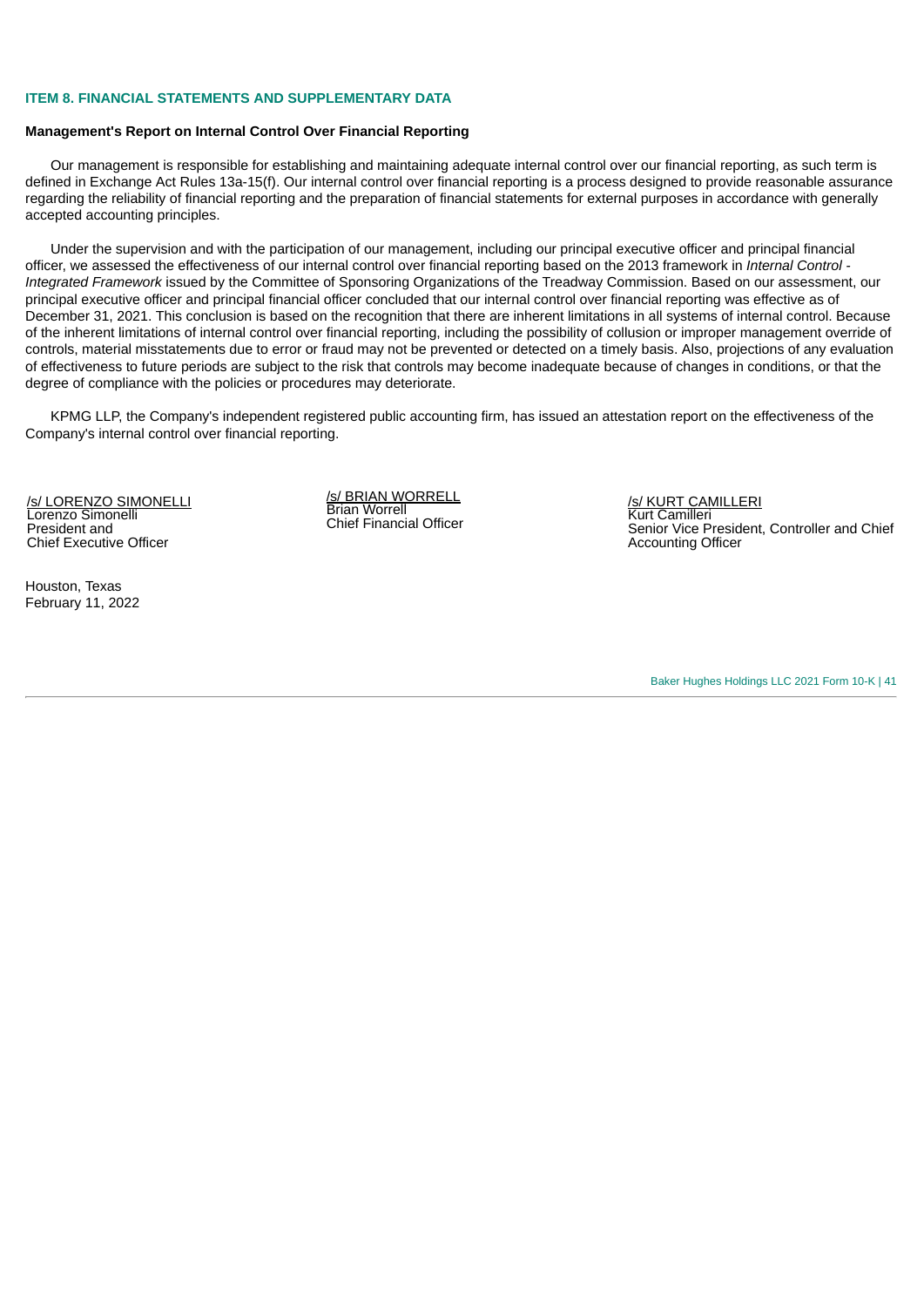# **REPORT OF INDEPENDENT REGISTERED PUBLIC ACCOUNTING FIRM**

To the Members Baker Hughes Holdings LLC:

### *Opinion on the Consolidated Financial Statements*

We have audited the accompanying consolidated statements of financial position of Baker Hughes Holdings LLC and subsidiaries (the Company) as of December 31, 2021 and 2020, the related consolidated statements of income (loss), comprehensive income (loss), changes in members' equity, and cash flows for each of the years in the three-year period ended December 31, 2021, and the related notes (collectively, the consolidated financial statements). In our opinion, the consolidated financial statements present fairly, in all material respects, the financial position of the Company as of December 31, 2021 and 2020, and the results of its operations and its cash flows for each of the years in the three-year period ended December 31, 2021, in conformity with U.S. generally accepted accounting principles.

We also have audited, in accordance with the standards of the Public Company Accounting Oversight Board (United States) (PCAOB), the Company's internal control over financial reporting as of December 31, 2021, based on criteria established in *Internal Control – Integrated Framework (2013)* issued by the Committee of Sponsoring Organizations of the Treadway Commission, and our report dated February 11, 2022 expressed an unqualified opinion on the effectiveness of the Company's internal control over financial reporting.

#### *Basis for Opinion*

These consolidated financial statements are the responsibility of the Company's management. Our responsibility is to express an opinion on these consolidated financial statements based on our audits. We are a public accounting firm registered with the PCAOB and are required to be independent with respect to the Company in accordance with the U.S. federal securities laws and the applicable rules and regulations of the Securities and Exchange Commission and the PCAOB.

We conducted our audits in accordance with the standards of the PCAOB. Those standards require that we plan and perform the audit to obtain reasonable assurance about whether the consolidated financial statements are free of material misstatement, whether due to error or fraud. Our audits included performing procedures to assess the risks of material misstatement of the consolidated financial statements, whether due to error or fraud, and performing procedures that respond to those risks. Such procedures included examining, on a test basis, evidence regarding the amounts and disclosures in the consolidated financial statements. Our audits also included evaluating the accounting principles used and significant estimates made by management, as well as evaluating the overall presentation of the consolidated financial statements. We believe that our audits provide a reasonable basis for our opinion.

### *Critical Audit Matter*

The critical audit matter communicated below is a matter arising from the current period audit of the consolidated financial statements that was communicated or required to be communicated to the audit committee and that: (1) relates to accounts or disclosures that are material to the consolidated financial statements and (2) involved our especially challenging, subjective, or complex judgments. The communication of a critical audit matter does not alter in any way our opinion on the consolidated financial statements, taken as a whole, and we are not, by communicating the critical audit matter below, providing a separate opinion on the critical audit matter or on the accounts or disclosures to which it relates.

### *Revenue recognition on certain agreements for sales of goods manufactured to unique customer specifications*

As discussed in Note 1 to the consolidated financial statements, the Company enters into agreements for sales of goods manufactured to unique customer specifications on an over time basis. Revenue from these types of contracts is recognized to the extent of progress towards completion measured by actual costs incurred relative to total expected costs. The Company provides for potential losses on these types of contracts when it is probable that a loss will be incurred.

We identified revenue recognition for certain contracts from the sales of goods manufactured to unique customer specifications as a critical audit matter. Complex auditor judgment was required in evaluating the Company's long-term estimates of the expected costs to be incurred in order to complete these contracts.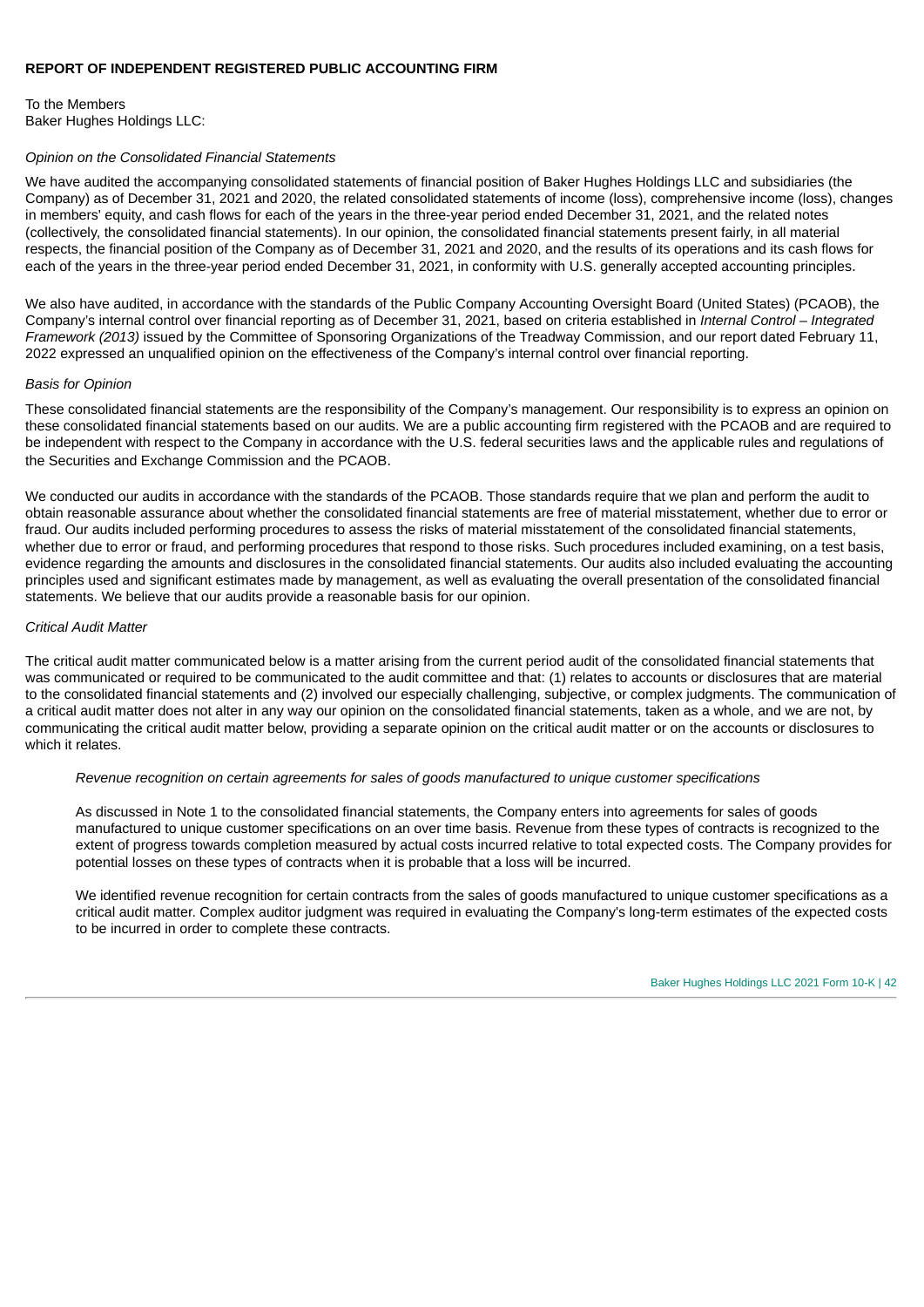The following are the primary procedures we performed to address this critical audit matter. We evaluated the design and tested the operating effectiveness of certain internal controls related to the Company's revenue recognition process for sales of goods manufactured to unique customer specifications. This included controls pertaining to the Company's estimation of costs expected to be incurred to complete contracts for sales of goods manufactured to unique customer specifications. We evaluated the Company's ability to accurately estimate costs expected to be incurred to complete the contracts for sales of goods manufactured to unique customer specifications. We evaluated the estimated costs expected to be incurred to complete the goods manufactured to unique customer specifications for the contracts by:

- questioning the Company's finance and project managers regarding progress to date based on the latest project reports and the costs expected to still be incurred until completion;
- observing project review meetings performed by the Company or inspecting relevant minutes of those meetings to identify changes in the estimated costs expected to be incurred to complete the contract and related contract margins;
- assessing the remaining estimated costs expected to be incurred by expenditure category by comparing to the actual costs incurred during the current year for the selected project; and
- investigating changes to the contract margin when compared to the prior year's estimated contract margin.

We have served as the Company's auditor since 2017.

/s/ KPMG LLP

Houston, Texas February 11, 2022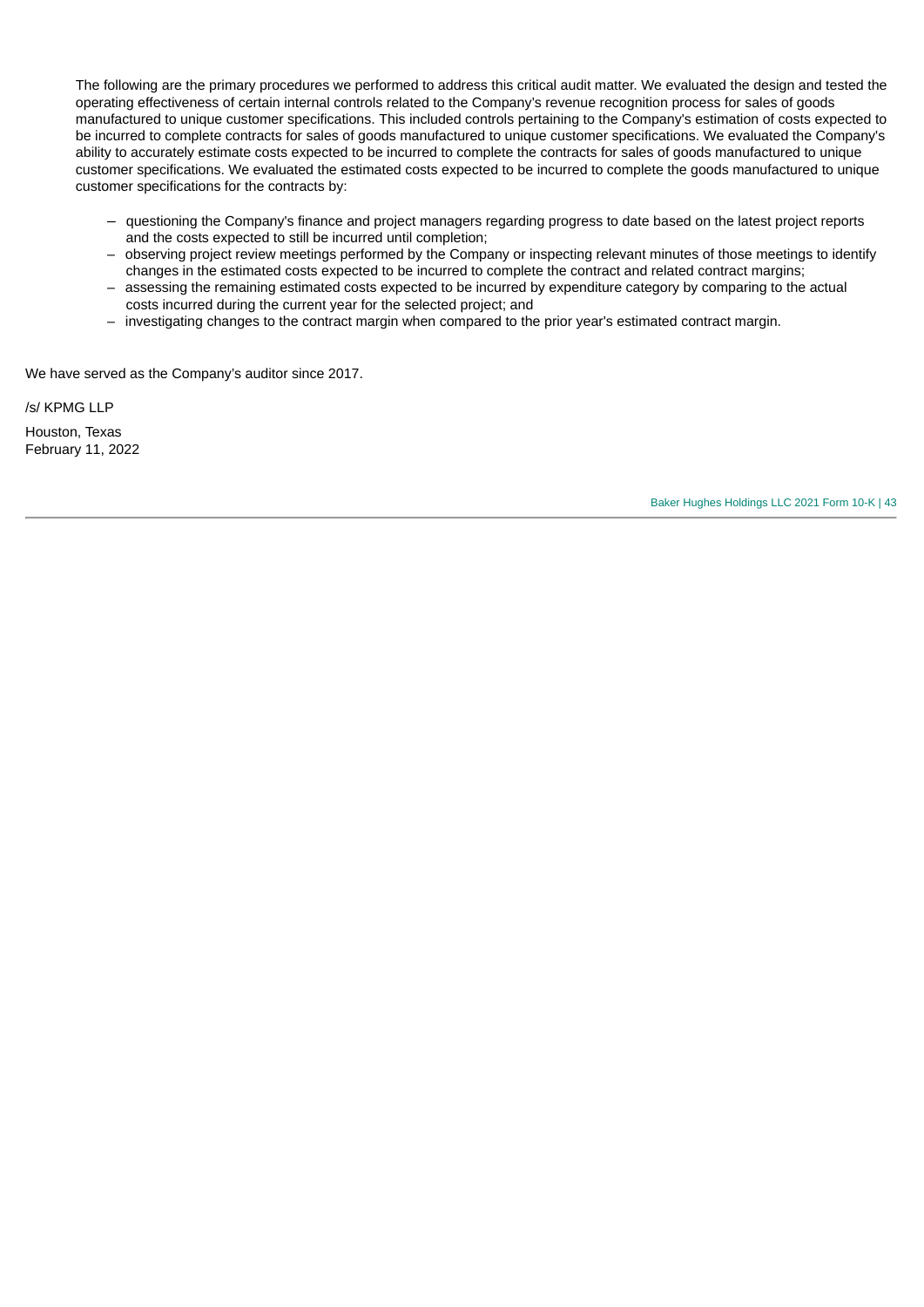### **REPORT OF THE INDEPENDENT REGISTERED PUBLIC ACCOUNTING FIRM**

To the Members Baker Hughes Holdings LLC:

### *Opinion on Internal Control Over Financial Reporting*

We have audited Baker Hughes Holdings LLC and subsidiaries' (the Company) internal control over financial reporting as of December 31, 2021, based on criteria established in *Internal Control – Integrated Framework (2013)* issued by the Committee of Sponsoring Organizations of the Treadway Commission. In our opinion, the Company maintained, in all material respects, effective internal control over financial reporting as of December 31, 2021, based on criteria established in *Internal Control – Integrated Framework (2013)* issued by the Committee of Sponsoring Organizations of the Treadway Commission.

We also have audited, in accordance with the standards of the Public Company Accounting Oversight Board (United States) (PCAOB), the consolidated statements of financial position of the Company as of December 31, 2021 and 2020, the related consolidated statements of income (loss), comprehensive income (loss), changes in members' equity, and cash flows for each of the years in the three-year period ended December 31, 2021, and the related notes (collectively, the consolidated financial statements), and our report dated February 11, 2022 expressed an unqualified opinion on those consolidated financial statements.

### *Basis for Opinion*

The Company's management is responsible for maintaining effective internal control over financial reporting and for its assessment of the effectiveness of internal control over financial reporting, included in the accompanying Management's Report on Internal Control Over Financial Reporting. Our responsibility is to express an opinion on the Company's internal control over financial reporting based on our audit. We are a public accounting firm registered with the PCAOB and are required to be independent with respect to the Company in accordance with the U.S. federal securities laws and the applicable rules and regulations of the Securities and Exchange Commission and the PCAOB.

We conducted our audit in accordance with the standards of the PCAOB. Those standards require that we plan and perform the audit to obtain reasonable assurance about whether effective internal control over financial reporting was maintained in all material respects. Our audit of internal control over financial reporting included obtaining an understanding of internal control over financial reporting, assessing the risk that a material weakness exists, and testing and evaluating the design and operating effectiveness of internal control based on the assessed risk. Our audit also included performing such other procedures as we considered necessary in the circumstances. We believe that our audit provides a reasonable basis for our opinion.

### *Definition and Limitations of Internal Control Over Financial Reporting*

A company's internal control over financial reporting is a process designed to provide reasonable assurance regarding the reliability of financial reporting and the preparation of financial statements for external purposes in accordance with generally accepted accounting principles. A company's internal control over financial reporting includes those policies and procedures that (1) pertain to the maintenance of records that, in reasonable detail, accurately and fairly reflect the transactions and dispositions of the assets of the company; (2) provide reasonable assurance that transactions are recorded as necessary to permit preparation of financial statements in accordance with generally accepted accounting principles, and that receipts and expenditures of the company are being made only in accordance with authorizations of management and directors of the company; and (3) provide reasonable assurance regarding prevention or timely detection of unauthorized acquisition, use, or disposition of the company's assets that could have a material effect on the financial statements.

Because of its inherent limitations, internal control over financial reporting may not prevent or detect misstatements. Also, projections of any evaluation of effectiveness to future periods are subject to the risk that controls may become inadequate because of changes in conditions. or that the degree of compliance with the policies or procedures may deteriorate.

/s/ KPMG LLP Houston, Texas February 11, 2022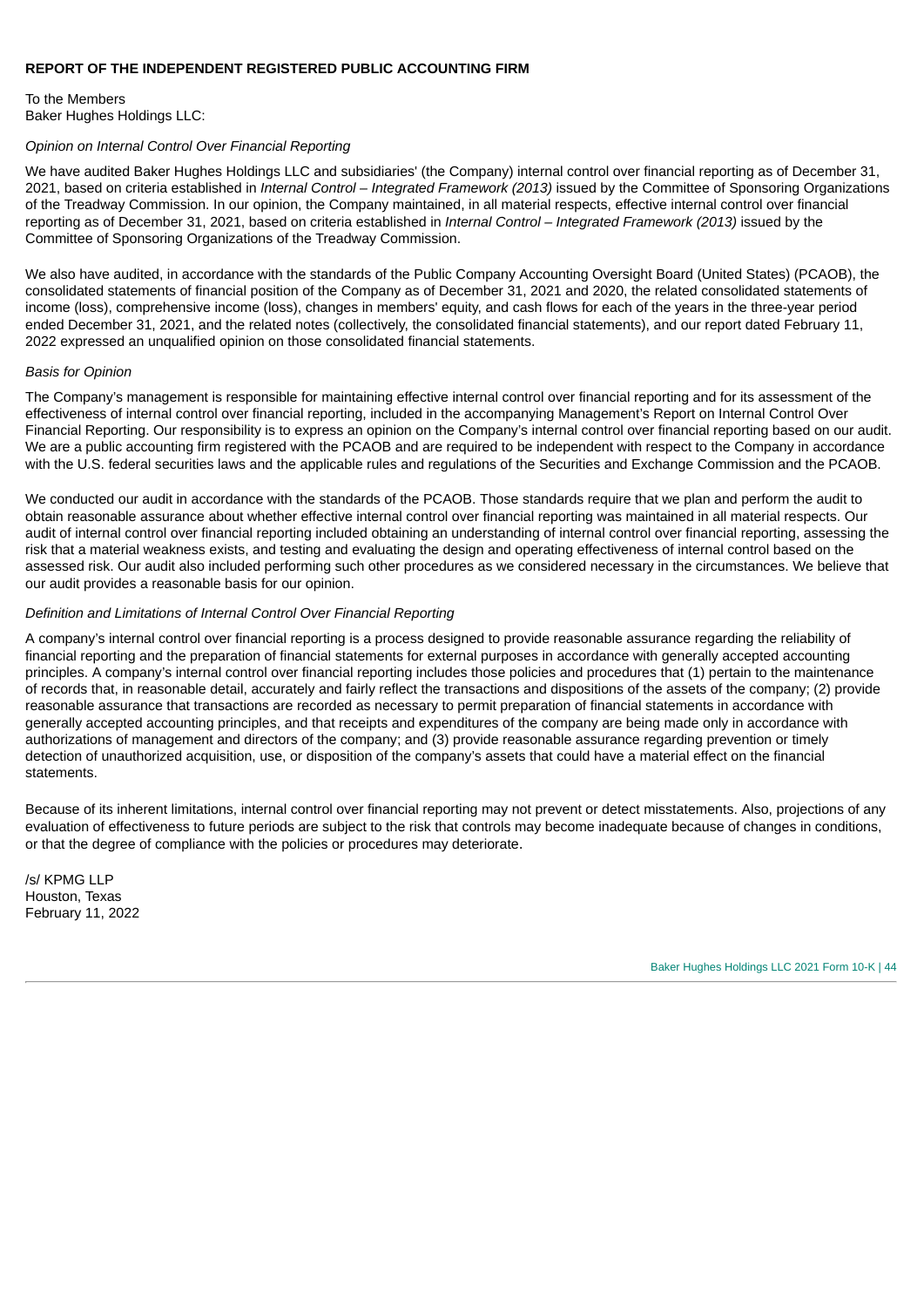# **BAKER HUGHES HOLDINGS LLC CONSOLIDATED STATEMENTS OF INCOME (LOSS)**

|                                                             |    | <b>Year Ended December 31,</b> |                |        |  |  |  |  |
|-------------------------------------------------------------|----|--------------------------------|----------------|--------|--|--|--|--|
| (In millions, except per unit amounts)                      |    | 2021                           | 2020           | 2019   |  |  |  |  |
| Revenue:                                                    |    |                                |                |        |  |  |  |  |
| Sales of goods                                              | \$ | 12,248 \$                      | 12,846 \$      | 13,689 |  |  |  |  |
| Sales of services                                           |    | 8,254                          | 7,859          | 10,149 |  |  |  |  |
| Total revenue                                               |    | 20,502                         | 20,705         | 23,838 |  |  |  |  |
| Costs and expenses:                                         |    |                                |                |        |  |  |  |  |
| Cost of goods sold                                          |    | 10,458                         | 11,383         | 11,798 |  |  |  |  |
| Cost of services sold                                       |    | 5,995                          | 6,123          | 7,608  |  |  |  |  |
| Selling, general and administrative                         |    | 2,470                          | 2,404          | 2,832  |  |  |  |  |
| Goodwill impairment                                         |    |                                | 14,717         |        |  |  |  |  |
| Restructuring, impairment and other                         |    | 209                            | 1,866          | 342    |  |  |  |  |
| Separation related                                          |    | 60                             | 134            | 184    |  |  |  |  |
| Total costs and expenses                                    |    | 19,192                         | 36,627         | 22,764 |  |  |  |  |
| Operating income (loss)                                     |    | 1,310                          | (15, 922)      | 1,074  |  |  |  |  |
| Other non-operating income (loss), net                      |    | (583)                          | 1,040          | (84)   |  |  |  |  |
| Interest expense, net                                       |    | (299)                          | (264)          | (237)  |  |  |  |  |
| Income (loss) before income taxes                           |    | 428                            | (15, 146)      | 753    |  |  |  |  |
| Provision for income taxes                                  |    | (772)                          | (650)          | (476)  |  |  |  |  |
| Net income (loss)                                           |    | (344)                          | (15, 796)      | 277    |  |  |  |  |
| Less: Net income attributable to noncontrolling interests   |    | 28                             | 29             | 36     |  |  |  |  |
| Net income (loss) attributable to Baker Hughes Holdings LLC | \$ | $(372)$ \$                     | $(15, 825)$ \$ | 241    |  |  |  |  |
| Cash distribution per common unit                           | \$ | $0.72$ \$                      | $0.72$ \$      | 0.72   |  |  |  |  |

See accompanying Notes to Consolidated Financial Statements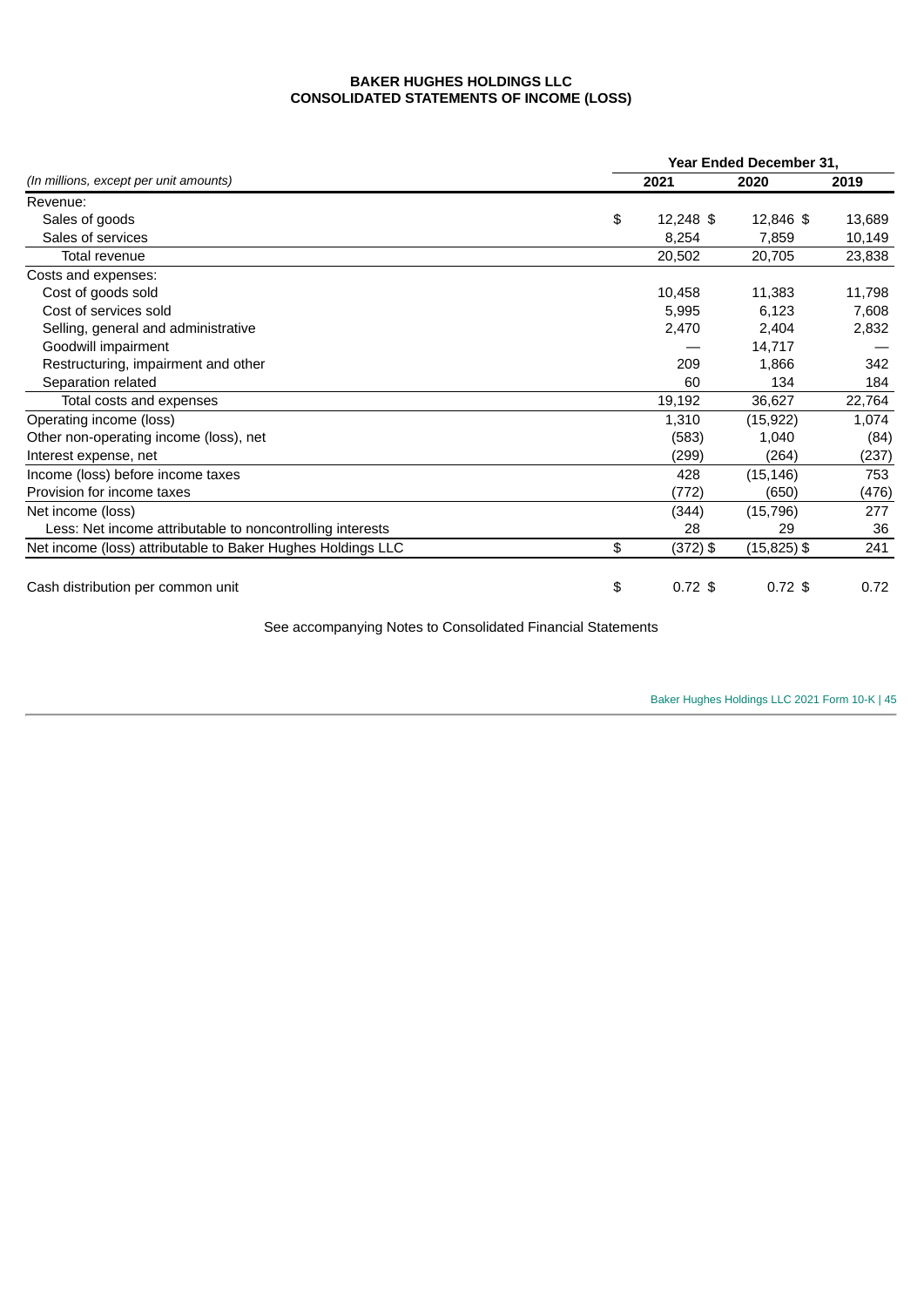# **BAKER HUGHES HOLDINGS LLC CONSOLIDATED STATEMENTS OF COMPREHENSIVE INCOME (LOSS)**

|                                                                             | <b>Year Ended December 31.</b> |                |      |  |  |  |  |
|-----------------------------------------------------------------------------|--------------------------------|----------------|------|--|--|--|--|
| (In millions)                                                               | 2021                           | 2020           | 2019 |  |  |  |  |
| Net income (loss)                                                           | \$<br>$(344)$ \$               | $(15,796)$ \$  | 277  |  |  |  |  |
| Less: Net income attributable to noncontrolling interests                   | 28                             | 29             | 36   |  |  |  |  |
| Net income (loss) attributable to Baker Hughes Holdings LLC                 | (372)                          | (15, 825)      | 241  |  |  |  |  |
| Other comprehensive income (loss):                                          |                                |                |      |  |  |  |  |
| Investment securities                                                       |                                | (2)            | 2    |  |  |  |  |
| Foreign currency translation adjustments                                    | (305)                          | 175            | 53   |  |  |  |  |
| Cash flow hedges                                                            | (16)                           | (5)            | 12   |  |  |  |  |
| Benefit plans                                                               | 170                            | (124)          | (75) |  |  |  |  |
| Other comprehensive income (loss)                                           | (151)                          | 44             | (8)  |  |  |  |  |
| Less: Other comprehensive loss attributable to noncontrolling interests     | (2)                            | (3)            |      |  |  |  |  |
| Other comprehensive income (loss) attributable to Baker Hughes Holdings LLC | (149)                          | 47             | (8)  |  |  |  |  |
| Comprehensive income (loss)                                                 | (495)                          | (15, 752)      | 269  |  |  |  |  |
| Less: Comprehensive income attributable to noncontrolling interests         | 26                             | 26             | 36   |  |  |  |  |
| Comprehensive income (loss) attributable to Baker Hughes Holdings LLC       | \$<br>$(521)$ \$               | $(15, 778)$ \$ | 233  |  |  |  |  |

See accompanying Notes to Consolidated Financial Statements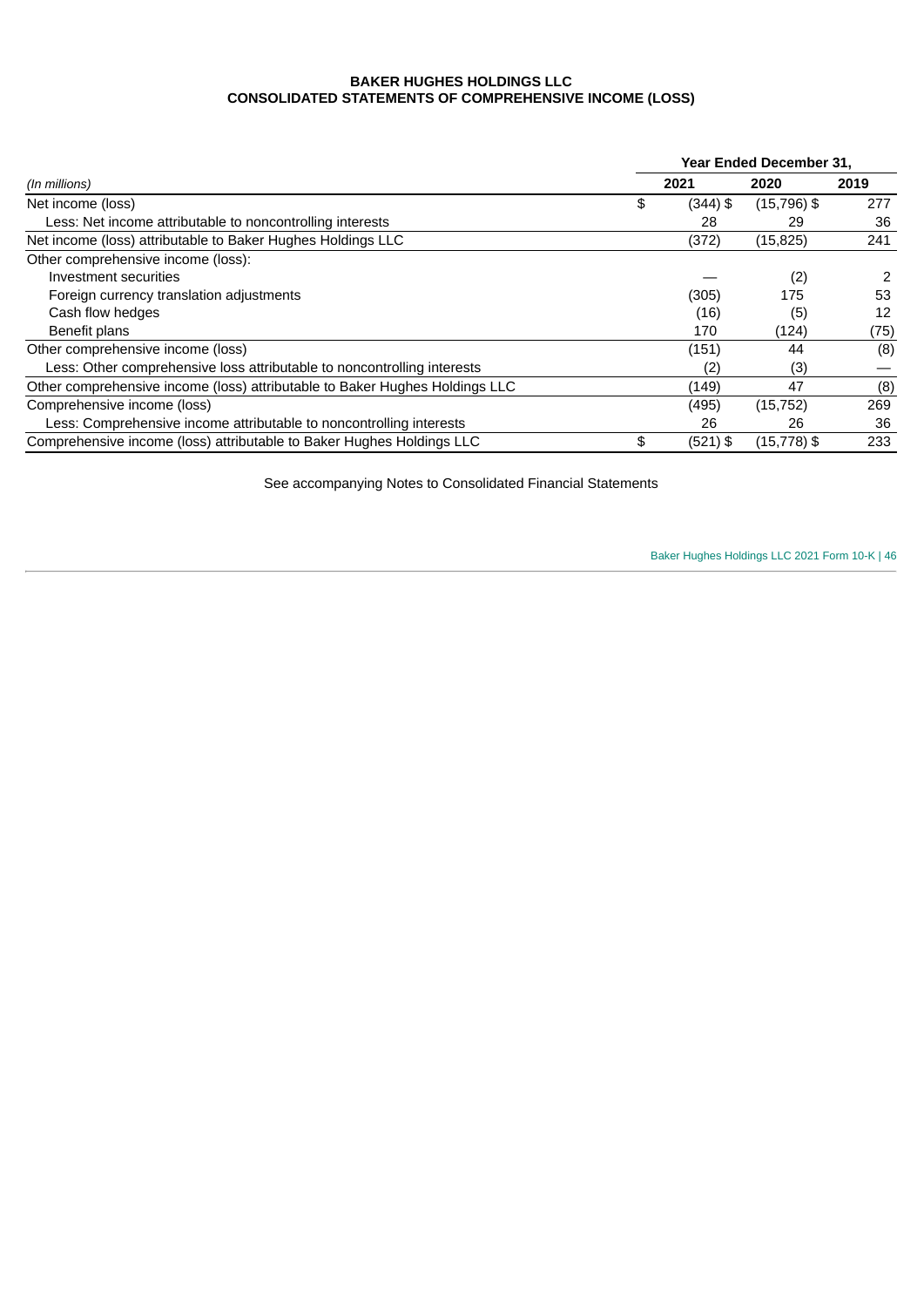# **BAKER HUGHES HOLDINGS LLC CONSOLIDATED STATEMENTS OF FINANCIAL POSITION**

|                                                                                          | December 31, |            |          |  |  |  |
|------------------------------------------------------------------------------------------|--------------|------------|----------|--|--|--|
| (In millions)                                                                            |              | 2021       | 2020     |  |  |  |
| <b>ASSETS</b>                                                                            |              |            |          |  |  |  |
| <b>Current Assets:</b>                                                                   |              |            |          |  |  |  |
| Cash and cash equivalents                                                                | \$           | $3,843$ \$ | 4,125    |  |  |  |
| Current receivables, net                                                                 |              | 5.718      | 5.700    |  |  |  |
| Inventories, net                                                                         |              | 3,979      | 4,421    |  |  |  |
| All other current assets                                                                 |              | 1,582      | 2,280    |  |  |  |
| Total current assets                                                                     |              | 15,122     | 16,526   |  |  |  |
| Property, plant and equipment, less accumulated depreciation                             |              | 4,877      | 5,358    |  |  |  |
| Goodwill                                                                                 |              | 5,721      | 5,739    |  |  |  |
| Other intangible assets, net                                                             |              | 4,131      | 4,397    |  |  |  |
| Contract and other deferred assets                                                       |              | 1,598      | 2,001    |  |  |  |
| All other assets                                                                         |              | 3,102      | 2,955    |  |  |  |
| Deferred income taxes                                                                    |              | 735        | 953      |  |  |  |
| <b>Total assets</b>                                                                      | \$           | 35,286 \$  | 37,929   |  |  |  |
| <b>LIABILITIES AND EQUITY</b>                                                            |              |            |          |  |  |  |
| <b>Current Liabilities:</b>                                                              |              |            |          |  |  |  |
| Accounts payable                                                                         | \$           | $3,745$ \$ | 3,532    |  |  |  |
| Short-term debt and current portion of long-term debt                                    |              | 40         | 889      |  |  |  |
| Progress collections and deferred income                                                 |              | 3,232      | 3,454    |  |  |  |
| All other current liabilities                                                            |              | 2.163      | 2,431    |  |  |  |
| <b>Total current liabilities</b>                                                         |              | 9.180      | 10,306   |  |  |  |
| Long-term debt                                                                           |              | 6,687      | 6.744    |  |  |  |
| Deferred income taxes                                                                    |              | 73         | 108      |  |  |  |
| Liabilities for pensions and other postretirement benefits                               |              | 1,110      | 1,217    |  |  |  |
| All other liabilities                                                                    |              | 1,510      | 1,391    |  |  |  |
| Members' Equity:                                                                         |              |            |          |  |  |  |
| Members' capital (common units 1,026 and 1,035 issued and outstanding as of December 31, |              |            |          |  |  |  |
| 2021 and 2020, respectively                                                              |              | 35,589     | 36,512   |  |  |  |
| <b>Retained loss</b>                                                                     |              | (16, 311)  | (15,939) |  |  |  |
| Accumulated other comprehensive loss                                                     |              | (2,691)    | (2, 542) |  |  |  |
| <b>Baker Hughes Holdings LLC equity</b>                                                  |              | 16,587     | 18,031   |  |  |  |
| Noncontrolling interests                                                                 |              | 139        | 132      |  |  |  |
| <b>Total equity</b>                                                                      |              | 16,726     | 18,163   |  |  |  |
| Total liabilities and equity                                                             | \$           | 35,286 \$  | 37,929   |  |  |  |

See accompanying Notes to Consolidated Financial Statements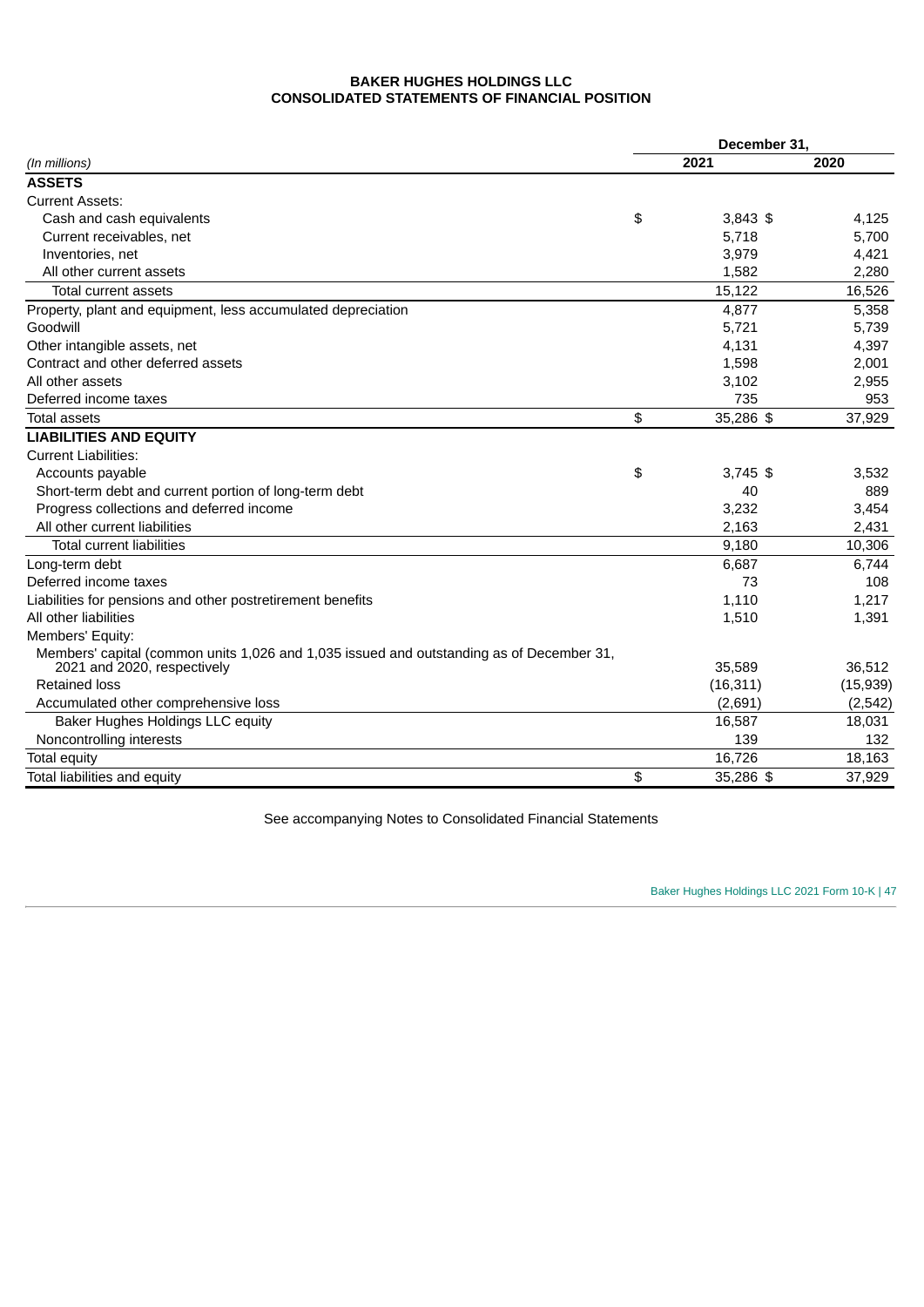# **BAKER HUGHES HOLDINGS LLC CONSOLIDATED STATEMENTS OF CHANGES IN MEMBERS' EQUITY**

| (In millions, except per unit amounts)                 | Members'<br>Capital | Retained<br><b>Earnings</b><br>(Loss) | <b>Accumulated Other</b><br><b>Comprehensive Loss</b> | Non-<br>controlling<br><b>Interests</b> | <b>Total</b> |
|--------------------------------------------------------|---------------------|---------------------------------------|-------------------------------------------------------|-----------------------------------------|--------------|
| Balance at December 31, 2018                           | \$<br>37,582 \$     | $(354)$ \$                            | $(2,462)$ \$                                          | 110 \$                                  | 34,876       |
| Comprehensive income (loss):                           |                     |                                       |                                                       |                                         |              |
| Net income                                             |                     | 241                                   |                                                       | 36                                      | 277          |
| Other comprehensive loss                               |                     |                                       | (8)                                                   |                                         | (8)          |
| Regular cash distribution to Members (\$0.72 per unit) | (745)               |                                       |                                                       |                                         | (745)        |
| Repurchase and cancellation of common units            | (250)               |                                       |                                                       |                                         | (250)        |
| Baker Hughes stock-based compensation cost             | 187                 |                                       |                                                       |                                         | 187          |
| Other                                                  | 224                 | 3                                     | (119)                                                 | (31)                                    | 77           |
| Balance at December 31, 2019                           | 36,998              | (110)                                 | (2,589)                                               | 115                                     | 34,414       |
| Comprehensive income (loss):                           |                     |                                       |                                                       |                                         |              |
| Net loss                                               |                     | (15, 825)                             |                                                       | 29                                      | (15, 796)    |
| Other comprehensive income (loss)                      |                     |                                       | 47                                                    | (3)                                     | 44           |
| Regular cash distribution to Members (\$0.72 per unit) | (744)               |                                       |                                                       |                                         | (744)        |
| Baker Hughes stock-based compensation cost             | 210                 |                                       |                                                       |                                         | 210          |
| Other                                                  | 48                  | (4)                                   |                                                       | (9)                                     | 35           |
| Balance at December 31, 2020                           | 36,512              | (15, 939)                             | (2,542)                                               | 132                                     | 18,163       |
| Comprehensive income (loss):                           |                     |                                       |                                                       |                                         |              |
| Net loss                                               |                     | (372)                                 |                                                       | 28                                      | (344)        |
| Other comprehensive loss                               |                     |                                       | (149)                                                 | (2)                                     | (151)        |
| Regular cash distribution to Members (\$0.72 per unit) | (748)               |                                       |                                                       |                                         | (748)        |
| Repurchase and cancellation of common units            | (434)               |                                       |                                                       |                                         | (434)        |
| Baker Hughes stock-based compensation cost             | 205                 |                                       |                                                       |                                         | 205          |
| Other                                                  | 54                  |                                       |                                                       | (19)                                    | 35           |
| Balance at December 31, 2021                           | \$<br>35,589 \$     | $(16,311)$ \$                         | $(2,691)$ \$                                          | 139 \$                                  | 16,726       |

See accompanying Notes to Consolidated Financial Statements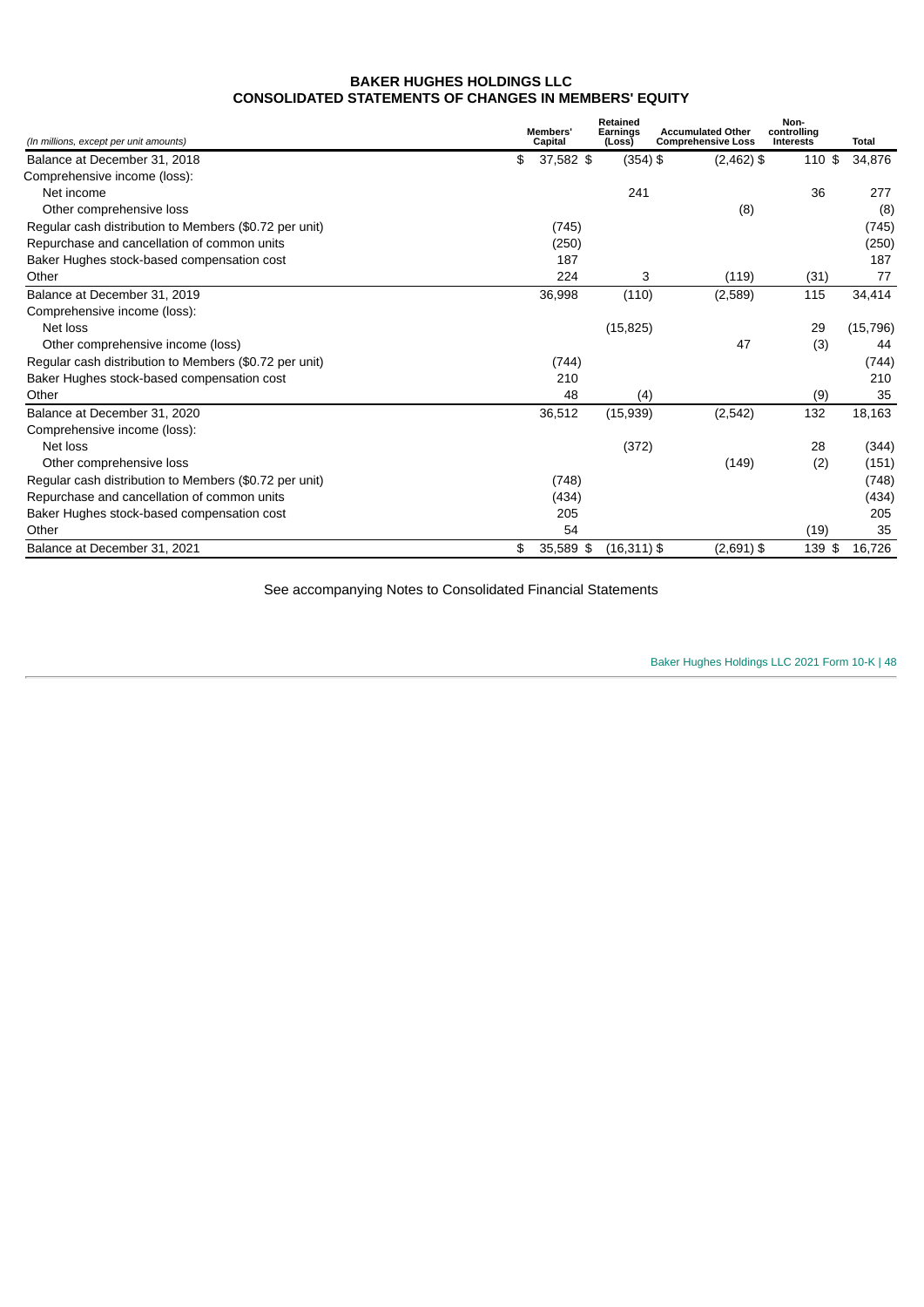# **BAKER HUGHES HOLDINGS LLC CONSOLIDATED STATEMENTS OF CASH FLOWS**

|                                                                                         |    | Year Ended December 31, |               |         |  |  |  |  |  |
|-----------------------------------------------------------------------------------------|----|-------------------------|---------------|---------|--|--|--|--|--|
| (In millions)                                                                           |    | 2021                    | 2020          | 2019    |  |  |  |  |  |
| Cash flows from operating activities:                                                   |    |                         |               |         |  |  |  |  |  |
| Net income (loss)                                                                       | \$ | $(344)$ \$              | $(15,796)$ \$ | 277     |  |  |  |  |  |
| Adjustments to reconcile net income (loss) to net cash flows from operating activities: |    |                         |               |         |  |  |  |  |  |
| Depreciation and amortization                                                           |    | 1,105                   | 1,317         | 1,418   |  |  |  |  |  |
| Loss (gain) on equity securities                                                        |    | 845                     | (1, 417)      |         |  |  |  |  |  |
| Provision for deferred income taxes                                                     |    | 157                     | 143           | 51      |  |  |  |  |  |
| Property, plant and equipment impairment                                                |    | 7                       | 461           | 107     |  |  |  |  |  |
| Goodwill impairment                                                                     |    | —<br>—                  | 14,717        |         |  |  |  |  |  |
| Intangible assets impairment                                                            |    |                         | 729           |         |  |  |  |  |  |
| Loss on business dispositions                                                           |    |                         | 353           | 138     |  |  |  |  |  |
| Inventory impairment                                                                    |    |                         | 246           |         |  |  |  |  |  |
| Changes in operating assets and liabilities:                                            |    |                         |               |         |  |  |  |  |  |
| <b>Current receivables</b>                                                              |    | (91)                    | 676           | (521)   |  |  |  |  |  |
| Inventories                                                                             |    | 170                     | (80)          | (200)   |  |  |  |  |  |
| Accounts payable                                                                        |    | 246                     | (711)         | 261     |  |  |  |  |  |
| Progress collections and deferred income                                                |    | (72)                    | 396           | 1,147   |  |  |  |  |  |
| Contract and other deferred assets                                                      |    | 262                     | (69)          | (60)    |  |  |  |  |  |
| Other operating items, net                                                              |    | 85                      | 336           | (450)   |  |  |  |  |  |
| Net cash flows from operating activities                                                |    | 2,370                   | 1,301         | 2,168   |  |  |  |  |  |
| Cash flows from investing activities:                                                   |    |                         |               |         |  |  |  |  |  |
| Expenditures for capital assets                                                         |    | (856)                   | (974)         | (1,240) |  |  |  |  |  |
| Proceeds from disposal of assets                                                        |    | 315                     | 187           | 264     |  |  |  |  |  |
| Proceeds from business dispositions                                                     |    | 70                      | 187           | 77      |  |  |  |  |  |
| Net cash paid for business interests                                                    |    | (179)                   | (26)          | (176)   |  |  |  |  |  |
| Other investing items, net                                                              |    | 187                     | 8             | 30      |  |  |  |  |  |
| Net cash flows used in investing activities                                             |    | (463)                   | (618)         | (1,045) |  |  |  |  |  |
|                                                                                         |    |                         |               |         |  |  |  |  |  |
| Cash flows from financing activities:                                                   |    |                         |               |         |  |  |  |  |  |
| Net repayments of short-term debt                                                       |    | (41)                    | (204)         | (542)   |  |  |  |  |  |
| Proceeds from the issuance of long-term debt                                            |    | 1,250                   | 500           | 525     |  |  |  |  |  |
| Proceeds from (repayment of) commercial paper                                           |    | (832)                   | 737           |         |  |  |  |  |  |
| Repayments of long-term debt                                                            |    | (1, 313)                | (42)          | (570)   |  |  |  |  |  |
| <b>Distributions to Members</b>                                                         |    | (748)                   | (744)         | (745)   |  |  |  |  |  |
| Repurchase of common units                                                              |    | (434)                   |               | (250)   |  |  |  |  |  |
| Other financing items, net                                                              |    | (24)                    | (22)          | 48      |  |  |  |  |  |
| Net cash flows from (used in) financing activities                                      |    | (2, 142)                | 225           | (1,534) |  |  |  |  |  |
| Effect of currency exchange rate changes on cash and cash equivalents                   |    | (47)                    | (28)          | (21)    |  |  |  |  |  |
| Increase (decrease) in cash and cash equivalents                                        |    | (282)                   | 880           | (432)   |  |  |  |  |  |
| Cash and cash equivalents, beginning of period                                          |    | 4,125                   | 3,245         | 3,677   |  |  |  |  |  |
| Cash and cash equivalents, end of period                                                | \$ | $3,843$ \$              | 4,125 \$      | 3,245   |  |  |  |  |  |

See "Note 20. Supplementary Information" for additional cash flow disclosures

See accompanying Notes to Consolidated Financial Statements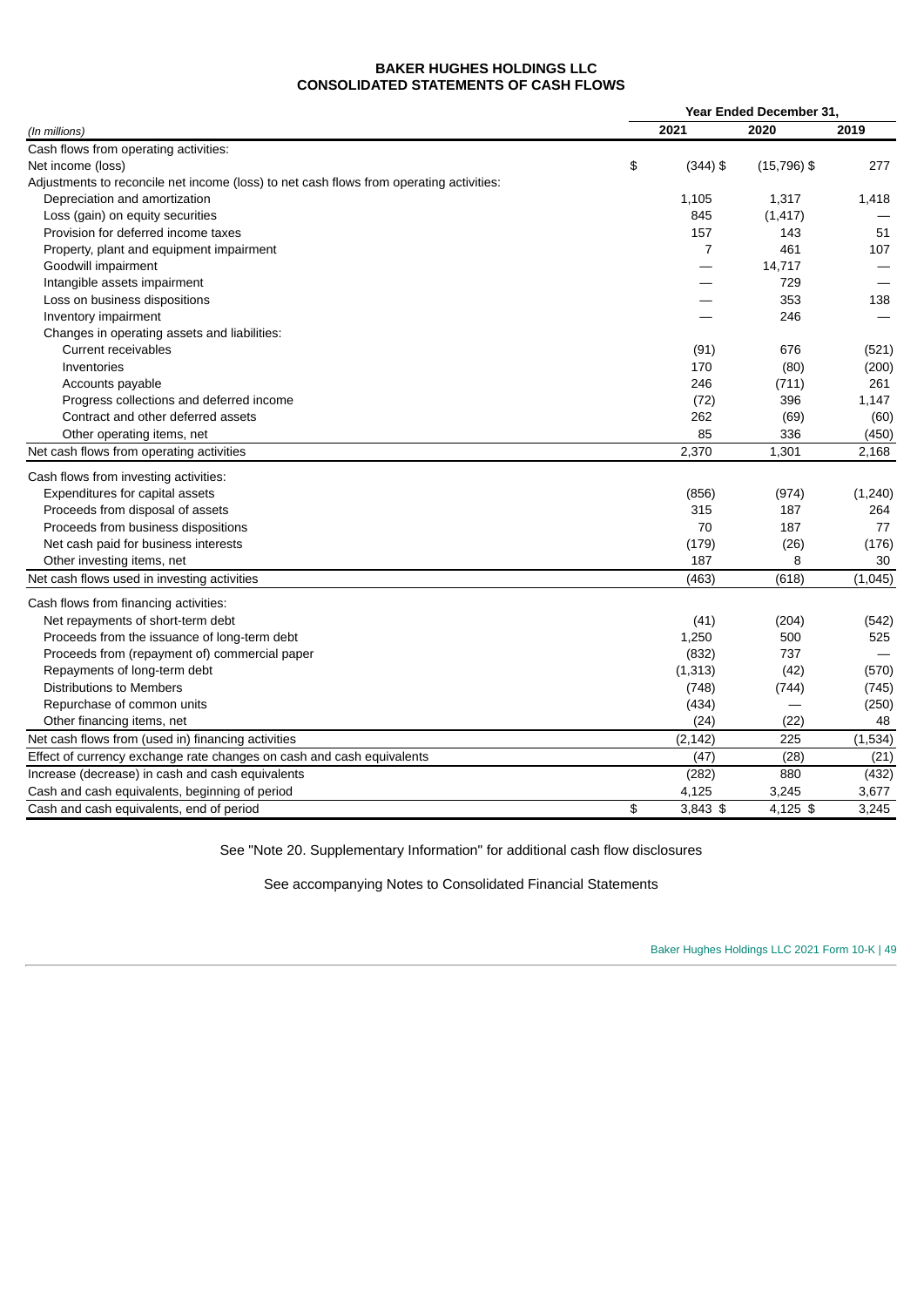### **NOTE 1. BASIS OF PRESENTATION AND SUMMARY OF SIGNIFICANT ACCOUNTING POLICIES**

### **DESCRIPTION OF THE BUSINESS**

Baker Hughes Holdings LLC, a Delaware limited liability company ("the Company", "BHH LLC", "we", "us", or "our") and the successor to Baker Hughes Incorporated ("BHI"), is an energy technology company with a diversified portfolio of technologies and services that span the energy and industrial value chain. As of December 31, 2021, General Electric ("GE") owns 11.4% of our common units and Baker Hughes Company ("Baker Hughes") owns directly or indirectly 88.6% of our common units (collectively, "the Members").

### **BASIS OF PRESENTATION**

The accompanying consolidated financial statements of the Company have been prepared in accordance with accounting principles generally accepted in the United States of America ("U.S." and such principles, "U.S. GAAP") and pursuant to the rules and regulations of the SEC for annual financial information. The consolidated financial statements include the accounts of Baker Hughes and all of its subsidiaries and affiliates which it controls or variable interest entities for which we have determined that we are the primary beneficiary. All intercompany accounts and transactions have been eliminated.

In the Company's consolidated financial statements and notes, certain amounts have been reclassified to conform with the current year presentation. In the notes to the consolidated financial statements, all dollar and common unit amounts in tabulations are in millions of dollars and units, respectively, unless otherwise indicated. Certain columns and rows in our financial statements and notes thereto may not add due to the use of rounded numbers.

#### **SUMMARY OF SIGNIFICANT ACCOUNTING POLICIES**

#### **Use of Estimates**

The preparation of financial statements in conformity with U.S. GAAP requires management to make estimates and judgments that affect the reported amounts of assets and liabilities, disclosure of any contingent assets or liabilities at the date of the financial statements and the reported amounts of revenue and expenses during the reporting period. We base our estimates and judgments on historical experience and on various other assumptions and information that we believe to be reasonable under the circumstances. Estimates and assumptions about future events and their effects cannot be perceived with certainty, and accordingly, these estimates may change as new events occur, as more experience is acquired, as additional information is obtained and as our operating environment changes. While we believe that the estimates and assumptions used in the preparation of the consolidated financial statements are appropriate, actual results could differ from those estimates. Estimates are used for, but are not limited to, determining the following: allowance for credit losses and inventory valuation reserves; recoverability of long-lived assets, including revenue recognition on long-term contracts; valuation of goodwill; useful lives used in depreciation and amortization; income taxes and related valuation allowances; accruals for contingencies; actuarial assumptions to determine costs and liabilities related to employee benefit plans; stock-based compensation expense; valuation of derivatives; and the fair value of assets acquired and liabilities assumed in acquisitions.

#### **Foreign Currency**

Assets and liabilities of non-U.S. operations with a functional currency other than the U.S. dollar have been translated into U.S. dollars using our period end exchange rates, and revenue, expenses, and cash flows have been translated at average rates for the respective periods. Any resulting translation gains and losses are included in other comprehensive income (loss).

Gains and losses from foreign currency transactions, such as those resulting from the settlement of receivables or payables in the nonfunctional currency and those resulting from remeasurements of monetary items of non-U.S. operations where the functional currency is the U.S. dollar, are included in the consolidated statements of income (loss).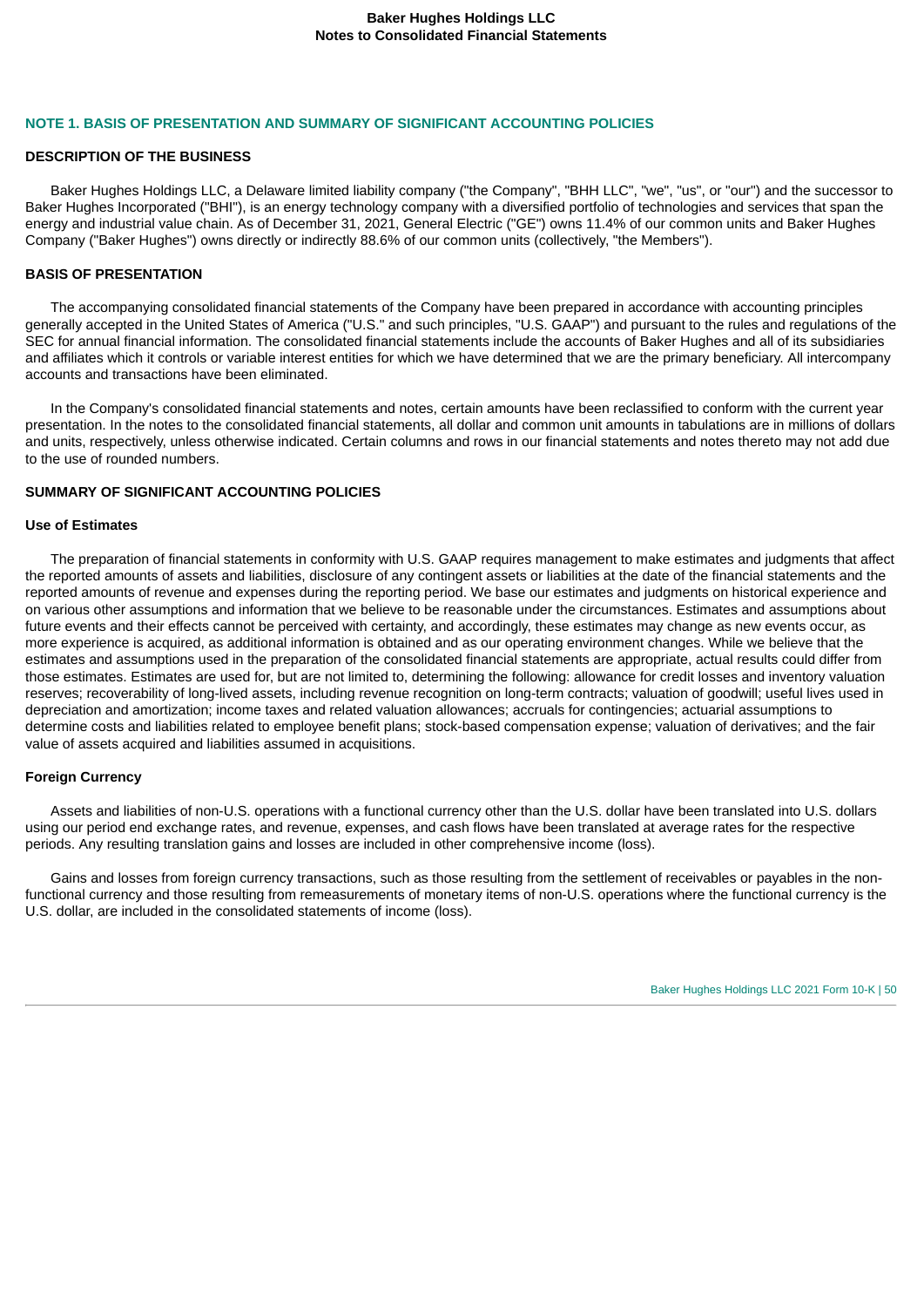### **Revenue from Sale of Equipment**

# *Performance Obligations Satisfied Over Time*

We recognize revenue on agreements for sales of goods manufactured to unique customer specifications including long-term construction projects, on an over time basis utilizing cost inputs as the measurement criteria in assessing the progress toward completion. Our estimate of costs to be incurred to fulfill our promise to a customer is based on our history of manufacturing similar assets for customers and is updated routinely to reflect changes in quantity or pricing of the inputs. We begin to recognize revenue on these contracts when the contract specific inventory becomes customized for a customer, which is reflective of our initial transfer of control of the incurred costs. We provide for potential losses on any of these agreements when it is probable that we will incur the loss.

Our billing terms for these over time contracts vary, but are generally based on achieving specified milestones. The differences between the timing of our revenue recognized (based on costs incurred) and customer billings (based on contractual terms) results in changes to our contract asset or contract liability positions.

# *Performance Obligations Satisfied at a Point In Time*

We recognize revenue for non-customized equipment at the point in time that the customer obtains control of the good. Equipment for which we recognize revenue at a point in time include goods we manufacture on a standardized basis for sale to the market. We use proof of delivery for certain large equipment with more complex logistics associated with the shipment, whereas the delivery of other equipment is generally determined based on historical data of transit times between regions.

On occasion we sell products with a right of return. We use our accumulated experience to estimate and provide for such returns when we record the sale. In situations where arrangements include customer acceptance provisions based on seller or customer-specified objective criteria, we recognize revenue when we have concluded that the customer has control of the goods and that acceptance is likely to occur.

Our billing terms for these point in time equipment contracts vary, but are generally based on shipment of the goods to the customer.

# **Revenue from Sale of Services**

# *Performance Obligations Satisfied Over Time*

We sell product services under long-term product maintenance or extended warranty agreements in our Turbomachinery & Process Solutions and Oilfield Equipment segments. These agreements require us to maintain the customers' assets over the service agreement contract terms, which generally range from 10 to 20 years. In general, these are contractual arrangements to provide services, repairs, and maintenance of a covered unit (gas turbines for mechanical drive or power generation, primarily on LNG applications, drilling rigs). These services are performed at various times during the life of the contract, thus the costs of performing services are incurred on other than a straight-line basis. We recognize related sales based on the extent of our progress toward completion measured by actual costs incurred in relation to total expected costs. We provide for any loss that we expect to incur on any of these agreements when that loss is probable. The Company utilizes historical customer data, prior product performance data, statistical analysis, third-party data, and internal management estimates to calculate contract-specific margins. In certain contracts, the total transaction price is variable based on customer utilization, which is excluded from the contract margin until the period that the customer has utilized to appropriately reflect the revenue activity in the period earned. In addition, revenue for certain oilfield services is recognized on an over time basis as performed.

Our billing terms for these contracts are generally based on asset utilization (i.e. usage per hour) or the occurrence of a major maintenance event within the contract. The differences between the timing of our revenue recognized (based on costs incurred) and customer billings (based on contractual terms) results in changes to our contract asset or contract liability positions.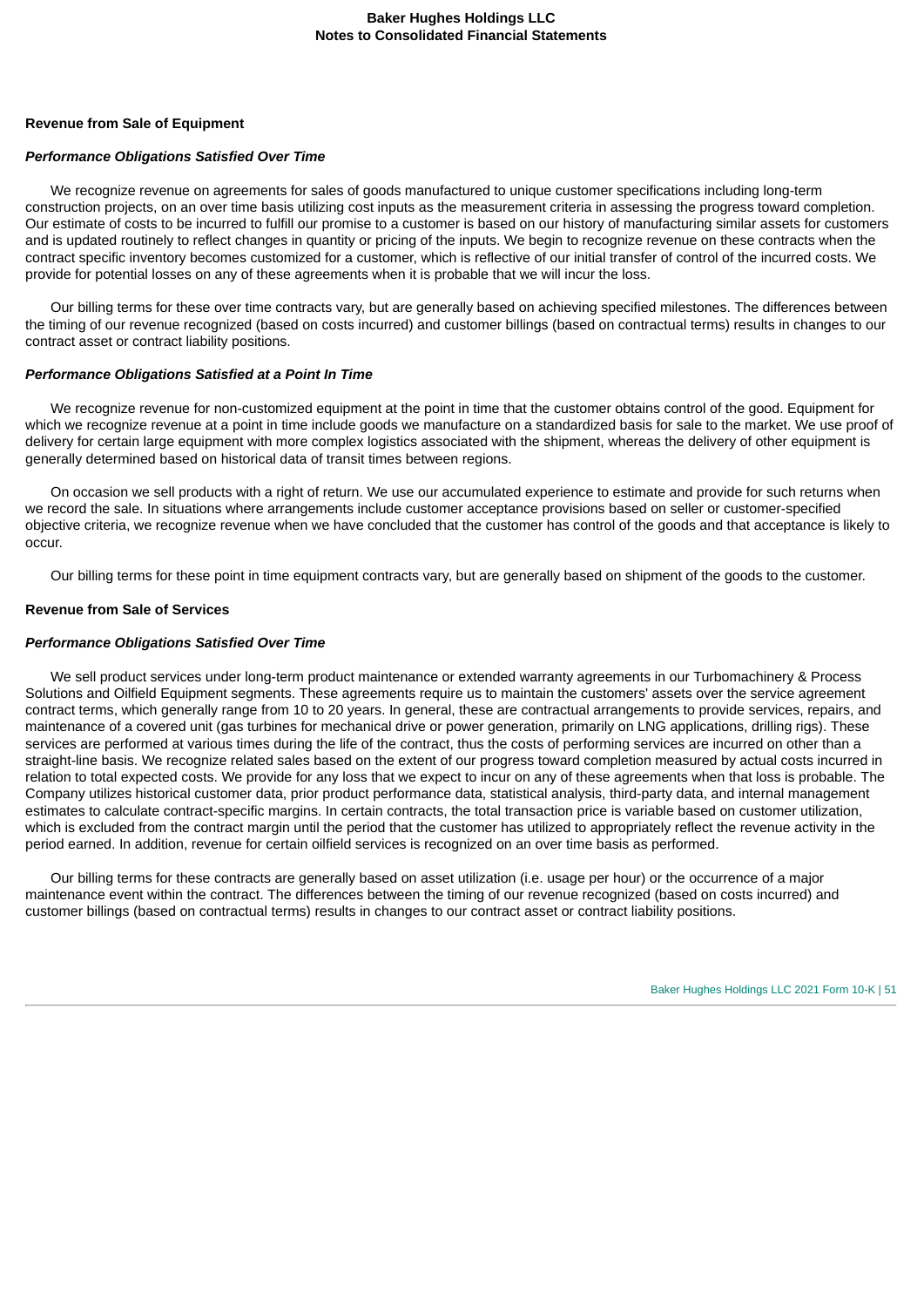### *Performance Obligations Satisfied at a Point In Time*

We sell certain tangible products, largely spare equipment, through our services business. We recognize revenue for this equipment at the point in time that the customer obtains control of the good, which is at the point in time we deliver the spare part to the customer. Our billing terms for these point in time service contracts vary, but are generally based on shipment of the goods to the customer.

### **Research and Development**

Research and development costs are expensed as incurred and relate to the research and development of new products and services. These costs amounted to \$492 million, \$595 million and \$687 million for the years ended December 31, 2021, 2020 and 2019, respectively. Research and development expenses were reported in cost of goods sold and cost of services sold.

# **Separation Related**

Separation related costs relate to the ongoing activities for the separation from GE including costs for the build-out of certain information technology infrastructures as a result of the separation.

### **Cash and Cash Equivalents**

Short-term investments with original maturities of three months or less are included in cash equivalents unless designated as availablefor-sale and classified as investment securities.

As of December 31, 2021 and 2020, we had \$601 million and \$687 million, respectively, of cash held in bank accounts that cannot be released, transferred or otherwise converted into a currency that is regularly transacted internationally, due to lack of market liquidity, capital controls or similar monetary or exchange limitations limiting the flow of capital out of the jurisdiction. These funds are available to fund operations and growth in these jurisdictions and we do not currently anticipate a need to transfer these funds to the U.S.

### **Allowance for Credit Losses**

We monitor our customers' payment history and current credit worthiness to determine that collectability of the related financial assets are reasonably assured. We also consider the overall business climate in which our customers operate. For accounts receivable, a loss allowance matrix is utilized to measure lifetime expected credit losses. The matrix contemplates historical credit losses by age of receivables, adjusted for any forward-looking information and management expectations.

### **Concentration of Credit Risk**

We grant credit to our customers who primarily operate in the oil and natural gas industry. Although this concentration affects our overall exposure to credit risk, our current receivables are spread over a diverse group of customers across many countries, which mitigates this risk. We perform periodic credit evaluations of our customers' financial conditions, including monitoring our customers' payment history and current credit worthiness to manage this risk. We do not generally require collateral in support of our current receivables, but we may require payment in advance or security in the form of a letter of credit or a bank guarantee.

### **Inventories**

All inventories are stated at the lower of cost or net realizable values and they are measured on a first-in, first-out ("FIFO") basis or average cost basis. As necessary, we record provisions and maintain reserves for excess, slow moving and obsolete inventory. To determine these reserve amounts, we regularly review inventory quantities on hand and compare them to estimates of future product demand, market conditions, production requirements and technological developments.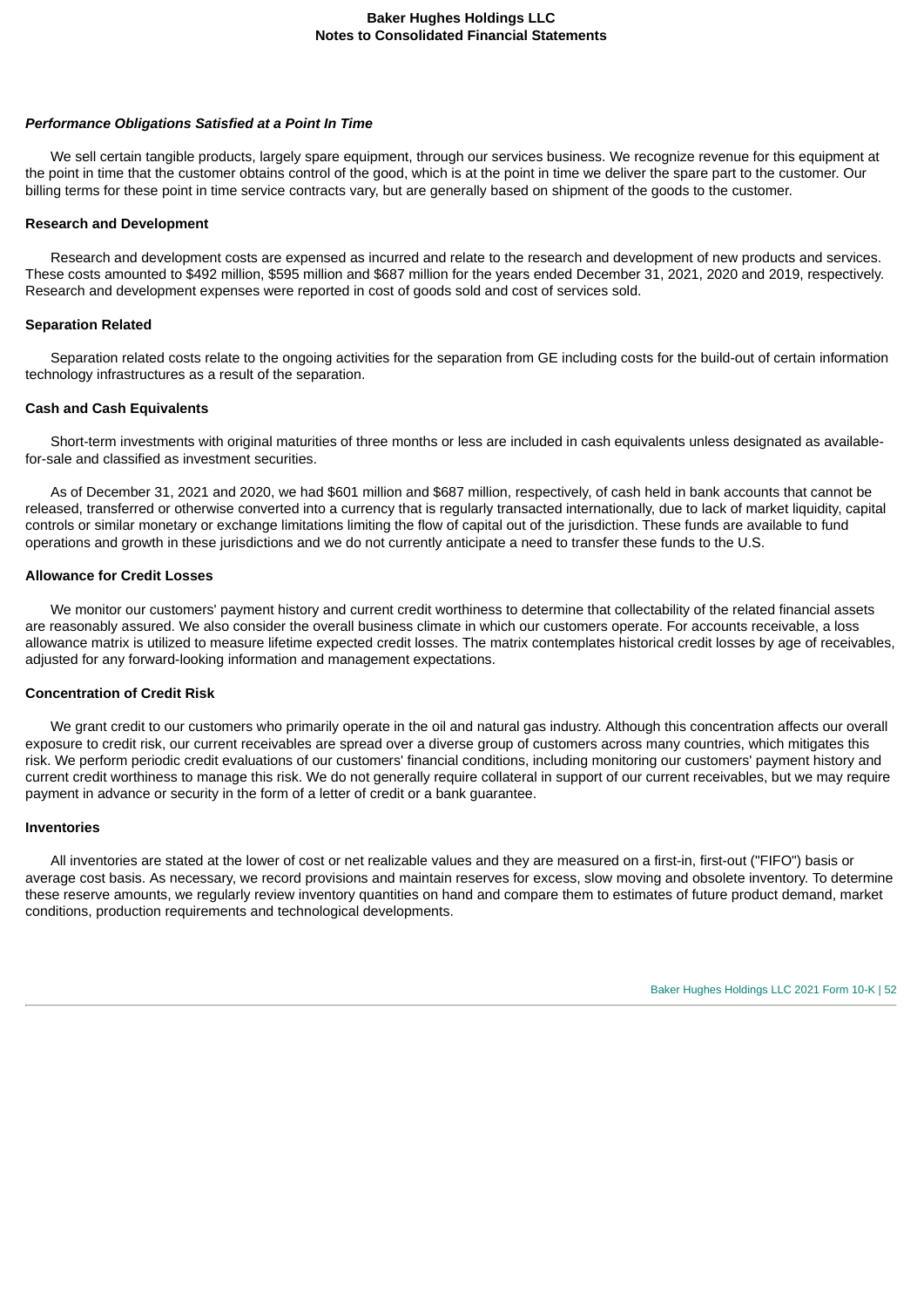### **Property, Plant and Equipment ("PP&E")**

Property, plant and equipment is initially stated at cost and is depreciated over its estimated economic life. Subsequently, property, plant and equipment is measured at cost less accumulated depreciation, which is generally provided by using the straight-line method over the estimated economic lives of the individual assets, and impairment losses. We manufacture a substantial portion of our tools and equipment in our OFS segment and the cost of these items, which includes direct and indirect manufacturing costs, is capitalized in inventory and subsequently moved to PP&E.

### **Other Intangible Assets**

We amortize the cost of other intangible assets over their estimated useful lives unless such lives are deemed indefinite. The cost of intangible assets is generally amortized on a straight-line basis over the asset's estimated economic life. Amortizable intangible assets are reviewed for impairment whenever events or changes in circumstances indicate that the related carrying amounts may not be recoverable. In these circumstances, they are tested for impairment based on undiscounted cash flows and, if impaired, written down to fair value based on either discounted cash flows or appraised values. Intangible assets with indefinite lives are tested annually for impairment and written down to fair value as required. Refer to the *Impairment of Goodwill and Other Long-Lived Assets* accounting policy.

### **Impairment of Goodwill and Other Long-lived Assets**

We perform an annual impairment test of goodwill on a qualitative or quantitative basis for each of our reporting units as of July 1, or more frequently when circumstances indicate an impairment may exist at the reporting unit level. When performing the annual impairment test we have the option of first performing a qualitative assessment to determine the existence of events and circumstances that would lead to a determination that it is more likely than not that the fair value of a reporting unit is less than its carrying amount. If such a conclusion is reached, we would then be required to perform a quantitative impairment assessment of goodwill. However, if the assessment leads to a determination that it is more likely than not that the fair value of a reporting unit is greater than its carrying amount, then no further assessments are required. A quantitative assessment for the determination of impairment is made by comparing the carrying amount of each reporting unit with its fair value, which is generally calculated using a combination of market, comparable transaction and discounted cash flow approaches. See "Note 6. Goodwill and Other Intangible Assets" for further information on valuation methodology and impairment of goodwill.

We review PP&E, intangible assets and certain other long-lived assets for impairment whenever events or changes in circumstances indicate that the carrying amount may not be recoverable and at least annually for indefinite-lived intangible assets. When testing for impairment, we group our long-lived assets with other assets and liabilities at the lowest level for which identifiable cash flows are largely independent of the cash flows of other assets and liabilities (or asset group). The determination of recoverability is made based upon the estimated undiscounted future net cash flows. The amount of impairment loss, if any, is determined by comparing the fair value, as determined by a discounted cash flow analysis, with the carrying value of the related assets.

### **Financial Instruments**

Our financial instruments include cash and equivalents, current receivables, investments, accounts payables, short and long-term debt, and derivative financial instruments.

We monitor our exposure to various business risks including commodity prices and foreign currency exchange rates and we regularly use derivative financial instruments to manage these risks. At the inception of a new derivative, we designate the derivative as a hedge or we determine the derivative to be undesignated as a hedging instrument. We document the relationships between the hedging instruments and the hedged items, as well as our risk management objectives and strategy for undertaking various hedge transactions. We assess whether the derivatives that are used in hedging transactions are highly effective in offsetting changes in cash flows of the hedged item at both the inception of the hedge and on an ongoing basis.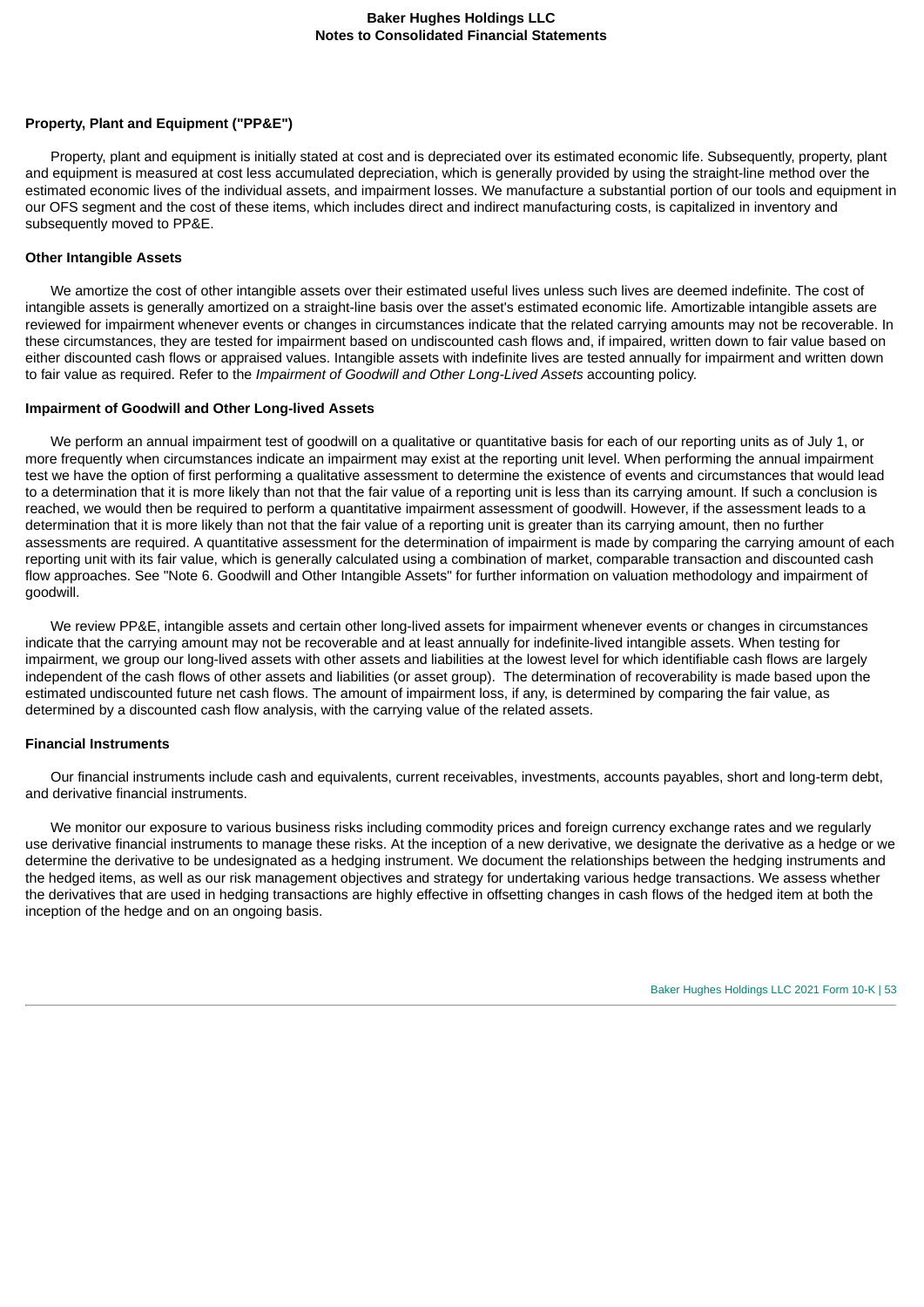We have a program that utilizes foreign currency forward contracts to reduce the risks associated with the effects of certain foreign currency exposures. Under this program, our strategy is to have gains or losses on the foreign currency forward contracts mitigate the foreign currency transaction and translation gains or losses to the extent practical. These foreign currency exposures typically arise from changes in the value of assets (for example, current receivables) and liabilities (for example, current payables) which are denominated in currencies other than the functional currency of the respective entity. We record all derivatives as of the end of our reporting period in our consolidated statement of financial position at fair value. For the forward contracts held as undesignated hedging instruments, we record the changes in fair value of the forward contracts in our consolidated statements of income (loss) along with the change in the fair value, related to foreign exchange movements, of the hedged item. Changes in the fair value of forward contracts designated as cash flow hedging instruments are recognized in other comprehensive income until the hedged item is recognized in earnings.

### **Fair Value Measurements**

For financial assets and liabilities measured at fair value on a recurring basis, fair value is the price we would receive to sell an asset or pay to transfer a liability in an orderly transaction with a market participant at the measurement date. In the absence of active markets for the identical assets or liabilities, such measurements involve developing assumptions based on market observable data and, in the absence of such data, internal information that is consistent with what market participants would use in a hypothetical transaction that occurs at the measurement date.

Observable inputs reflect market data obtained from independent sources, while unobservable inputs reflect our market assumptions. Preference is given to observable inputs. These two types of inputs create the following fair value hierarchy:

- Level 1 Quoted prices for identical instruments in active markets.
- Level 2 Quoted prices for similar instruments in active markets; quoted prices for identical or similar instruments in markets that are not active; and model-derived valuations whose inputs are observable or whose significant value drivers are observable.
- Level 3 Significant inputs to the valuation model are unobservable.

We maintain policies and procedures to value instruments using the best and most relevant data available. In addition, we perform reviews to assess the reasonableness of the valuations. With regard to Level 3 valuations (including instruments valued by third parties), we perform a variety of procedures to assess the reasonableness of the valuations. Such reviews include an evaluation of instruments whose fair value change exceeds predefined thresholds (and/or does not change) and consider the current interest rate, currency and credit environment, as well as other published data, such as rating agency market reports and current appraisals.

#### **Recurring Fair Value Measurements**

#### *Derivatives*

When we have Level 1 derivatives, which are traded either on exchanges or liquid over-the-counter markets, we use closing prices for valuation. The majority of our derivatives are valued using internal models and are included in Level 2. These internal models maximize the use of market observable inputs including interest rate curves and both forward and spot prices for currencies and commodities. Derivative assets and liabilities included in Level 2 primarily represent foreign currency and commodity forward contracts for the Company.

### *Investments in Debt and Equity Securities*

When available, we use quoted market prices to determine the fair value of investment securities, and they are included in Level 1. Level 1 securities primarily include publicly traded equity securities.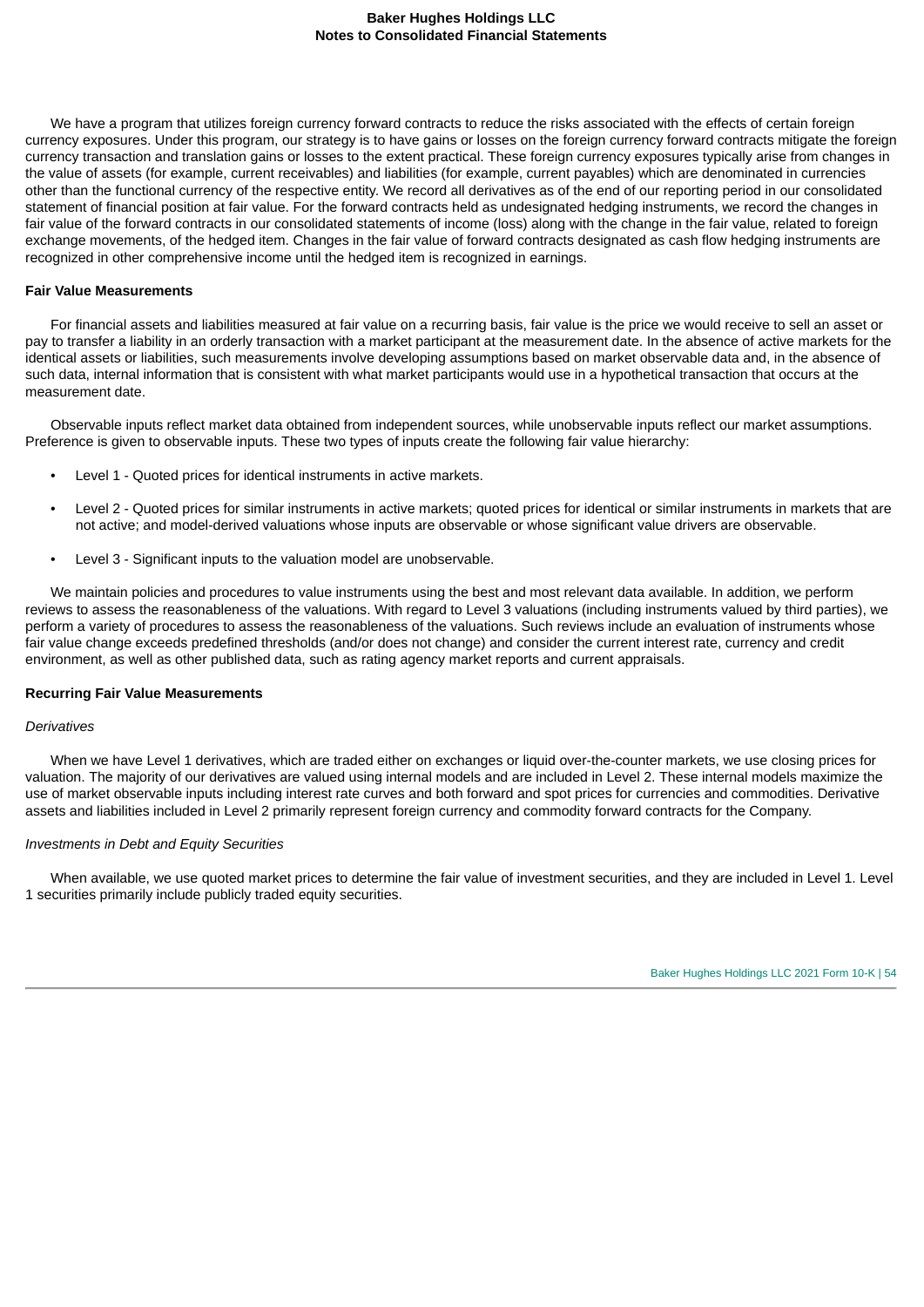For investment securities for which market prices are observable for identical or similar investment securities but not readily accessible for each of those investments individually (that is, it is difficult to obtain pricing information for each individual investment security at the measurement date), we use pricing models that are consistent with what other market participants would use. The inputs and assumptions to the models are derived from market observable sources including: benchmark yields, reported trades, broker/dealer quotes, issuer spreads, benchmark securities, bids, offers, and other market-related data. Thus, certain securities may not be priced using quoted prices, but rather determined from market observable information. These investments are included in Level 2. When we use valuations that are based on significant unobservable inputs we classify the investment securities in Level 3.

### **Non-Recurring Fair Value Measurements**

Certain assets are measured at fair value on a non-recurring basis. These assets are not measured at fair value on an ongoing basis, but are subject to fair value adjustments only in certain circumstances. These assets can include long-lived assets that have been reduced to fair value when they are held for sale, equity securities without readily determinable fair value and equity method investments and long-lived assets that are written down to fair value when they are impaired and the remeasurement of retained investments in formerly consolidated subsidiaries upon a change in control that results in a deconsolidation of a subsidiary, if we sell a controlling interest and retain a noncontrolling stake in the entity. Assets that are written down to fair value when impaired and retained investments are not subsequently adjusted to fair value unless further impairment occurs.

### **Investments in Equity Securities**

Investments in equity securities (of entities in which we do not have either a controlling financial interest or significant influence, most often because we hold a voting interest of 0% to 20%) with readily determinable fair values are measured at fair value with changes in fair value recognized in earnings and reported in "other non- operating income (loss), net" in the consolidated statements of income (loss). Equity securities that do not have readily determinable fair values are recorded at cost minus impairment, if any, plus or minus changes resulting from observable price changes in orderly transactions for identical or similar equity securities of the same issuer. These changes are recorded in "other non-operating income (loss), net" in the consolidated statements of income (loss).

Associated companies are entities in which we do not have a controlling financial interest, but over which we have significant influence, most often because we hold a voting interest of 20% to 50%. Associated companies are accounted for as equity method investments. The results of associated companies are presented in the consolidated statements of income (loss) as follows: (i) if the associated company is integral to our operations, their results are included in "Selling, general and administrative," and (ii) if the associated company is not integral to our operations, their results are included in "Other non-operating income (loss), net." Investments in, and advances to, associated companies are presented on a one-line basis in the caption "All other assets" in our consolidated statement of financial position.

### **Income Taxes**

We are treated as a partnership for U.S. federal income tax purposes. As such, except for certain U.S. corporations owned by the Company, we are not subject to U.S. federal income tax under current U.S. tax laws.

Our Members will each be required to take into account for U.S. federal income tax purposes their distributive share of our items of income, gain, loss and deduction, which generally will include the U.S. operations of BHH LLC and its subsidiaries. Our Members will each be taxed on their distributive share of income and gain, whether or not a corresponding amount of cash or other property is distributed to them. For assets held indirectly by us through subsidiaries, including both foreign and U.S., the taxes attributable to those subsidiaries will be reflected in our consolidated financial statements.

We account for taxes under the asset and liability method. Under this method, deferred income taxes are recognized for temporary differences between the financial statement and tax return bases of assets and liabilities based on enacted tax rates expected to be in effect when taxes are actually paid or recovered, as well as for net operating losses and tax credit carryforwards. The effect of a change in tax laws or rates on deferred tax assets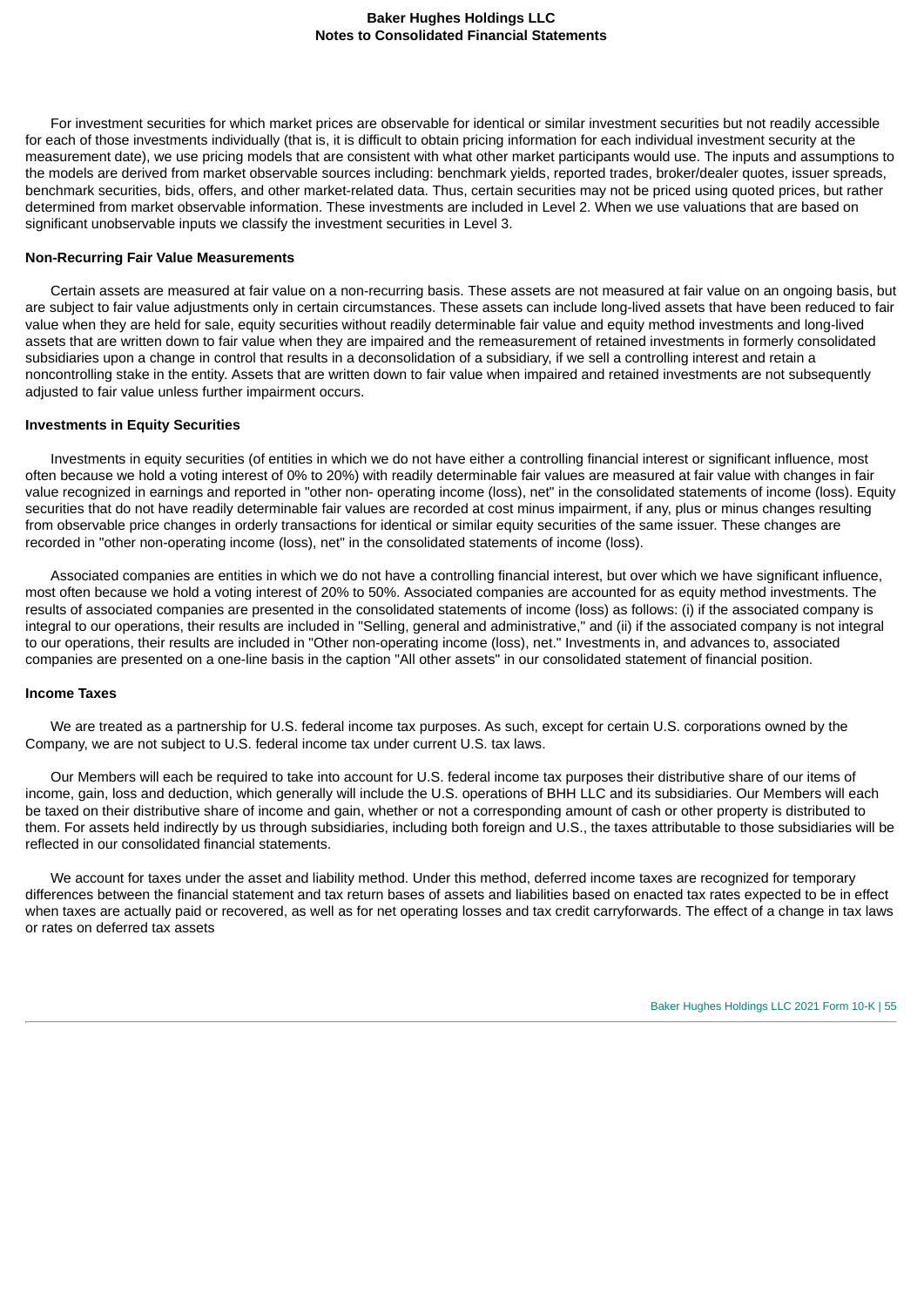and liabilities is recognized in income in the period in which such change is enacted. Future tax benefits are recognized to the extent that realization of such benefits is more likely than not, and a valuation allowance is established for any portion of a deferred tax asset that management believes is not more likely than not to be realized.

Indefinite reinvestment is determined by management's judgment and intentions concerning the future operations of the Company. In cases where repatriation would incur significant withholding or income taxes, these foreign earnings have been indefinitely reinvested in the Company's active non-U.S. business operations. Computation of the potential deferred tax liability associated with these undistributed earnings and any other basis difference is not practicable.

Significant judgment is required in determining our tax expense and in evaluating our tax positions, including evaluating uncertainties. Our tax filings are subject to audit by the tax authorities in the jurisdictions where we conduct business. These audits may result in assessments of additional taxes that are resolved with the tax authorities or through the courts. We have provided for the amounts that we believe will ultimately result from these proceedings. We recognize uncertain tax positions that are "more likely than not" to be sustained if the relevant tax authority were to audit the position with full knowledge of all the relevant facts and other information. For those tax positions that meet this threshold, we measure the amount of tax benefit based on the largest amount of tax benefit that has a greater than 50% chance of being realized in a final settlement with the relevant authority. We classify interest and penalties associated with uncertain tax positions as income tax expense. The effects of tax adjustments and settlements from taxing authorities are presented in financial statements in the period they are finalized.

# **Environmental Liabilities**

We are involved in numerous remediation actions to clean up hazardous waste as required by federal and state laws. Liabilities for remediation costs exclude possible insurance recoveries and, when dates and amounts of such costs are not known, are not discounted. When there appears to be a range of possible costs with equal likelihood, liabilities are based on the low end of such range. It is reasonably possible that our environmental remediation exposure will exceed amounts accrued. However, due to uncertainties about the status of laws, regulations, technology and information related to individual sites, such amounts are not reasonably estimable. The determination of the required accruals for remediation costs is subject to uncertainty, including the evolving nature of environmental regulations and the difficulty in estimating the extent and type of remediation activity that is necessary.

### **NEW ACCOUNTING STANDARDS TO BE ADOPTED**

New accounting pronouncements that have been issued but not yet effective are currently being evaluated and at this time are not expected to have a material impact on our financial position or results of operations.

# **NOTE 2. REVENUE RELATED TO CONTRACTS WITH CUSTOMERS**

### **DISAGGREGATED REVENUE**

We disaggregate our revenue from contracts with customers by primary geographic markets.

| <b>Total Revenue</b> |    | 2021        | 2020                  | 2019   |
|----------------------|----|-------------|-----------------------|--------|
| U.S.                 |    | 4,497       | 4.638<br>ъ            | 6,188  |
| Non-U.S.             |    | 16,005      | 16,067                | 17,650 |
| Total                | ۰D | 20,502<br>ന | 20,705<br>$\sim$<br>ъ | 23,838 |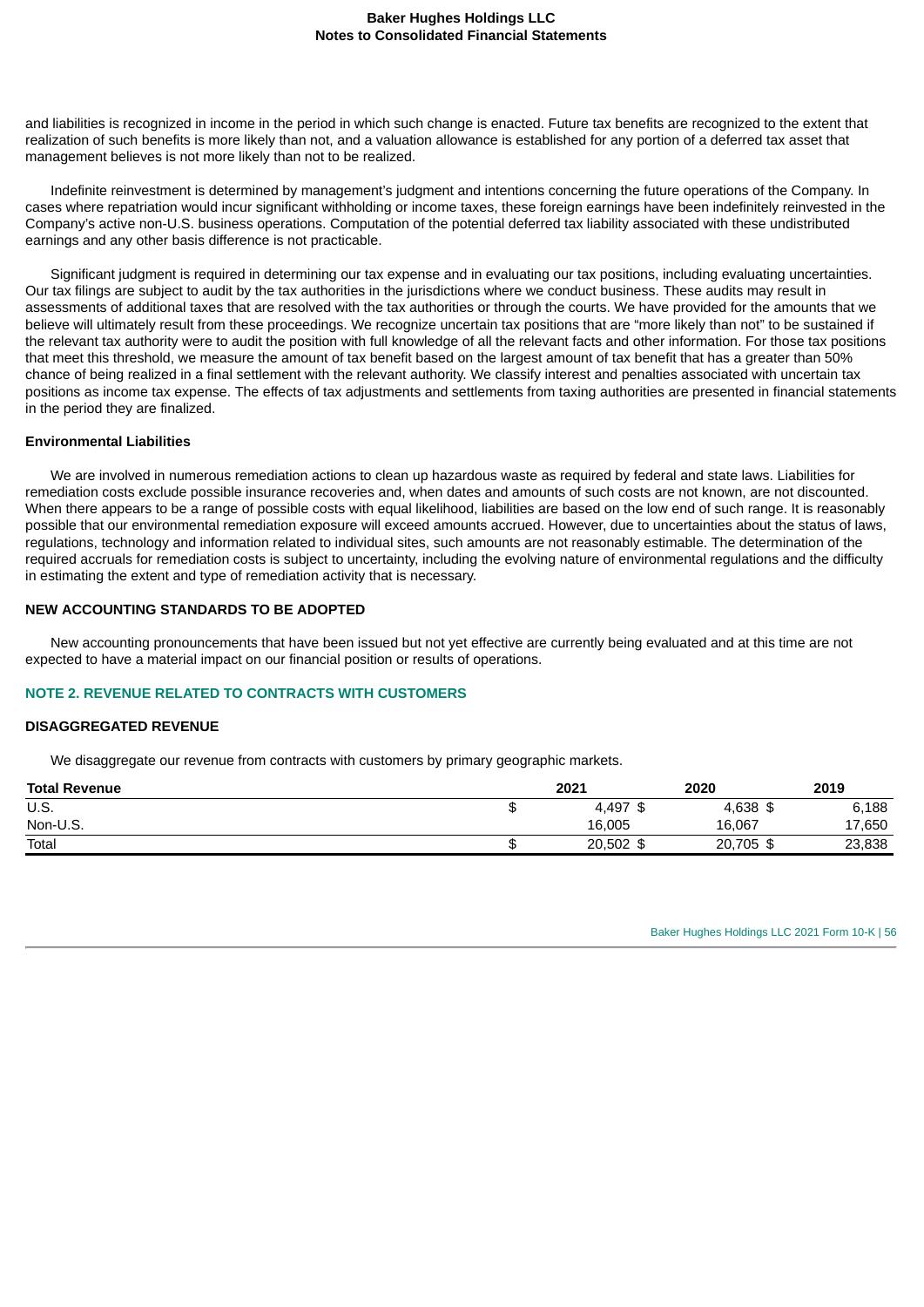#### **REMAINING PERFORMANCE OBLIGATIONS**

As of December 31, 2021 and 2020, the aggregate amount of the transaction price allocated to the unsatisfied (or partially unsatisfied) performance obligations was \$23.6 billion and \$23.4 billion, respectively. As of December 31, 2021, we expect to recognize revenue of approximately 53%, 68% and 89% of the total remaining performance obligations within 2, 5, and 15 years, respectively, and the remaining thereafter. Contract modifications could affect both the timing to complete as well as the amount to be received as we fulfill the related remaining performance obligations.

# **NOTE 3. CURRENT RECEIVABLES**

Current receivables are comprised of the following at December 31:

|                                   | 2021       | 2020  |
|-----------------------------------|------------|-------|
| Customer receivables              | $4,724$ \$ | 4,676 |
| Related parties                   | 548        | 507   |
| Other                             | 846        | 890   |
| Total current receivables         | 6,118      | 6,073 |
| Less: Allowance for credit losses | (400)      | (373) |
| Total current receivables, net    | $5,718$ \$ | 5,700 |

Customer receivables are recorded at the invoiced amount. Related parties consists primarily of amounts owed to us by GE. The "Other" category consists primarily of indirect taxes, advance payments to suppliers, other tax receivables and customer retentions.

# **NOTE 4. INVENTORIES**

Inventories, net of reserves of \$374 million and \$421 million in 2021 and 2020, respectively, are comprised of the following at December 31:

|                                   | 2021       | 2020  |
|-----------------------------------|------------|-------|
| Finished goods                    | $2,228$ \$ | 2,337 |
| Work in process and raw materials | 1.751      | 2,084 |
| Total inventories, net            | $3.979$ \$ | 4,421 |

There were no inventory impairments during 2021. For the year ended December 31, 2020, we recorded inventory impairments of \$246 million. Inventory impairments in 2020 are predominantly in our Oilfield Services segment as a result of certain restructuring activities initiated by the Company. Charges for inventory impairments are predominantly reported in the "Cost of goods sold" caption of the consolidated statements of income (loss).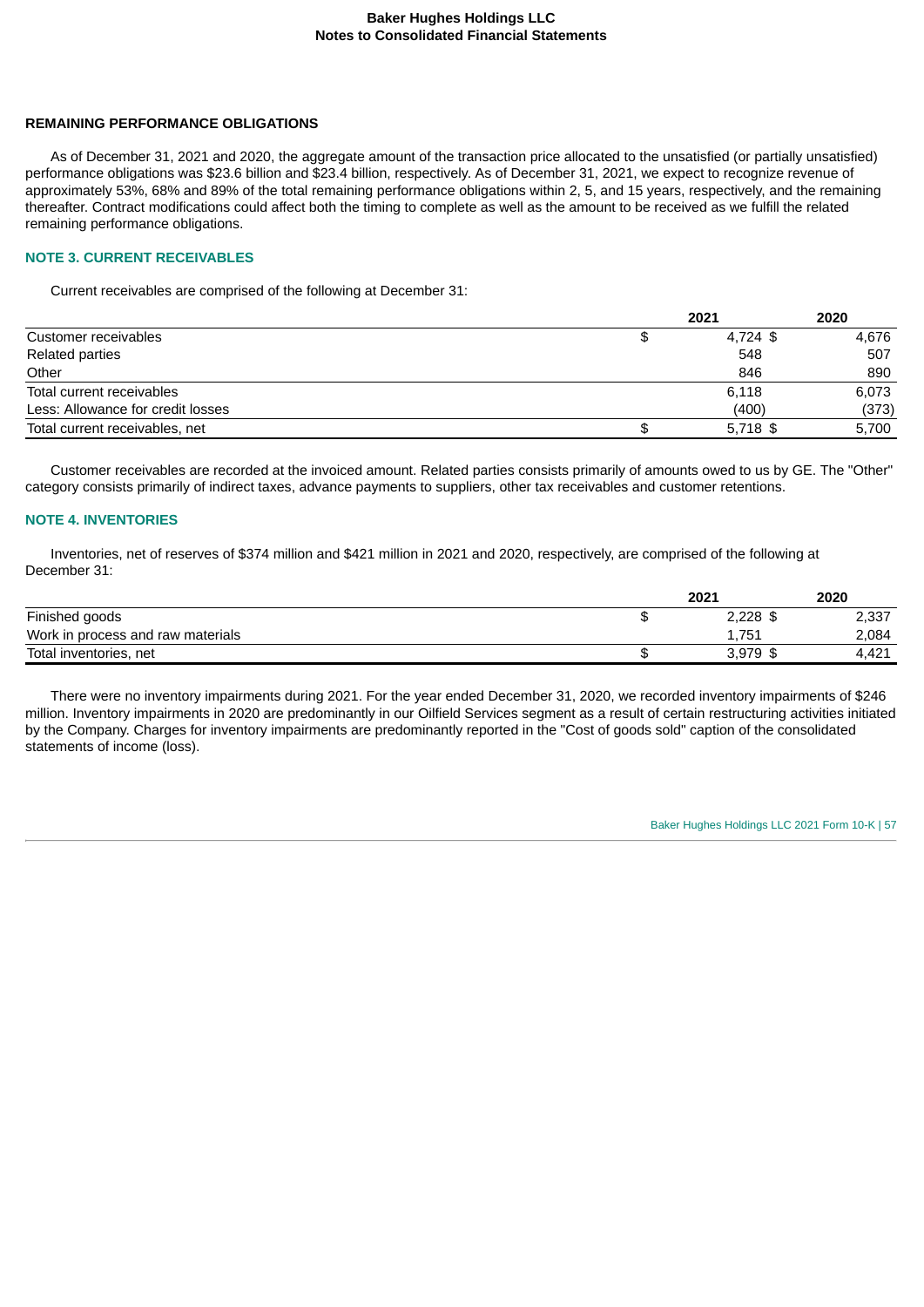### **NOTE 5. PROPERTY, PLANT AND EQUIPMENT**

Property, plant and equipment are comprised of the following at December 31:

| <b>Useful Life</b> | 2021     | 2020     |
|--------------------|----------|----------|
| 8 - 20 years $(1)$ | $350$ \$ | 404      |
| 5 - 40 years       | 2,271    | 2,618    |
| 2 - 20 years       | 7.259    | 7.451    |
|                    | 9.880    | 10,473   |
|                    | (5.003)  | (5, 115) |
|                    | 4.877 \$ | 5,358    |
|                    |          |          |

 $(1)$  Useful life excludes land.

Depreciation expense relating to property, plant and equipment was \$852 million, \$1,009 million and \$1,053 million for the years ended December 31, 2021, 2020 and 2019, respectively. See "Note 18. Restructuring, Impairment and Other" for additional information on property, plant and equipment impairments.

# **NOTE 6. GOODWILL AND INTANGIBLE ASSETS**

# **GOODWILL**

The changes in the carrying value of goodwill are detailed below by segment:

|                                             |                             |                                     | Turbo-<br>machinery &              |                                    |           |
|---------------------------------------------|-----------------------------|-------------------------------------|------------------------------------|------------------------------------|-----------|
|                                             | Oilfield<br><b>Services</b> | <b>Oilfield</b><br><b>Equipment</b> | <b>Process</b><br><b>Solutions</b> | <b>Digital</b><br><b>Solutions</b> | Total     |
| Balance at December 31, 2019, gross         | \$<br>15,382 \$             | $4,186$ \$                          | $2,171$ \$                         | $2,411$ \$                         | 24,150    |
| Accumulated impairment at December 31, 2019 | (2,633)                     | (867)                               |                                    | (254)                              | (3,754)   |
| Balance at December 31, 2019                | 12.749                      | 3.319                               | 2.171                              | 2.157                              | 20,396    |
| Impairment                                  | (11, 428)                   | (3,289)                             |                                    |                                    | (14, 717) |
| Currency exchange and others                | (20)                        | (24)                                | 63                                 | 41                                 | 60        |
| Balance at December 31, 2020                | 1,301                       | 6                                   | 2.234                              | 2,198                              | 5.739     |
| Currency exchange and others                | 10                          | (3)                                 | (62)                               | 37                                 | (18)      |
| Balance at December 31, 2021                | \$<br>$1,311$ \$            | 3\$                                 | $2.172$ \$                         | $2,235$ \$                         | 5,721     |

We perform our annual goodwill impairment test for each of our reporting units as of July 1 of each fiscal year, in conjunction with our annual strategic planning process. Our reporting units are the same as our four reportable segments. We also test goodwill for impairment whenever events or circumstances occur which, in our judgment, could more likely than not reduce the fair value of one or more reporting units below its carrying value. Potential impairment indicators include, but are not limited to, (i) the results of our most recent annual or interim impairment testing, in particular the magnitude of the excess of fair value over carrying value observed, (ii) downward revisions to internal forecasts, and the magnitude thereof, if any, and (iii) declines in Baker Hughes' market capitalization below its book value, and the magnitude and duration of those declines, if any.

During the third quarter of 2021, we completed our annual impairment test as of July 1 and determined that the fair value was substantially in excess of the carrying value for each reporting unit resulting in no goodwill impairment. Between our annual test date of July 1, 2021 and December 31, 2021, we did not identify any indicators that would lead to a determination that it is more likely than not the fair value of any reporting unit is less than its carrying value. There can be no assurances that future sustained declines in macroeconomic or business conditions affecting our industry will not occur, which could result in goodwill impairment charges in future periods.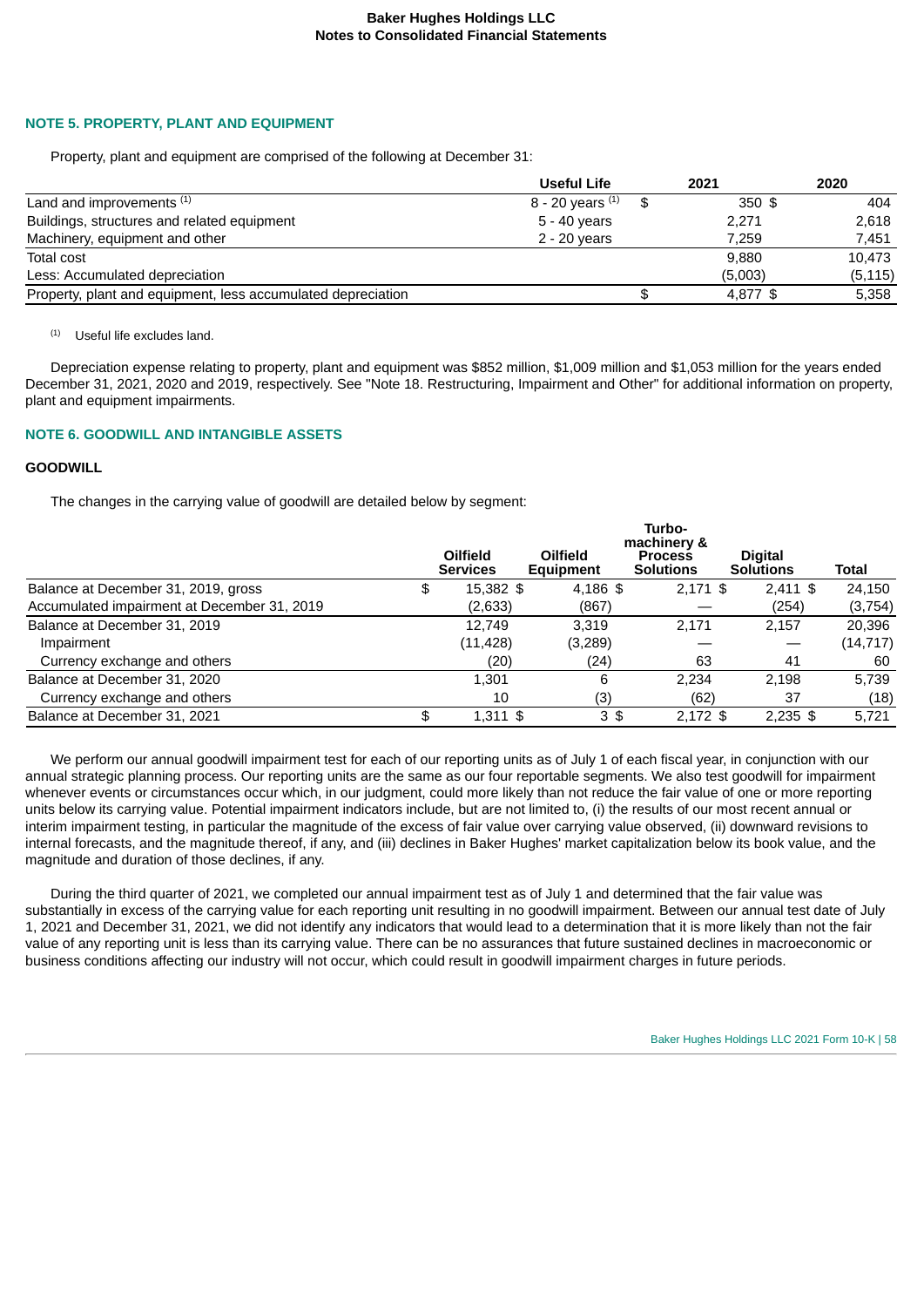During the first quarter of 2020, Baker Hughes' market capitalization declined significantly. Baker Hughes' closing stock price fell to a historic low of \$9.33 on March 23, 2020. Over the same period, the equity value of our peer group companies and the overall U.S. stock market also declined significantly amid market volatility. In addition, the Oilfield Services Index ("OSX"), an indicator of investors' view of the earnings prospects and cost of capital of the oil and gas services industry, traded at prices that were the lowest in its history. These declines were driven by the uncertainty surrounding the outbreak of the coronavirus ("COVID-19") and other macroeconomic events such as the geopolitical tensions between the Organization of Petroleum Exporting Countries ("OPEC") and Russia, which also resulted in a significant drop in oil prices. Based on these factors, we concluded that a triggering event occurred and, accordingly, an interim quantitative impairment test was performed as of March 31, 2020. Based upon the results of our interim quantitative impairment test, we concluded that the carrying value of the Oilfield Services and Oilfield Equipment reporting units exceeded their estimated fair value as of March 31, 2020, which resulted in goodwill impairment charges of \$11,428 million and \$3,289 million, respectively. The goodwill impairment was calculated as the amount that the carrying value of the reporting unit, including any goodwill, exceeded its fair value.

# **OTHER INTANGIBLE ASSETS**

Intangible assets are comprised of the following at December 31:

|                                    |                                    | 2021                               |              |            |                                    |                                    |            |
|------------------------------------|------------------------------------|------------------------------------|--------------|------------|------------------------------------|------------------------------------|------------|
|                                    | <b>Gross</b><br>Carrying<br>Amount | <b>Accumulated</b><br>Amortization |              | <b>Net</b> | <b>Gross</b><br>Carrying<br>Amount | <b>Accumulated</b><br>Amortization | <b>Net</b> |
| Customer relationships             | \$<br>$1,922$ \$                   |                                    | (752) \$     | $1,170$ \$ | $2,261$ \$                         | $(916)$ \$                         | 1,345      |
| Technology                         | 1.090                              |                                    | (747)        | 343        | 1,127                              | $(696)$ \$                         | 431        |
| Trade names and trademarks         | 292                                |                                    | (169)        | 123        | 326                                | (181)                              | 145        |
| Capitalized software               | 1,311                              | (1,057)                            |              | 254        | 1.294                              | (1,041)                            | 253        |
| Finite-lived intangible assets (1) | 4,615                              | (2,725)                            |              | 1.890      | 5.008                              | (2,834)                            | 2,174      |
| Indefinite-lived intangible assets | 2,241                              |                                    |              | 2,241      | 2,223                              |                                    | 2,223      |
| Total intangible assets            | $6,856$ \$                         |                                    | $(2,725)$ \$ | $4,131$ \$ | $7,231$ \$                         | $(2,834)$ \$                       | 4,397      |

For the year ended December 31, 2020, we recorded intangible asset impairments to customer relationships of \$481 million, technology of \$8 million, and trade names and trademarks of \$237 million. See "Note 18. Restructuring, Impairment and Other" for further discussion. (1)

Intangible assets are generally amortized on a straight-line basis with estimated useful lives ranging from 1 to 35 years. Amortization expense was \$253 million, \$308 million and \$365 million for the years ended December 31, 2021, 2020 and 2019, respectively.

Estimated amortization expense for each of the subsequent five fiscal years is expected to be as follows:

| Year |   | <b>Estimated</b><br>Amortization<br><b>Expense</b> |
|------|---|----------------------------------------------------|
| 2022 | ╺ | 216                                                |
| 2023 |   | 204                                                |
| 2024 |   | 187                                                |
| 2025 |   | 142                                                |
| 2026 |   | 95                                                 |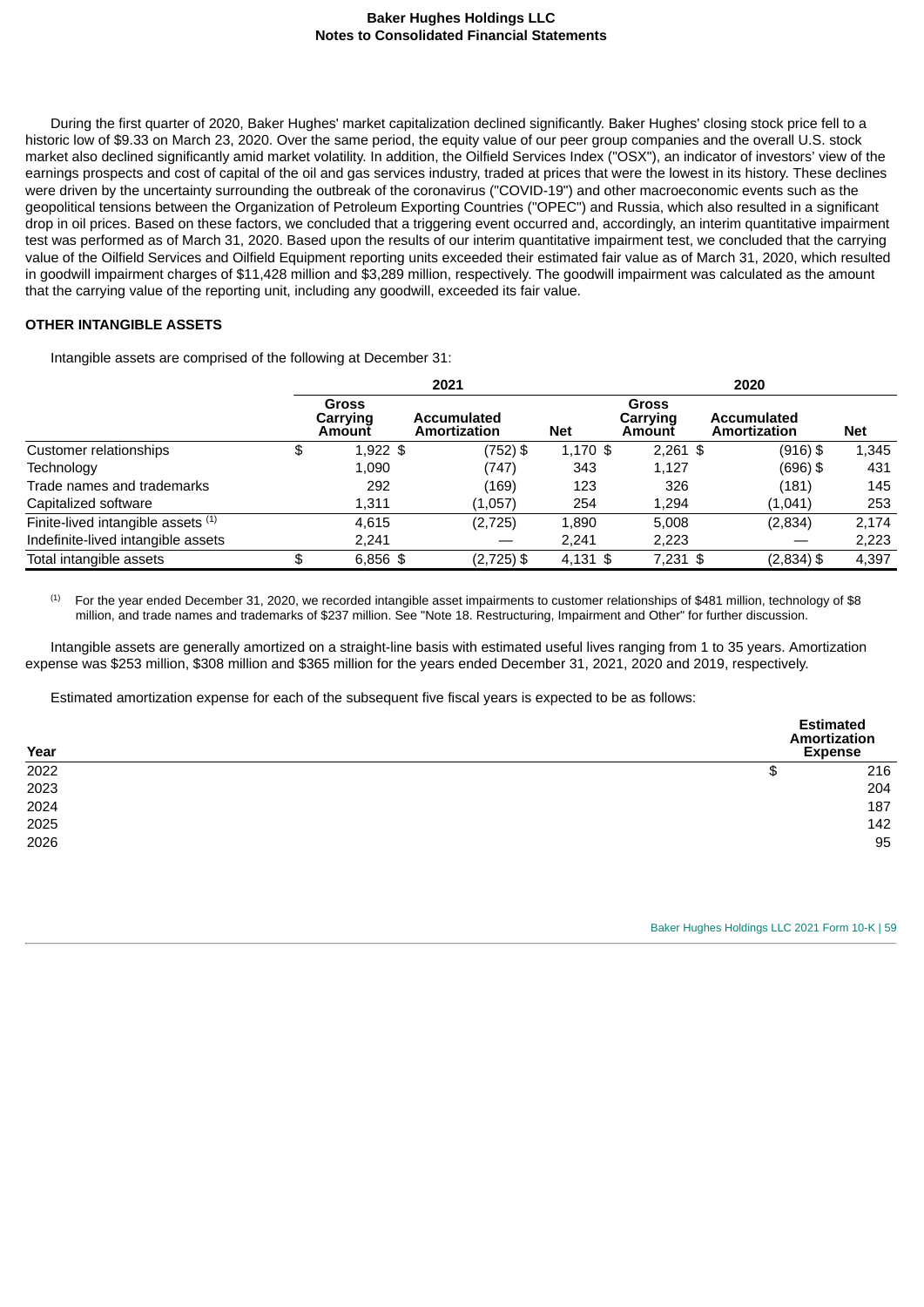### **NOTE 7. CONTRACT AND OTHER DEFERRED ASSETS**

The majority of our long-term product service agreements relate to our Turbomachinery & Process Solutions segment. Contract assets reflect revenue earned in excess of billings on our long-term contracts to construct technically complex equipment, long-term product maintenance or extended warranty arrangements and other deferred contract related costs. Contract assets are comprised of the following at December 31:

|                                                       | 2021     | 2020  |
|-------------------------------------------------------|----------|-------|
| Long-term product service agreements                  | 589 \$   | 660   |
| Long-term equipment contracts (1)                     | 825      | 1,160 |
| Contract assets (total revenue in excess of billings) | 1.414    | 1,820 |
| Deferred inventory costs                              | 156      | 138   |
| Non-recurring engineering costs                       | 28       | 43    |
| Contract and other deferred assets                    | 1,598 \$ | 2.001 |

Reflects revenue earned in excess of billings on our long-term contracts to construct technically complex equipment and certain other service agreements. (1)

Revenue recognized during the year ended December 31, 2021 and 2020 from performance obligations satisfied (or partially satisfied) in previous years related to our long-term service agreements was \$14 million and \$17 million, respectively. This includes revenue recognized from revisions to cost or billing estimates that may affect a contract's total estimated profitability resulting in an adjustment of earnings.

## **NOTE 8. PROGRESS COLLECTIONS AND DEFERRED INCOME**

Contract liabilities include progress collections, which reflects billings in excess of revenue, and deferred income on our long-term contracts to construct technically complex equipment, long-term product maintenance or extended warranty arrangements. Contract liabilities are comprised of the following at December 31:

|                                                                 | 2021       | 2020  |
|-----------------------------------------------------------------|------------|-------|
| Progress collections                                            | $3.108$ \$ | 3.352 |
| Deferred income                                                 | 124        | 102   |
| Progress collections and deferred income (contract liabilities) | $3.232$ \$ | 3.454 |

Revenue recognized during the year ended December 31, 2021 and 2020 that was included in the contract liabilities at the beginning of the year was \$2,398 million and \$1,962 million, respectively.

|  | Baker Hughes Holdings LLC 2021 Form 10-K   60 |  |  |  |
|--|-----------------------------------------------|--|--|--|
|  |                                               |  |  |  |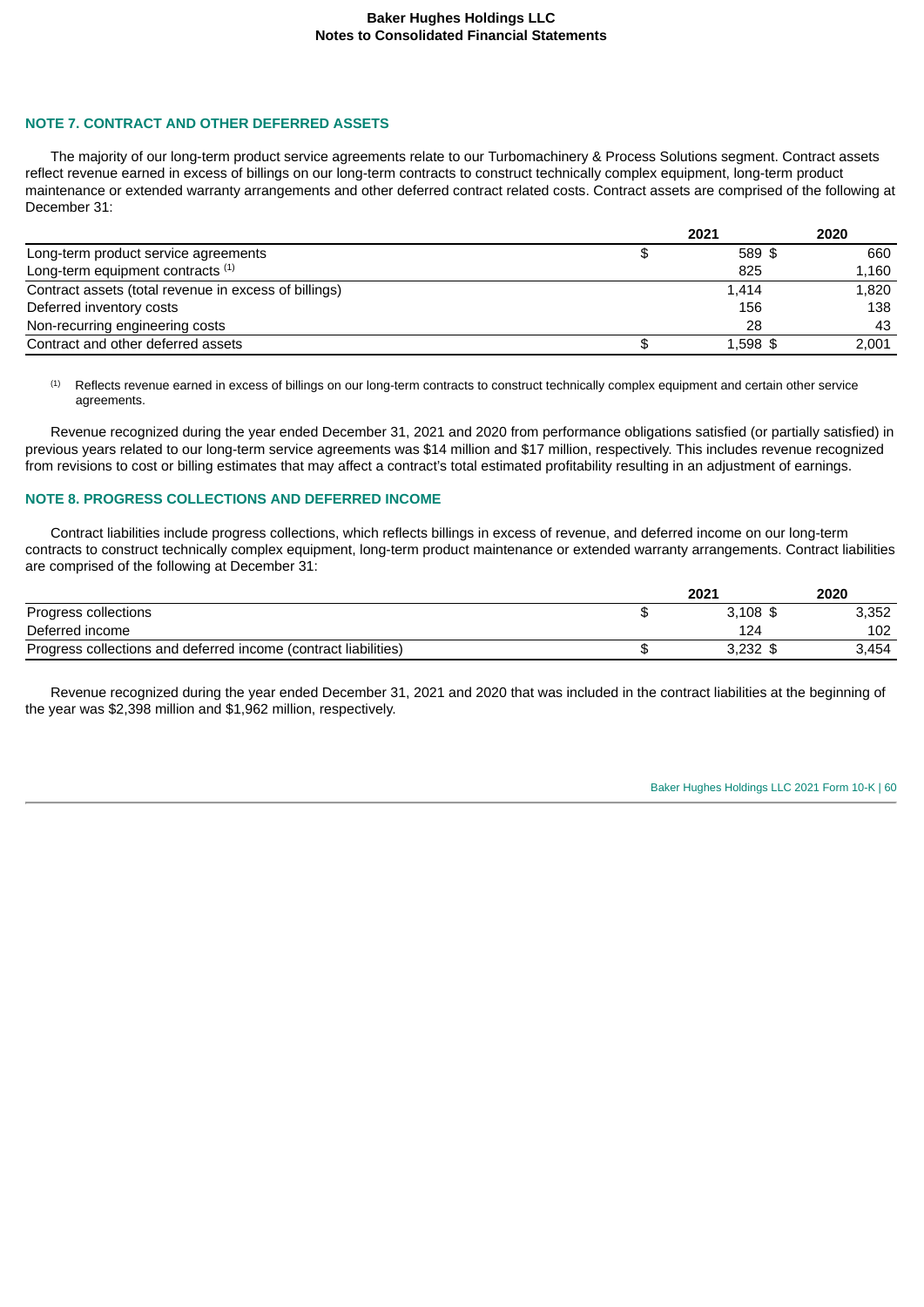#### **NOTE 9. LEASES**

Our leasing activities primarily consist of operating leases for administrative offices, manufacturing facilities, research centers, service centers, sales offices and certain equipment.

The following table presents operating lease expense:

| <b>Operating Lease Expense</b> | 2021           | 2020   | 2019 |
|--------------------------------|----------------|--------|------|
| Long-term fixed lease          | \$<br>$255$ \$ | 288 \$ | 233  |
| Long-term variable lease       | 32             | 25     | 48   |
| Short-term lease (1)           | 440            | 477    | 706  |
| Total operating lease expense  | 727 \$         | 790 \$ | 987  |

Leases with a term of one year or less, including leases with a term of one month or less. (1)

Cash flows used in operating activities for operating leases approximates our expense for the years ended December 31, 2021, 2020 and 2019.

As of December 31, 2021, maturities of our operating lease liabilities are as follows:

| Year                   | <b>Operating Leases</b> |
|------------------------|-------------------------|
| 2022                   | 216<br>\$               |
| 2023                   | 156                     |
| 2024                   | 117                     |
| 2025                   | 94                      |
| 2026                   | 81                      |
| Thereafter             | 315                     |
| Total lease payments   | 979                     |
| Less: imputed interest | 159                     |
| Total                  | 820<br>\$               |

Amounts recognized in the consolidated statement of financial position for operating leases are as follows:

|                               |   | 2021 |   | 2020 |
|-------------------------------|---|------|---|------|
| All other current liabilities | w | 196  | ◡ | 218  |
| All other liabilities         |   | 624  |   | 591  |
| Total                         | w | 820  | ◡ | 809  |

Right-of-use assets of \$822 million and \$802 million as of December 31, 2021 and 2020, respectively, were included in "All other assets" in our consolidated statements of financial position. The weighted-average remaining lease term for our operating leases was approximately 9 years and 8 years for the years ended December 31, 2021 and 2020, respectively. The weighted-average discount rate used to determine the operating lease liability as of December 31, 2021 and 2020 was 3.3% and 3.7%, respectively.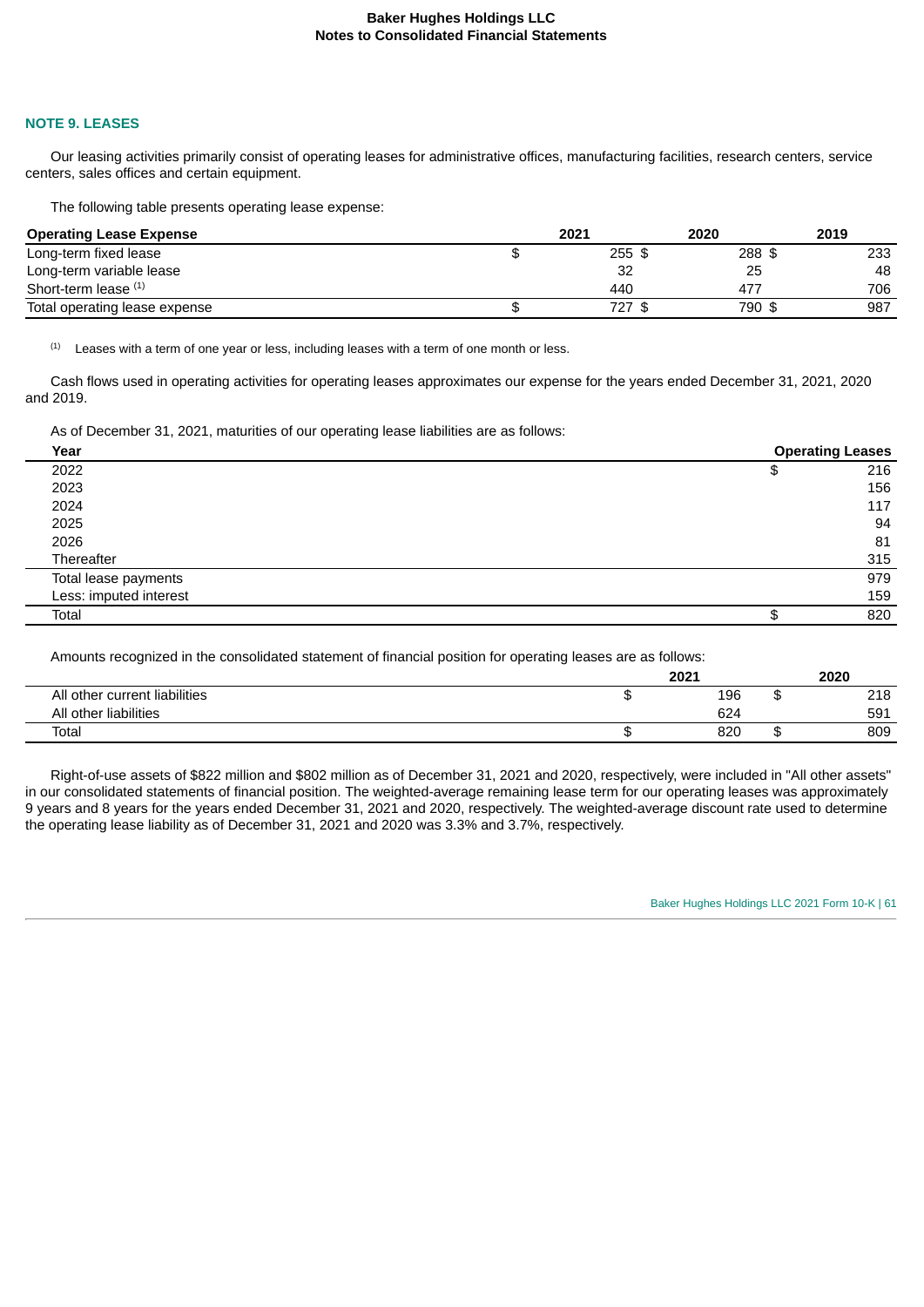### **NOTE 10. BORROWINGS**

Short-term and long-term borrowings are comprised of the following at December 31:

|                                                       |               | 2021                                    | 2020          |                                         |  |
|-------------------------------------------------------|---------------|-----------------------------------------|---------------|-----------------------------------------|--|
|                                                       | <b>Amount</b> | <b>Effective Interest</b><br>Rate $(1)$ | <b>Amount</b> | <b>Effective Interest</b><br>Rate $(1)$ |  |
| <b>Short-term borrowings</b>                          |               |                                         |               |                                         |  |
| Commercial paper                                      | \$            | $n/a$ \$                                | 801           | 0.5%                                    |  |
| Short-term borrowings from GE                         |               | n/a                                     | 45            | n/a                                     |  |
| Other borrowings                                      | 40            | 4.5 %                                   | 43            | 4.2 %                                   |  |
| Total short-term borrowings                           | 40            |                                         | 889           |                                         |  |
| Long-term borrowings                                  |               |                                         |               |                                         |  |
| 2.773% Senior Notes due December 2022                 |               | $-$ %                                   | 1,247         | 2.9%                                    |  |
| 1.231% Senior Notes due December 2023                 | 647           | 1.5 %                                   |               |                                         |  |
| 8.55% Debentures due June 2024 $(2)$                  | 118           | 4.1 %                                   | 123           | 4.1 %                                   |  |
| 2.061% Senior Notes due December 2026                 | 597           | 2.2%                                    |               |                                         |  |
| 3.337% Senior Notes due December 2027                 | 1,335         | 3.2%                                    | 1,344         | 3.4%                                    |  |
| 6.875% Notes due January 2029 $(2)$                   | 279           | 4.0 %                                   | 284           | 3.9 %                                   |  |
| 3.138% Senior Notes due November 2029                 | 522           | 3.2%                                    | 522           | 3.2%                                    |  |
| 4.486% Senior Notes due May 2030                      | 497           | 4.6 %                                   | 497           | 4.6 %                                   |  |
| 5.125% Senior Notes due September 2040 <sup>(2)</sup> | 1,292         | 4.2 %                                   | 1,297         | 4.2 %                                   |  |
| 4.080% Senior Notes due December 2047                 | 1,337         | 4.1 %                                   | 1,337         | 4.1 %                                   |  |
| Other long-term borrowings                            | 63            | 2.9 %                                   | 93            | 3.0%                                    |  |
| Total long-term borrowings                            | 6,687         |                                         | 6,744         |                                         |  |
| Total borrowings                                      | \$<br>6,727   | \$                                      | 7,633         |                                         |  |

Effective interest rate is based on the carrying value including issuance costs and step-up adjustments, as applicable, recorded for certain Senior Notes and Debentures assumed in connection with the acquisition of BHI. (1)

Represents long-term fixed rate debt obligations assumed in connection with the acquisition of BHI. (2)

In December 2021, BHH LLC issued \$1,250 million aggregate principal amount of Senior Notes, consisting of \$650 million aggregate principal amount of 1.231% Senior Notes due December 2023 and \$600 million aggregate principal amount of 2.061% Senior Notes due December 2026 (collectively, "the Notes"). BHH LLC will pay interest on each series of Notes semi-annually on June 15 and December 15 of each year, beginning on June 15, 2022. These Notes are presented net of issuance costs in our consolidated statements of financial position.

On December 9, 2021, BHH LLC issued a notice to redeem the entire principal amount outstanding of its 2.773% Senior Notes due December 2022 ("the 2022 Notes") using the proceeds from the offering of the Notes. As a result, as of December 31, 2021, we incurred a \$28 million charge related to the early redemption, which was recorded within "Interest expense, net" in our consolidated statement of income (loss). On January 10, 2022, the 2022 Notes were redeemed using funds irrevocably deposited in trust with the trustee on December 16, 2021.

In May 2020, BHH LLC issued \$500 million aggregate principal amount of 4.486% Senior Notes due May 2030. BHH LLC pays interest on these Senior Notes semi-annually on May 15 and November 15 of each year, which began on November 15, 2020. These Senior Notes are presented net of issuance costs in our consolidated statements of financial position.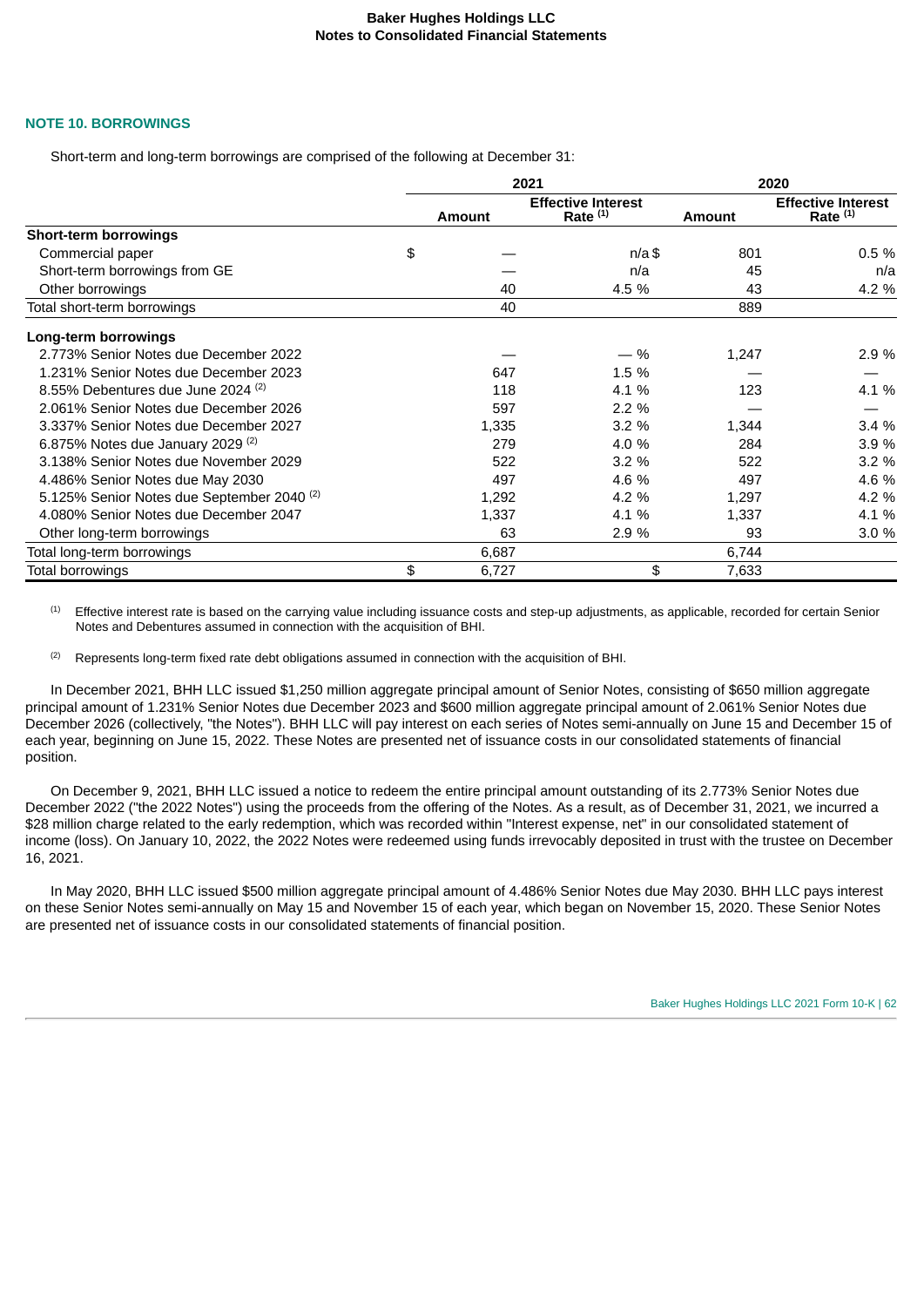The estimated fair value of total borrowings at December 31, 2021 and 2020 was \$7,328 million and \$8,502 million, respectively. For a majority of our borrowings the fair value was determined using quoted period-end market prices. Where market prices are not available, we estimate fair values based on valuation methodologies using current market interest rate data adjusted for our non-performance risk.

Maturities of debt for each of the five years in the period ending December 31, 2026, and in the aggregate thereafter, are listed in the table below:

|            |   | 2022 | 2023 |   | 2024 | 2025 | 2026 |    | Thereafter   |
|------------|---|------|------|---|------|------|------|----|--------------|
| Total debt | w | 40   | 649  | ູ | 151  | 44   | 597  | .n | 276<br>◡,∠,◡ |

BHH LLC has a \$3 billion committed unsecured revolving credit facility ("the Credit Agreement") with commercial banks maturing in December 2024. The Credit Agreement contains certain customary representations and warranties, certain customary affirmative covenants and certain customary negative covenants. Upon the occurrence of certain events of default, BHH LLC's obligations under the Credit Agreement may be accelerated. Such events of default include payment defaults to lenders under the Credit Agreement and other customary defaults. No such events of default have occurred. During 2021 and 2020, there were no borrowings under the Credit Agreement.

We have a commercial paper program under which we may issue from time to time commercial paper with maturities of no more than 397 days. As a result of the repayment of our commercial paper that matured on April 30, 2021, our authorized commercial paper program was reduced from \$3.8 billion to \$3 billion.

Baker Hughes Co-Obligor, Inc. is a co-obligor, jointly and severally with BHH LLC on our long-term debt securities. This co-obligor is a 100%-owned finance subsidiary of BHH LLC that was incorporated for the sole purpose of serving as a corporate co-obligor of long-term debt securities and has no assets or operations other than those related to its sole purpose. As of December 31, 2021, Baker Hughes Co-Obligor, Inc. is a co-obligor of our long-term debt securities totaling \$6,624 million.

Certain Senior Notes contain covenants that restrict BHH LLC's ability to take certain actions, including, but not limited to, the creation of certain liens securing debt, the entry into certain sale-leaseback transactions and engaging in certain merger, consolidation and asset sale transactions in excess of specified limits. At December 31, 2021, we were in compliance with all debt covenants.

See "Note 16. Related Party Transactions" for additional information on the short-term borrowings with GE.

# **NOTE 11. EMPLOYEE BENEFIT PLANS**

# **DEFINED BENEFIT PLANS**

Certain of our employees are covered by company sponsored pension plans. Our primary pension plans in 2021 included four U.S. plans and seven non-U.S. pension plans, primarily in the UK, Germany, and Canada, all with pension assets or obligations greater than \$20 million. We use a December 31 measurement date for these plans. These defined benefit plans generally provide benefits to employees based on formulas recognizing length of service and earnings; however, the majority of these plans are either frozen or closed to new entrants. We also provide certain postretirement health care benefits, through unfunded plans, to a closed group of U.S. employees who retire and meet certain age and service requirements. The accumulated postretirement benefit obligation related to these plans was \$50 million and \$62 million at December 31, 2021 and 2020, respectively.

### **Funded Status**

The funded status position represents the difference between the benefit obligation and the plan assets. The projected benefit obligation ("PBO") for pension benefits represents the actuarial present value of benefits attributed to employee services and compensation and includes an assumption about future compensation levels. The accumulated benefit obligation ("ABO") is the actuarial present value of pension benefits attributed to employee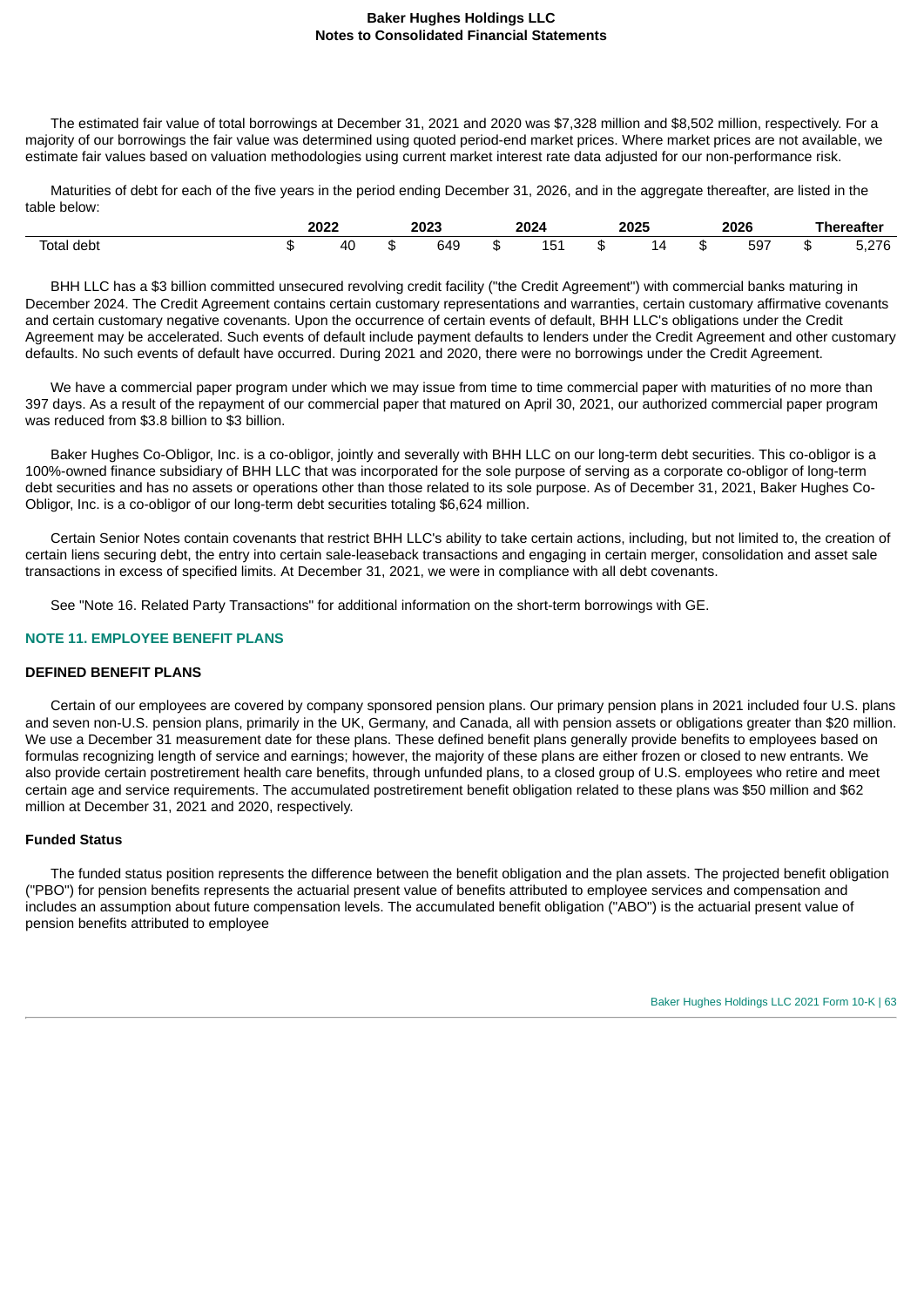service to date at present compensation levels. The ABO differs from the PBO in that the ABO does not include any assumptions about future compensation levels.

Below is the reconciliation of the beginning and ending balances of benefit obligations, fair value of plan assets and the funded status of our pension plans.

|                                                | <b>Pension Benefits</b> |       |  |  |
|------------------------------------------------|-------------------------|-------|--|--|
|                                                | 2021                    | 2020  |  |  |
| Change in benefit obligation:                  |                         |       |  |  |
| Benefit obligation at beginning of year        | \$<br>3,806 \$          | 3,451 |  |  |
| Service cost                                   | 27                      | 27    |  |  |
| Interest cost                                  | 64                      | 77    |  |  |
| Actuarial (gain) loss <sup>(1)</sup>           | (154)                   | 393   |  |  |
| Benefits paid                                  | (111)                   | (101) |  |  |
| Curtailments                                   | (9)                     | (3)   |  |  |
| Settlements                                    | (33)                    | (79)  |  |  |
| Other                                          |                         |       |  |  |
| Foreign currency translation adjustments       | (42)                    | 40    |  |  |
| Benefit obligation at end of year              | 3,550                   | 3,806 |  |  |
| Change in plan assets:                         |                         |       |  |  |
| Fair value of plan assets at beginning of year | 3,202                   | 3,004 |  |  |
| Actual return on plan assets                   | 83                      | 347   |  |  |
| <b>Employer contributions</b>                  | 28                      | 20    |  |  |
| Benefits paid                                  | (111)                   | (101) |  |  |
| Settlements                                    | (33)                    | (79)  |  |  |
| Foreign currency translation adjustments       | (22)                    | 11    |  |  |
| Fair value of plan assets at end of year       | 3,147                   | 3,202 |  |  |
| Funded status - underfunded at end of year     | \$<br>$(403)$ \$        | (604) |  |  |
| Accumulated benefit obligation                 | \$<br>$3,497$ \$        | 3,755 |  |  |

 $<sup>(1)</sup>$  The actuarial (gain) loss was primarily related to a change in the discount rate used to measure the benefit obligation for our plans in 2021 and</sup> 2020.

The amounts recognized in the consolidated statements of financial position consist of the following at December 31:

|                            | <b>Pension Benefits</b> |       |  |  |
|----------------------------|-------------------------|-------|--|--|
|                            | 2021                    | 2020  |  |  |
| Noncurrent assets          | 109 \$                  | 14    |  |  |
| <b>Current liabilities</b> | (17)                    | (18)  |  |  |
| Noncurrent liabilities     | (495)                   | (600) |  |  |
| Net amount recognized      | $(403)$ \$              | (604) |  |  |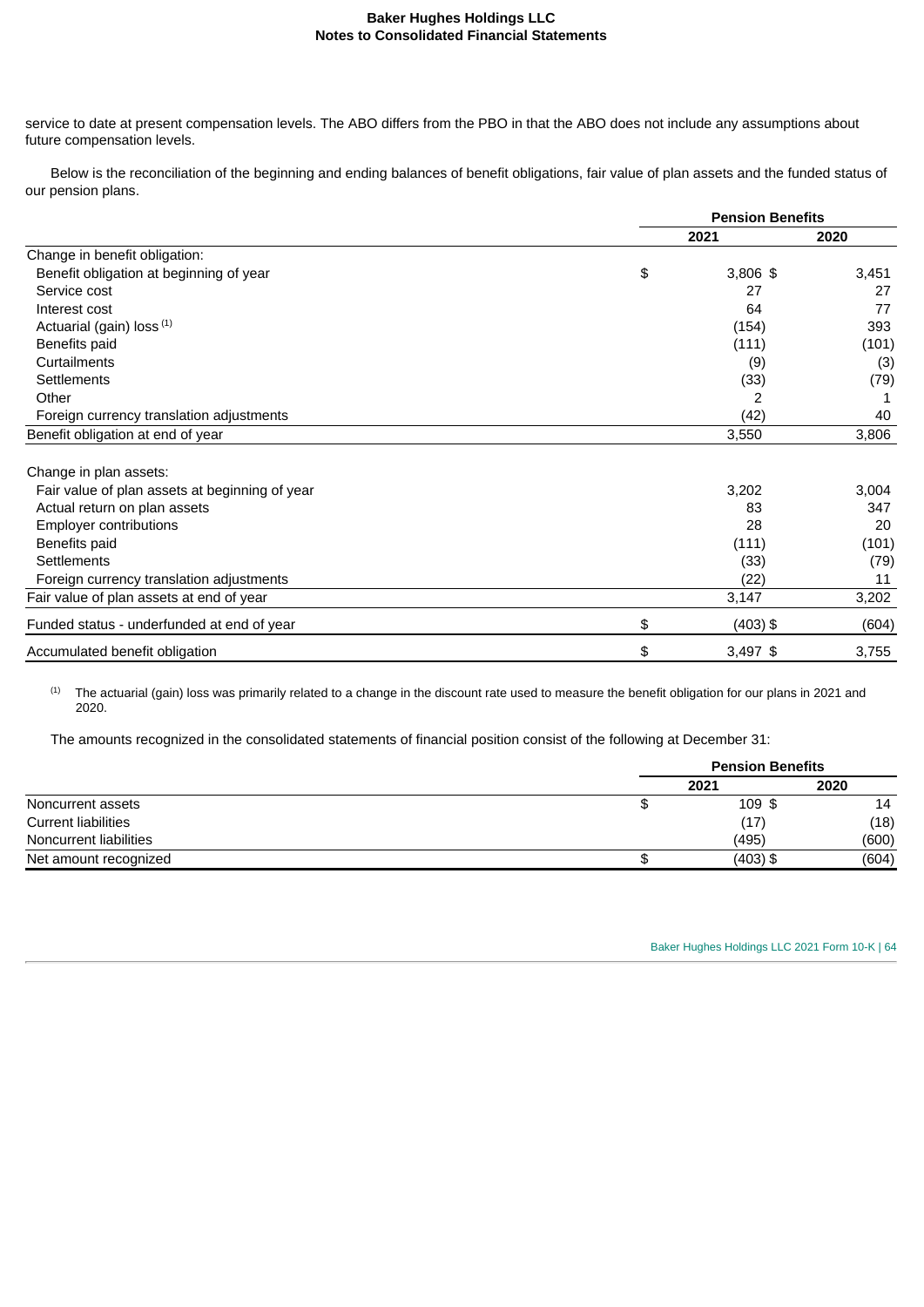Information for the plans with ABOs and PBOs in excess of plan assets is as follows at December 31:

|                                | <b>Pension Benefits</b> |       |  |  |
|--------------------------------|-------------------------|-------|--|--|
|                                | 2021                    | 2020  |  |  |
| Projected benefit obligation   | $1.476$ \$              | 3,390 |  |  |
| Accumulated benefit obligation | $1,423$ \$              | 3,340 |  |  |
| Fair value of plan assets      | 964 \$                  | 2,772 |  |  |

We have a U.S. non-qualified supplemental pension plan ("BH SPP") for certain employees which are included in the benefit obligations and funded status in the tables above. In order to meet a portion of our obligations of the BH SPP, we have established a trust comprised primarily of mutual fund assets. The value of these assets were \$45 million and \$44 million as of December 31, 2021 and 2020, respectively. These assets are not included as plan assets or in the funded status amounts in the tables above and below.

### **Net Periodic Cost**

The components of net periodic cost are as follows:

|                                      | <b>Pension Benefits</b> |       |                  |       |
|--------------------------------------|-------------------------|-------|------------------|-------|
|                                      |                         | 2021  | 2020             | 2019  |
| Service cost                         |                         | 27S   | $27 \text{ }$ \$ | 21    |
| Interest cost                        |                         | 64    |                  | 90    |
| Expected return on plan assets       |                         | (130) | (121)            | (122) |
| Amortization of prior service credit |                         |       |                  |       |
| Amortization of net actuarial loss   |                         | 40    | 34               | 17    |
| Curtailment / settlement loss        |                         |       | 10               | 9     |
| Net periodic cost                    |                         | 4\$   | 28 \$            | 16    |

The service cost component of the net periodic cost is included in "operating income (loss)" and all other components are included in "Other non-operating income (loss), net" caption of the consolidated statements of income (loss).

### **Assumptions Used in Benefit Calculations**

Accounting requirements necessitate the use of assumptions to reflect the uncertainties and the length of time over which the pension obligations will be paid. The actual amount of future benefit payments will depend upon when participants retire, the amount of their benefit at retirement and how long they live. To reflect the obligation in today's dollars, we discount the future payments using a rate that matches the time frame over which the payments are expected to be made. We also need to assume a long-term rate of return that will be earned on investments used to fund these payments.

Another assumption used is the interest crediting rate for our U.S. qualified cash balance plan. Under the provisions of this pension plan, a hypothetical cash balance account has been established for each participant. Such accounts receive quarterly interest credits based on a prescribed formula.

Weighted average assumptions used to determine benefit obligations for these plans are as follows:

|                               | <b>Pension Benefits</b> |               |      |               |
|-------------------------------|-------------------------|---------------|------|---------------|
|                               | 2021                    |               | 2020 |               |
| Discount rate                 | 2.15                    | $\frac{0}{0}$ | 1.66 | $\%$          |
| Rate of compensation increase | 3.21                    | $\frac{0}{0}$ | 3.25 | $\%$          |
| Interest crediting rate       | 2.60                    | %             | 2.60 | $\frac{0}{0}$ |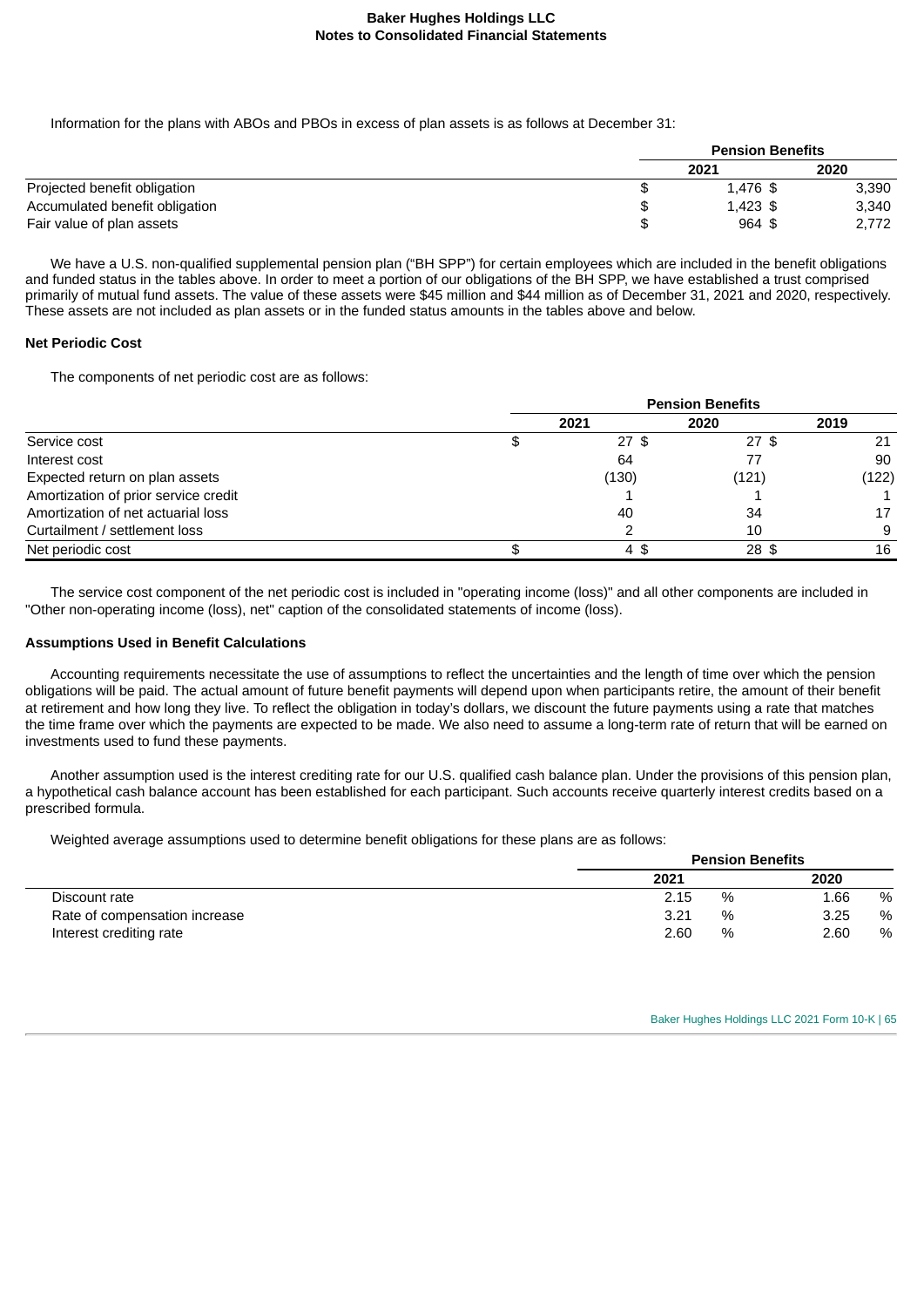Weighted average assumptions used to determine net periodic cost for these plans are as follows:

|                                          |        | <b>Pension Benefits</b> |        |  |  |  |
|------------------------------------------|--------|-------------------------|--------|--|--|--|
|                                          | 2021   | 2020                    | 2019   |  |  |  |
| Discount rate                            | 1.66%  | 2.34 %                  | 3.43 % |  |  |  |
| Expected long-term return on plan assets | 4.07 % | 4.20 %                  | 5.48 % |  |  |  |
| Interest crediting rate                  | 2.60%  | 2.60 %                  | 3.15%  |  |  |  |

We determine the discount rate using a bond matching model, whereby the weighted average yields on high-quality fixed-income securities have maturities consistent with the timing of benefit payments. Lower discount rates increase the size of the benefit obligations and pension expense in the following year; higher discount rates reduce the size of the benefit obligation and subsequent-year pension expense. The compensation assumption is used in our active plans to estimate the annual rate at which the pay for plan participants will grow. If the rate of growth assumed increases, the size of the pension obligations will increase.

The expected return on plan assets is the estimated long-term rate of return that will be earned on the investments used to fund the pension obligations. To determine this rate, we consider the current and target composition of plan investments, our historical returns earned, and our expectations about the future.

# **Accumulated Other Comprehensive Loss**

The amount recorded before-tax in accumulated other comprehensive loss related to our pension plans consists of the following at December 31:

|                        | <b>Pension Benefits</b> |          |  |      |
|------------------------|-------------------------|----------|--|------|
|                        |                         | 2021     |  | 2020 |
| Net actuarial loss     |                         | 365      |  | 527  |
| Net prior service cost |                         | <b>.</b> |  | 18   |
| Total                  |                         | 382      |  | 545  |

# **Plan Assets**

We have investment committees that meet regularly to review portfolio returns and to determine asset-mix targets based on asset/liability studies. Third-party investment consultants assist these committees in developing asset allocation strategies to determine our expected rates of return and expected risk for various investment portfolios. The investment committees considered these strategies in the formal establishment of the current asset-mix targets based on the projected risk and return levels for all major asset classes.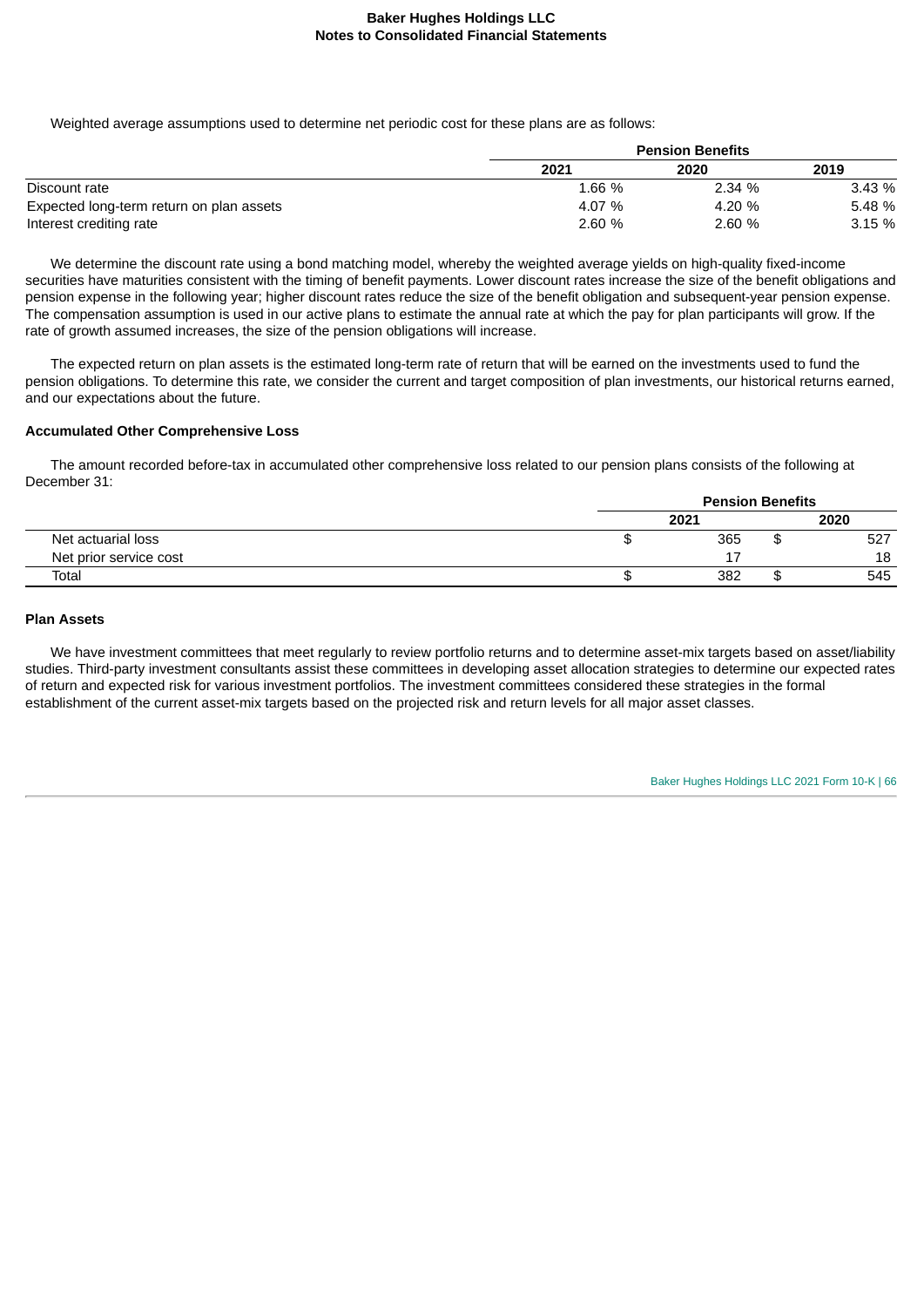The table below presents the fair value of the pension assets at December 31:

| 2021        | 2020        |
|-------------|-------------|
|             |             |
| \$<br>1,890 | \$<br>1,807 |
|             |             |
| 250         | 346         |
| 222         | 299         |
| 112         | 120         |
| 59          | 85          |
| 48          | 52          |
| 566         | 493         |
| 3.147       | \$<br>3,202 |
|             |             |

Include direct investments and investment funds. (1)

Consists primarily of asset allocation fund investments. (2)

Plan assets valued using Net Asset Value ("NAV") as a practical expedient amounted to \$3,028 million and \$3,072 million as of December 31, 2021 and 2020, respectively. The percentages of plan assets valued using NAV by investment fund type for equity securities, fixed income and cash, and alternative investments were 16%, 62%, and 22% as of December 31, 2021, respectively, and 21%, 59%, and 20% as of December 31, 2020, respectively. Those investments that were measured at fair value using NAV as a practical expedient were excluded from the fair value hierarchy. The practical expedient was not applied for investments with a fair value of \$119 million and \$130 million as of December 31, 2021 and 2020, respectively. There were investments classified within Level 3 of \$112 million and \$120 million for non U.S. insurance contracts as of December 31, 2021 and 2020, respectively.

### **Funding Policy**

The funding policy for our Pension Benefits is to contribute amounts sufficient to meet minimum funding requirements as set forth in employee benefit and tax laws plus such additional amounts as we may determine to be appropriate. In 2021, we contributed approximately \$28 million. We anticipate we will contribute between approximately \$30 million to \$35 million to our pension plans in 2022.

The following table presents the expected benefit payments for Pension Benefits over the next 10 years. For company sponsored pension plans, the benefit payments are made by the respective pension trust funds.

| Year      | <b>Pension Benefits</b> |
|-----------|-------------------------|
| 2022      | 161<br>\$               |
| 2023      | 132                     |
| 2024      | 135                     |
| 2025      | 137                     |
| 2026      | 142                     |
| 2027-2031 | 744                     |

## **DEFINED CONTRIBUTION PLANS**

Our primary defined contribution plan during 2021 was the Company-sponsored U.S. 401(k) plan ("401(k) Plan"). The 401(k) Plan allows eligible employees to contribute portions of their eligible compensation to an investment trust. The Company matches employee contributions at the rate of \$1.00 per \$1.00 employee contribution for the first 5% of the employee's eligible compensation, and such contributions vest immediately. In addition, we make cash contributions for all eligible employees of 4% of their eligible compensation and such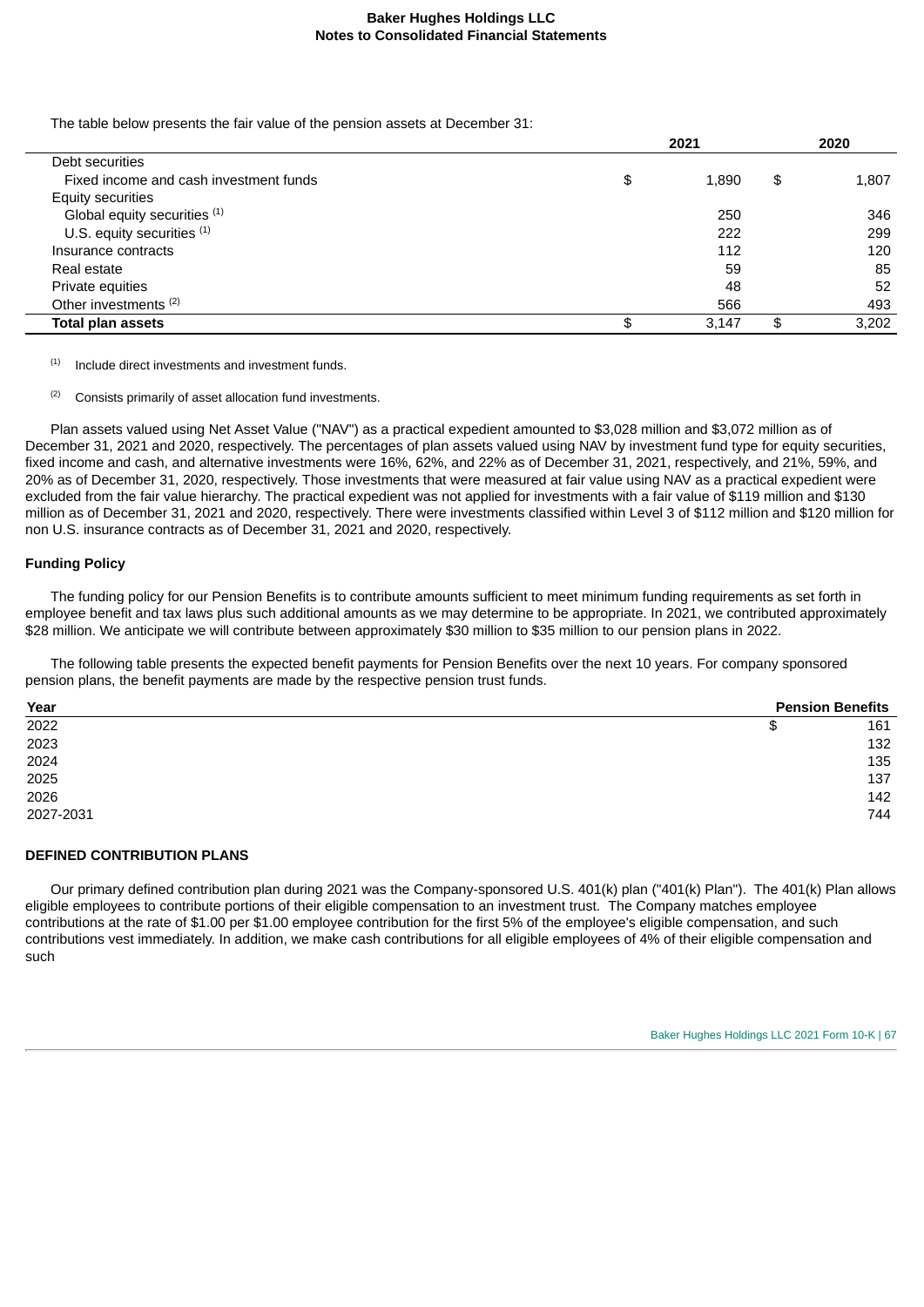contributions are fully vested after three years of employment. The 401(k) Plan provides several investment options, for which the employee has sole investment discretion; however, the 401(k) Plan does not offer Baker Hughes' common stock as an investment option. Our costs for the 401(k) Plan and several other U.S. and non-U.S. defined contribution plans amounted to \$194 million and \$236 million, in 2021 and 2020, respectively.

We have two non-qualified defined contribution plans that are invested through trusts. The assets and corresponding liabilities were \$322 million and \$314 million at December 31, 2021 and 2020, respectively, and are included in the captions "All other assets" and "Liabilities for pensions and other postretirement benefits," respectively, in our consolidated statements of financial position.

# **NOTE 12. INCOME TAXES**

The provision for income taxes is comprised of the following:

|                            | 2021      | 2020      | 2019       |
|----------------------------|-----------|-----------|------------|
| Current:                   |           |           |            |
| U.S.                       | \$        | \$<br>49  | \$<br>(18) |
| Foreign                    | 614       | 458       | 443        |
| <b>Total current</b>       | 615       | 507       | 425        |
| Deferred:                  |           |           |            |
| U.S.                       |           | (6)       | (12)       |
| Foreign                    | 157       | 149       | 63         |
| <b>Total deferred</b>      | 157       | 143       | 51         |
| Provision for income taxes | \$<br>772 | \$<br>650 | \$<br>476  |
|                            |           |           |            |

The geographic sources of income (loss) before income taxes are as follows:

|                                   | 2021            | 2020           | 2019  |
|-----------------------------------|-----------------|----------------|-------|
| U.S.                              | $(724)$ \$      | (14,232) \$    | (693) |
| Foreign                           | 1.152           | (914)          | ⊥.446 |
| Income (loss) before income taxes | 428<br>¢<br>- D | $(15, 146)$ \$ | 753   |

The provision for income taxes differs from the amount computed by applying the U.S. statutory income tax rate to the loss or income before income taxes for the reasons set forth below for the years ended December 31:

|                                                                       | 2021      |     | 2020      | 2019      |
|-----------------------------------------------------------------------|-----------|-----|-----------|-----------|
| Income (loss) before income taxes                                     | \$<br>428 | \$  | (15, 146) | \$<br>753 |
| Taxes at the U.S. federal statutory income tax rate                   | 90        |     | (3, 181)  | 158       |
| Impact of goodwill impairment                                         |           |     | 3.090     |           |
| Effect of foreign operations                                          | 216       |     | 148       | 84        |
| Tax expense (benefit) due to unrecognized tax benefits <sup>(1)</sup> | 201       |     | 35        | (24)      |
| Tax impact of partnership structure                                   | 159       |     | 38        | 124       |
| Change in valuation allowances                                        | 47        |     | 423       | 135       |
| <b>CARES Act</b>                                                      |           |     |           |           |
| Other - net                                                           | 59        |     | 97        | (1)       |
| Provision for income taxes                                            | \$<br>772 | \$. | 650       | \$<br>476 |
| Actual income tax rate                                                | 180.4 %   |     | (4.3)%    | 63.2 %    |

For December 31, 2021, \$119 million of this amount is indemnified under the Tax Matters Agreement with GE. (1)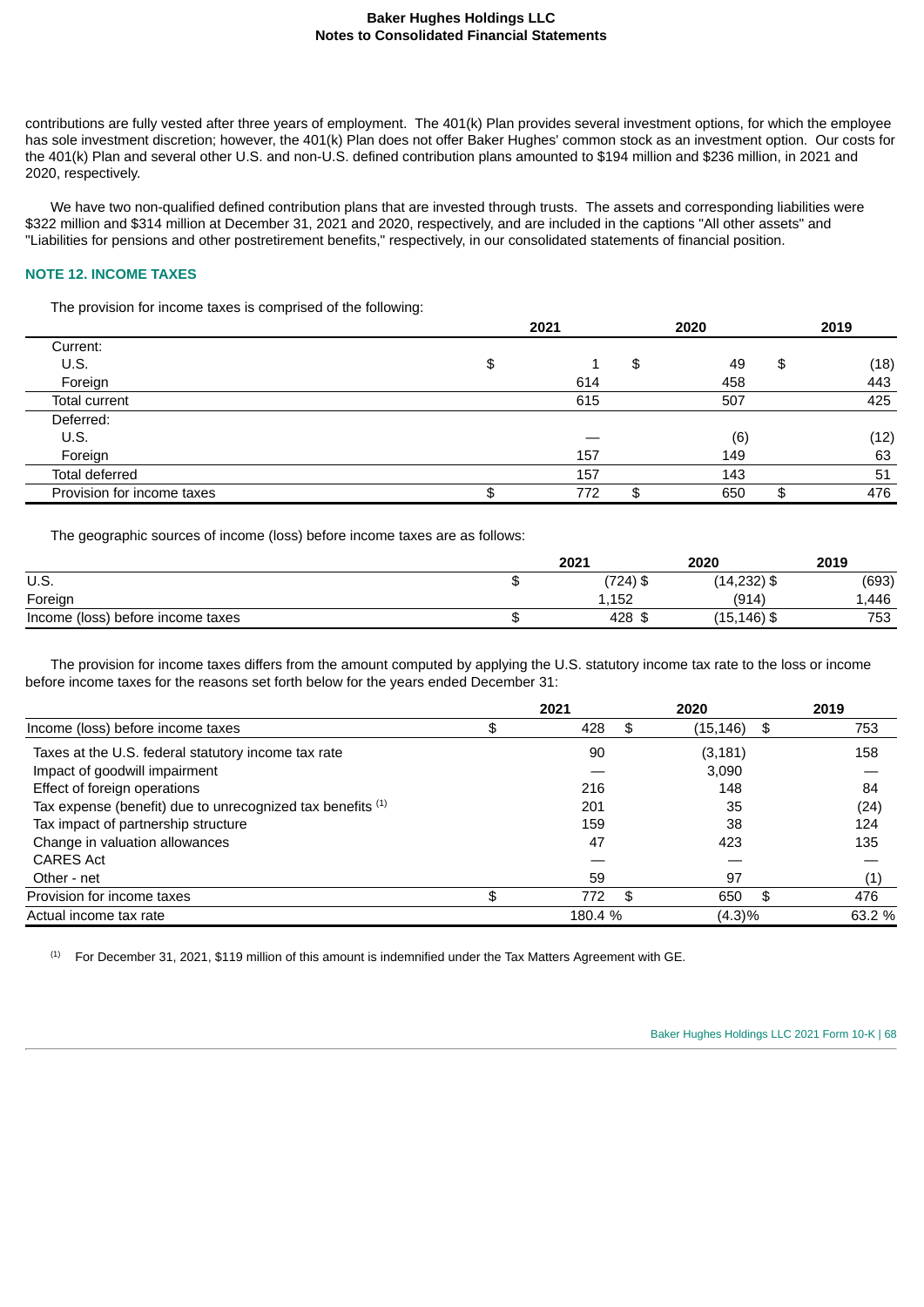Deferred income taxes reflect the net tax effects of temporary differences between the carrying amounts of assets and liabilities for financial reporting purposes and the amounts used for income tax purposes, as well as operating loss and tax credit carryforwards.

The tax effects of our temporary differences and carryforwards are as follows at December 31:

|                                                           | 2021             | 2020     |
|-----------------------------------------------------------|------------------|----------|
| Deferred tax assets:                                      |                  |          |
| Operating loss carryforwards                              | \$<br>$2,052$ \$ | 2,006    |
| Tax credit carryforwards                                  | 419              | 437      |
| Property                                                  | 156              | 127      |
| Employee benefits                                         | 116              | 138      |
| Goodwill and other intangibles                            | 97               | 143      |
| Receivables                                               | 72               | 53       |
| Inventory                                                 | 61               | 51       |
| Other                                                     | 125              | 233      |
| Total deferred income tax asset                           | 3,098            | 3,188    |
| <b>Valuation allowances</b>                               | (2, 432)         | (2, 342) |
| Total deferred income tax asset after valuation allowance | 666              | 846      |
| Deferred tax liabilities:                                 |                  |          |
| Other                                                     | (4)              | (1)      |
| Total deferred income tax liability                       | (4)              | (1)      |
| Net deferred tax asset                                    | \$<br>662 \$     | 845      |

At December 31, 2021, we had approximately \$419 million of non-U.S. tax credits which may be carried forward indefinitely under applicable foreign law. Additionally, we had \$2,052 million of net operating loss carryforwards ("NOLs"), of which approximately \$321 million will expire within five years, \$479 million will expire between 6 years and 20 years, and the remainder can be carried forward indefinitely.

We record a valuation allowance when it is more likely than not that some portion or all of the deferred tax assets will not be realized. The ultimate realization of the deferred tax assets depends on the ability to generate sufficient taxable income of the appropriate character in the future and in the appropriate taxing jurisdictions. At December 31, 2021, \$2,432 million of valuation allowances are recorded against various deferred tax assets, including foreign NOLs of \$1,687 million, U.S. NOLs of \$17 million, non-U.S. tax credit carryforwards of \$416 million, and certain other U.S. and foreign deferred tax assets of \$312 million. There are \$348 million of deferred tax assets related primarily to foreign NOLs without a valuation allowance as we expect that the deferred tax assets will be realized within the carryforward period.

Indefinite reinvestment is determined by management's intentions concerning the future operations of the Company. In cases where repatriation would otherwise incur significant withholding or income taxes, these earnings have been indefinitely reinvested in the Company's active non-U.S. business operations. As of December 31, 2021, the cumulative amount of undistributed foreign earnings is approximately \$4.4 billion. Computation of the potential deferred tax liability associated with these undistributed earnings and any other basis differences is not practicable.

At December 31, 2021, we had \$502 million of tax liabilities for total gross unrecognized tax benefits related to uncertain tax positions. In addition to these uncertain tax positions, we had \$153 million and \$49 million related to interest and penalties, respectively, for total liabilities of \$704 million for uncertain positions. If we were to prevail on all uncertain positions, the net effect would result in an income tax benefit of approximately \$646 million. The remaining \$58 million is comprised of \$34 million for deferred tax assets that represent tax benefits that would be received in different taxing jurisdictions or in a different character and \$24 million increased valuation allowances. As of December 31, 2021 and 2020, the Company had \$170 million and \$53 million, respectively, of current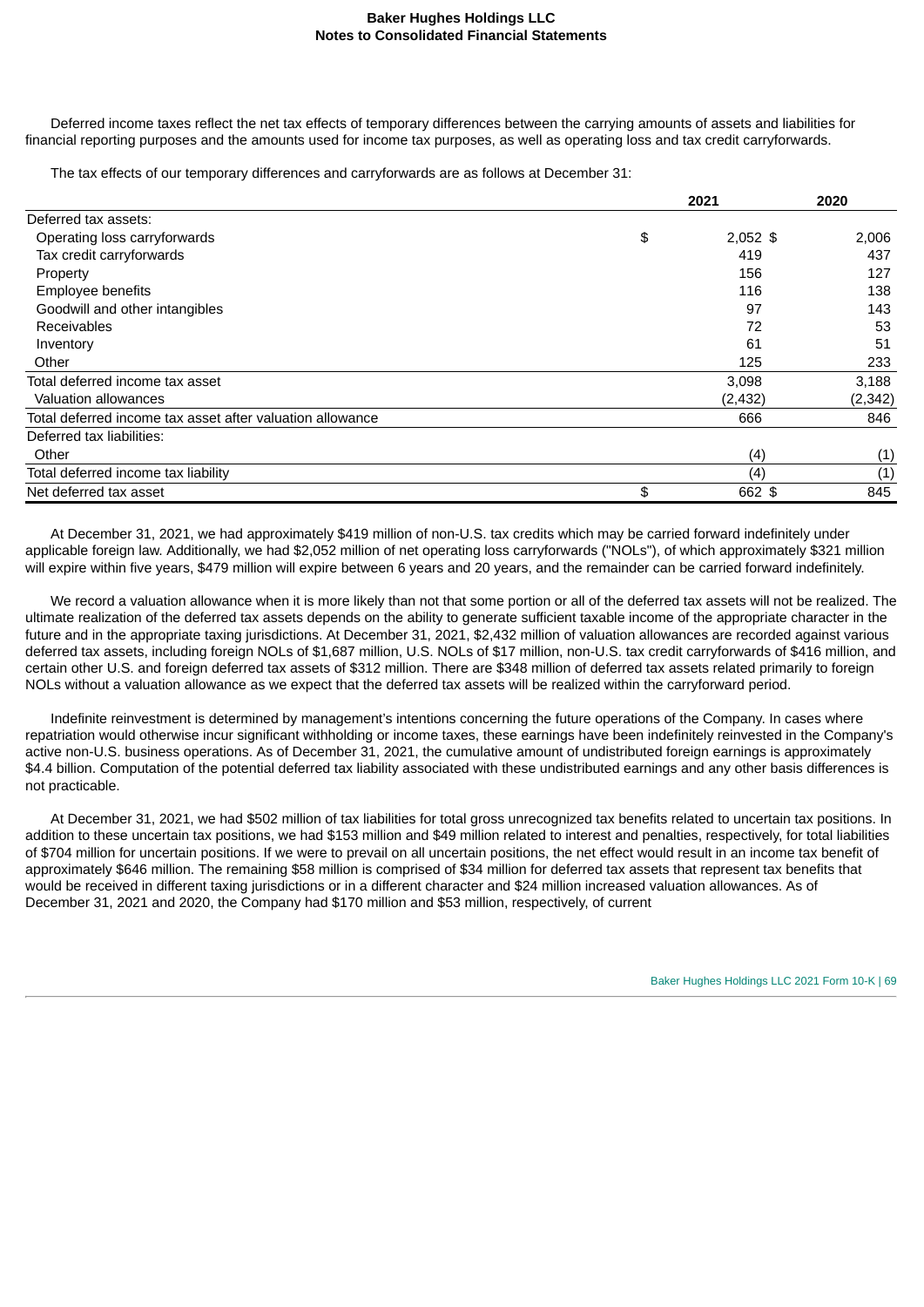receivables related to uncertain tax positions, including interest and penalties of \$87 million and \$25 million, respectively, that are indemnified pursuant to the Tax Matters Agreement with GE.

The following table presents the changes in our gross unrecognized tax benefits included in the consolidated statements of financial position.

| Asset / (Liability)                             | 2021       | 2020  |
|-------------------------------------------------|------------|-------|
| Balance at beginning of year                    | $(454)$ \$ | (451) |
| Additions for tax positions of the current year | (32)       | (42)  |
| Additions for tax positions of prior years      | (166)      | (31)  |
| Reductions for tax positions of prior years     | 42         | 35    |
| Settlements with tax authorities                | 95         | 12    |
| Lapse of statute of limitations                 | 13         | 23    |
| Balance at end of year                          | $(502)$ \$ | (454) |

It is expected that the amount of unrecognized tax benefits will change in the next twelve months due to expiring statutes, audit activity, tax payments, and competent authority proceedings related to transfer pricing or final decisions in matters that are the subject of litigation in various taxing jurisdictions in which we operate. At December 31, 2021, we had approximately \$63 million of tax liabilities related to uncertain tax positions, each of which are individually insignificant, and each of which are reasonably possible of being settled within the next twelve months.

We conduct business in more than 120 countries and are subject to income taxes in most taxing jurisdictions in which we operate, each of which may have multiple open years subject to examination. All Internal Revenue Service examinations have been completed and closed through 2016 for the most significant U.S. returns. We believe that we have made adequate provision for all income tax uncertainties.

# **NOTE 13. MEMBERS' EQUITY**

### **COMMON UNITS**

The BHH LLC Agreement provides that initially there is one class of common units ("Units"), which are currently held by the Members. If Baker Hughes issues a share of Class A common stock, including in connection with an equity incentive or similar plan, we will also issue a corresponding Unit to Baker Hughes or one of its direct subsidiaries. For the year ended December 31, 2021 and 2020, we issued 7,886 thousand and 7,939 thousand Units, respectively, to Baker Hughes or one of its direct subsidiaries in connection with the issuance of its Class A common stock. The Members are entitled through their Units to receive distributions on an equal amount of any dividend paid by Baker Hughes to its Class A shareholders.

As of December 31, 2021, GE's economic interest in us was reduced to approximately 11.4% primarily as a result of the exchange of 194.9 million shares of Class B common stock, and associated Units. When shares of Class B common stock, together with associated Units, are exchanged for shares of Class A common stock pursuant to the Exchange Agreement, such shares of Class B common stock, together with associated Units, are canceled.

In 2021, Baker Hughes' Board of Directors authorized us to repurchase up to \$2 billion of our Units. We expect to fund the repurchase program from cash generated from operations, and we expect to make Unit repurchases from time to time subject to the Company's capital plan, market conditions, and other factors, including regulatory restrictions. The repurchase program may be suspended or discontinued at any time and does not have a specified expiration date. In 2021, we repurchased and canceled 17.6 million Units for a total of \$434 million. As of December 31, 2021, we had authorization remaining to repurchase up to approximately \$1.6 billion of our Units.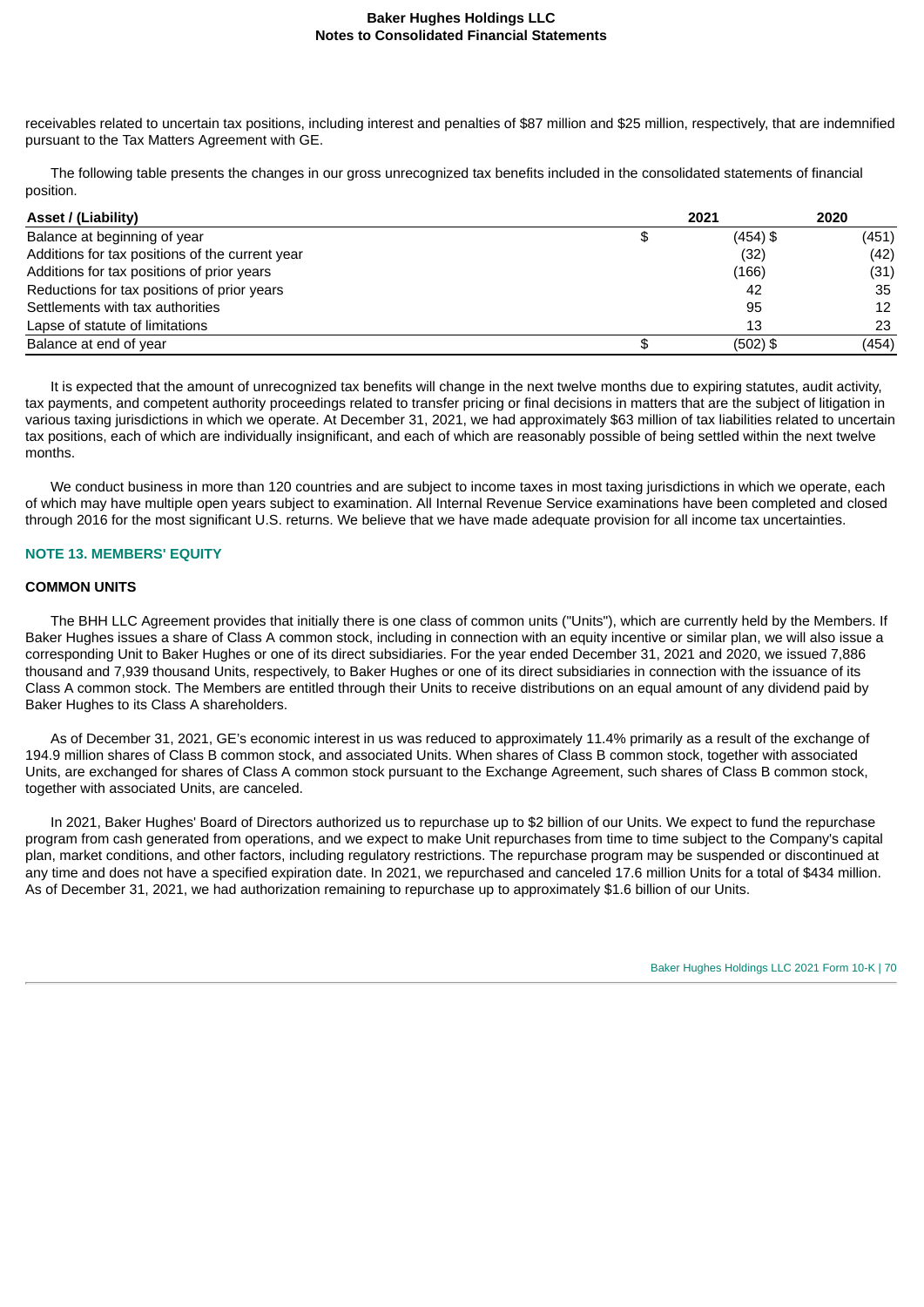The following table presents the changes in the number of Units outstanding (in thousands):

|                                                            |                                                                 | 2021                       |                                                          | 2020                |
|------------------------------------------------------------|-----------------------------------------------------------------|----------------------------|----------------------------------------------------------|---------------------|
|                                                            | <b>Units</b><br><b>Held by</b><br><b>Baker</b><br><b>Hughes</b> | <b>Units</b><br>Held by GE | <b>Units</b><br>Held by<br><b>Baker</b><br><b>Hughes</b> | Units<br>Held by GE |
| Balance at beginning of year                               | 723.999                                                         | 311,433                    | 650.065                                                  | 377.428             |
| Issue of Units to Baker Hughes under equity incentive plan | 7.886                                                           |                            | 7.939                                                    |                     |
| Exchange of Units                                          | 194,885                                                         | (194, 885)                 | 65.995                                                   | (65, 995)           |
| Repurchase and cancellation of Units                       | (17, 628)                                                       |                            |                                                          |                     |
| Balance at end of year                                     | 909.142                                                         | 116.548                    | 723.999                                                  | 311,433             |

# **ACCUMULATED OTHER COMPREHENSIVE LOSS ("AOCL")**

The following table presents the changes in accumulated other comprehensive loss, net of tax:

|                                                                            | <b>Securities</b> | Investment | <b>Foreign Currency</b><br><b>Translation</b><br>Adjustments | Hedges | <b>Cash Flow</b> | <b>Benefit Plans</b> | <b>Accumulated Other</b><br><b>Comprehensive Loss</b> |
|----------------------------------------------------------------------------|-------------------|------------|--------------------------------------------------------------|--------|------------------|----------------------|-------------------------------------------------------|
| Balance at December 31, 2019                                               | \$                | 2          | \$<br>(2, 274)                                               | \$     | 10               | \$<br>(327)          | \$<br>(2,589)                                         |
| Other comprehensive income (loss)<br>before reclassifications              |                   | (2)        | 175                                                          |        | (2)              | (181)                | (10)                                                  |
| Amounts reclassified from accumulated<br>other comprehensive loss          |                   |            |                                                              |        | (4)              | 52                   | 48                                                    |
| Deferred taxes                                                             |                   |            |                                                              |        |                  | 5                    | 6                                                     |
| Other comprehensive income (loss)                                          |                   | (2)        | 175                                                          |        | (5)              | (124)                | 44                                                    |
| Less: Other comprehensive loss<br>attributable to noncontrolling interests |                   |            | (3)                                                          |        |                  |                      | (3)                                                   |
| Balance at December 31, 2020                                               |                   |            | (2,096)                                                      |        | 5                | (451)                | (2, 542)                                              |
| Other comprehensive income (loss)<br>before reclassifications              |                   |            | (344)                                                        |        | (11)             | 135                  | (220)                                                 |
| Amounts reclassified from accumulated<br>other comprehensive loss          |                   |            | 39                                                           |        | (7)              | 38                   | 70                                                    |
| Deferred taxes                                                             |                   |            |                                                              |        |                  | (3)                  | (1)                                                   |
| Other comprehensive income (loss)                                          |                   |            | (305)                                                        |        | (16)             | 170                  | (151)                                                 |
| Less: Other comprehensive loss<br>attributable to noncontrolling interests |                   |            | (2)                                                          |        |                  |                      | (2)                                                   |
| Balance at December 31, 2021                                               | \$                |            | \$<br>(2,398)                                                | \$     | (12)             | \$<br>(281)          | \$<br>(2,691)                                         |

The amounts reclassified from accumulated other comprehensive loss during the years ended December 31, 2021 and 2020 represent (i) gains (losses) reclassified on cash flow hedges when the hedged transaction occurs, (ii) the amortization of net actuarial gain (loss), prior service credit, and curtailments which are included in the computation of net periodic pension cost (see "Note 11. Employee Benefit Plans" for additional details), and (iii) the release of foreign currency translation adjustments for certain restructured product lines (see "Note 18. Restructuring, Impairment and Other" for additional details).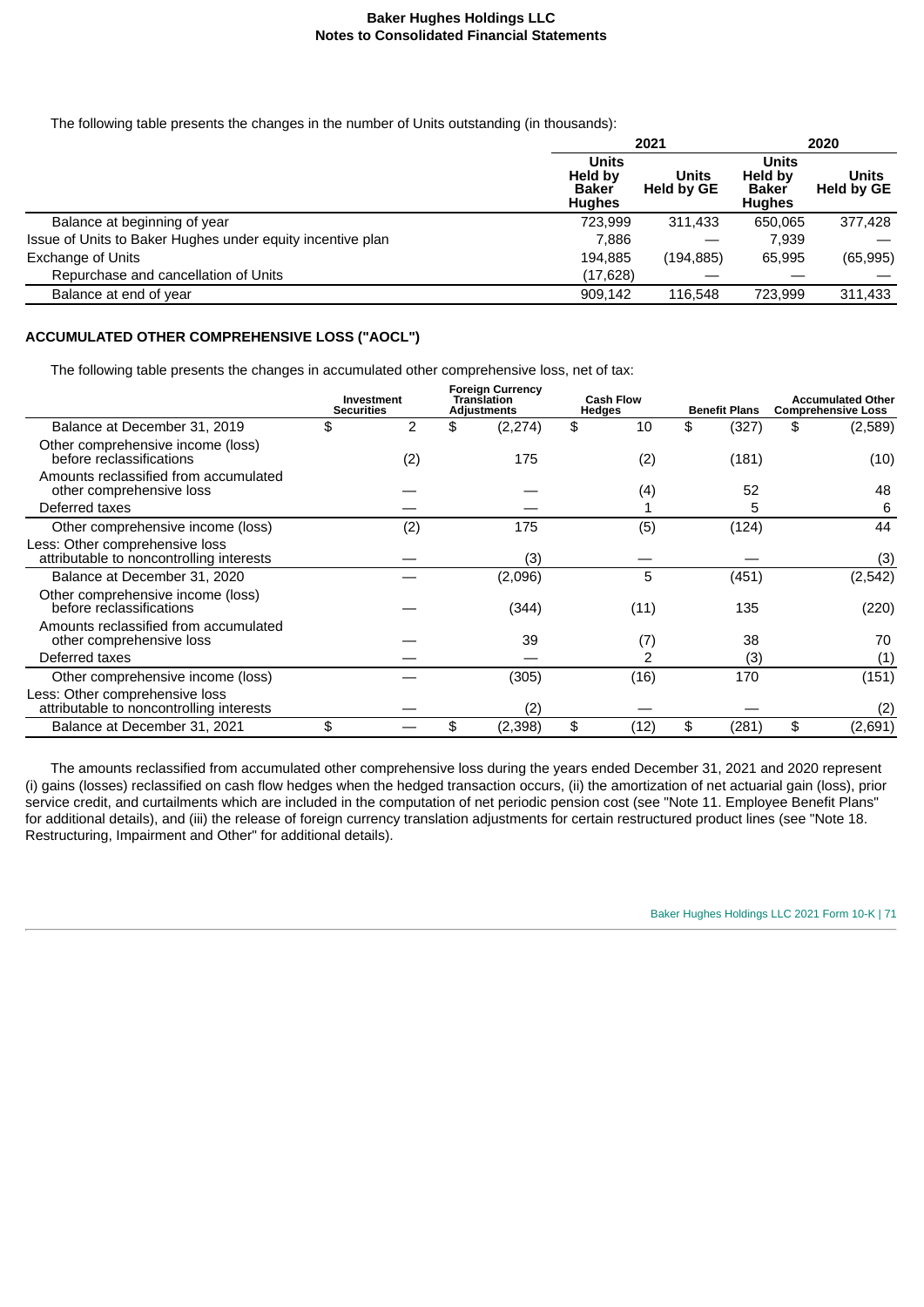#### **NOTE 14. FINANCIAL INSTRUMENTS**

# **RECURRING FAIR VALUE MEASUREMENTS**

|                          | 2021         |           |                                |                              | 2020                    |           |                          |                              |
|--------------------------|--------------|-----------|--------------------------------|------------------------------|-------------------------|-----------|--------------------------|------------------------------|
|                          | Level 1      | Level 2   | Level 3                        | <b>Net</b><br><b>Balance</b> | Level 1                 | Level 2   | Level 3                  | <b>Net</b><br><b>Balance</b> |
| <b>Assets</b>            |              |           |                                |                              |                         |           |                          |                              |
| Derivatives              | \$<br>$-$ \$ | 29S       | — \$                           | $29$ \$                      | $-$ \$                  | $118$ \$  | $-$ \$                   | 118                          |
| Investment securities    | 1,033        |           | 8                              | 1,041                        | 1,502                   |           | 30                       | 1,532                        |
| Total assets             | 1,033        | 29        | 8                              | 1,070                        | 1,502                   | 118       | 30                       | 1,650                        |
| <b>Liabilities</b>       |              |           |                                |                              |                         |           |                          |                              |
| <b>Derivatives</b>       | __           | (49)      | __                             | (49)                         |                         | (52)      |                          | (52)                         |
| <b>Total liabilities</b> | \$<br>$-$ \$ | $(49)$ \$ | \$<br>$\overline{\phantom{m}}$ | $(49)$ \$                    | \$<br>$\hspace{0.05cm}$ | $(52)$ \$ | -\$<br>$\hspace{0.05cm}$ | (52)                         |

Our assets and liabilities measured at fair value on a recurring basis consists of derivative instruments and investment securities.

There were no transfers between Level 1, 2 and 3 during 2021.

The following table provides a reconciliation of recurring Level 3 fair value measurements for investment securities:

|                                                                  | 2021 | 2020  |
|------------------------------------------------------------------|------|-------|
| Balance at beginning of year                                     | 30   | 259   |
| <b>Purchases</b>                                                 |      | 12    |
| Proceeds at maturity                                             | (22) | (239) |
| Unrealized gains (losses) recognized in other comprehensive loss |      | (2)   |
| Balance at end of year                                           |      | 30    |

The most significant unobservable input used in the valuation of our Level 3 instruments is the discount rate. Discount rates are determined based on inputs that market participants would use when pricing investments, including credit and liquidity risk. An increase in the discount rate would result in a decrease in the fair value of our investment securities. There are no unrealized gains or losses recognized in the consolidated statement of income (loss) on account of any Level 3 instrument still held at the reporting date.

|                              |        | 2021                  |                                     |                                      |                                | 2020                   |                                     |                                      |                                |
|------------------------------|--------|-----------------------|-------------------------------------|--------------------------------------|--------------------------------|------------------------|-------------------------------------|--------------------------------------|--------------------------------|
|                              |        | <b>Amortized Cost</b> | Gross<br><b>Unrealized</b><br>Gains | <b>Gross</b><br>Unrealized<br>Losses | <b>Estimated Fair</b><br>Value | <b>Amortized Cost</b>  | Gross<br><b>Unrealized</b><br>Gains | Gross<br><b>Unrealized</b><br>Losses | <b>Estimated Fair</b><br>Value |
| Investment securities        |        |                       |                                     |                                      |                                |                        |                                     |                                      |                                |
| Non-U.S. debt securities (1) | œ<br>J | 8\$                   | $\hspace{0.05cm}$                   | -S<br>—                              | ъ                              | 30 <sup>5</sup><br>8\$ | —                                   | ъ                                    | 30<br>-SG                      |
| Equity securities (2)        |        | 579                   | 455                                 | ′1                                   | 1.033                          | 76                     | 1.431                               | (5)                                  | 1,502                          |
| Total                        | ۰υ     | 587 \$                | 455 \$                              | (1) \$                               | $1,041$ \$                     | 106 \$                 | $1,431$ \$                          | $(5)$ \$                             | 1,532                          |

All of our investment securities are classified as available for sale instruments. Non-U.S. debt securities mature within one year. (1)

Gains (losses) recorded to earnings related to these securities were \$(843) million, \$1.4 billion and \$2 million for the years ended December 31, 2021, 2020, and 2019, respectively. (2)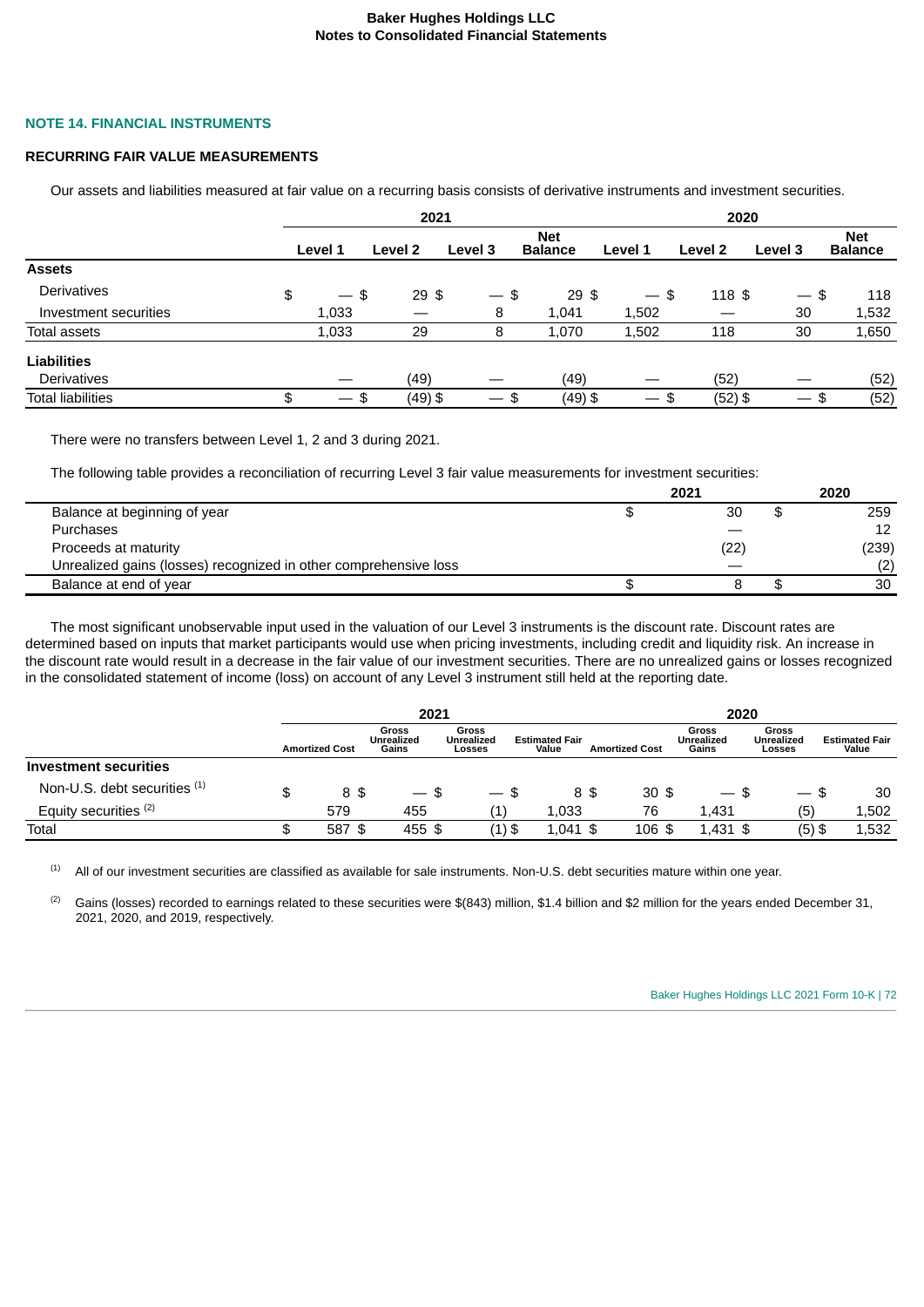As of December 31, 2021, our equity securities with readily determinable fair values are comprised primarily of our investment in C3.ai, Inc. ("C3 AI") of \$270 million and ADNOC Drilling of \$741 million. As of December 31, 2020, our equity securities with readily determinable fair values are comprised primarily of our investment in C3 AI of \$1,500 million. We measured our investments to fair value based on quoted prices in active markets.

During 2021, we sold approximately 2.2 million of our C3 AI shares and received proceeds of \$145 million. At December 31, 2021, our investment in C3 AI consists of 8,650,476 shares. For the year ended December 31, 2021 and 2020, we recorded a loss of \$1,085 million and a gain of \$1,417 million, respectively, from the net change in fair value of our investment in C3 AI, which is reported in "Other nonoperating income (loss), net" in our consolidated statements of income (loss). See "Note 16. Related Party Transactions" for further details on our agreements with C3 AI.

Our original investment in ADNOC Drilling from 2018 consists of a five percent investment, or \$500 million, and did not have a recurring readily determinable fair value until October 4, 2021 when ADNOC Drilling became publicly traded, at which point the investment was transferred to investment securities with a readily determinable fair value. At December 31, 2021, our investment in ADNOC Drilling consists of 800,000,000 shares. For the year ended December 31, 2021, we recorded a gain of \$241 million from the net change in fair value of our investment in ADNOC Drilling, which is reported in "Other non-operating income (loss), net" in our consolidated statements of income (loss).

As of December 31, 2021 and 2020, \$1,041 million and \$1,514 million of total investment securities are recorded in "All other current assets" and nil and \$18 million are recorded in "All other assets" of the consolidated statements of financial position, respectively.

# **FAIR VALUE DISCLOSURE OF FINANCIAL INSTRUMENTS**

Our financial instruments include cash and equivalents, current receivables, investments, accounts payable, short and long-term debt, and derivative financial instruments. Except for long-term debt, the estimated fair value of these financial instruments at December 31, 2021 and 2020 approximates their carrying value as reflected in our consolidated financial statements. For further information on the fair value of our debt, see "Note 10. Borrowings."

# **DERIVATIVES AND HEDGING**

We use derivatives to manage our risks and do not use derivatives for speculation. The table below summarizes the fair value of all derivatives, including hedging instruments and embedded derivatives.

|                                         |               | 2021            |                     | 2020          |               |
|-----------------------------------------|---------------|-----------------|---------------------|---------------|---------------|
|                                         | <b>Assets</b> |                 | <b>Liabilities)</b> | <b>Assets</b> | (Liabilities) |
| Derivatives accounted for as hedges     |               |                 |                     |               |               |
| Currency exchange contracts             |               | $-$ \$          | $(3)$ \$            | 5\$           |               |
| Interest rate swap contracts            |               |                 | (10)                |               |               |
| Derivatives not accounted for as hedges |               |                 |                     |               |               |
| Currency exchange contracts and other   |               | 29              | (36)                | 113           | (52)          |
| <b>Total derivatives</b>                |               | 29 <sup>5</sup> | (49) \$             | 118 \$        | (52)          |

Derivatives are classified in the consolidated statements of financial position depending on their respective maturity date. As of December 31, 2021 and 2020, \$28 million and \$115 million of derivative assets are recorded in "All other current assets" and \$1 million and \$3 million are recorded in "All other assets" of the consolidated statements of financial position, respectively. As of December 31, 2021 and 2020, \$39 million and \$48 million of derivative liabilities are recorded in "All other current liabilities" and \$10 million and \$4 million are recorded in "All other liabilities" of the consolidated statements of financial position, respectively.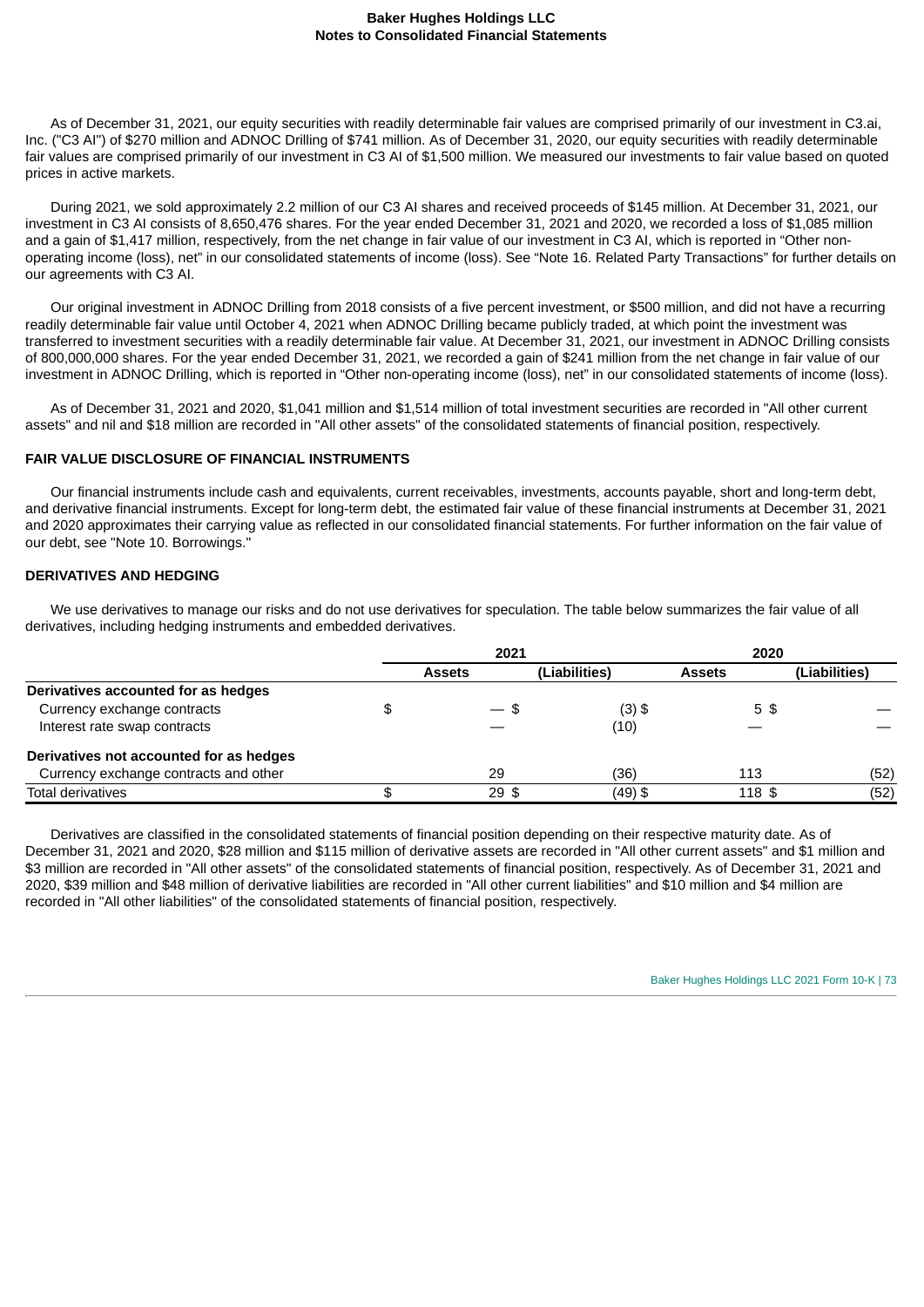# **FORMS OF HEDGING**

# **Cash flow hedges**

We use cash flow hedging primarily to reduce or eliminate the effects of foreign exchange rate changes on purchase and sale contracts. Accordingly, the vast majority of our derivative activity in this category consists of currency exchange contracts. Changes in the fair value of cash flow hedges are recorded in a separate component of equity (referred to as "Accumulated Other Comprehensive Income", or "AOCI") and are recorded in earnings in the period in which the hedged transaction occurs. See "Note 13. Members' Equity" for further information on activity in AOCI for cash flow hedges. The maximum term of cash flow hedges that hedge forecasted transactions was one year at December 31, 2021 and 2020.

#### **Fair Value Hedges**

All of our long-term debt is comprised of fixed rate instruments. We are subject to interest rate risk on our debt portfolio and may use interest rate swaps to manage the economic effect of fixed rate obligations associated with certain debt. Under these arrangements, we agree to exchange, at specified intervals, the difference between fixed and floating interest amounts calculated by reference to an agreedupon notional principal amount.

As of December 31, 2021, we had interest rate swaps with a notional amount of \$500 million that converted a portion of our \$1,350 million aggregate principal amount of 3.337% fixed rate Senior Notes due 2027 into a floating rate instrument with an interest rate based on a LIBOR index as a hedge of its exposure to changes in fair value that are attributable to interest rate risk. We concluded that the interest rate swap met the criteria necessary to qualify for the short-cut method of hedge accounting, and as such, an assumption is made that the change in the fair value of the hedged debt, due to changes in the benchmark rate, exactly offsets the change in the fair value of the interest rate swaps. Therefore, the derivative is considered to be effective at achieving offsetting changes in the fair value of the hedged liability, and no ineffectiveness is recognized. The mark-to-market of this fair value hedge is recorded as gains or losses in interest expense and is equally offset by the gain or loss of the underlying debt instrument, which also is recorded in interest expense.

#### **Economic Hedges**

These derivatives are not designated as hedges from an accounting standpoint (and therefore we do not apply hedge accounting to the relationship) but otherwise serve the same economic purpose as other hedging arrangements. Economic hedges are marked to fair value through earnings each period.

The following table summarizes the gains (losses) from derivatives not designated as hedges in the consolidated statements of income (loss):

#### **Derivatives not designated as hedging**

| Penvanves not acorginated as neaghly<br><b>instruments</b> | Consolidated statement of income caption |   | 2021     | 2020   | 2019 |
|------------------------------------------------------------|------------------------------------------|---|----------|--------|------|
| Currency exchange contracts (1)                            | Cost of goods sold                       |   | $(9)$ \$ | 59 \$  | (13) |
| Currency exchange contracts                                | Cost of services sold                    |   |          | 62     | (15) |
| Commodity derivatives                                      | Cost of goods sold                       |   |          |        |      |
| Other derivatives                                          | Other non-operating income (loss), net   |   |          |        |      |
| Total $(2)$                                                |                                          | S | (3) \$   | 131 \$ | (24) |

Excludes gains of \$7 million and losses of \$14 million and \$7 million on embedded derivatives for the years ended December 31, 2021, 2020 and 2019, respectively, as embedded derivatives are not considered to be hedging instruments in our economic hedges. (1)

The effect on earnings of derivatives not designated as hedges is substantially offset by the change in fair value of the economically hedged items in the current and future periods. (2)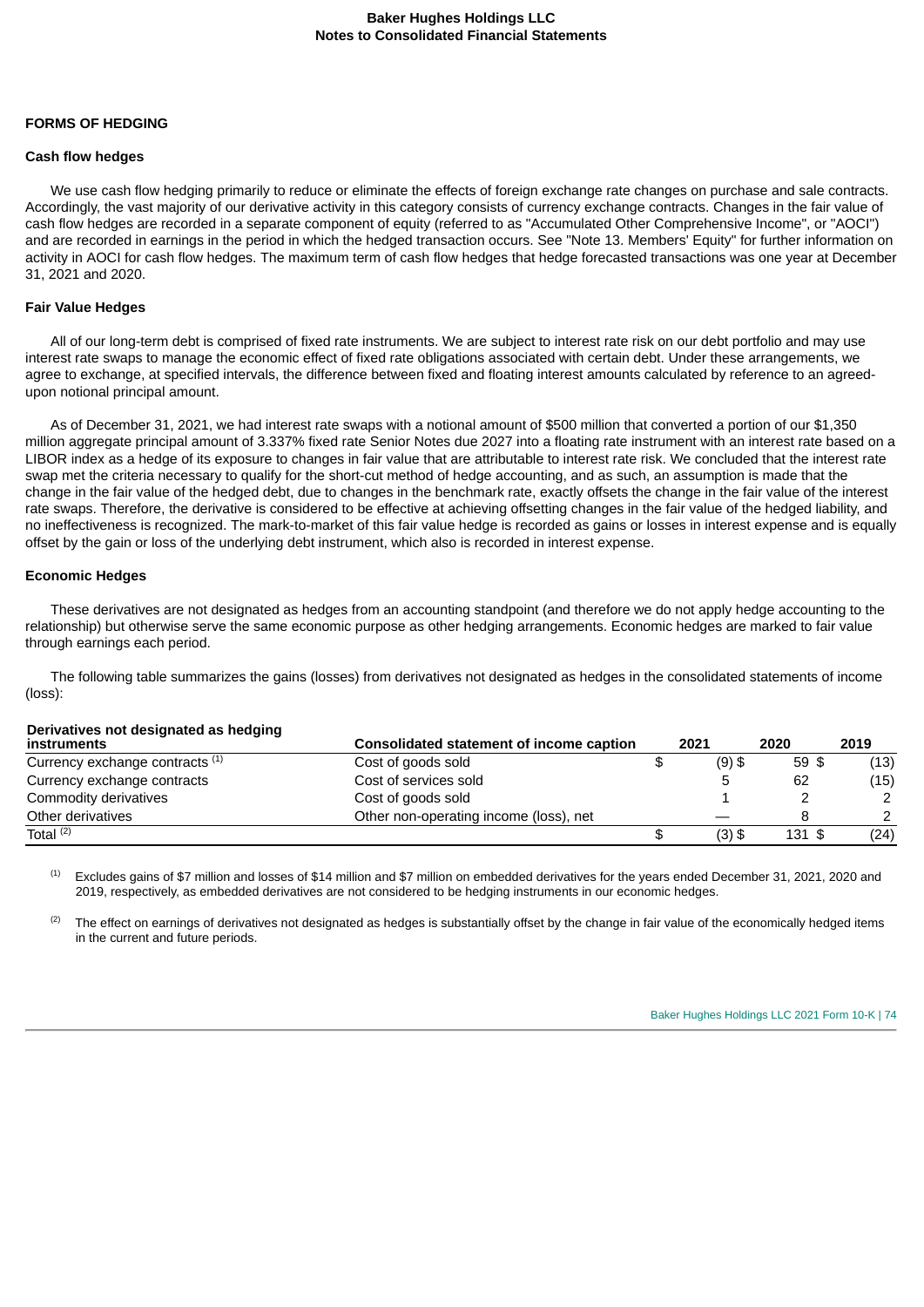#### **NOTIONAL AMOUNT OF DERIVATIVES**

The notional amount of a derivative is the number of units of the underlying. A substantial majority of the outstanding notional amount of \$3.9 billion and \$7.0 billion at December 31, 2021 and 2020, respectively, is related to hedges of anticipated sales and purchases in foreign currency, commodity purchases, changes in interest rates, and contractual terms in contracts that are considered embedded derivatives and for intercompany borrowings in foreign currencies. We generally disclose derivative notional amounts on a gross basis to indicate the total counterparty risk. Where we have gross purchase and sale derivative contracts for a particular currency, we look to execute these contracts with the same counterparty to reduce our exposure. The notional amount of these derivative instruments do not generally represent cash amounts exchanged by us and the counterparties, but rather the nominal amount upon which changes in the value of the derivatives are measured.

#### **COUNTERPARTY CREDIT RISK**

Fair values of our derivatives can change significantly from period to period based on, among other factors, market movements and changes in our positions. We manage counterparty credit risk (the risk that counterparties will default and not make payments to us according to the terms of our agreements) on an individual counterparty basis.

#### **OTHER EQUITY INVESTMENTS**

As of December 31, 2021 and 2020, the carrying amount of equity securities without readily determinable fair values was \$56 million and \$554 million, respectively. These investments are recorded in "All other assets" of the consolidated statements of financial position. Our balance as of December 31, 2020 included \$500 million related to our five percent investment in ADNOC Drilling.

#### **NOTE 15. SEGMENT INFORMATION**

Our reportable segments, which are the same as our operating segments, are organized based on the nature of markets and customers. We report our operating results through our four operating segments that consist of similar products and services within each segment. Our operating results are reviewed regularly by the chief operating decision maker, who is our Chief Executive Officer, in deciding how to allocate resources and assess performance. These products and services operate across upstream oil and gas and broader energy and industrial markets.

# **OILFIELD SERVICES**

Oilfield Services provides discrete products and services, as well as integrated well services for onshore and offshore operations across the lifecycle of a well, ranging from drilling, evaluation, completion, production and intervention. Products and services include drilling services, including directional drilling, measurement while drilling & logging while drilling, diamond and tri-cone drill bits, drilling and completions fluids, wireline services, downhole completion tools and systems, wellbore intervention tools and services, pressure pumping, oilfield and industrial chemicals and artificial lift technologies, including electrical submersible pumps and surface pumping systems.

#### **OILFIELD EQUIPMENT**

Oilfield Equipment provides a broad portfolio of products and services required to facilitate the safe and reliable control and flow of hydrocarbons from the wellhead to the production facilities. The Oilfield Equipment portfolio has solutions for the subsea, offshore surface, and onshore operating environments. Products and services include subsea and surface wellheads, pressure control and production systems and services, flexible pipe systems for offshore and onshore applications, and life-of-field solutions including well intervention and decommissioning solutions, covering the entire life cycle of a field.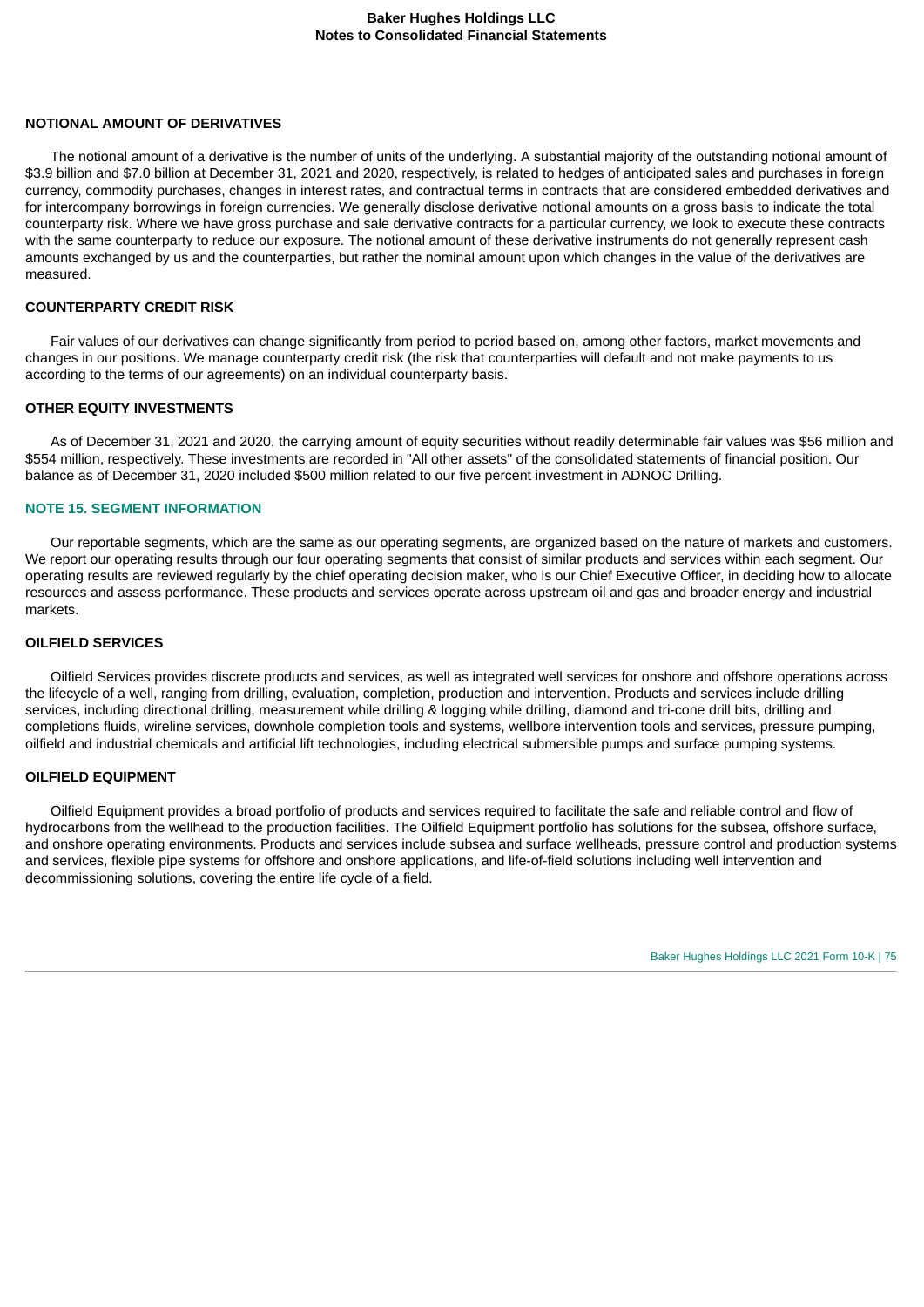#### **TURBOMACHINERY & PROCESS SOLUTIONS**

Turbomachinery & Process Solutions provides technology solutions and services for mechanical-drive, compression and powergeneration applications across the energy industry, including oil and gas, liquefied natural gas ("LNG") operations, downstream refining and petrochemical segments, as well as lower carbon solutions to broader energy and industrial sectors. The Turbomachinery & Process Solutions portfolio includes drivers (aero-derivative gas turbines, heavy-duty gas turbines and synchronous and induction electric motors), compressors (centrifugal and axial, direct drive high speed, integrated, subsea compressors, turbo expanders and reciprocating), turnkey solutions (industrial modules and waste heat recovery), pumps, valves, and compressed natural gas ("CNG") and small-scale LNG solutions.

#### **DIGITAL SOLUTIONS**

Digital Solutions provides equipment, software, and services for a wide range of industries, including oil and gas, power generation, aerospace, metals, and transportation. The offerings include a number of products and solutions that provide industrial asset management capabilities, including sensor-based process measurement, machine health and condition monitoring, asset strategy and management, control systems, as well as non-destructive testing and inspection, and pipeline integrity solutions.

#### **SEGMENT RESULTS**

Segment revenue and profit are determined based on the internal performance measures used by the Company to assess the performance of each segment in a financial period. Summarized financial information is shown in the following tables. Consistent accounting policies have been applied by all segments within the Company, for all reporting periods.

| <b>Segment revenue</b>             | 2021              | 2020      | 2019   |
|------------------------------------|-------------------|-----------|--------|
| Oilfield Services                  | \$<br>$9.542$ \$  | 10,140 \$ | 12,889 |
| Oilfield Equipment                 | 2.486             | 2,844     | 2,921  |
| Turbomachinery & Process Solutions | 6.417             | 5,705     | 5,536  |
| <b>Digital Solutions</b>           | 2.057             | 2.015     | 2,492  |
| Total                              | \$<br>$20.502$ \$ | 20,705 \$ | 23.838 |

The performance of our operating segments is evaluated based on segment operating income (loss), which is defined as income (loss) before income taxes before the following: net interest expense, net other non-operating income (loss), corporate expenses, restructuring, impairment and other charges, inventory impairments, separation related costs, goodwill impairment and certain gains and losses not allocated to the operating segments.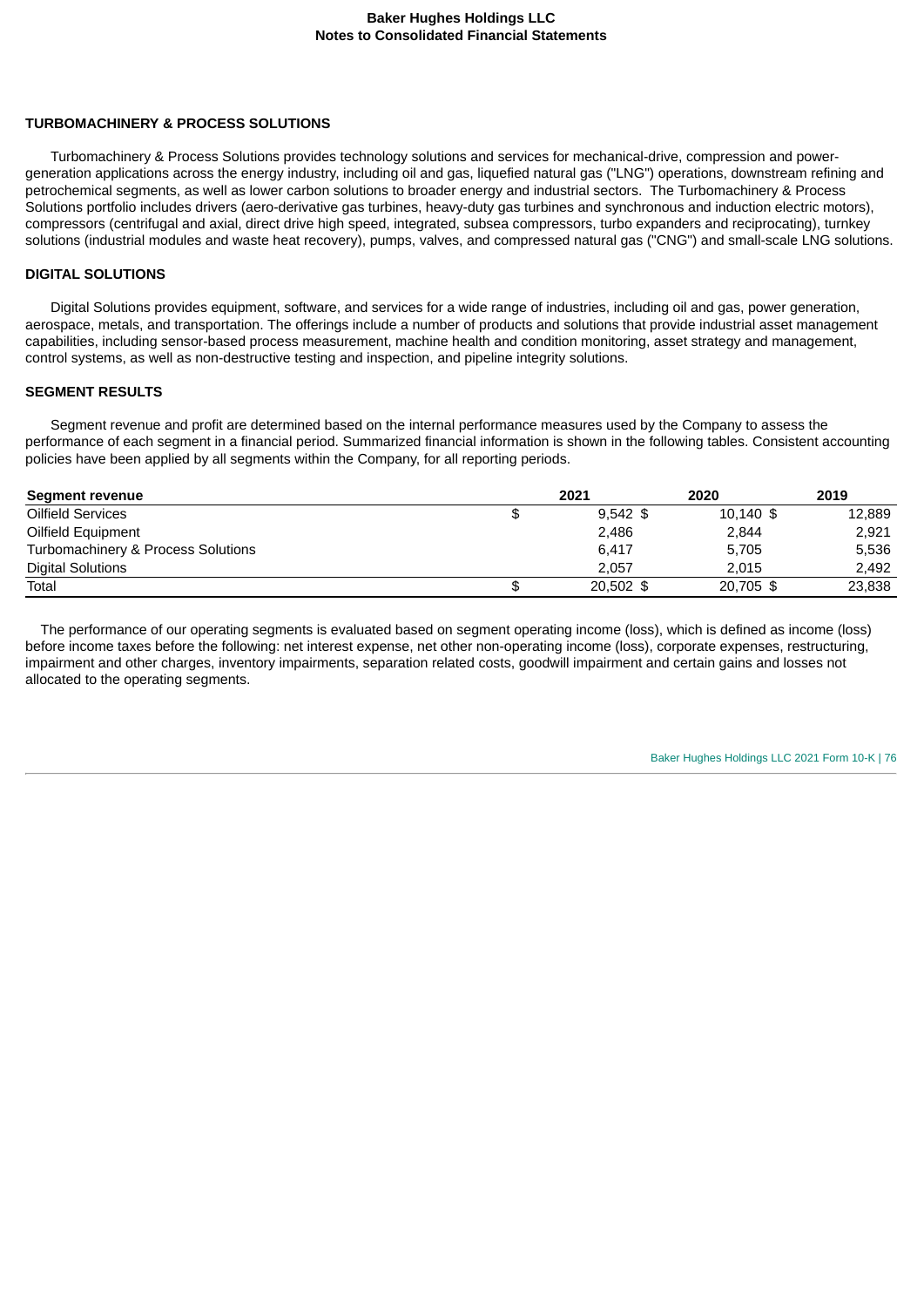| Segment income (loss) before income taxes | 2021         | 2020           | 2019  |
|-------------------------------------------|--------------|----------------|-------|
| <b>Oilfield Services</b>                  | \$<br>761 \$ | 487 \$         | 917   |
| Oilfield Equipment                        | 69           | 19             | 55    |
| Turbomachinery & Process Solutions        | 1,050        | 805            | 719   |
| <b>Digital Solutions</b>                  | 126          | 193            | 343   |
| Total segment                             | 2,006        | 1,504          | 2,035 |
| Corporate                                 | (429)        | (464)          | (433) |
| Inventory impairment (1)                  |              | (246)          |       |
| Goodwill impairment                       |              | (14, 717)      |       |
| Restructuring, impairment and other       | (209)        | (1,866)        | (342) |
| Separation related                        | (60)         | (134)          | (184) |
| Other non-operating income (loss), net    | (583)        | 1,040          | (84)  |
| Interest expense, net                     | (299)        | (264)          | (237) |
| Income (loss) before income taxes         | \$<br>428 \$ | $(15, 146)$ \$ | 753   |

Charges for inventory impairments are predominantly reported in the "Cost of goods sold" caption of the consolidated statements of income (loss). (1)

The following table presents total assets by segment at December 31:

| <b>Segment assets</b>                     | 2021        | 2020   |
|-------------------------------------------|-------------|--------|
| Oilfield Services                         | $15,215$ \$ | 15,244 |
| Oilfield Equipment                        | 2,616       | 3,344  |
| Turbomachinery & Process Solutions        | 7.692       | 8,951  |
| <b>Digital Solutions</b>                  | 3.897       | 3.948  |
| Total segment                             | 29,420      | 31,487 |
| Corporate and eliminations <sup>(1)</sup> | 5.866       | 6.442  |
| Total                                     | $35,286$ \$ | 37.929 |

The assets in Corporate and eliminations consist primarily of cash, the Baker Hughes trade name, our investment in C3 AI, certain facilities, and certain other noncurrent assets. It also includes adjustments to eliminate intercompany investments and receivables reflected within the total assets of each of our reportable segments. (1)

The following table presents depreciation and amortization by segment:

| Segment depreciation and amortization | 2021       | 2020     | 2019  |
|---------------------------------------|------------|----------|-------|
| Oilfield Services                     | 771 \$     | $926$ \$ | 985   |
| Oilfield Equipment                    | 103        | 146      | 175   |
| Turbomachinery & Process Solutions    | 120        | 118      | 116   |
| <b>Digital Solutions</b>              | 88         | 98       | 103   |
| <b>Total Segment</b>                  | 1,082      | 1,288    | 1,379 |
| Corporate                             | 23         | 29       | 39    |
| Total                                 | $1,105$ \$ | 1,317 \$ | 1,418 |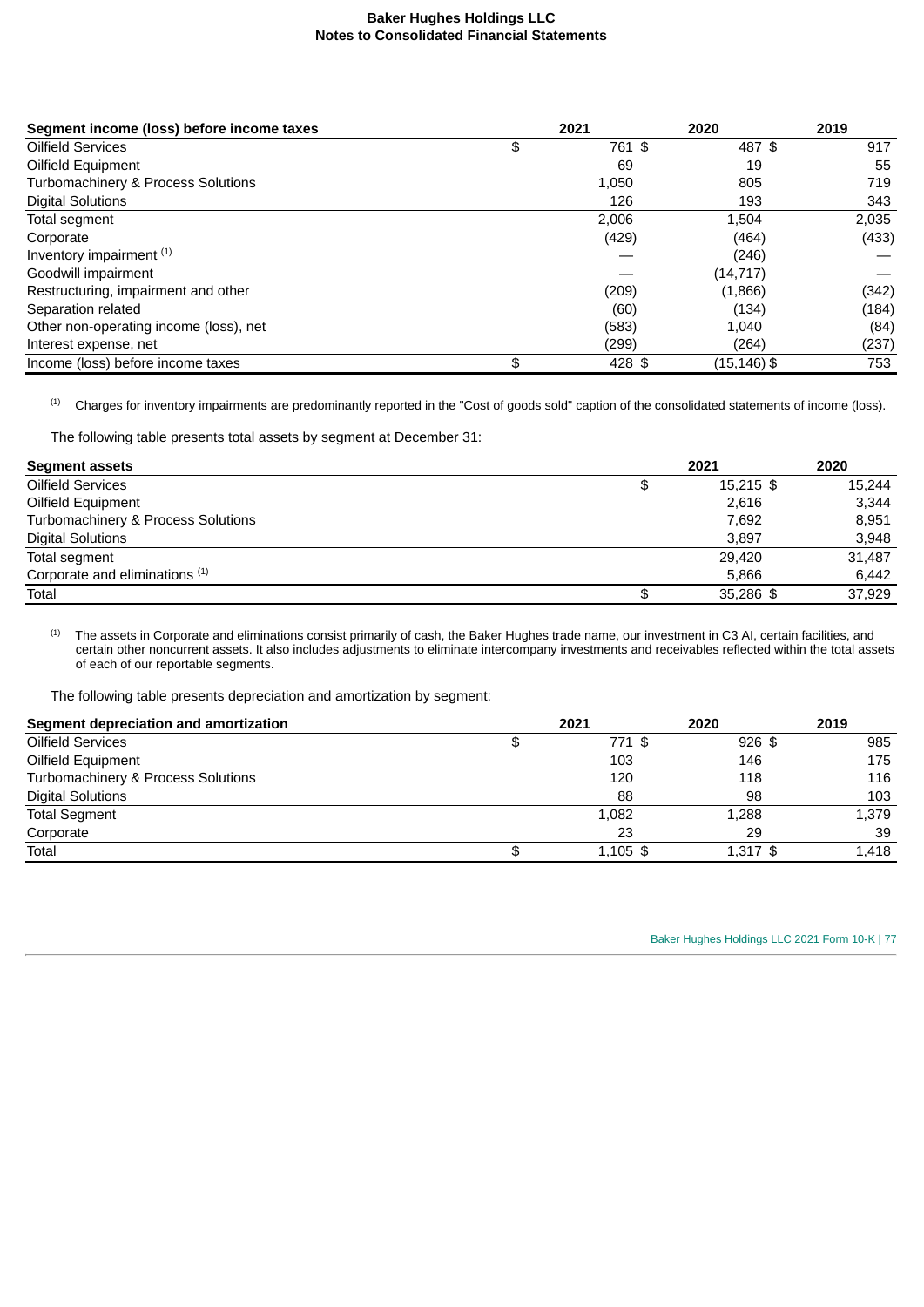The following table presents capital expenditures by segment:

| Segment capital expenditures       | 2021   | 2020     | 2019  |
|------------------------------------|--------|----------|-------|
| Oilfield Services                  | 590 \$ | 669 \$   | 926   |
| Oilfield Equipment                 | 69     | 74       | 120   |
| Turbomachinery & Process Solutions | 126    | 137      | 118   |
| <b>Digital Solutions</b>           | 56     | 59       | 56    |
| <b>Total Segment</b>               | 841    | 939      | 1,220 |
| Corporate                          | 15     | 35       | 20    |
| Total                              | 856 \$ | $974$ \$ | 1,240 |

The following table presents net property, plant and equipment by its geographic location at December 31:

| Property, plant and equipment - net | 2021                      | 2020        | 2019  |
|-------------------------------------|---------------------------|-------------|-------|
| U.S.                                | $1,651$ $\degree$<br>- \$ | 2,007<br>\$ | 2,594 |
| Non-U.S.                            | 3.226                     | 3,351       | 3,646 |
| Total                               | 4.877<br>\$               | $5,358$ \$  | 6,240 |

# **NOTE 16. RELATED PARTY TRANSACTIONS**

# **RELATED PARTY TRANSACTIONS WITH GE**

Our most significant related party transactions are transactions that we have entered into with our Members and their affiliates. We have continuing involvement with GE primarily through their remaining interest in us, ongoing purchases and sales of products and services, transition services that they provide, as well as an aeroderivative joint venture ("Aero JV") we formed with GE in 2019. We also enter into certain transactions with Baker Hughes as provided in the BHH LLC Agreement. During the fourth quarter of 2021, GE's voting power of Baker Hughes' outstanding common stock, which includes both Class A and B common stock, fell below 20%, which terminated GE's right to designate one person for nomination to Baker Hughes' Board of Directors. The Conflicts Committee waived the obligation of the GE designee serving on Baker Hughes' Board of Directors to deliver his resignation and such designee will therefore continue as a member of the Board of Directors but not as a designee of GE. At December 31, 2021, GE's economic interest in us through their ownership of Class B common stock and associated LLC Units was 11.4%.

The Aero JV is jointly controlled by GE and us, and therefore, we do not consolidate the JV. We had purchases with GE and its affiliates, including the Aero JV, of \$1,319 million, \$1,446 million and \$1,498 million during the years ended December 31, 2021, 2020 and 2019, respectively. In addition, we sold products and services to GE and its affiliates for \$191 million, \$216 million and \$337 million during the years ended December 31, 2021, 2020 and 2019, respectively.

The Company has \$278 million and \$356 million of accounts payable and \$481 million and \$429 million of current receivables at December 31, 2021 and 2020, respectively, for goods and services provided by, or to, GE in the ordinary course of business, and includes amounts owed to, or from, GE for certain tax matters indemnified pursuant to the Tax Matters Agreement. Additionally, the Company has \$67 million and \$78 million of current receivables at December 31, 2021 and 2020, respectively, from Baker Hughes.

We had a promissory note with GE that represented certain cash that we were holding on GE's behalf due to the restricted nature of the cash. During 2021, the promissory note was repaid in full. As of December 31, 2020, of the \$45 million due to GE, \$44 million was held in the form of cash and \$1 million was held in the form of investment securities. A corresponding liability was reported in short-term debt in the consolidated statements of financial position.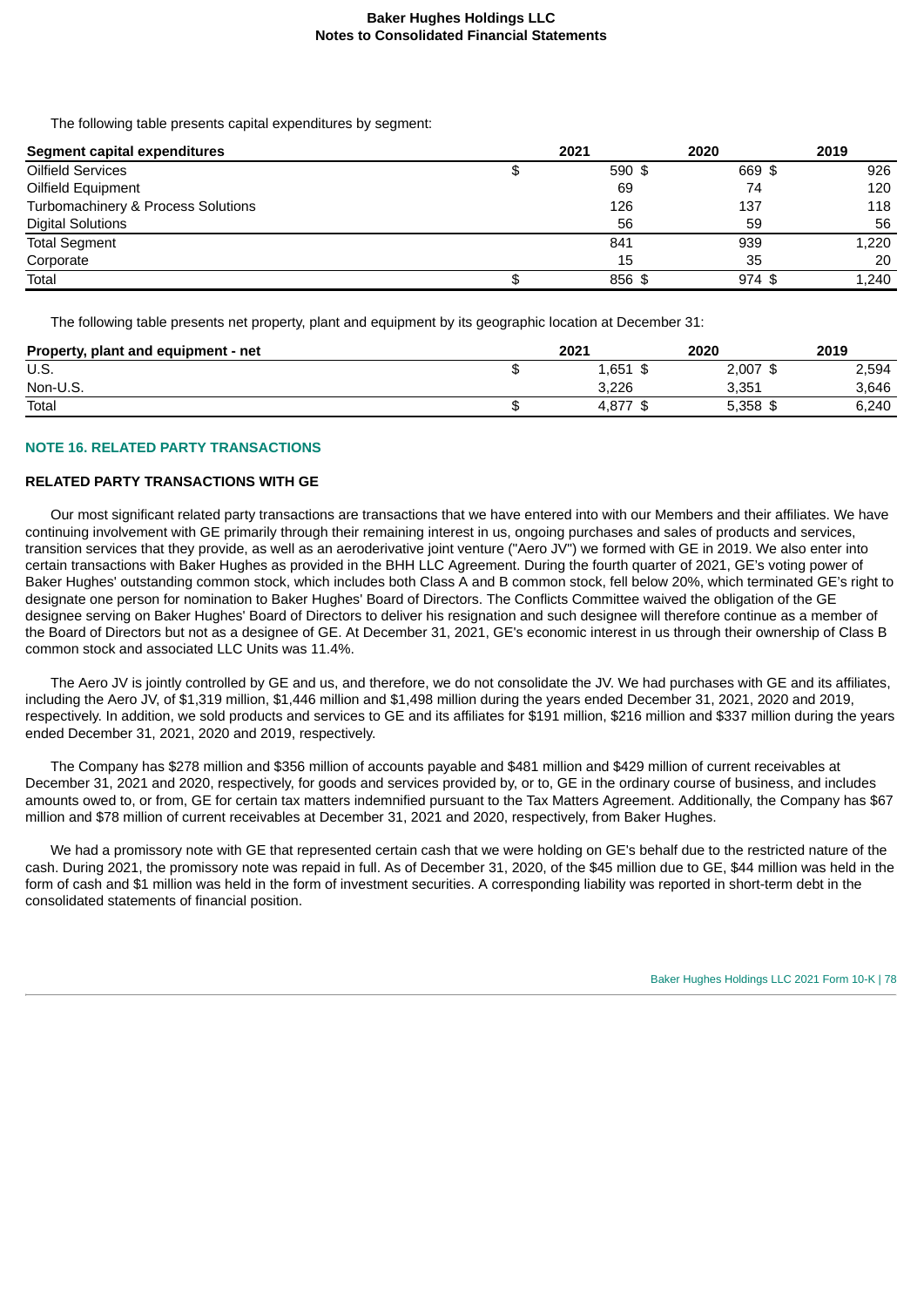#### **RELATED PARTY TRANSACTIONS WITH C3 AI**

The Company has agreements with C3 AI under which, among other things, we received a subscription (which we refer to below as "direct subscription fees") to use certain C3 AI offerings for internal use and the development of applications on the C3 AI Suite, as well as the right to resell C3 AI offerings worldwide on an exclusive basis in the oil and gas market and, with C3 AI's prior consent, non-exclusively in other markets, in each case subject to certain exceptions and conditions. The Company and C3 AI revised these agreements in October 2021. As part of these revisions, the Company and C3 AI agreed to extend the term by an additional year with an expiration date of April 30, 2025, and to modify the amount of the Company's revenue commitments to \$85 million in 2023, \$110 million in 2024, and \$125 million in 2025, which includes the Company's direct subscription fees. These annual commitments will be reduced by any revenue that we generate from certain customers. We have exceeded the annual minimum revenue commitments for each of C3 AI's fiscal years through 2022. Lorenzo Simonelli, Chief Executive Officer of Baker Hughes, served as a member of the board of directors of C3 AI until December 17, 2021. See "Note 14. Financial Instruments" for further discussion of our investment in C3 AI.

#### **NOTE 17. COMMITMENTS AND CONTINGENCIES**

#### **LITIGATION**

We are subject to legal proceedings arising in the ordinary course of our business. Because legal proceedings are inherently uncertain, we are unable to predict the ultimate outcome of such matters. We record a liability for those contingencies where the incurrence of a loss is probable and the amount can be reasonably estimated. Based on the opinion of management, we do not expect the ultimate outcome of currently pending legal proceedings to have a material adverse effect on our results of operations, financial position or cash flows. However, there can be no assurance as to the ultimate outcome of these matters.

In January 2013, INEOS and Naphtachimie initiated expertise proceedings in Aix-en-Provence, France arising out of a fire at a chemical plant owned by INEOS in Lavera, France, which resulted in a 15-day plant shutdown and destruction of a steam turbine, which was part of a compressor train owned by Naphtachimie. The most recent quantification of the alleged damages is €250 million. Two of the Company's subsidiaries (and 17 other companies) were notified to participate in the proceedings. The proceedings are ongoing, and at this time, there is no indication that the Company's subsidiaries were involved in the incident. Although the outcome of the claims remains uncertain, our insurer has accepted coverage and is defending the Company in the expertise proceeding.

On July 31, 2018, International Engineering & Construction S.A. ("IEC") initiated arbitration proceedings in New York administered by the International Center for Dispute Resolution ("ICDR") against the Company and its subsidiaries arising out of a series of sales and service contracts entered between IEC and the Company's subsidiaries for the sale and installation of LNG plants and related power generation equipment in Nigeria ("Contracts"). Prior to the filing of the IEC Arbitration, the Company's subsidiaries made demands for payment due under the Contracts. On August 15, 2018, the Company's subsidiaries initiated a separate demand for ICDR arbitration against IEC for claims of additional costs and amounts due under the Contracts. On October 10, 2018, IEC filed a Petition to Compel Arbitration in the United States District Court for the Southern District of New York against the Company seeking to compel non-signatory Baker Hughes entities to participate in the arbitration filed by IEC. The complaint is captioned International Engineering & Construction S.A. et al. v. Baker Hughes, a GE company, LLC, et al. No. 18-cv-09241 ("S.D.N.Y 2018"); this action was dismissed by the Court on August 13, 2019. In the arbitration, IEC alleges breach of contract and other claims against the Company and its subsidiaries and seeks recovery of alleged compensatory damages, in addition to reasonable attorneys' fees, expenses and arbitration costs. On March 15, 2019, IEC amended its request for arbitration to alleged damages of \$591 million of lost profits plus unspecified additional costs based on alleged non-performance of the contracts in dispute. The arbitration hearing was held from December 9, 2019 to December 20, 2019. On March 3, 2020, IEC amended their damages claim to \$700 million of alleged loss cash flow or, in the alternative, \$244.9 million of lost profits and various costs based on alleged non-performance of the contracts in dispute, and in addition \$4.8 million of liquidated damages, \$58.6 million in take-or-pay costs of feed gas, and unspecified additional costs of rectification and take-or-pay future obligations, plus unspecified interest and attorneys' fees. On May 3, 2020, the arbitration panel dismissed IEC's request for take-or-pay damages. On May 29, 2020, IEC quantified their claim for legal fees at \$14.2 million and reduced their alternative claim from \$244.9 million to approximately \$235 million. The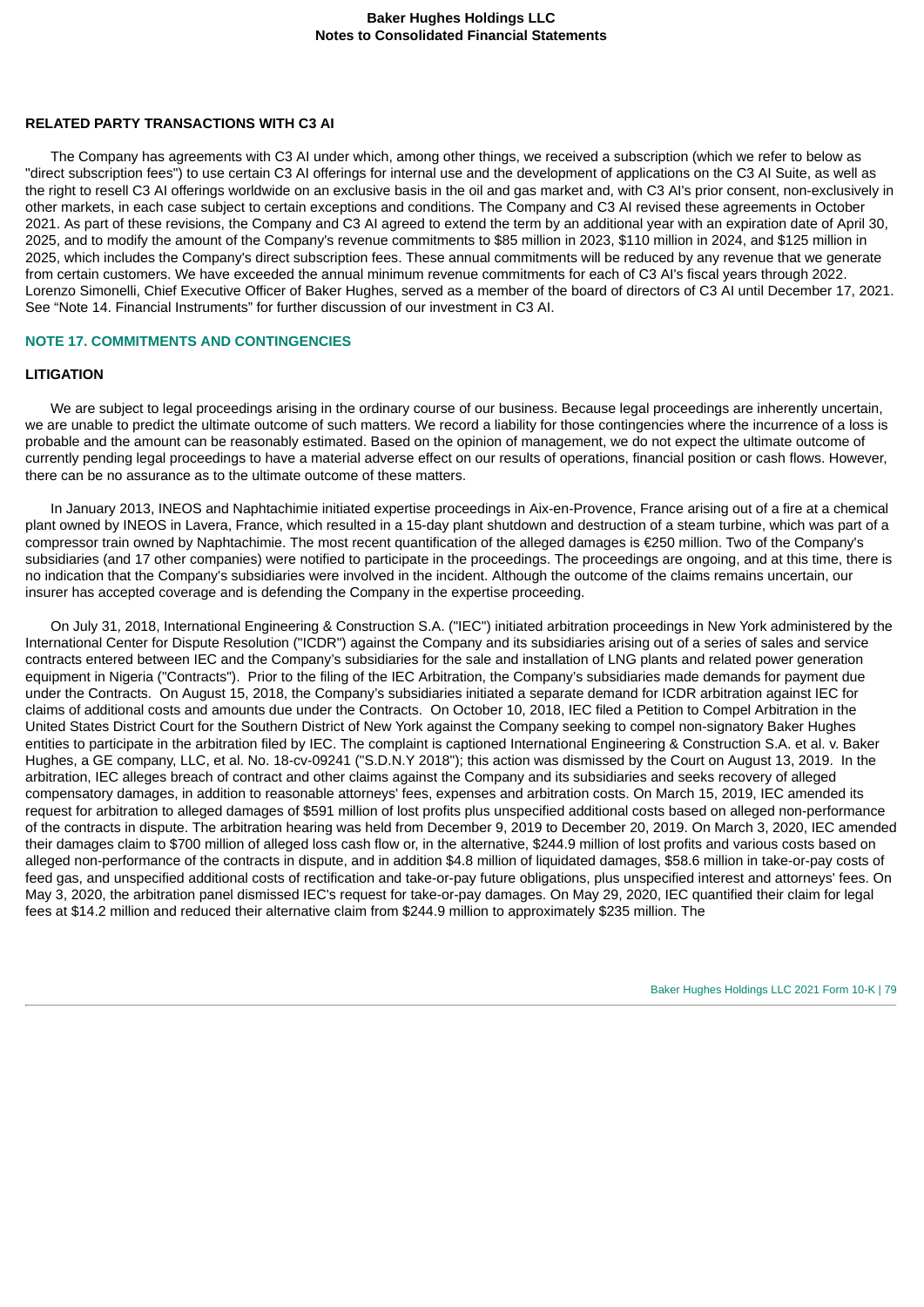Company and its subsidiaries have contested IEC's claims and are pursuing claims for compensation under the contracts. On October 31, 2020, the ICDR notified the arbitration panel's final award, which dismissed the majority of IEC's claims and awarded a portion of the Company's claims. On January 27, 2021, IEC filed a petition to vacate the arbitral award in the Supreme Court of New York, County of New York. On March 5, 2021, the Company filed a petition to confirm the arbitral award, and on March 8, 2021, the Company removed the matter to the United States District Court for the Southern District of New York. On November 16, 2021, the court granted the Company's petition to confirm the award and denied IEC's petition to vacate. On February 3, 2022, IEC initiated another arbitration proceeding in New York administered by the ICDR against certain of the Company's subsidiaries arising out of the same project which formed the basis of the first arbitration. At this time, we are not able to predict the outcome of this proceeding.

On March 15, 2019 and March 18, 2019, the City of Riviera Beach Pension Fund and Richard Schippnick, respectively, filed in the Delaware Court of Chancery shareholder derivative lawsuits for and on Baker Hughes' behalf against GE, the then-current members of the Board of Directors of Baker Hughes and Baker Hughes as a nominal defendant, related to the decision to (i) terminate the contractual prohibition barring GE from selling any of Baker Hughes' shares before July 3, 2019; (ii) repurchase \$1.5 billion in Baker Hughes' stock from GE; (iii) permit GE to sell approximately \$2.5 billion in Baker Hughes' stock through a secondary offering; and (iv) enter into a series of other agreements and amendments that will govern the ongoing relationship between Baker Hughes and GE (collectively, the "2018 Transactions"). The complaints in both lawsuits allege, among other things, that GE, as Baker Hughes' controlling stockholder, and the members of Baker Hughes' Board of Directors breached their fiduciary duties by entering into the 2018 Transactions. The relief sought in the complaints includes a request for a declaration that the defendants breached their fiduciary duties, that GE was unjustly enriched, disgorgement of profits, an award of damages sustained by the Company, pre- and post-judgment interest, and attorneys' fees and costs. On March 21, 2019, the Chancery Court entered an order consolidating the Schippnick and City of Riviera Beach complaints under consolidated C.A. No. 2019-0201-AGB, styled in re Baker Hughes, a GE company derivative litigation. On May 10, 2019, Plaintiffs voluntarily dismissed their claims against the members of Baker Hughes' Conflicts Committee, and on May 15, 2019, Plaintiffs voluntarily dismissed their claims against former Baker Hughes director Martin Craighead. On June 7, 2019, the defendants and nominal defendant filed a motion to dismiss the lawsuit on the ground that the derivative plaintiffs failed to make a demand on Baker Hughes' Board of Directors to pursue the claims itself, and GE and Baker Hughes' Board of Directors filed a motion to dismiss the lawsuit on the ground that the complaint failed to state a claim on which relief can be granted. The Chancery Court denied the motions on October 8, 2019, except granted GE's motion to dismiss the unjust enrichment claim against it. On October 31, 2019, Baker Hughes' Board of Directors designated a Special Litigation Committee and empowered it with full authority to investigate and evaluate the allegations and issues raised in the derivative litigation. The Special Litigation Committee filed a motion to stay the derivative litigation during its investigation. On December 3, 2019, the Chancery Court granted the motion and stayed the derivative litigation until June 1, 2020. On May 20, 2020, the Chancery Court granted an extension of the stay to October 1, 2020, and on September 29, 2020, the Court granted a further extension of the stay to October 15, 2020. On October 13, 2020, the Special Litigation Committee filed its report with the Court. At this time, we are not able to predict the outcome of these claims.

On August 13, 2019, Tri-State Joint Fund filed in the Delaware Court of Chancery, a shareholder class action lawsuit for and on the behalf of itself and all similarly situated public stockholders of Baker Hughes Incorporated ("BHI") against the General Electric Company ("GE"), the former members of the Board of Directors of BHI, and certain former BHI Officers alleging breaches of fiduciary duty, aiding and abetting, and other claims in connection with the combination of BHI and the oil and gas business ("GE O&G") of GE ("the Transactions"). On October 28, 2019, City of Providence filed in the Delaware Court of Chancery a shareholder class action lawsuit for and on behalf of itself and all similarly situated public shareholders of BHI against GE, the former members of the Board of Directors of BHI, and certain former BHI Officers alleging substantially the same claims in connection with the Transactions. The relief sought in these complaints include a request for a declaration that Defendants breached their fiduciary duties, an award of damages, pre- and post-judgment interest, and attorneys' fees and costs. The lawsuits have been consolidated, and plaintiffs filed a consolidated class action complaint on December 17, 2019 against certain former BHI officers alleging breaches of fiduciary duty and against GE for aiding and abetting those breaches. The December 2019 complaint omitted the former members of the Board of Directors of BHI, except for Mr. Craighead who also served as President and CEO of BHI. Mr. Craighead and Ms. Ross, who served as Senior Vice President and Chief Financial Officer of BHI, remain named in the December 2019 complaint along with GE.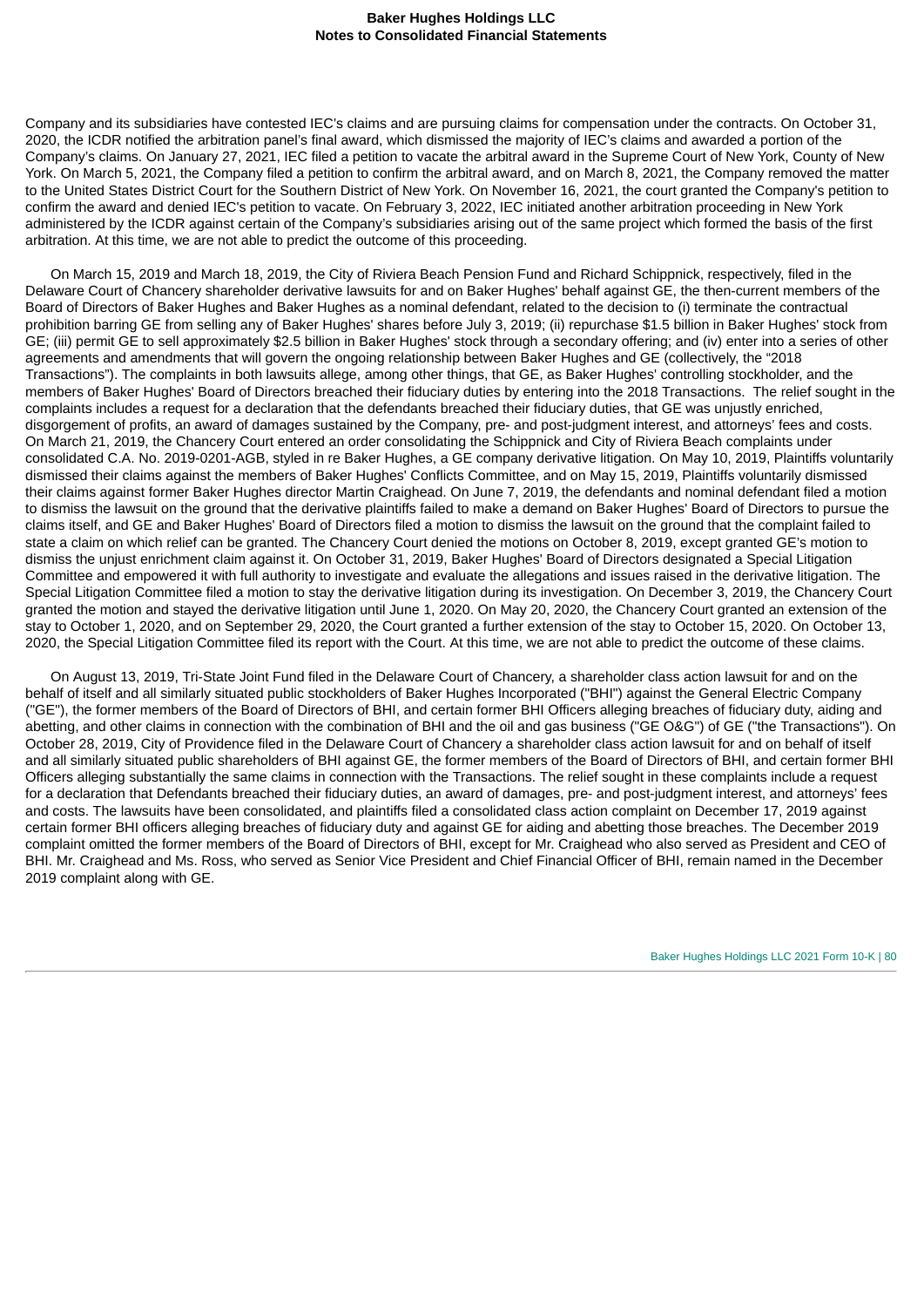The relief sought in the consolidated complaint includes a declaration that the former BHI officers breached their fiduciary duties and that GE aided and abetted those breaches, an award of damages, pre- and post-judgment interest, and attorneys' fees and costs. On or around February 12, 2020, the defendants filed motions to dismiss the lawsuit on the grounds that the complaint failed to state a claim on which relief could be granted. On or around October 27, 2020, the Chancery Court granted GE's motion to dismiss, and granted in part the motion to dismiss filed by Mr. Craighead and Ms. Ross, thereby dismissing all of the claims against GE and Ms. Ross, and all but one of the claims against Mr. Craighead. At this time, we are not able to predict the outcome of the remaining claim.

On December 11, 2019, BMC Software, Inc. ("BMC") filed a lawsuit in federal court in the Southern District of Texas against Baker Hughes, a GE company, LLC alleging trademark infringement, unfair competition, and unjust enrichment, arising out of the Company's use of its new logo and affiliated branding. On January 1, 2020, BMC amended its complaint to add Baker Hughes Company. The relief sought in the complaint includes a request for injunctive relief, an award of damages (including punitive damages), pre- and post-judgment interest, and attorneys' fees and costs. At this time, we are not able to predict the outcome of these claims.

In December 2020, Baker Hughes received notice that the SEC is conducting a formal investigation that Baker Hughes understands is related to its books and records and internal controls regarding sales of its products and services in projects impacted by U.S. sanctions. Baker Hughes is cooperating with the SEC and providing requested information. Baker Hughes has also initiated an internal review with the assistance of external legal counsel regarding internal controls and compliance related to U.S. sanctions requirements. While Baker Hughes' review remains ongoing, in September 2021, Baker Hughes voluntarily informed the Office of Foreign Assets Control ("OFAC") that non-U.S. Baker Hughes affiliates in two foreign countries appear to have received payments, involving U.S. touchpoints, that are subject to debt restrictions pursuant to applicable U.S. sanctions laws. Although the value of the payments in connection with the identified transactions is immaterial, Baker Hughes is unable to determine at this time if any remedial or other actions may be taken by OFAC. Baker Hughes provided a copy of the letter to the SEC, and, as the SEC investigation is ongoing, Baker Hughes cannot anticipate the timing, outcome or possible impact of the investigation or review, financial or otherwise.

We insure against risks arising from our business to the extent deemed prudent by our management and to the extent insurance is available, but no assurance can be given that the nature and amount of that insurance will be sufficient to fully indemnify us against liabilities arising out of pending or future legal proceedings or other claims. Most of our insurance policies contain deductibles or self-insured retentions in amounts we deem prudent and for which we are responsible for payment. In determining the amount of self-insurance, it is our policy to self-insure those losses that are predictable, measurable and recurring in nature, such as claims for automobile liability, general liability and workers compensation.

#### **ENVIRONMENTAL MATTERS**

Item 103 of SEC Regulation S-K requires disclosure of certain environmental matters when a governmental authority is a party to the proceedings and such proceedings involve potential monetary sanctions that the Company reasonably believes will exceed a specified threshold. The Company uses a threshold of \$1 million for such proceedings. Applying this threshold, there are no environmental matters to disclose for this period.

Estimated remediation costs are accrued using currently available facts, existing environmental permits, technology and enacted laws and regulations. Our cost estimates are developed based on internal evaluations and are not discounted. Accruals are recorded when it is probable that we will be obligated to pay for environmental site evaluation, remediation or related activities, and such costs can be reasonably estimated. As additional information becomes available, accruals are adjusted to reflect current cost estimates. Ongoing environmental compliance costs, such as obtaining or renewing environmental permits, installation of pollution control equipment and waste disposal are expensed as incurred. Where we have been identified as a potentially responsible party in a U.S. federal or state Comprehensive Environmental Response, Compensation and Liability Act ("Superfund") site, we accrue our share, if known, of the estimated remediation costs of the site. This share is based on the ratio of the estimated volume of waste we contributed to the site to the total volume of waste disposed at the site.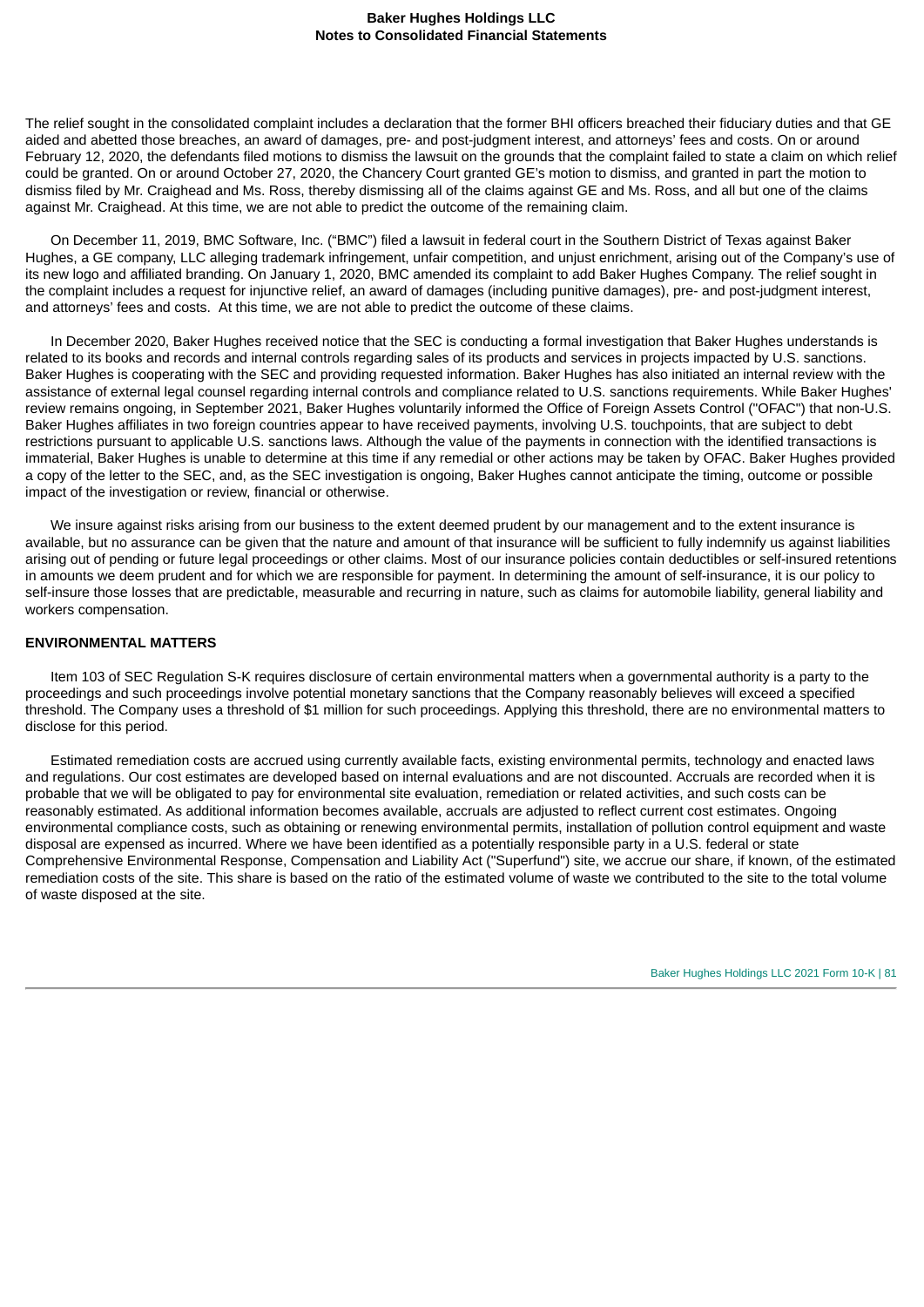#### **OTHER**

In the normal course of business with customers, vendors and others, we have entered into off-balance sheet arrangements, such as surety bonds for performance, letters of credit and other bank issued guarantees. We also provide guarantees to GE Capital on behalf of a customer who has entered into financing arrangements with GE Capital. Total off-balance sheet arrangements were approximately \$4.5 billion at December 31, 2021. It is not practicable to estimate the fair value of these financial instruments. None of the off-balance sheet arrangements either has, or is likely to have, a material effect on our financial position, results of operations or cash flows. We also had commitments outstanding for purchase obligations for each of the five years in the period ending December 31, 2026 of \$1,304 million, \$119 million, \$127 million, \$46 million and \$40 million, respectively, and \$65 million in the aggregate thereafter.

We sometimes enter into consortium or similar arrangements for certain projects primarily in our Oilfield Equipment segment. Under such arrangements, each party is responsible for performing a certain scope of work within the total scope of the contracted work, and the obligations expire when all contractual obligations are completed. The failure or inability, financially or otherwise, of any of the parties to perform their obligations could impose additional costs and obligations on us. These factors could result in unanticipated costs to complete the project, liquidated damages or contract disputes.

#### **NOTE 18. RESTRUCTURING, IMPAIRMENT AND OTHER**

In 2021, we recorded restructuring, impairment and other charges totaling \$209 million. Charges incurred are primarily related to the continuation of our overall strategy to restructure our business, which is designed to optimize our structural costs for the yearover-year change in activity levels and market conditions.

In 2020, in response to the impact on our business from the COVID-19 pandemic and the significant decline in oil and gas prices, we recorded restructuring, impairment and other charges totaling \$1,866 million, and inventory impairments of \$246 million, see "Note 4. Inventories" for further discussion. Charges incurred are primarily related to rationalizing certain product lines and restructuring our business to right-size our operations and to address the challenging market conditions in the upstream oil and gas market.

In 2019, we recorded restructuring, impairment and other charges of \$342 million. Charges incurred are primarily related to the consolidation of certain manufacturing and service facilities and reduction in headcount across various functions.

#### **RESTRUCTURING AND IMPAIRMENT**

The following table presents the restructuring and impairment charges by the impacted segment, however, these charges are not included in the reported segment results.

|                                               | 2021     | 2020     | 2019 |
|-----------------------------------------------|----------|----------|------|
| Oilfield Services                             | $121$ \$ | 675 \$   | 211  |
| Oilfield Equipment                            |          | 125      | 18   |
| <b>Turbomachinery &amp; Process Solutions</b> |          | 35       | 48   |
| <b>Digital Solutions</b>                      |          | 54       | 15   |
| Corporate                                     |          | 14       | 22   |
| Total                                         | 138 \$   | $903$ \$ | 314  |

Restructuring and impairment charges were primarily related to employee termination expenses from reducing our headcount in certain geographical locations, and product line rationalization, including facility closures and related expenses such as property, plant and equipment impairments, and contract termination fees. The table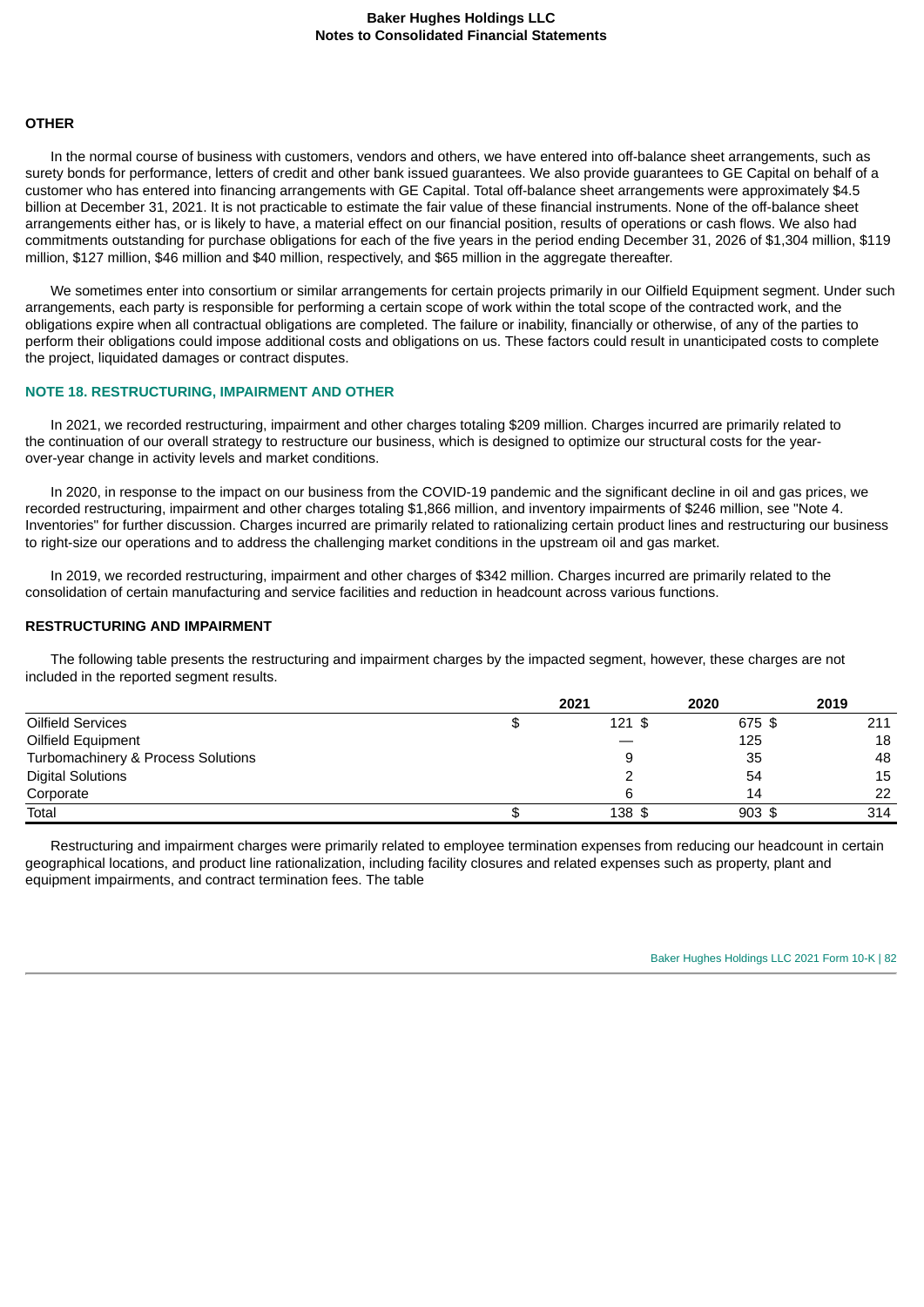below includes any gains on the dispositions of certain property, plant and equipment previously impaired as a consequence of exit activities. Details of these charges are as follows:

|                                       | 2021   | 2020     | 2019           |
|---------------------------------------|--------|----------|----------------|
| Property, plant and equipment         | 79     | $385$ \$ | 107            |
| Employee-related termination expenses | 99     | 464      | 179            |
| Asset relocation costs                | 20     | 15       | $\overline{4}$ |
| Contract termination fees             |        | 23       | 12             |
| Other incremental costs               | 10     | 16       | 12             |
| Total                                 | 138 \$ | $903$ \$ | 314            |

# **OTHER CHARGES**

Other charges included in "Restructuring, impairment and other" caption in the consolidated statements of income (loss) were \$71 million, \$963 million, and \$28 million for the years ended December 31, 2021, 2020 and 2019, respectively.

In 2021, such charges were primarily related to certain litigation matters in our TPS segment and the release of foreign currency translation adjustments for certain restructured product lines in our DS segment.

In 2020, such charges were comprised of intangible asset impairments of \$605 million driven by our decision to exit certain businesses primarily in our OFS segment, other long-lived asset impairments of \$216 million (\$124 million of intangible assets, \$77 million of property, plant and equipment and \$15 million of other assets) in our OFE segment, other charges of \$73 million driven by certain litigation matters and the impairment of an equity method investment primarily in corporate and the OFE segment, and charges related to corporate facility rationalization.

In 2019, such charges primarily relate to currency devaluations in our OFS segment.

# **NOTE 19. BUSINESS DISPOSITIONS**

We completed several product line dispositions over the past three years as described below. Any gain or loss on a business disposition is reported in the "Other non-operating income (loss), net" caption of the consolidated statements of income (loss).

- In October 2021, we closed a transaction with Akastor ASA to create a joint venture company ("JV Company") to deliver global offshore drilling solutions. We contributed our subsea drilling systems business, a division of our OFE segment, to the JV Company and received as consideration 50% of the shares of the JV Company, cash of \$70 million, and a promissory note of \$80 million. The transaction resulted in an immaterial gain. The Company's interest in the JV Company is accounted for as an equity method investment. Our ongoing operations in the JV Company are not integral to our operations and, therefore, our share of the income or loss from the JV will be reported as non-operating income (loss).
- In October 2020, we completed the sale of our surface pressure control flow business, a non-strategic product line in our OFE segment that provided surface wellhead and surface tree systems for the onshore market. The sale resulted in a loss before income taxes of \$137 million.
- In June 2020, we completed the sale of our rod lift systems ("RLS") business. RLS was part of our OFS segment and provided rod lift products, technologies, services and solutions to the oil and gas industry. The sale resulted in a loss before income taxes of \$216 million.
- In July 2019, we completed the sale of our high-speed reciprocating compression ("Recip") business. Recip was part of our TPS segment and provided high-speed reciprocating compression equipment and aftermarket parts and services for oil and gas production, gas processing, gas distribution and independent power industries. The sale resulted in a loss before income taxes of \$138 million.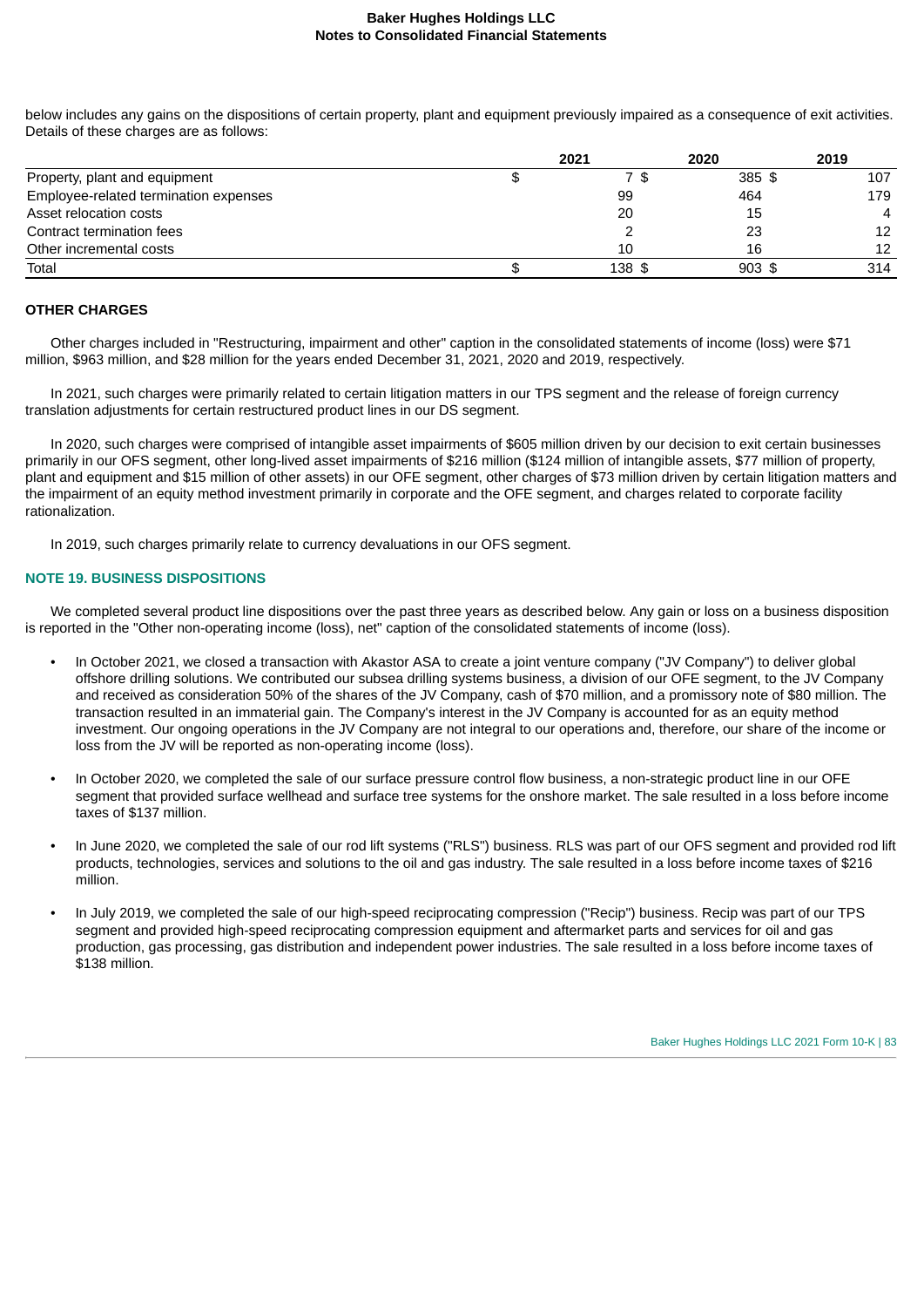#### **NOTE 20. SUPPLEMENTARY INFORMATION**

#### **ALL OTHER CURRENT LIABILITIES**

All other current liabilities as of December 31, 2021 and 2020 include \$953 million and \$907 million, respectively, of employee related liabilities.

#### **ALLOWANCE FOR CREDIT LOSSES**

The change in allowance for credit losses is as follows:

|                              | 2021                     | 2020 |
|------------------------------|--------------------------|------|
| Balance at beginning of year | 373                      | 323  |
| Provision                    | $\overline{\phantom{a}}$ | 66   |
| Write-offs & other           | (45)                     | (16) |
| Balance at end of year       | 400                      | 373  |

#### **CASH FLOW DISCLOSURES**

Supplemental cash flow disclosures are as follows for the years ended December 31:

|                                   | 2021        | 2020            | 2019 |
|-----------------------------------|-------------|-----------------|------|
| Income taxes paid, net of refunds | 314<br>- 44 | 452             | 446  |
| Interest paid                     | 305<br>ەت   | 289<br>ሖ<br>۰JD | 285  |

# **ITEM 9. CHANGES IN AND DISAGREEMENTS WITH ACCOUNTANTS ON ACCOUNTING AND FINANCIAL DISCLOSURE**

None.

# **ITEM 9A. CONTROLS AND PROCEDURES**

#### **Evaluation of disclosure controls and procedures**

Our management, with the participation of our Chief Executive Officer and Chief Financial Officer, has evaluated the effectiveness of the design and operation of our disclosure controls and procedures (as defined in Rule 15d-15(e) under the Exchange Act) as of the end of the period covered by this report. Based upon that evaluation, the Chief Executive Officer and Chief Financial Officer have concluded that, as of December 31, 2021, our disclosure controls and procedures (as defined in Rule 15d-15(e) of the Exchange Act) were effective at a reasonable assurance level.

There has been no change in our internal controls over financial reporting during the year ended December 31, 2021 that has materially affected, or is reasonably likely to materially affect, our internal controls over financial reporting.

# **ITEM 9B. OTHER INFORMATION**

None.

# **ITEM 9C. DISCLOSURE REGARDING FOREIGN JURISDICTIONS THAT PREVENT INSPECTIONS**

None.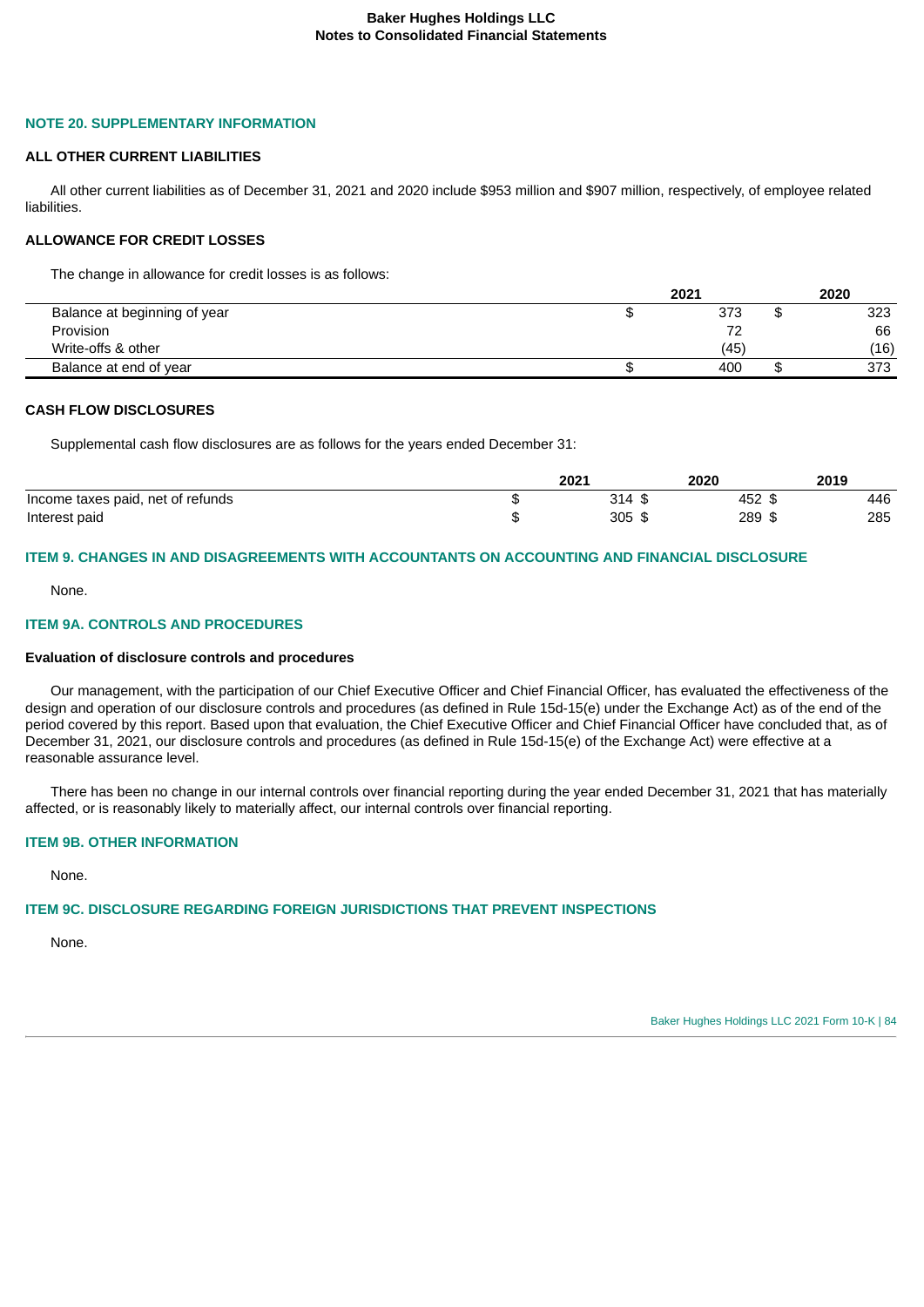#### **PART III**

#### **ITEM 10. DIRECTORS, EXECUTIVE OFFICERS AND CORPORATE GOVERNANCE**

Not required.

# **ITEM 11. EXECUTIVE COMPENSATION**

Not required.

# **ITEM 12. SECURITY OWNERSHIP OF CERTAIN BENEFICIAL OWNERS AND MANAGEMENT AND RELATED STOCKHOLDER MATTERS**

Not required.

# **ITEM 13. CERTAIN RELATIONSHIPS AND RELATED TRANSACTIONS, AND DIRECTOR INDEPENDENCE**

Not required.

# **ITEM 14. PRINCIPAL ACCOUNTING FEES AND SERVICES**

Our independent registered public accounting firm is KPMG LLP, Houston, Texas, Auditor Firm ID: 185.

The Audit Committee of the Board of Directors of Baker Hughes ("the Audit Committee") appointed KPMG LLP as the Company's independent registered public accountant to audit the financial statements of the Company and its consolidated subsidiaries for the fiscal years ending on December 31, 2021 and 2020.

KPMG LLP billed or will bill the Company or its subsidiaries for the aggregate fees set forth in the respective tables below for services provided during fiscal years 2021 and 2020. These amounts include fees paid or to be paid by the Company for (i) professional services rendered for the audit of the Company's annual financial statements, review of quarterly financial statements and audit services related to the effectiveness of the Company's internal control over financial reporting, (ii) assurance and related services that are reasonably related to the performance of the audit or review of the Company's financial statements and (iii) professional services rendered for tax compliance, tax advice, and tax planning.

The table below shows the aggregate fees paid or to be paid to KPMG LLP for professional services related to fiscal years 2021 and 2020:

|                    | 2021      | 2020                     |
|--------------------|-----------|--------------------------|
| Audit fees         | $28.3$ \$ | 28.4                     |
| Audit-related fees | 0.5       | 0.3                      |
| Tax fees           | _         | $\overline{\phantom{m}}$ |
| All other          |           | $\hspace{0.05cm}$        |
| Total              | 28.8~\$   | 28.7                     |

Audit fees include fees related to the audit of the Company's annual financial statements, including fees related to the statutory audit requirements of most of our subsidiaries in foreign countries, review of quarterly financial statements and audit services related to the effectiveness of the Company's internal control over financial reporting.

Audit-related fees are primarily for audit services not directly related to the Company's annual financial statements, for example audits related to possible divestitures or reorganization activities, assistance in connection with various registration statements and debt offerings, proxy statements and similar matters.

Tax fees are primarily for the preparation of income, payroll, value added and various other miscellaneous tax returns in certain countries where the Company operates. The Company also incurs local country tax advisory services in these countries. Examples of these kinds of services are assistance with audits by the local country tax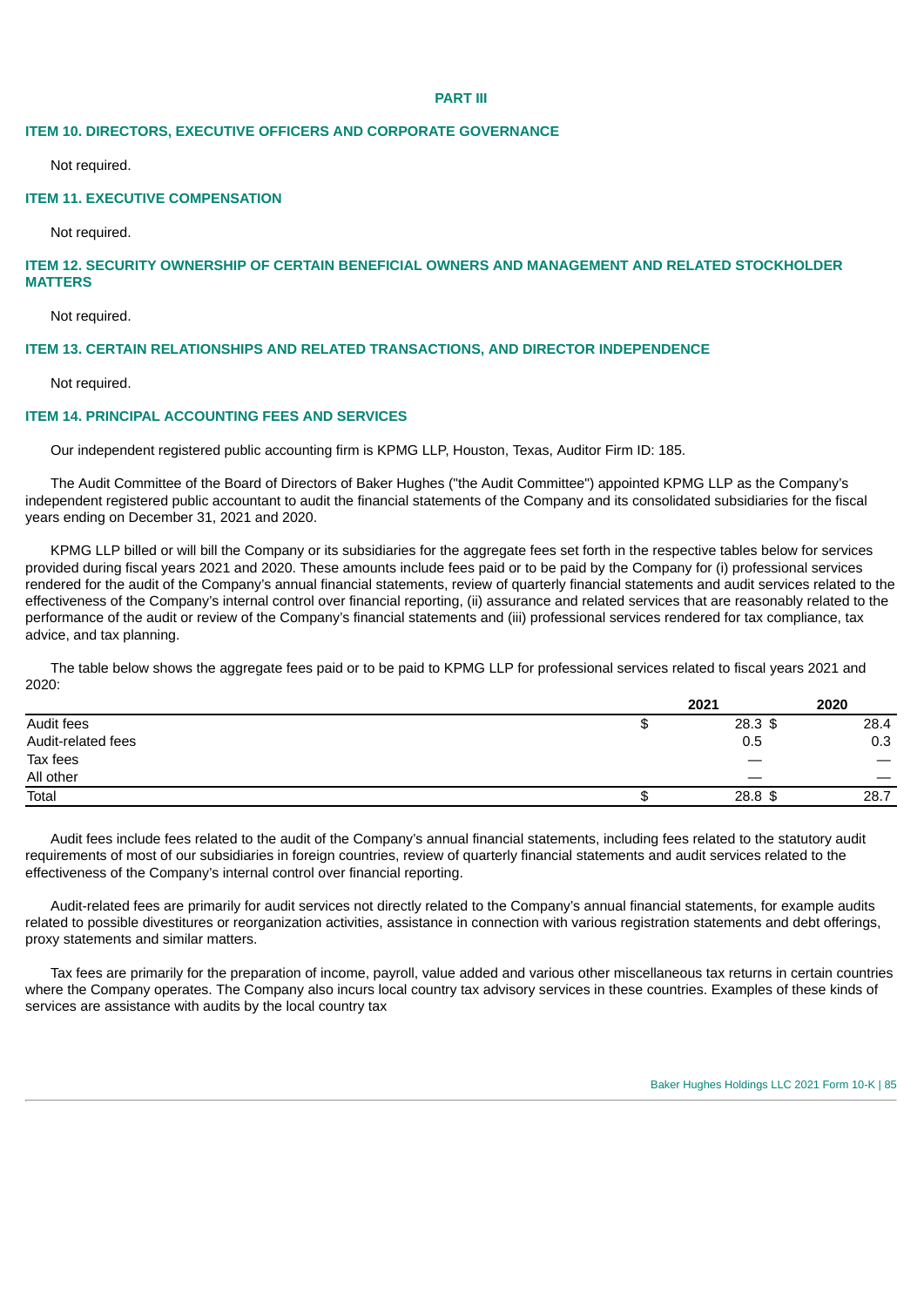authorities, acquisition and disposition advice, consultation regarding changes in legislation or rulings and advice on the tax effect of other structuring and operational matters.

# **Pre-Approval Policies and Procedures**

The Audit Committee has the sole authority and responsibility to select, evaluate, compensate and oversee the work of any registered public accounting firm engaged for the purpose of preparing or issuing an audit report or performing other audit, review or attest services for the Company (including resolution of disagreements between management and the auditor regarding financial reporting). The independent auditor and each such registered public accounting firm reports directly to the Audit Committee. The Audit Committee also has the sole authority to approve all audit engagement fees and terms and the Audit Committee, or the chair of the Audit Committee, must pre-approve any audit and non-audit service provided to the Company by the Company's independent auditor. All of the services and related fees described above under "audit fees," "audit-related fees," "tax fees" and "all other" were approved pursuant to Section 202 of the Sarbanes-Oxley Act and by the Audit Committee.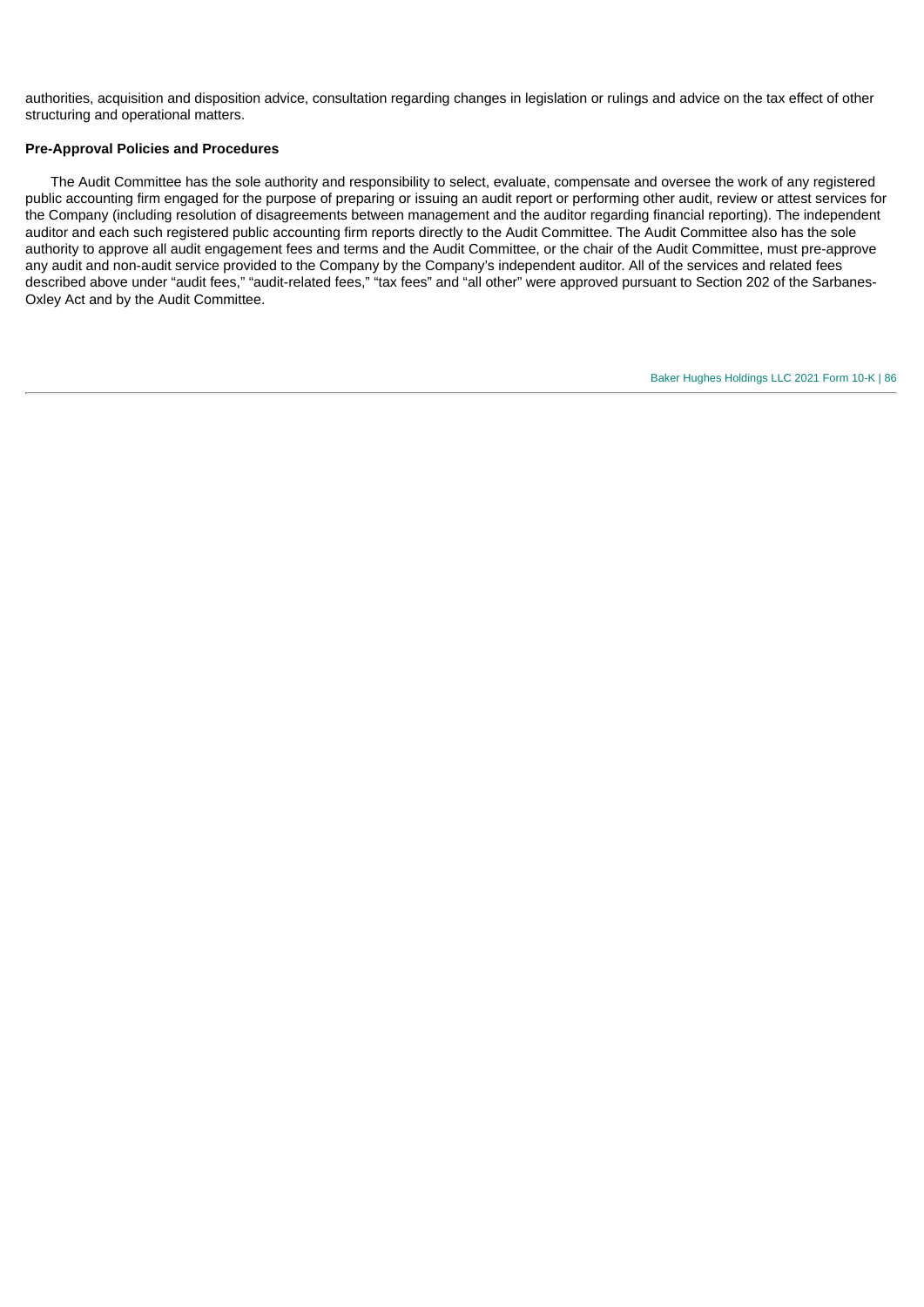#### **PART IV**

# **ITEM 15. EXHIBITS AND FINANCIAL STATEMENT SCHEDULES**

(a) List of Documents filed as part of this annual report.

(1) Financial Statements

All financial statements of the Company as set forth under Item 8 of this annual report on Form 10-K.

(2) Financial Statement Schedules

The schedules listed in Reg. 210.5-04 have been omitted because they are not applicable or the required information is shown in the consolidated financial statements or notes thereto.

# (3) Exhibits

Each exhibit identified below is filed as a part of this annual report. Exhibits designated with an "\*" are filed as an exhibit to this annual report on Form 10-K and exhibits designated with an "\*\*" are furnished as an exhibit to this annual report on Form 10-K. Exhibits designated with a "+" are identified as management contracts or compensatory plans or arrangements. Exhibits previously filed are incorporated by reference.

# Exhibit

#### Exhibit Description

- [2.1](http://www.sec.gov/Archives/edgar/data/808362/000095010316017539/dp69954_ex0201.htm) Transaction Agreement and Plan of Merger, dated as of October 30, 2016, among General Electric Company, Baker Hughes [Incorporated,](http://www.sec.gov/Archives/edgar/data/808362/000095010316017539/dp69954_ex0201.htm) Bear Newco, Inc. and Bear MergerSub, Inc.
- [2.2](http://www.sec.gov/Archives/edgar/data/808362/000095010317003027/dp74627_ex0201.htm) Amendment, dated as of March 27, 2017, to the Transaction Agreement and Plan of Merger, dated as of October 30, 2016, among General Electric Company, Baker Hughes [Incorporated,](http://www.sec.gov/Archives/edgar/data/808362/000095010317003027/dp74627_ex0201.htm) Bear Newco, Inc., Bear MergerSub, Inc., BHI Newco, Inc. and Bear MergerSub 2, Inc.
- [3.1](http://www.sec.gov/Archives/edgar/data/808362/000119312517220863/d343454dex31.htm) Certificate of [Conversion](http://www.sec.gov/Archives/edgar/data/808362/000119312517220863/d343454dex31.htm) of Baker Hughes Holdings LLC
- [3.2](http://www.sec.gov/Archives/edgar/data/808362/000095010320007553/dp125867_ex0301.htm) Amended Certificate of [Formation](http://www.sec.gov/Archives/edgar/data/808362/000095010320007553/dp125867_ex0301.htm) for Baker Hughes Holdings LLC dated as of April 15, 2020
- [3.3](http://www.sec.gov/Archives/edgar/data/808362/000095010320007553/dp125867_ex0302.htm) Amended and Restated Limited Liability Company [Agreement](http://www.sec.gov/Archives/edgar/data/808362/000095010320007553/dp125867_ex0302.htm) of Baker Hughes Holdings LLC dated as of April 15, 2020
- [4.1](http://www.sec.gov/Archives/edgar/data/808362/000095013408018616/h64661exv4w1.htm) Indenture, dated October 28, 2008, between Baker Hughes [Incorporated](http://www.sec.gov/Archives/edgar/data/808362/000095013408018616/h64661exv4w1.htm) (as predecessor to Baker Hughes Holdings LLC) and The Bank of New York Mellon Trust Company, N.A., as trustee.
- [4.2](http://www.sec.gov/Archives/edgar/data/1701605/000119312517220852/d343521dex41.htm) Second [Supplemental](http://www.sec.gov/Archives/edgar/data/1701605/000119312517220852/d343521dex41.htm) Indenture, dated July 3, 2017, to the Indenture dated as of October 28, 2008, among Baker Hughes Holdings LLC, Baker Hughes Co-Obligor, Inc. and The Bank of New York Mellon Trust Company, N.A., as trustee.
- [4.3](http://www.sec.gov/Archives/edgar/data/808362/000094787117001003/ss71530_ex0403.htm) Third [Supplemental](http://www.sec.gov/Archives/edgar/data/808362/000094787117001003/ss71530_ex0403.htm) Indenture, dated December 11, 2017, to the Indenture dated as of October 28, 2008, among Baker Hughes Holdings LLC, Baker Hughes Co-Obligor, Inc. and The Bank of New York Mellon Trust Company, N.A., as trustee.
- [4.4](http://www.sec.gov/Archives/edgar/data/808362/000095010319015278/dp115699_ex0401.htm) Fourth [Supplemental](http://www.sec.gov/Archives/edgar/data/808362/000095010319015278/dp115699_ex0401.htm) Indenture, dated November 7, 2019, to the Indenture dated as of October 28, 2008, among Baker Hughes Holdings LLC, Baker Hughes Co-Obligor, Inc. and the Bank of New York Mellon Trust Company, N.A., as Trustee.
- [4.5](http://www.sec.gov/Archives/edgar/data/808362/000119312520131042/d925583dex41.htm) Fifth [Supplemental](http://www.sec.gov/Archives/edgar/data/808362/000119312520131042/d925583dex41.htm) Indenture, dated May 1, 2020 to the Indenture dated as of October 28, 2008, among Baker Hughes Holdings LLC, Baker Hughes Co-Obligor, Inc. and The Bank of New York Mellon Trust Company, N.A., as Trustee.
- [4.6](http://www.sec.gov/Archives/edgar/data/808362/000119312521352669/d269561dex41.htm) Sixth [Supplemental](http://www.sec.gov/Archives/edgar/data/808362/000119312521352669/d269561dex41.htm) Indenture, dated December 9, 2021 to the Indenture dated as of October 28, 2008, among Baker Hughes Holdings LLC, Baker Hughes Co-Obligor, Inc. and The Bank of New York Mellon Trust Company, N.A., as trustee.
- [4.7](http://www.sec.gov/Archives/edgar/data/808362/000095012905001852/h21636exv4w4.txt) [Indenture,](http://www.sec.gov/Archives/edgar/data/808362/000095012905001852/h21636exv4w4.txt) dated May 15, 1994, between Western Atlas Inc. and The Bank of New York Mellon, as trustee.
- [4.8](http://www.sec.gov/Archives/edgar/data/1701605/000119312517220852/d343521dex44.htm) First [Supplemental](http://www.sec.gov/Archives/edgar/data/1701605/000119312517220852/d343521dex44.htm) Indenture dated July 3, 2017, to the Indenture dated as of May 15, 1994, among Baker Hughes Holdings LLC, Baker Hughes Co-Obligor, Inc. and The Bank of New York Mellon Trust Company, N.A., as trustee.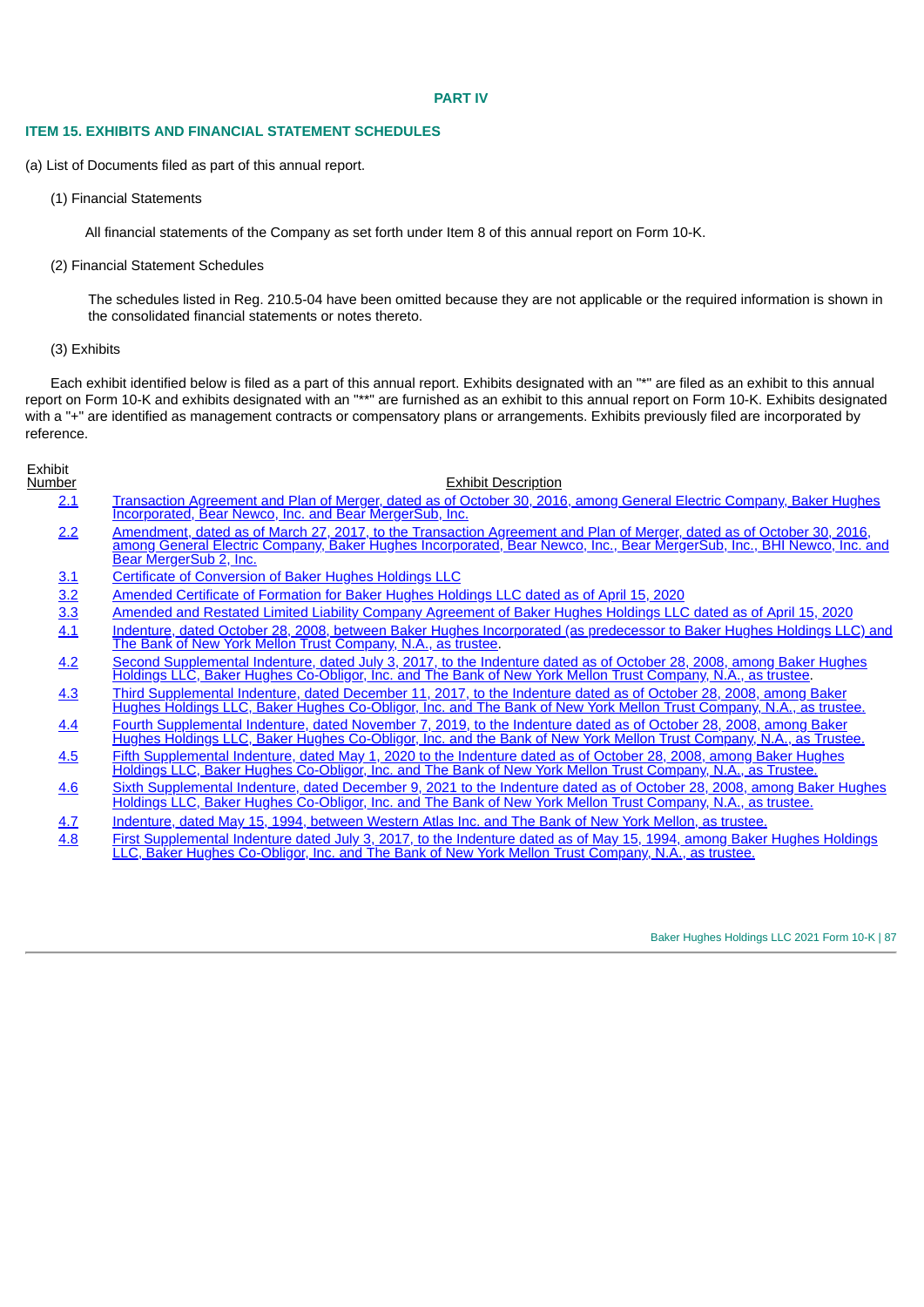- [4.9](http://www.sec.gov/Archives/edgar/data/808362/000119312517220863/d343454dex42.htm) First [Supplemental](http://www.sec.gov/Archives/edgar/data/808362/000119312517220863/d343454dex42.htm) Indenture, dated as of July 3, 2017, to the Indenture dated as of May 15, 1991, among Baker Hughes Holdings LLC, Baker Hughes Co-Obligor, Inc. and The Bank of New York Mellon Trust Company, N.A., as trustee.
- [4.10](http://www.sec.gov/Archives/edgar/data/808362/000080836221000004/llcfy20form10-kexhibit410.htm) [Description](http://www.sec.gov/Archives/edgar/data/808362/000080836221000004/llcfy20form10-kexhibit410.htm) of Securities Registered pursuant to Section 12 of the Securities Exchange Act of 1934.
- [10.1](http://www.sec.gov/Archives/edgar/data/808362/000095010319002635/dp102779_ex1001.htm) [Transaction](http://www.sec.gov/Archives/edgar/data/808362/000095010319002635/dp102779_ex1001.htm) Agreement, dated as of February 28, 2019, between Baker Hughes Holdings LLC, General Electric Company and GE Aero Power LLC.
- [10.2](http://www.sec.gov/Archives/edgar/data/808362/000095010319002635/dp102779_ex1002.htm) Stock and Asset Purchase Agreement, dated February 25, 2019, among Baker Hughes Holdings LLC, GE Energy [Switzerland](http://www.sec.gov/Archives/edgar/data/808362/000095010319002635/dp102779_ex1002.htm) GmbH and, for the limited purpose of the last sentence of Section 11.06, GE, and for the limited purpose of Section 11.15(b) and the last sentence of Section 11.06, Baker Hughes Company.
- [10.3](http://www.sec.gov/Archives/edgar/data/808362/000095010319002635/dp102779_ex1004.htm) Letter Agreement, dated as of February 28, 2019, between Baker Hughes Holdings LLC and General Electric Company regarding the [Intercompany](http://www.sec.gov/Archives/edgar/data/808362/000095010319002635/dp102779_ex1004.htm) Services Agreement.
- [10.4](http://www.sec.gov/Archives/edgar/data/808362/000095010319002635/dp102779_ex1005.htm) Letter [Agreement,](http://www.sec.gov/Archives/edgar/data/808362/000095010319002635/dp102779_ex1005.htm) dated as of February 28, 2019, between Baker Hughes Holdings LLC and General Electric Company regarding Additives.
- [10.5](http://www.sec.gov/Archives/edgar/data/1701605/000170160519000058/a20190630exhibit101.htm) Omnibus [Agreement,](http://www.sec.gov/Archives/edgar/data/1701605/000170160519000058/a20190630exhibit101.htm) dated as of July 31, 2019, between Baker Hughes Company, Baker Hughes Holdings LLC and General Electric Company.
- [10.6](http://www.sec.gov/Archives/edgar/data/1701605/000170160519000058/a20190630exhibit102.htm) Transition Services [Agreement,](http://www.sec.gov/Archives/edgar/data/1701605/000170160519000058/a20190630exhibit102.htm) dated as of July 31, 2019, between Baker Hughes Holdings LLC and General Electric Company.
- [10.7](http://www.sec.gov/Archives/edgar/data/1701605/000170160519000058/a20190630exhibit105.htm) Asset Purchase [Agreement,](http://www.sec.gov/Archives/edgar/data/1701605/000170160519000058/a20190630exhibit105.htm) dated as of July 31, 2019, between Baker Hughes Holdings LLC and GE Digital LLC.
- [10.8](http://www.sec.gov/Archives/edgar/data/1701605/000170160519000058/a20190630exhibit108.htm) TM2500 Supply and Distribution [Agreement,](http://www.sec.gov/Archives/edgar/data/1701605/000170160519000058/a20190630exhibit108.htm) dated as of July 31, 2019, between Baker Hughes Holdings LLC and General Electric Company.
- [10.9](http://www.sec.gov/Archives/edgar/data/1701605/000170160519000058/a20190630exhibit109.htm) Joint Ownership and License [Agreement,](http://www.sec.gov/Archives/edgar/data/1701605/000170160519000058/a20190630exhibit109.htm) dated as of July 31, 2019, between Baker Hughes Holdings LLC and General Electric Company.
- [10.10](http://www.sec.gov/Archives/edgar/data/1701605/000170160519000058/a20190630exhibit1010.htm) Bridge Supply and Technology [Development](http://www.sec.gov/Archives/edgar/data/1701605/000170160519000058/a20190630exhibit1010.htm) Agreement, dated as of July 31, 2019, between Baker Hughes Holdings LLC and General Electric Company.
- [10.11](http://www.sec.gov/Archives/edgar/data/1701605/000170160519000058/a20190630exhibit1011.htm) STDA Side [Agreement,](http://www.sec.gov/Archives/edgar/data/1701605/000170160519000058/a20190630exhibit1011.htm) dated as of July 31, 2019, between Baker Hughes Holdings LLC and General Electric Company.
- [10.12](http://www.sec.gov/Archives/edgar/data/808362/000095010318013305/dp98267_ex1001.htm) Master [Agreement,](http://www.sec.gov/Archives/edgar/data/808362/000095010318013305/dp98267_ex1001.htm) dated as of November 13, 2018, between Baker Hughes Company, Baker Hughes Holdings LLC and General Electric Company.
- [10.13](http://www.sec.gov/Archives/edgar/data/808362/000095010319001713/dp102069_ex1001.htm) [Amendment](http://www.sec.gov/Archives/edgar/data/808362/000095010319001713/dp102069_ex1001.htm) No. 1 to the Master Agreement, dated as of January 30, 2019, among General Electric Company, Baker Hughes Company and Baker Hughes Holdings LLC.
- [10.14](http://www.sec.gov/Archives/edgar/data/808362/000095010319002635/dp102779_ex1006.htm) [Amendment](http://www.sec.gov/Archives/edgar/data/808362/000095010319002635/dp102779_ex1006.htm) No. 2 to the Master Agreement, dated as of February 22, 2019, among General Electric Company, Baker Hughes **Company and Baker Hughes Holdings LLC.**
- [10.15](http://www.sec.gov/Archives/edgar/data/808362/000095010318013305/dp98267_ex1002.htm) [Aero-Derivatives](http://www.sec.gov/Archives/edgar/data/808362/000095010318013305/dp98267_ex1002.htm) Supply and Technology Development Agreement, dated as of November 13, 2018, between Baker Hughes Holdings LLC and General Electric Company.
- [10.16](http://www.sec.gov/Archives/edgar/data/808362/000095010318013305/dp98267_ex1003.htm) HDGT Supply [Agreement,](http://www.sec.gov/Archives/edgar/data/808362/000095010318013305/dp98267_ex1003.htm) dated as of November 13, 2018, between Baker Hughes Holdings LLC and General Electric Company.
- [10.17](http://www.sec.gov/Archives/edgar/data/808362/000095010319002635/dp102779_ex1003.htm) Amended and Restated HDGT Distribution and Supply [Agreement,](http://www.sec.gov/Archives/edgar/data/808362/000095010319002635/dp102779_ex1003.htm) dated as of February 27, 2019, between Baker Hughes Holdings LLC and General Electric Company.
- [10.18](https://www.sec.gov/Archives/edgar/data/1701605/000170160520000019/fy19form10-kexhibit1020.htm) First [Amendment](https://www.sec.gov/Archives/edgar/data/1701605/000170160520000019/fy19form10-kexhibit1020.htm) to the Amended and Restated HDGT Distribution and Supply Agreement dated September 16, 2019 between Baker Hughes Holdings LLC and General Electric Company.
- [10.19](http://www.sec.gov/Archives/edgar/data/808362/000095010318013305/dp98267_ex1004.htm) Amended and Restated [Stockholders](http://www.sec.gov/Archives/edgar/data/808362/000095010318013305/dp98267_ex1004.htm) Agreement, dated as of November 13, 2018, between Baker Hughes Company and General Electric Company.
- [10.20](http://www.sec.gov/Archives/edgar/data/1701605/000170160519000058/a20190630exhibit1015.htm) Amendment to the Amended and Restated [Stockholders](http://www.sec.gov/Archives/edgar/data/1701605/000170160519000058/a20190630exhibit1015.htm) Agreement, dated as of July 31, 2019, between Baker Hughes Company and General Electric Company.
- [10.21](http://www.sec.gov/Archives/edgar/data/1701605/000170160519000058/a20190630exhibit1012.htm) Amended and Restated [Registration](http://www.sec.gov/Archives/edgar/data/1701605/000170160519000058/a20190630exhibit1012.htm) Rights Agreement, dated as of July 31, 2019, between Baker Hughes Company and General Electric Company.
- [10.22](http://www.sec.gov/Archives/edgar/data/1701605/000119312517220852/d343521dex103.htm) Exchange [Agreement,](http://www.sec.gov/Archives/edgar/data/1701605/000119312517220852/d343521dex103.htm) dated as of July 3, 2017, among General Electric Company, GE Oil & Gas US Holdings I, Inc., GE Oil & Gas US Holdings IV, Inc., GE Holdings (US), Inc., Baker Hughes Company and Baker Hughes Holdings LLC.
- [10.23](http://www.sec.gov/Archives/edgar/data/1701605/000119312517220852/d343521dex105.htm) Tax Matters [Agreement,](http://www.sec.gov/Archives/edgar/data/1701605/000119312517220852/d343521dex105.htm) dated as of July 3, 2017, among General Electric Company, Baker Hughes Company, EHHC Newco, LLC and Baker Hughes Holdings LLC.
- [10.24](http://www.sec.gov/Archives/edgar/data/808362/000095010318013305/dp98267_ex1007.htm) Amended and Restated [Non-Competition](http://www.sec.gov/Archives/edgar/data/808362/000095010318013305/dp98267_ex1007.htm) Agreement, dated as of November 13, 2018, between General Electric Company and Baker Hughes Company.
- [10.25](http://www.sec.gov/Archives/edgar/data/808362/000095010318013305/dp98267_ex1008.htm) Amended and Restated Channel [Agreement,](http://www.sec.gov/Archives/edgar/data/808362/000095010318013305/dp98267_ex1008.htm) dated as of November 13, 2018, between General Electric Company and Baker Hughes Company.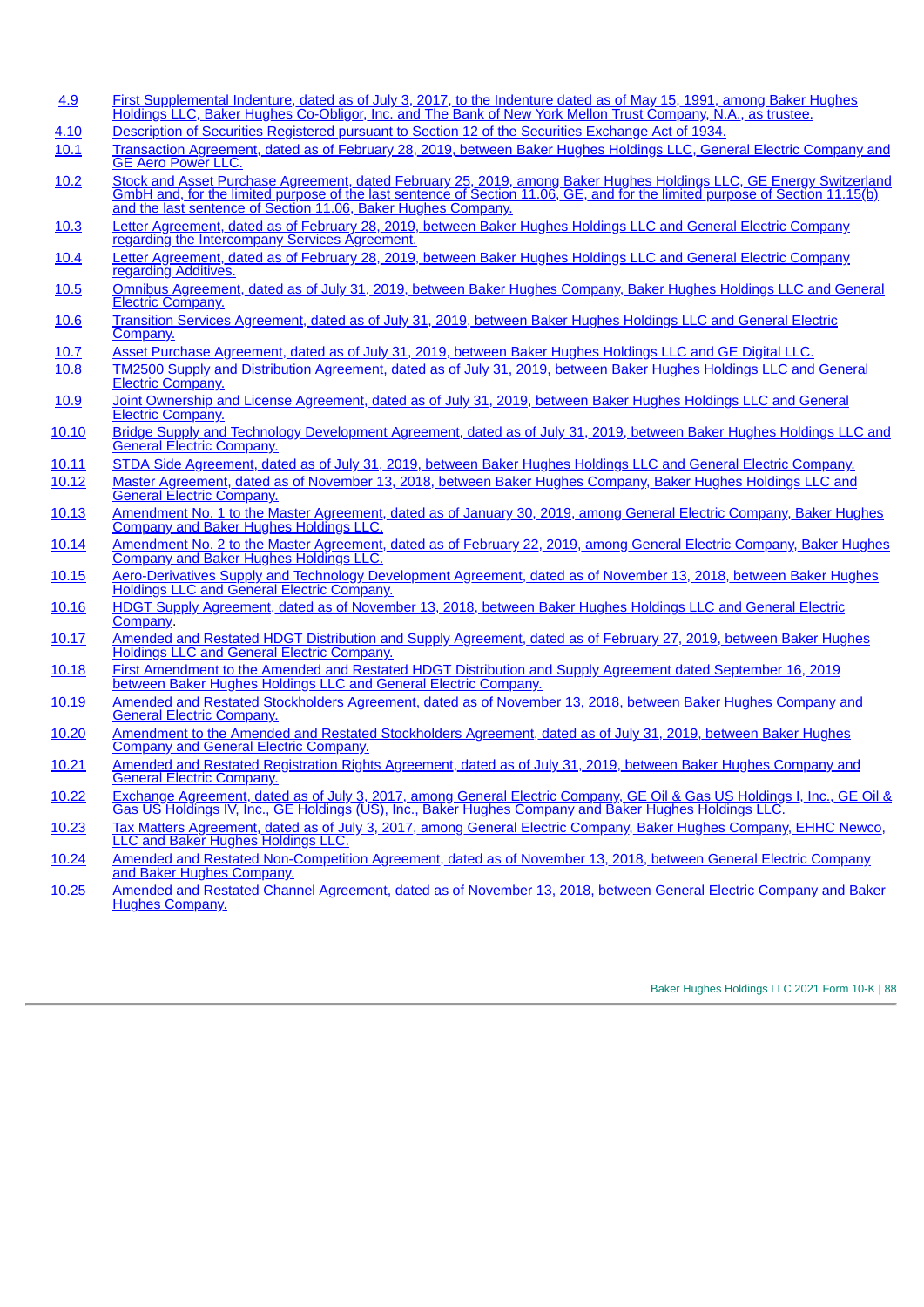- [10.26](http://www.sec.gov/Archives/edgar/data/808362/000095010318013305/dp98267_ex1011.htm) Amended and Restated IP Cross License [Agreement,](http://www.sec.gov/Archives/edgar/data/808362/000095010318013305/dp98267_ex1011.htm) dated as of November 13, 2018, between General Electric Company and Baker Hughes Holdings LLC.
- [10.27](http://www.sec.gov/Archives/edgar/data/808362/000095010318013305/dp98267_ex1012.htm) Side Letter to the Amended and Restated IP Cross License [Agreement](http://www.sec.gov/Archives/edgar/data/808362/000095010318013305/dp98267_ex1012.htm) dated as of November 13, 2018, between General Electric Company and Baker Hughes Holdings LLC.
- [10.28](http://www.sec.gov/Archives/edgar/data/1701605/000170160519000058/a20190630exhibit104.htm) Agreement to the Amended & Restated IP Cross License [Agreement,](http://www.sec.gov/Archives/edgar/data/1701605/000170160519000058/a20190630exhibit104.htm) dated as of July 31, 2019, between Baker Hughes Holdings LLC and General Electric Company.
- [10.29](http://www.sec.gov/Archives/edgar/data/808362/000095010318013305/dp98267_ex1013.htm) Amended and Restated Trademark License [Agreement,](http://www.sec.gov/Archives/edgar/data/808362/000095010318013305/dp98267_ex1013.htm) dated as of November 13, 2018, between General Electric Company and Baker Hughes Holdings LLC.
- [10.30](http://www.sec.gov/Archives/edgar/data/808362/000095010318013305/dp98267_ex1010.htm) Amended and Restated GE Digital Master Products and Services [Agreement,](http://www.sec.gov/Archives/edgar/data/808362/000095010318013305/dp98267_ex1010.htm) dated as of November 13, 2018, between GE Digital LLC and Baker Hughes Holdings LLC.
- [10.31](http://www.sec.gov/Archives/edgar/data/1701605/000170160519000058/a20190630exhibit106.htm) [Amendment](http://www.sec.gov/Archives/edgar/data/1701605/000170160519000058/a20190630exhibit106.htm) to the Amended and Restated GE Digital Master Products and Services Agreement, dated as of July 31, 2019, between Baker Hughes Holdings LLC and GE Digital LLC.
- [10.32](http://www.sec.gov/Archives/edgar/data/1701605/000170160519000058/a20190630exhibit107.htm) GE Digital Referral [Agreement,](http://www.sec.gov/Archives/edgar/data/1701605/000170160519000058/a20190630exhibit107.htm) dated as of July 31, 2019, between Baker Hughes Holdings LLC and GE Digital LLC.
- [10.33](http://www.sec.gov/Archives/edgar/data/808362/000095010318013305/dp98267_ex1009.htm) Amended and Restated [Intercompany](http://www.sec.gov/Archives/edgar/data/808362/000095010318013305/dp98267_ex1009.htm) Services Agreement, dated as of November 13, 2018, between General Electric Company and Baker Hughes Holdings LLC.
- [10.34](http://www.sec.gov/Archives/edgar/data/1701605/000170160519000058/a20190630exhibit103.htm) Amendment to the Amended and Restated [Intercompany](http://www.sec.gov/Archives/edgar/data/1701605/000170160519000058/a20190630exhibit103.htm) Services Agreement, dated as of July 31, 2019, between Baker Hughes Holdings LLC and General Electric Company.
- [10.35](http://www.sec.gov/Archives/edgar/data/808362/000095010318013305/dp98267_ex1005.htm) Amended and Restated Supply [Agreement,](http://www.sec.gov/Archives/edgar/data/808362/000095010318013305/dp98267_ex1005.htm) dated as of November 13, 2018, between General Electric Company, as Seller, <u>and Baker Hughes Holdings LLC, as Buyer</u>.
- [10.36](http://www.sec.gov/Archives/edgar/data/808362/000095010318013305/dp98267_ex1006.htm) Amended and Restated Supply [Agreement,](http://www.sec.gov/Archives/edgar/data/808362/000095010318013305/dp98267_ex1006.htm) dated as of November 13, 2018, between Baker Hughes Holdings LLC, as Seller, and General Electric Company, as Buyer.
- [10.37](http://www.sec.gov/Archives/edgar/data/808362/000095010318013305/dp98267_ex1014.htm) Umbrella [Aero-Derivatives](http://www.sec.gov/Archives/edgar/data/808362/000095010318013305/dp98267_ex1014.htm) IP Agreement, dated as of November 13, 2018, between General Electric Company and Baker Hughes Holdings LLC.
- [10.38](http://www.sec.gov/Archives/edgar/data/1701605/000170160519000021/fy18form10-kexhibit1053.htm) Employee Benefits Matters [Agreement](http://www.sec.gov/Archives/edgar/data/1701605/000170160519000021/fy18form10-kexhibit1053.htm) dated as of November 13, 2018 by and among General Electric Company, Baker Hughes Company and Baker Hughes Holdings LLC.
- [10.39](http://www.sec.gov/Archives/edgar/data/808362/000095010319017123/dp117431_ex1001.htm) Credit Agreement, dated as of December 10, 2019, among Baker Hughes Holdings LLC, the lenders party thereto, and JPMorgan Chase Bank, N.A., as [Administrative](http://www.sec.gov/Archives/edgar/data/808362/000095010319017123/dp117431_ex1001.htm) Agent.
- 10.40<sup>+</sup> Baker Hughes Company [Supplementary](http://www.sec.gov/Archives/edgar/data/1701605/000170160520000019/fy19form10-kexhibit1061.htm) Pension Plan as Amended and Restated Effective as of December 31, 2018.
- 10.41<sup>+</sup> Amendment to the Baker Hughes Holdings LLC Sponsored Benefit Plans including the Baker Hughes Company [Supplementary](http://www.sec.gov/Archives/edgar/data/1701605/000170160520000019/fy19form10-kexhibit1062.htm) Pension Plan.
- [10.42](http://www.sec.gov/Archives/edgar/data/808362/000095013407009594/h45705exv10w5.htm) Plea Agreement between Baker Hughes Services [International,](http://www.sec.gov/Archives/edgar/data/808362/000095013407009594/h45705exv10w5.htm) Inc. and the United States Department of Justice filed on April 26, 2007, with the United States District Court of Texas, Houston Division.
- $22*$  Subsidiary guarantors and issuers of guaranteed securities and affiliates whose securities [collateralize](#page-93-0) securities of the registrant
- [23.1\\*](#page-94-0) [Consent](#page-94-0) of KPMG LLP.
- [31.1\\*\\*](#page-95-0) [Certification](#page-95-0) of Lorenzo Simonelli, President and Chief Executive Officer, furnished pursuant to Rule 13a-14(a) of the Securities Exchange Act of 1934, as amended.
- [31.2\\*\\*](#page-96-0) [Certification](#page-96-0) of Brian Worrell, Chief Financial Officer, furnished pursuant to Rule 13a-14(a) of the Securities Exchange Act of 1934, as amended.
- [32\\*\\*](#page-97-0) [Certification](#page-97-0) of Lorenzo Simonelli, President and Chief Executive Officer, and Brian Worrell, Chief Financial Officer, furnished pursuant to Rule 13a-14(b) of the Securities Exchange Act of 1934, as amended.
- 101.INS\* XBRL Instance Document the instance document does not appear in the Interactive Data File because its XBRL tags are embedded within the Inline XBRL document.
- 101.SCH\* XBRL Schema Document
- 101.CAL\* XBRL Calculation Linkbase Document
- 101.LAB\* XBRL Label Linkbase Document
- 101.PRE\* XBRL Presentation Linkbase Document
- 101.DEF\* XBRL Definition Linkbase Document

# **ITEM 16. FORM 10-K SUMMARY**

None.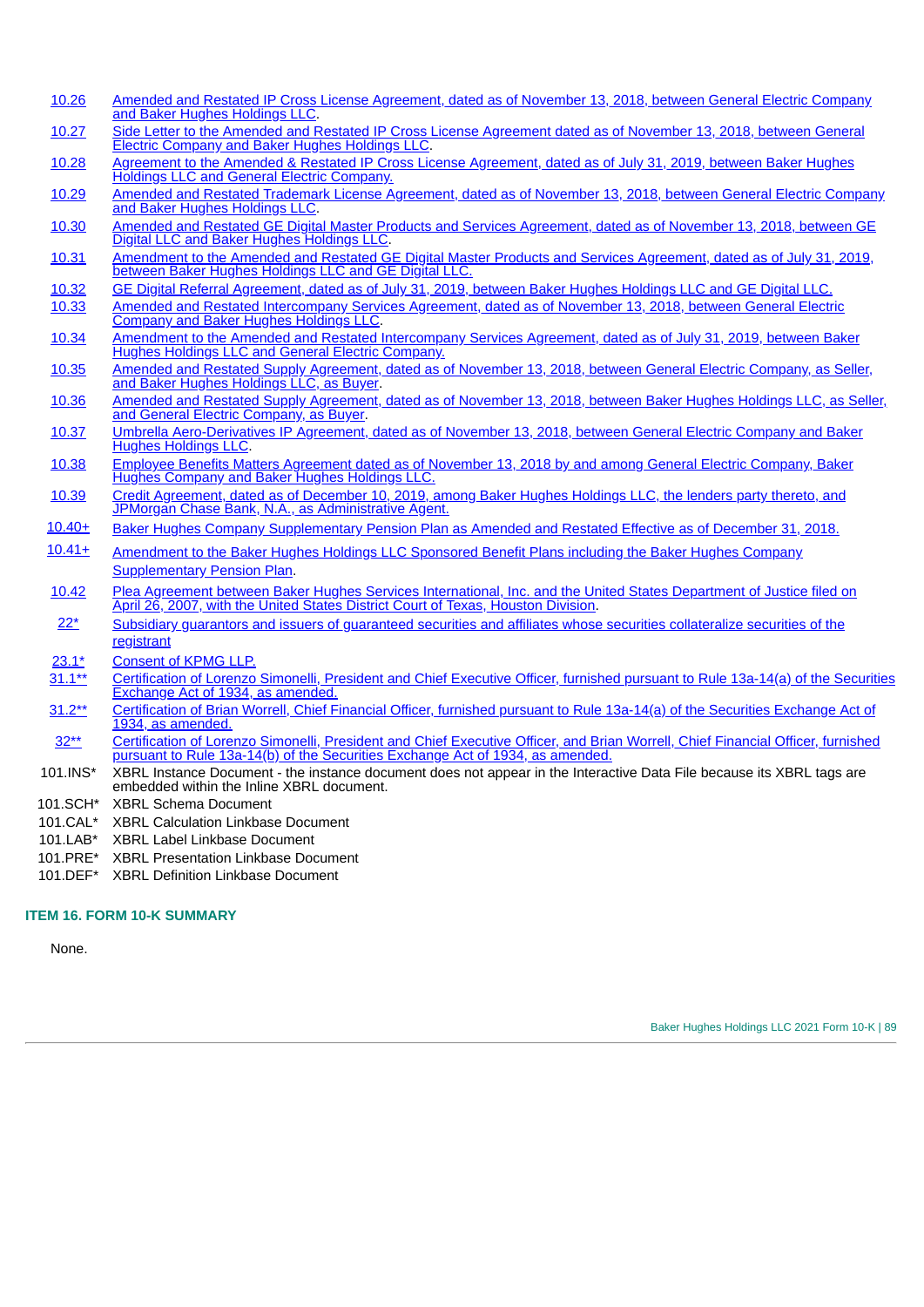# **SIGNATURES**

Pursuant to the requirements of Section 13 or 15(d) of the Securities Exchange Act of 1934, as amended, the registrant has duly caused this report to be signed on its behalf by the undersigned, thereunto duly authorized.

# **BAKER HUGHES HOLDINGS LLC**

Date: February 11, 2022 *Date:* February 11, 2022

Lorenzo Simonelli Chairman, Baker Hughes Company President and Chief Executive Officer

KNOWN ALL PERSONS BY THESE PRESENTS, that each person whose signature appears below constitutes and appoints Lorenzo Simonelli, Brian Worrell and Regina Jones, each of whom may act without joinder of the other, as their true and lawful attorneys-in-fact and agents, each with full power of substitution and resubstitution, for such person and in his or her name, place and stead, in any and all capacities, to sign any and all amendments to this Annual Report on Form 10-K, and to file the same, with all exhibits thereto and other documents in connection therewith, with the Securities and Exchange Commission, granting unto said attorneys-in-fact and agents full power and authority to do and perform each and every act and thing requisite and necessary to be done in and about the premises, as fully to all intents and purposes as he might or could do in person, hereby ratifying and confirming all that said attorneys-in-fact and agents, or their substitutes, may lawfully do or cause to be done by virtue hereof.

Pursuant to the requirements of the Securities Exchange Act of 1934, as amended, this report has been signed below by the following persons on behalf of the registrant and in the capacities indicated on this  $11<sup>th</sup>$  day of February 2022.

| <b>Signature</b>      | <b>Title</b>                                                            |
|-----------------------|-------------------------------------------------------------------------|
|                       | Chairman, Baker Hughes Company<br>President and Chief Executive Officer |
| /s/ LORENZO SIMONELLI |                                                                         |
| (Lorenzo Simonelli)   | (principal executive officer)                                           |
|                       |                                                                         |
| /s/ BRIAN WORRELL     | <b>Chief Financial Officer</b>                                          |
| (Brian Worrell)       | (principal financial officer)                                           |
|                       |                                                                         |
| /s/ KURT CAMILLERI    | Senior Vice President, Controller and Chief Accounting Officer          |
| (Kurt Camilleri)      | (principal accounting officer)                                          |
|                       |                                                                         |
|                       |                                                                         |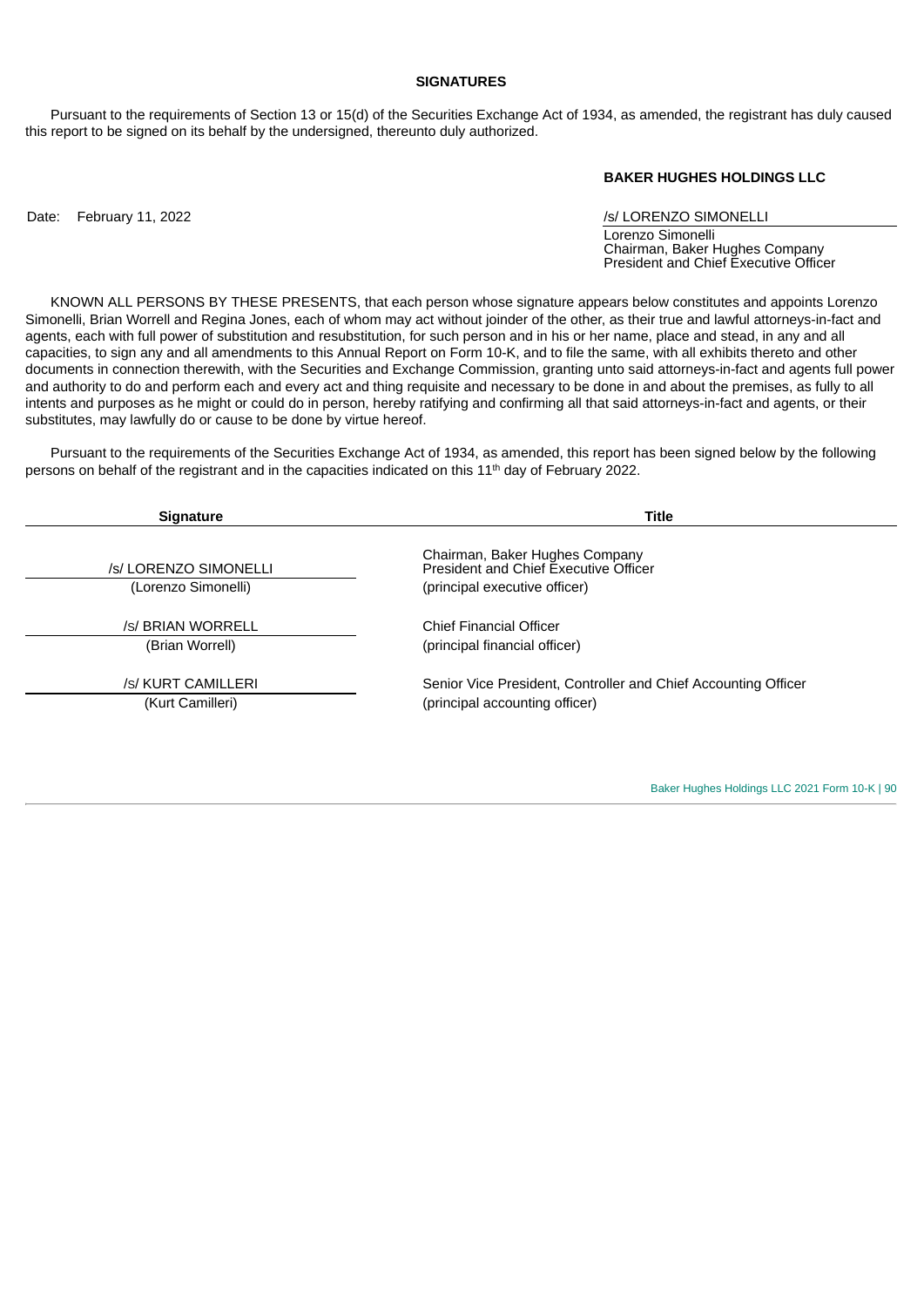(W. Geoffrey Beattie)

(Gregory D. Brenneman)

(Cynthia B. Carroll)

(Nelda J. Connors)

/s/ CLARENCE P. CAZALOT, JR. 2008) The Director, Baker Hughes Company (Clarence P. Cazalot, Jr.)

(Michael R. Dumais)

(Gregory L. Ebel)

(Lynn L. Elsenhans)

(John G. Rice)

/s/ W. GEOFFREY BEATTIE **Director, Baker Hughes Company** 

/s/ GREGORY D. BRENNEMAN Director, Baker Hughes Company

/s/ CYNTHIA B. CARROLL Director, Baker Hughes Company

/s/ NELDA J. CONNORS **Director, Baker Hughes Company** 

/s/ MICHAEL R. DUMAIS **Director, Baker Hughes Company** 

/s/ GREGORY L. EBEL Director, Baker Hughes Company

/s/ LYNN L. ELSENHANS **Director, Baker Hughes Company** 

/s/ JOHN G. RICE **Director**, Baker Hughes Company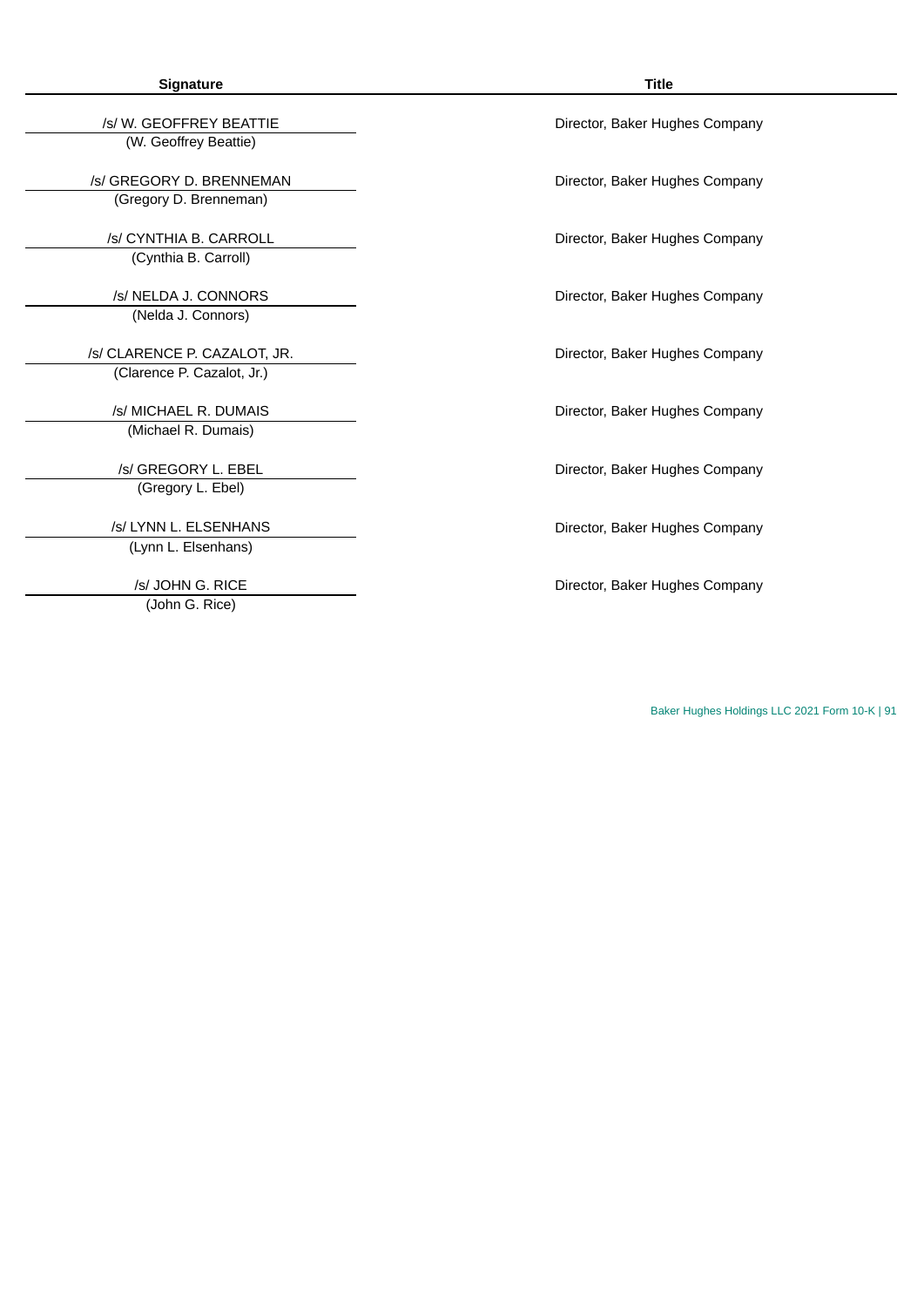# **Exhibit 22**

# <span id="page-93-0"></span>**Subsidiary guarantors and issuers of guaranteed securities and affiliates whose securities collateralize securities of the registrant**

| <b>Securities</b>                                                                                                                                                                                                       | <b>Co-Issuer Subsidiaries</b>                                                                                                  |
|-------------------------------------------------------------------------------------------------------------------------------------------------------------------------------------------------------------------------|--------------------------------------------------------------------------------------------------------------------------------|
| 1.231% Senior Notes due December 2023 issued by Baker Hughes<br>Holdings LLC under the Indenture dated as of October 28, 2008, as<br>supplemented by the Sixth Supplemental Indenture dated as of December<br>9, 2021.  | Baker Hughes Co-Obligor, Inc.                                                                                                  |
| 8.55% Debentures due June 2024 issued by Baker Hughes Holdings LLC<br>under the Indenture dated as of May 15, 1994.                                                                                                     | Baker Hughes Co-Obligor, Inc., Baker Hughes<br>Oilfield Operations, LLC and Baker Hughes<br><b>International Branches, LLC</b> |
| 2.061% Senior Notes due December 2026 issued by Baker Hughes<br>Holdings LLC under the Indenture dated as of October 28, 2008, as<br>supplemented by the Sixth Supplemental Indenture dated as of December<br>9, 2021.  | Baker Hughes Co-Obligor, Inc.                                                                                                  |
| 3.337% Senior Notes due December 2027 issued by Baker Hughes<br>Holdings LLC under the Indenture dated as of October 28, 2008, as<br>supplemented by the Third Supplemental Indenture dated as of December<br>11, 2017. | Baker Hughes Co-Obligor, Inc.                                                                                                  |
| 6.875% Notes due January 2029 issued by Baker Hughes Holdings LLC<br>under the Indenture dated as of May 15, 1991.                                                                                                      | Baker Hughes Co-Obligor, Inc.                                                                                                  |
| 3.138% Senior Notes due November 2029 issued by Baker Hughes<br>Holdings LLC under the Indenture dated as of October 28, 2008, as<br>supplemented by the Fourth Supplemental Indenture dated as of<br>November 7, 2019. | Baker Hughes Co-Obligor, Inc.                                                                                                  |
| 4.486% Senior Notes due May 2030 issued by Baker Hughes Holdings<br>LLC under the Indenture dated as of October 28, 2008, as supplemented<br>by the Fifth Supplemental Indenture dated as of May 1, 2020.               | Baker Hughes Co-Obligor, Inc.                                                                                                  |
| 5.125% Senior Notes due September 2040 issued by Baker Hughes<br>Holdings LLC under the Indenture dated as of October 28, 2008.                                                                                         | Baker Hughes Co-Obligor, Inc.                                                                                                  |
| 4.080% Senior Notes due December 2047 issued by Baker Hughes<br>Holdings LLC under the Indenture dated as of October 28, 2008, as<br>supplemented by the Third Supplemental Indenture dated as of December<br>11, 2017. | Baker Hughes Co-Obligor, Inc.                                                                                                  |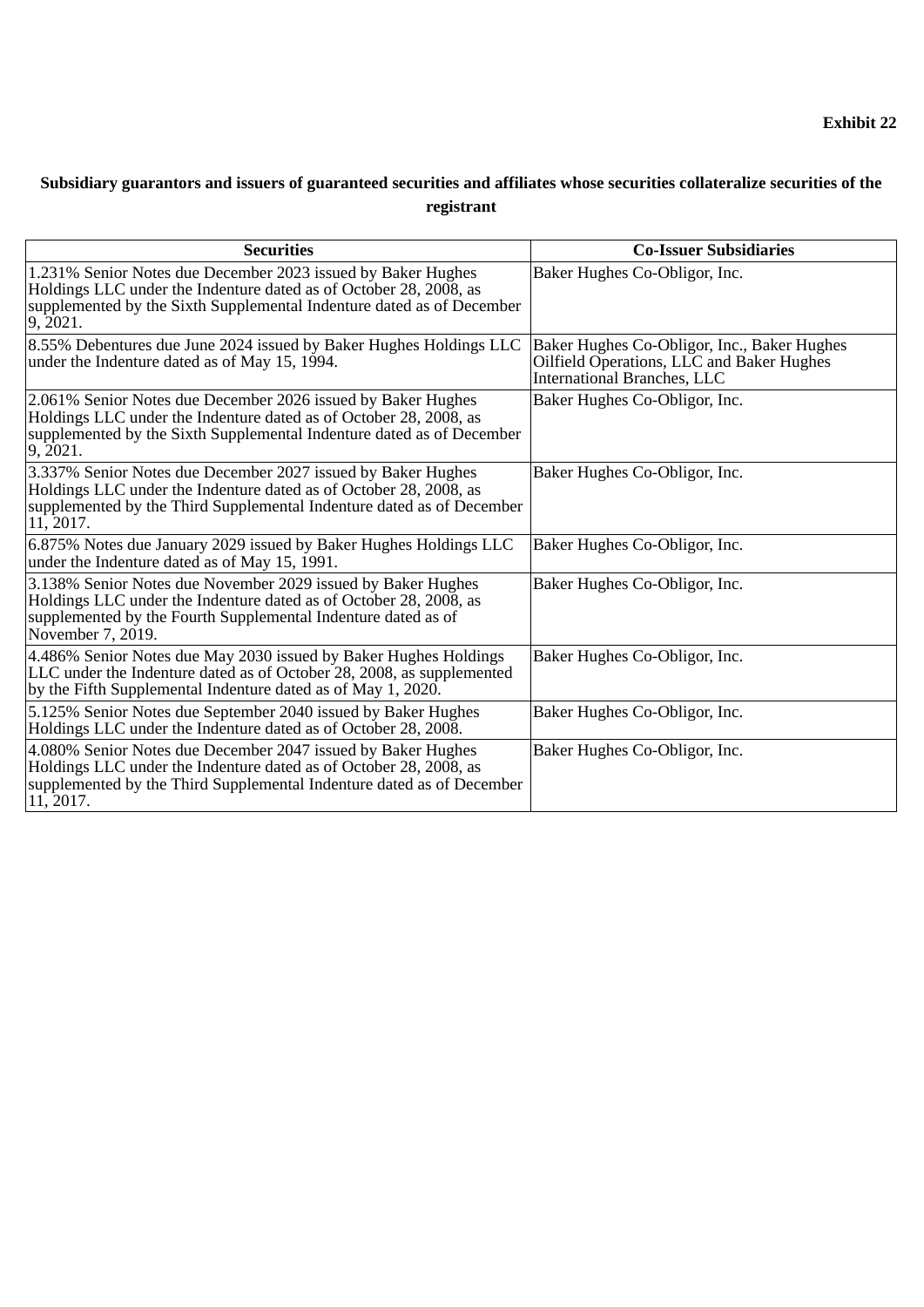# **Consent of Independent Registered Public Accounting Firm**

<span id="page-94-0"></span>We consent to the incorporation by reference in the registration statement (No. 333-250065, as amended) on Form S-3 of Baker Hughes Holdings LLC of our reports dated February 11, 2022, with respect to the consolidated statements of financial position of Baker Hughes Holdings LLC and subsidiaries as of December 31, 2021 and 2020, and the related consolidated statements of income (loss), comprehensive income (loss), changes in members' equity, and cash flows for the three-years ended December 31, 2021, and the related notes (collectively, the consolidated financial statements), and the effectiveness of internal control over financial reporting as of December 31, 2021, which appear in the December 31, 2021 annual report on Form 10-K of Baker Hughes Holdings LLC.

/s/ KPMG LLP

Houston, Texas

February 11, 2022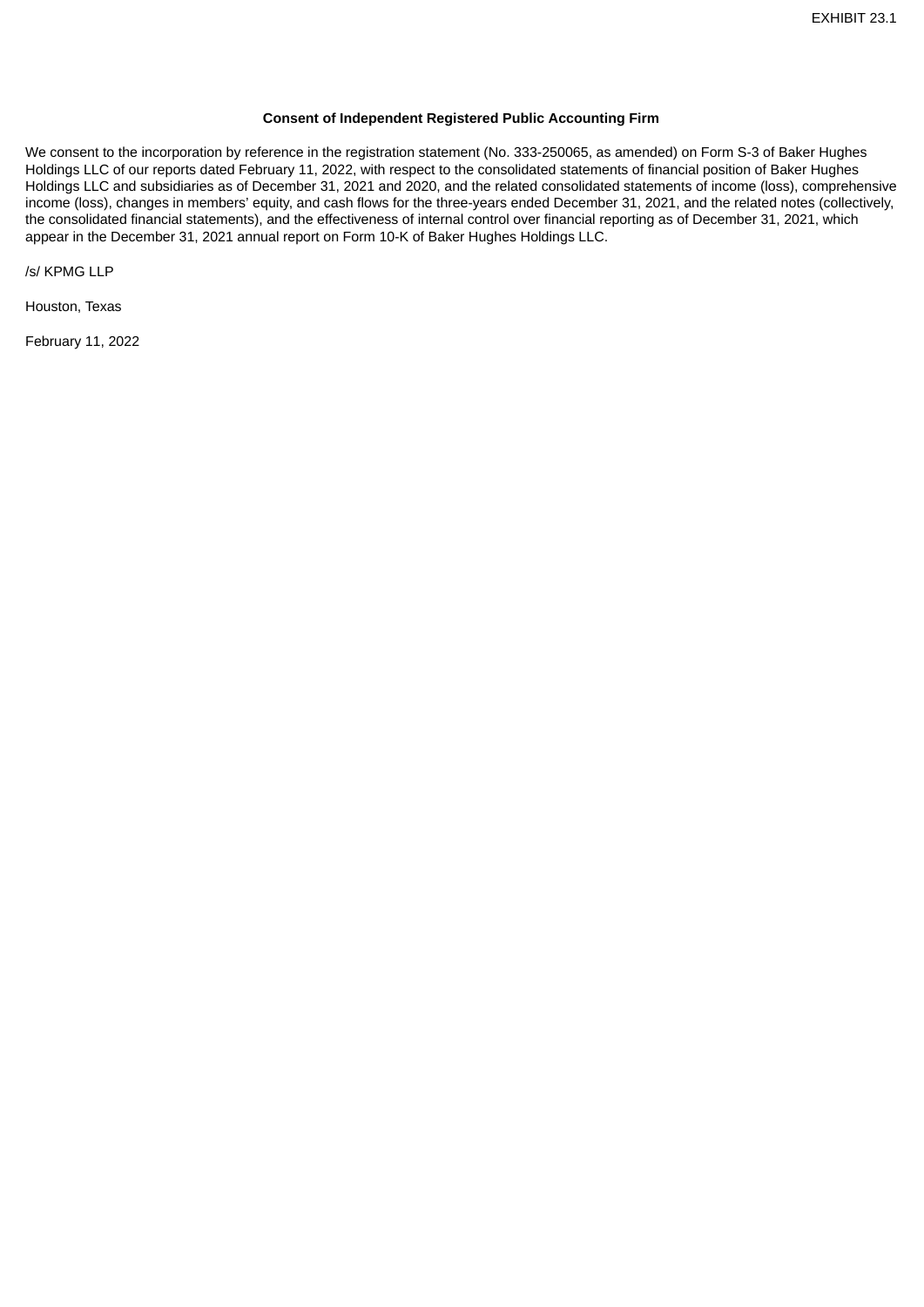# **CERTIFICATION**

<span id="page-95-0"></span>I, Lorenzo Simonelli, certify that:

1. I have reviewed this annual report on Form 10-K of Baker Hughes Holdings LLC;

2. Based on my knowledge, this report does not contain any untrue statement of a material fact or omit to state a material fact necessary to make the statements made, in light of the circumstances under which such statements were made, not misleading with respect to the period covered by this report;

3. Based on my knowledge, the financial statements, and other financial information included in this report, fairly present in all material respects the financial condition, results of operations and cash flows of the registrant as of, and for, the periods presented in this report;

4. The registrant's other certifying officer and I are responsible for establishing and maintaining disclosure controls and procedures (as defined in Exchange Act Rules 13a-15(e) and 15d-15(e)) and internal control over financial reporting (as defined in Exchange Act Rules 13a-15(f) and 15d-15(f)) for the registrant and have:

(a) Designed such disclosure controls and procedures, or caused such disclosure controls and procedures to be designed under our supervision, to ensure that material information relating to the registrant, including its consolidated subsidiaries, is made known to us by others within those entities, particularly during the period in which this report is being prepared;

(b) Designed such internal control over financial reporting, or caused such internal control over financial reporting to be designed under our supervision, to provide reasonable assurance regarding the reliability of financial reporting and the preparation of financial statements for external purposes in accordance with generally accepted accounting principles;

(c) Evaluated the effectiveness of the registrant's disclosure controls and procedures and presented in this report our conclusions about the effectiveness of the disclosure controls and procedures, as of the end of the period covered by this report based on such evaluation; and

(d) Disclosed in this report any change in the registrant's internal control over financial reporting that occurred during the registrant's most recent fiscal quarter (the registrant's fourth fiscal quarter in the case of an annual report) that has materially affected, or is reasonably likely to materially affect, the registrant's internal control over financial reporting; and

5. The registrant's other certifying officer and I have disclosed, based on our most recent evaluation of internal control over financial reporting, to the registrant's auditors and the audit committee of the registrant's board of directors (or persons performing the equivalent functions):

(a) All significant deficiencies and material weaknesses in the design or operation of internal control over financial reporting which are reasonably likely to adversely affect the registrant's ability to record, process, summarize and report financial information; and

(b) Any fraud, whether or not material, that involves management or other employees who have a significant role in the registrant's internal control over financial reporting.

Date: February 11, 2022 **By:** *By: /s/ Lorenzo Simonelli* 

Lorenzo Simonelli President and Chief Executive Officer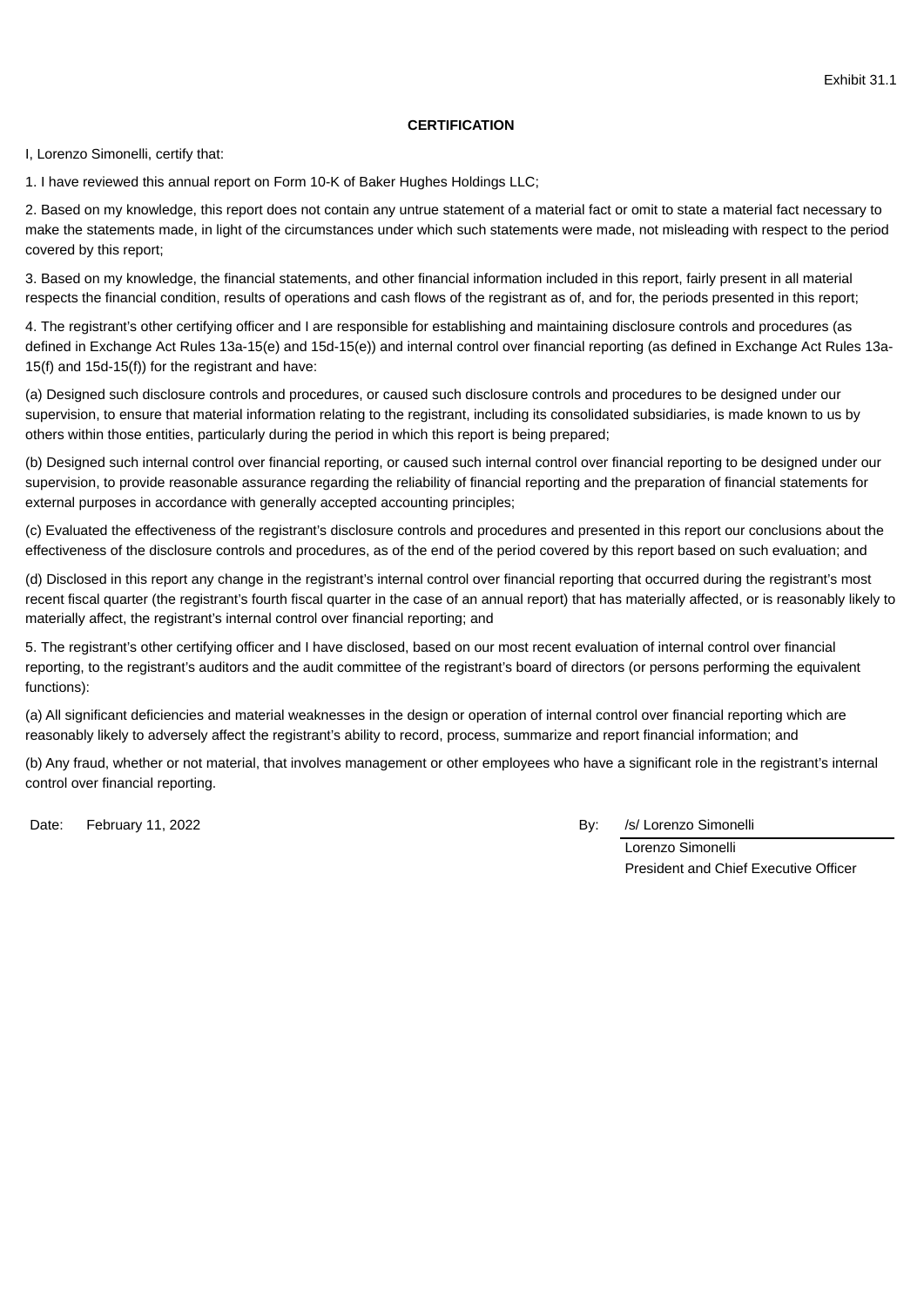# **CERTIFICATION**

<span id="page-96-0"></span>I, Brian Worrell, certify that:

1. I have reviewed this annual report on Form 10-K of Baker Hughes Holdings LLC;

2. Based on my knowledge, this report does not contain any untrue statement of a material fact or omit to state a material fact necessary to make the statements made, in light of the circumstances under which such statements were made, not misleading with respect to the period covered by this report;

3. Based on my knowledge, the financial statements, and other financial information included in this report, fairly present in all material respects the financial condition, results of operations and cash flows of the registrant as of, and for, the periods presented in this report;

4. The registrant's other certifying officer and I are responsible for establishing and maintaining disclosure controls and procedures (as defined in Exchange Act Rules 13a-15(e) and 15d-15(e)) and internal control over financial reporting (as defined in Exchange Act Rules 13a-15(f) and 15d-15(f)) for the registrant and have:

(a) Designed such disclosure controls and procedures, or caused such disclosure controls and procedures to be designed under our supervision, to ensure that material information relating to the registrant, including its consolidated subsidiaries, is made known to us by others within those entities, particularly during the period in which this report is being prepared;

(b) Designed such internal control over financial reporting, or caused such internal control over financial reporting to be designed under our supervision, to provide reasonable assurance regarding the reliability of financial reporting and the preparation of financial statements for external purposes in accordance with generally accepted accounting principles;

(c) Evaluated the effectiveness of the registrant's disclosure controls and procedures and presented in this report our conclusions about the effectiveness of the disclosure controls and procedures, as of the end of the period covered by this report based on such evaluation; and

(d) Disclosed in this report any change in the registrant's internal control over financial reporting that occurred during the registrant's most recent fiscal quarter (the registrant's fourth fiscal quarter in the case of an annual report) that has materially affected, or is reasonably likely to materially affect, the registrant's internal control over financial reporting; and

5. The registrant's other certifying officer and I have disclosed, based on our most recent evaluation of internal control over financial reporting, to the registrant's auditors and the audit committee of the registrant's board of directors (or persons performing the equivalent functions):

(a) All significant deficiencies and material weaknesses in the design or operation of internal control over financial reporting which are reasonably likely to adversely affect the registrant's ability to record, process, summarize and report financial information; and

(b) Any fraud, whether or not material, that involves management or other employees who have a significant role in the registrant's internal control over financial reporting.

Date: February 11, 2022 **By:** *By: /s/ Brian Worrell* 

Brian Worrell Chief Financial Officer